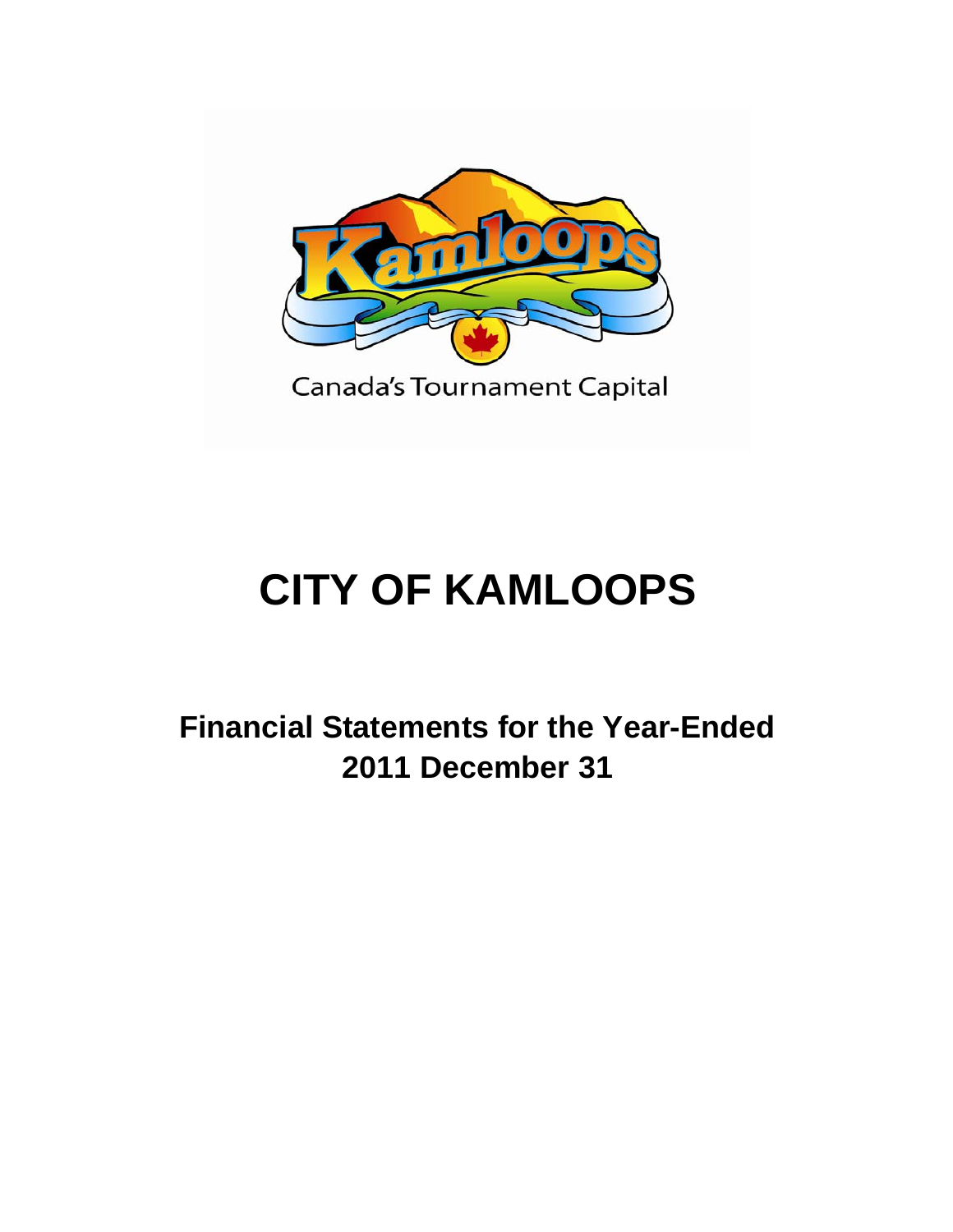



| <b>CONSOLIDATED FINANCIAL STATEMENTS</b><br>YEAR ENDED DECEMBER 31, 2011, with comparatives for 2010 |                |
|------------------------------------------------------------------------------------------------------|----------------|
| <b>TABLE OF CONTENTS</b>                                                                             | 1              |
| Independent Auditor's Report                                                                         | 2              |
| <b>Statement of Management's Responsibility</b>                                                      | 3              |
| <b>Financial Statements:</b>                                                                         |                |
| <b>Consolidated Statement of Financial Position</b>                                                  | 4              |
| <b>Consolidated Statement of Operations and Accumulated Surplus</b>                                  | 5              |
| Consolidated Statement of Changes in Net Debt                                                        | 6              |
| <b>Consolidated Statement of Cash Flows</b>                                                          | $\overline{7}$ |
| Notes to Consolidated Financial Statements                                                           | $8 - 48$       |
| Schedule 1 - Tangible Capital Assets                                                                 | 49 - 54        |
| <b>Supporting Schedules:</b>                                                                         |                |
| Independent Auditor's Comments on Supplementary Financial Information                                | 55             |
| General Fund - Statement of Financial Position                                                       | 56             |
| General Fund - Statement of Operations                                                               | 57             |
| Water Fund - Statement of Financial Position                                                         | 58             |
| Water Fund - Statement of Operations                                                                 | 59             |
| Sewer Fund - Statement of Financial Position                                                         | 60             |
| Sewer Fund - Statement of Operations                                                                 | 61             |
| Statutory Reserve Funds - Statement of Financial Position                                            | 62             |
| Statutory Reserve Funds - Statement of Operations                                                    | 63             |
| Kamloops Airport Authority Society - Statement of Financial Position                                 | 64             |
| Kamloops Airport Authority Society - Statement of Operations                                         | 65             |
| Venture Kamloops Business Development Society - Statement of Financial Position                      | 66             |
| Venture Kamloops Business Development Society - Statement of Operations                              | 67             |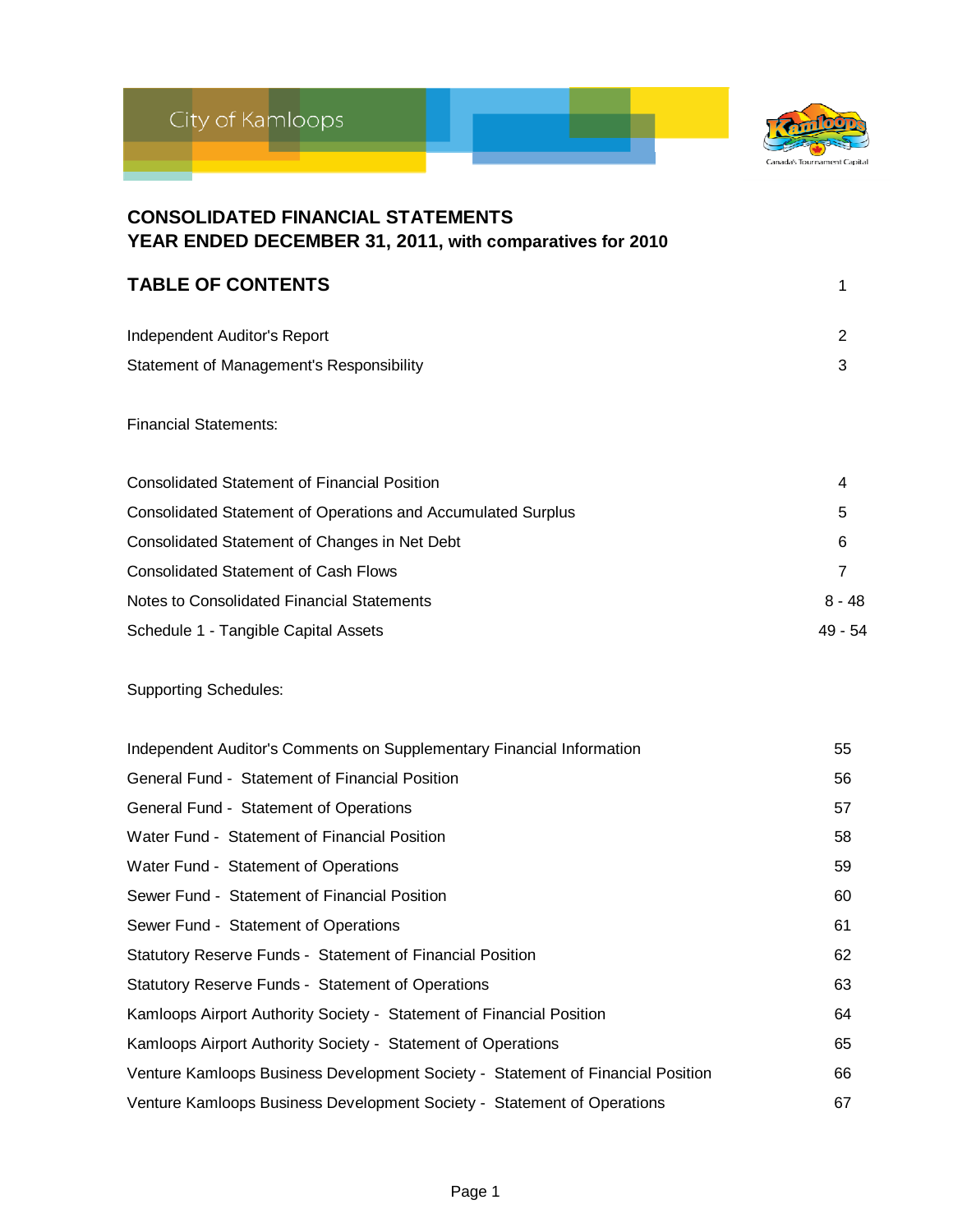

Tel: 250 372 9505 Fax: 250 374 6323 **www.bdo.ca** 

BDO Canada LLP 300 – 272 Victoria Street Kamloops BC V2C 1Z6

### **Independent Auditor's Report**

#### **To the Members of Council, inhabitants and ratepayers of City of Kamloops**

We have audited the accompanying consolidated financial statements of City of Kamloops, which comprise the consolidated statement of financial position as at December 31, 2011, and the consolidated statements of operations and accumulated surplus, and cash flows for the year then ended, and a summary of significant accounting policies and other explanatory information.

#### **Management's Responsibility for the Consolidated Financial Statements**

Management is responsible for the preparation and fair presentation of these consolidated financial statements in accordance with Canadian public sector accounting standards, and for such internal control as management determines is necessary to enable the preparation of consolidated financial statements that are free from material misstatement, whether due to fraud or error.

#### **Auditors' Responsibility**

Our responsibility is to express an opinion on these consolidated financial statements based on our audit. We conducted our audit in accordance with Canadian generally accepted auditing standards. Those standards require that we comply with ethical requirements and plan and perform the audit to obtain reasonable assurance about whether the consolidated financial statements are free from material misstatement.

An audit involves performing procedures to obtain audit evidence about the amounts and disclosures in the consolidated financial statements. The procedures selected depend on the auditor's judgment, including the assessment of the risks of material misstatement of the consolidated financial statements, whether due to fraud or error. In making those risk assessments, the auditor considers internal control relevant to the entity's preparation of the consolidated financial statements in order to design audit procedures that are appropriate in the circumstances, but not for the purpose of expressing an opinion on the effectiveness of the entity's internal control. An audit also includes evaluating the appropriateness of accounting policies used and the reasonableness of accounting estimates made by management, as well as evaluating the presentation of the consolidated financial statements.

We believe that the audit evidence we have obtained is sufficient and appropriate to provide a basis for our audit opinion.

#### **Opinion**

In our opinion, the consolidated financial statements present fairly, in all material respects, the financial position of the City of Kamloops as at December 31, 2011 and the results of its operations and its cash flows for the year then ended in accordance with Canadian public sector accounting standards.

0 Cavasa cip

**Chartered Accountants** 

Kamloops, British Columbia May 1, 2012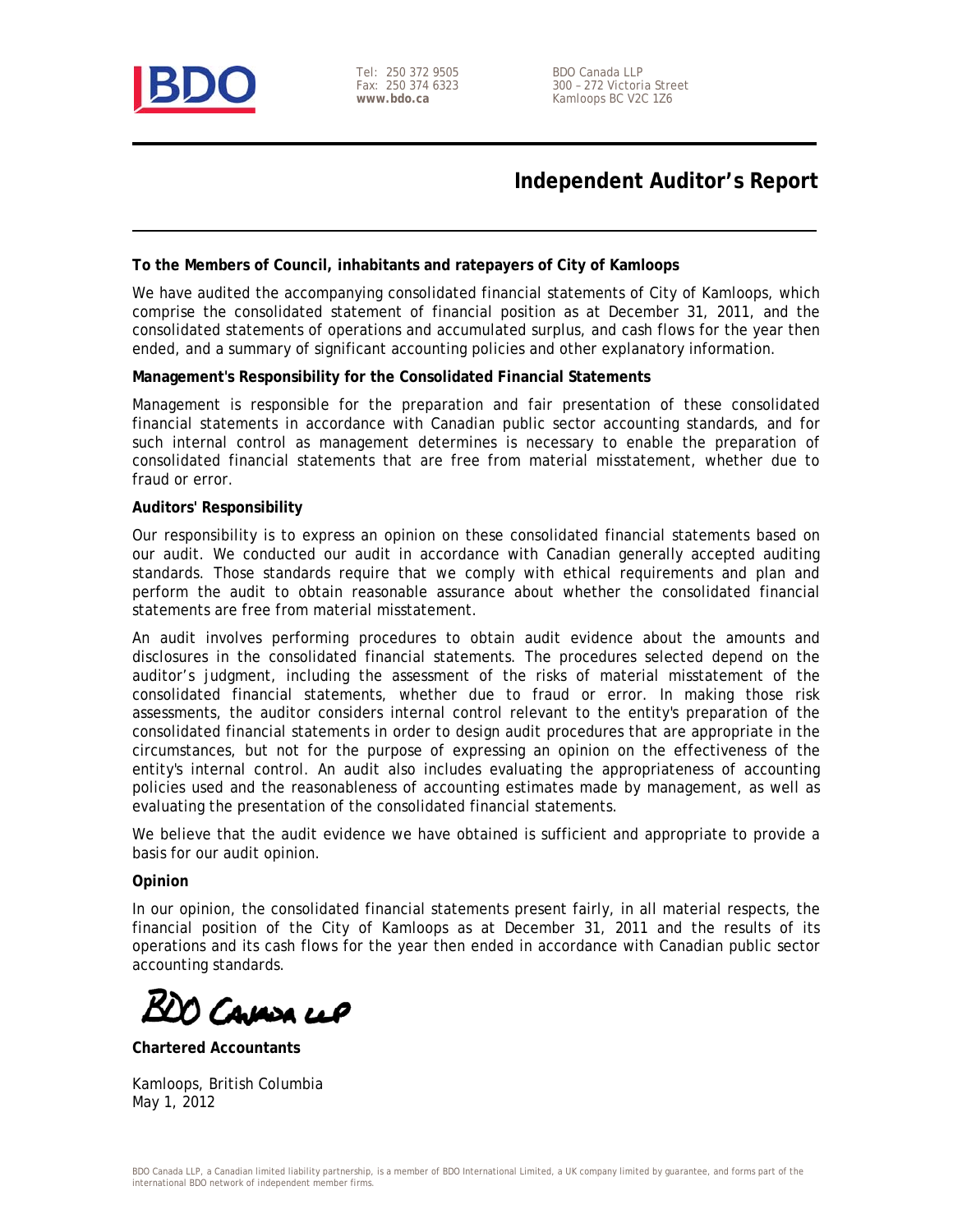

#### **Management's Responsibility for Financial Reporting**

The accompanying consolidated financial statements of the City of Kamloops and all the information in this annual report are the responsibility of management and have been approved by the Mayor and Council of the City.

The consolidated financial statements have been prepared by management in accordance with Canadian public sector accounting standards. Consolidated financial statements are not precise since they include certain amounts based on estimates and judgments. When alternative accounting methods exist, management has chosen those it deems most appropriate in the circumstances, in order to ensure that the consolidated financial statements are presented fairly, in all material respects.

The City maintains systems of internal accounting and administrative controls of high quality, consistent with reasonable cost. Such systems are designed to provide reasonable assurance that the financial information is relevant, reliable and accurate and the City's assets are appropriately accounted for and adequately safeguarded.

The City Council is responsible for ensuring that management fulfills its responsibilities for financial reporting and is ultimately responsible for reviewing and approving the consolidated financial statements.

The Audit Committee reviews the City's consolidated financial statements and recommends their approval to City Council. The Audit Committee meets periodically with management, as well as the external auditors, to discuss internal controls over the financial reporting issues, to satisfy themselves that each party is properly discharging their responsibilities, and to review the annual report, the consolidated financial statements and the external auditor's report. The Mayor and Council take this information into consideration when approving the consolidated financial statements for issuance to the ratepayers. The Mayor and Council also appoint the engagement of the external auditors.

The consolidated financial statements have been audited by BDO Canada LLP in accordance with Generally accepted auditing standards on behalf of the ratepayers. BDO Canada LLP has full access to the Council and management.

*\* Peter Milobar \**

Mayor

*\* Sally Edwards, BBA, CMA \**

Finance and Information Technology Director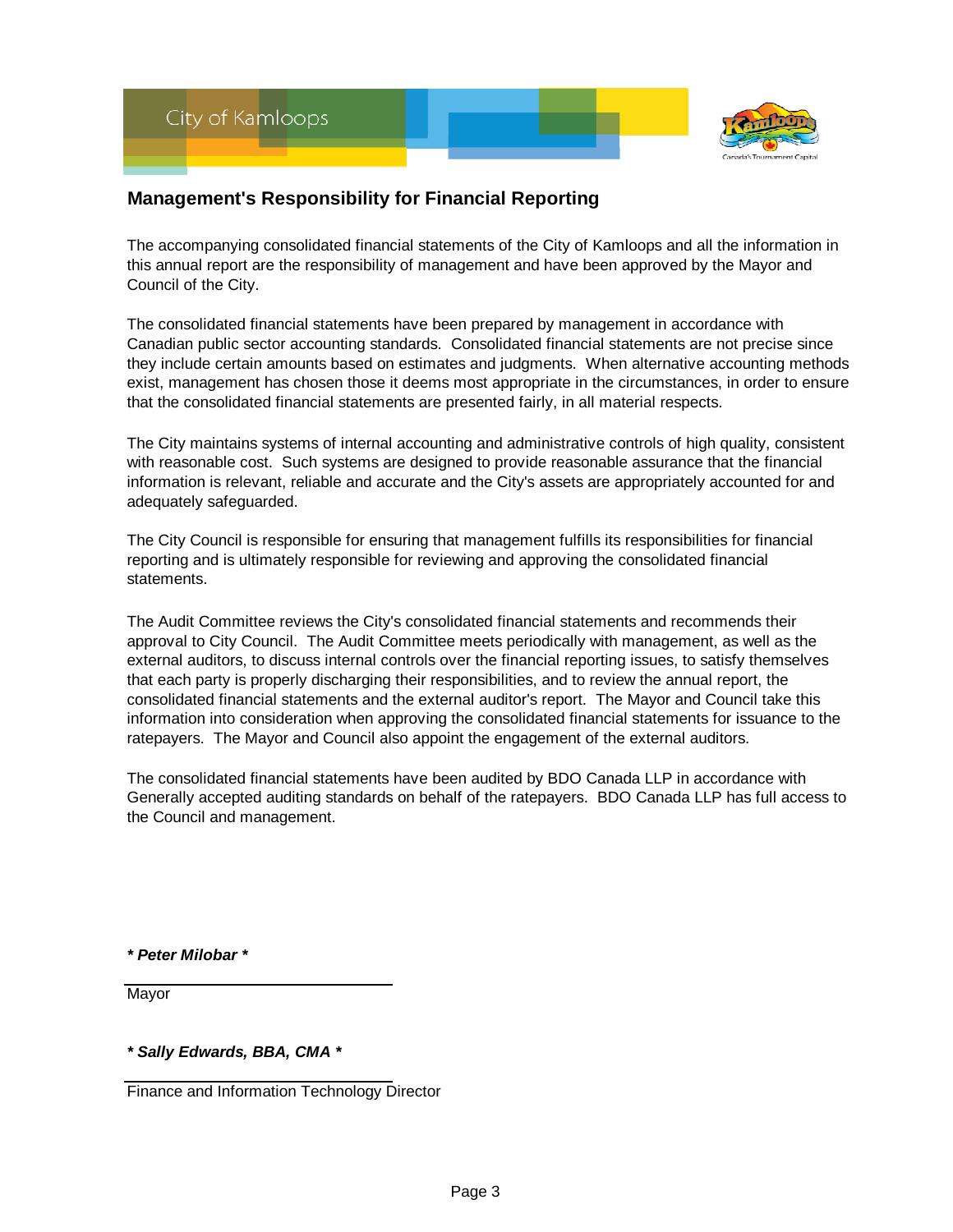

#### **CONSOLIDATED STATEMENT OF FINANCIAL POSITION YEAR ENDED DECEMBER 31, 2011, with comparatives for 2010**

|                                                                 | (Restated)    |
|-----------------------------------------------------------------|---------------|
|                                                                 |               |
|                                                                 | (note 2)      |
| <b>Financial assets</b>                                         |               |
| \$<br>12,119,037<br>Cash (note 4)<br>\$                         | 4,673,613     |
| 112,715,177<br>Short-term investments (note 4)                  | 106,078,756   |
| Accounts receivable (note 5)<br>20,623,107                      | 21,790,736    |
| Long-term investments (note 6)<br>320,616                       | 309,158       |
| 145,777,937                                                     | 132,852,263   |
| <b>Liabilities</b>                                              |               |
| 17,856,579<br>Accounts payable (note 7)                         | 15,524,040    |
| Payroll benefits payable<br>3,762,177                           | 3,579,944     |
| Post-employment benefits payable (note 8)<br>7,022,476          | 6,518,476     |
| Landfill post-closure costs (note 9)<br>3,533,881               | 3,273,566     |
| Deferred revenue (note 10)<br>28,473,848                        | 28,480,361    |
| Long-term debt (note 11)<br>92,665,057                          | 93,044,566    |
| 153,314,018                                                     | 150,420,953   |
| Net debt<br>(7, 536, 081)                                       | (17,568,690)  |
| <b>Non-financial assets</b>                                     |               |
| 1,142,652<br>Inventory                                          | 1,220,271     |
| 573,450<br>Prepaid expenses                                     | 544,811       |
| Tangible capital assets (note 12 & Schedule 1)<br>1,017,241,845 | 998,459,628   |
| 1,018,957,947                                                   | 1,000,224,710 |
| <b>Accumulated surplus (note 13)</b><br>1,011,421,866<br>S      | 982,656,020   |

Commitments and contingencies - (note 17)

See accompanying notes and schedules to consolidated financial statements.

*\* Sally Edwards, BBA, CMA \* \* Peter Milobar \**

S.E. Edwards, C.M.A., **Example 2018** Peter Milobar Finance and Information Technology Director **Mayor** Mayor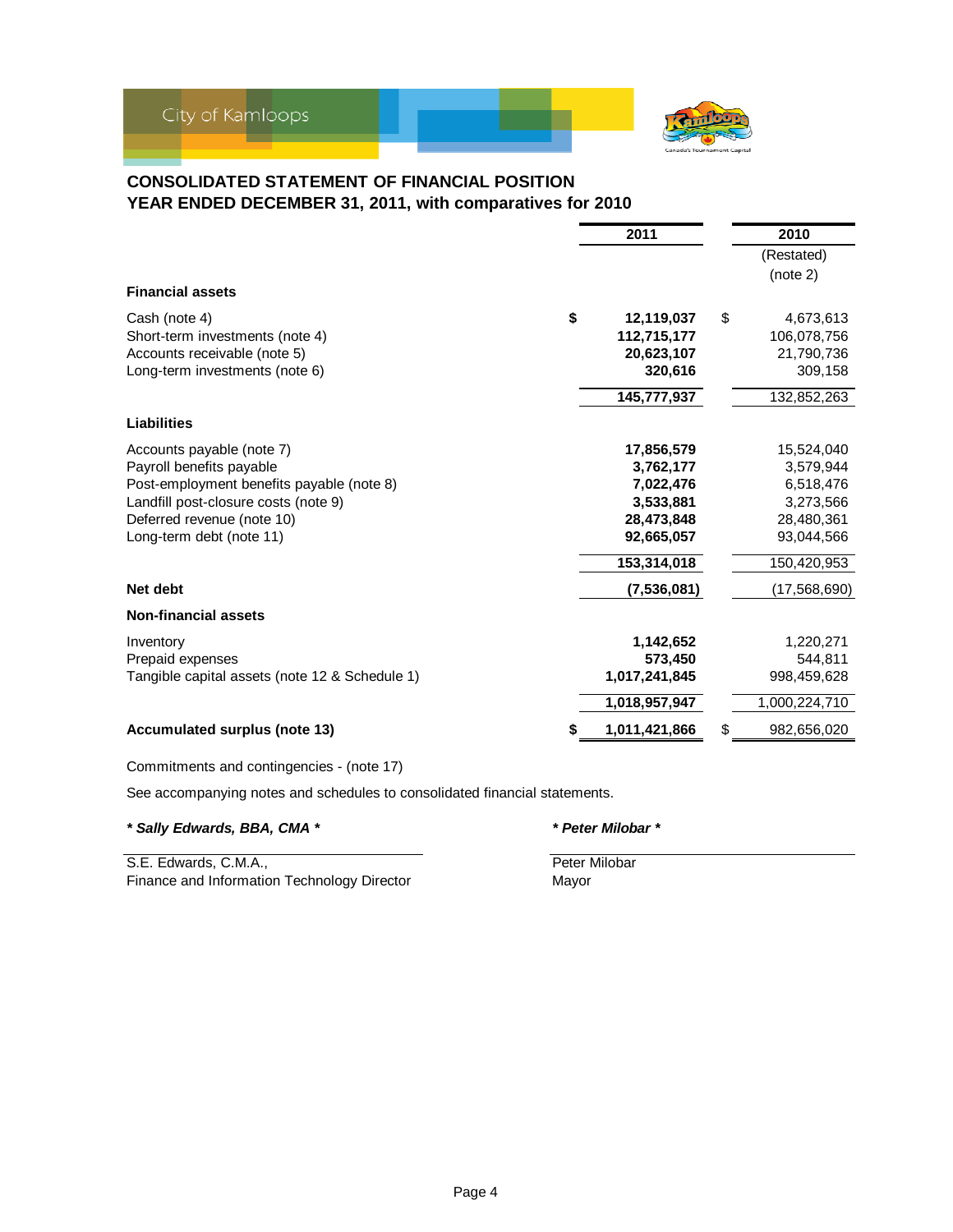

### **CONSOLIDATED STATEMENT OF OPERATIONS AND ACCUMULATED SURPLUS YEAR ENDED DECEMBER 31, 2011, with comparatives for 2010**

|                                                              | 2011 Fiscal<br>Plan        | 2011                       | 2010                    |
|--------------------------------------------------------------|----------------------------|----------------------------|-------------------------|
|                                                              | (note 19)                  |                            | (Restated)              |
| Revenue (note 14)                                            |                            |                            | (note 2)                |
|                                                              |                            |                            |                         |
| \$<br>Taxation (note 15)<br>Development levies utilized      | 87,551,473 \$<br>9,171,861 | 87,489,806 \$<br>3,758,220 | 84,132,935              |
| Fees, rates and sales of service                             | 51,703,771                 | 52,256,684                 | 2,118,515<br>53,365,069 |
| Government transfers (note 16)                               | 22,901,666                 | 19,514,645                 | 23,979,804              |
| Investment income                                            | 3,712,933                  | 6,695,717                  | 4,614,140               |
| Private contributions                                        | 696,443                    | 12,503,541                 | 11,462,067              |
| Gain on disposal of capital assets                           | 85,958                     |                            | 685,169                 |
|                                                              | 175,824,105                | 182,218,613                | 180,357,699             |
| <b>Expenses (note 14)</b>                                    |                            |                            |                         |
| Cemetery                                                     | 772,446                    | 775,183                    | 755,023                 |
| Community development                                        | 4,725,746                  | 4,560,481                  | 4,155,271               |
| Corporate administration                                     | 11,302,412                 | 9,438,548                  | 8,517,221               |
| <b>Environmental services</b>                                | 739,878                    | 510,628                    | 411,153                 |
| Fire services                                                | 14,683,608                 | 14,206,640                 | 13,355,335              |
| Infrastructure maintenance                                   | 23,591,523                 | 23,485,624                 | 21,282,334              |
| Legislative and enforcement                                  | 4,707,192                  | 4,660,452                  | 4,404,158               |
| Parks, recreation and cultural services                      | 30,403,866                 | 29,569,417                 | 29,852,262              |
| Police services                                              | 22,836,981                 | 21,026,777                 | 19,567,088              |
| <b>Public Transit</b>                                        | 13,056,437                 | 12,768,946                 | 12,164,445              |
| Solid waste                                                  | 6,419,279                  | 6,578,448                  | 7,371,621               |
| Water utility                                                | 13,810,907                 | 13,860,866                 | 14,923,722              |
| Sewer utility                                                | 6,855,175                  | 6,750,729                  | 6,611,923               |
| Kamloops Airport Authority Society                           |                            | 2,008,294                  | 1,889,535               |
| Venture Kamloops Business Development Society                | 630,115                    | 618,997                    | 492,403                 |
| Loss on disposal of capital assets                           |                            | 2,632,737                  |                         |
|                                                              | 154,535,565                | 153,452,767                | 145,753,494             |
| Annual surplus                                               | 21,288,540                 | 28,765,846                 | 34,604,205              |
| Accumulated surplus, beginning of year, as previously stated |                            | 977,414,818                | 949,432,400             |
| Prior period adjustment (note 2)                             |                            | 5,241,202                  | (1,380,585)             |
| Accumulated surplus, beginning of year, as restated          |                            | 982,656,020                | 948,051,815             |
| Accumulated surplus, end of year                             |                            | 1,011,421,866              | 982,656,020             |

See accompanying notes and schedules to consolidated financial statements.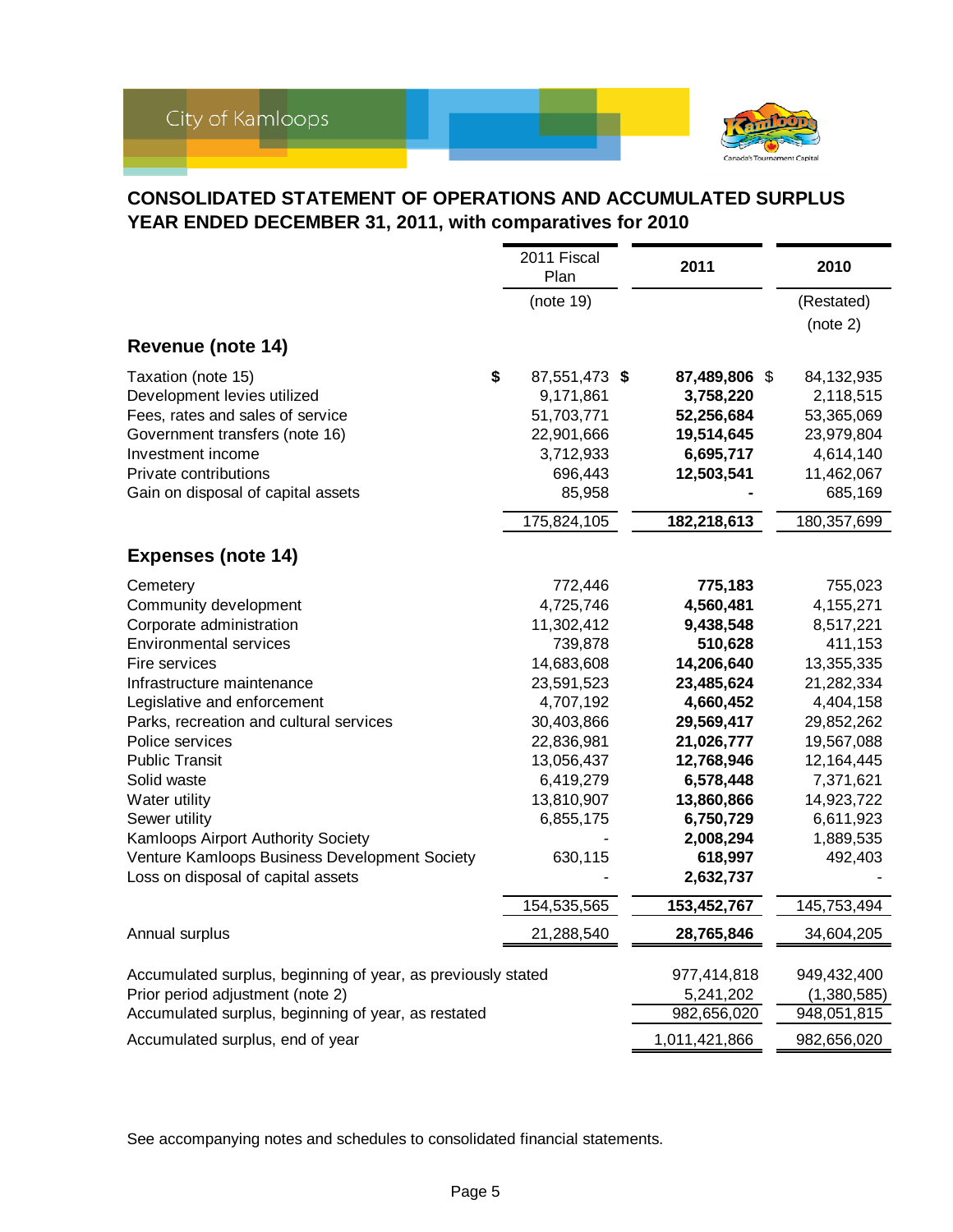

### **CONSOLIDATED STATEMENT OF CHANGES IN NET DEBT YEAR ENDED DECEMBER 31, 2011, with comparatives for 2010**

|                                                                                                                                                                                                                        | 2011 Fiscal<br><b>Plan</b><br>(note 19) |    | 2011                                                           |   | 2010<br>(Restated)<br>(note 2)                                  |
|------------------------------------------------------------------------------------------------------------------------------------------------------------------------------------------------------------------------|-----------------------------------------|----|----------------------------------------------------------------|---|-----------------------------------------------------------------|
| Annual surplus                                                                                                                                                                                                         | \$<br>21,288,540                        | S  | 28,765,846                                                     | S | 34,604,205                                                      |
| Acquisition of tangible capital assets<br>Amortization of tangible capital assets<br>Net book value of tangible capital assets disposed<br>Decrease (increase) in prepaid expenses<br>Decrease (increase) in inventory | (75, 316, 355)<br>22,267,351            |    | (45,809,390)<br>23,868,854<br>3,158,320<br>(28, 640)<br>77,619 |   | (48, 136, 558)<br>23,112,565<br>2,096,345<br>296,792<br>102,724 |
| Change in net debt                                                                                                                                                                                                     | (31, 760, 464)                          |    | 10,032,609                                                     |   | 12,076,073                                                      |
| Net debt, beginning of the year                                                                                                                                                                                        | (17,568,690)                            |    | (17, 568, 690)                                                 |   | (29, 644, 763)                                                  |
| Net debt, end of the year                                                                                                                                                                                              | \$<br>(49,329,154)                      | S. | (7, 536, 081)                                                  | S | (17,568,690)                                                    |

See accompanying notes and schedules to consolidated financial statements.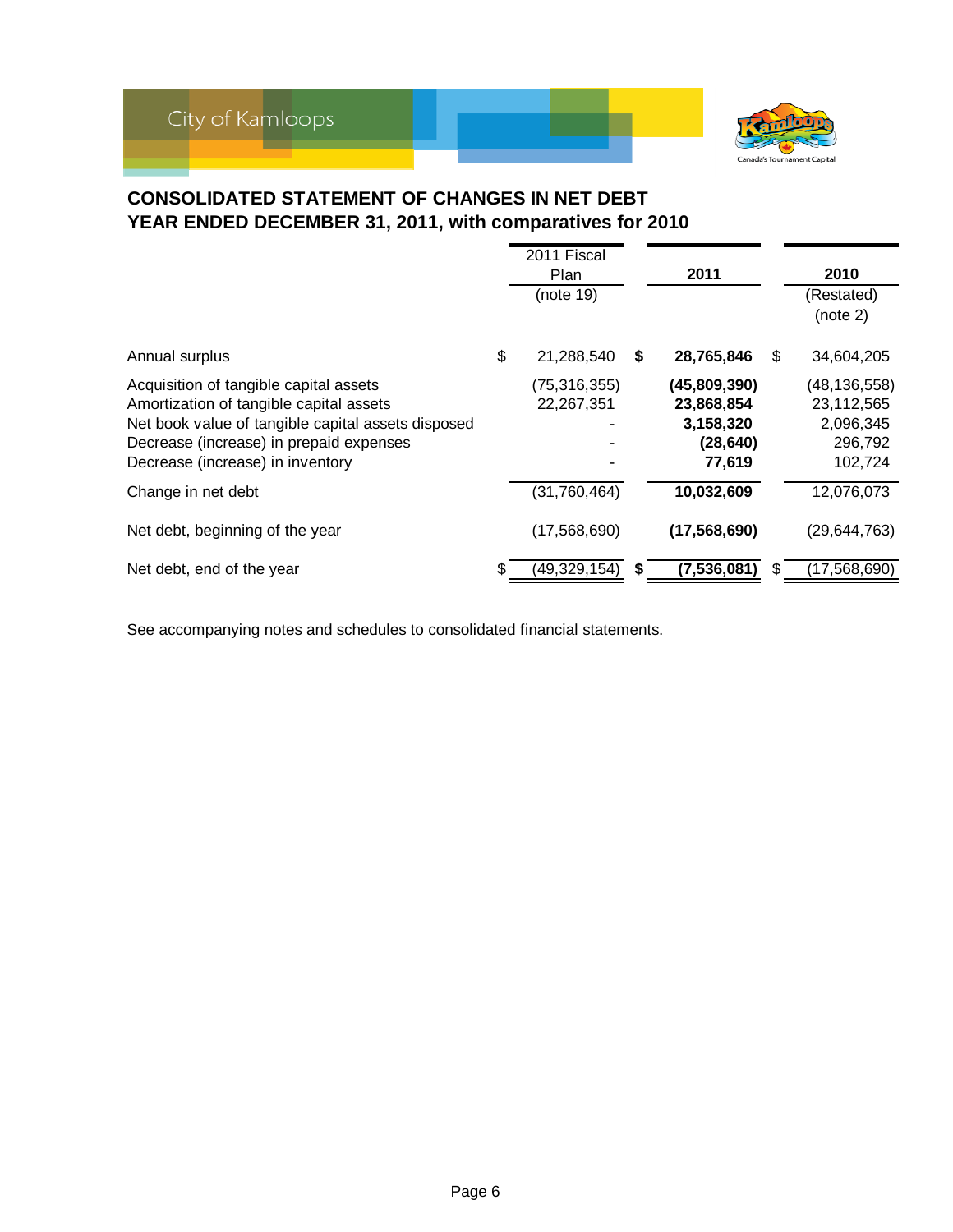

#### **CONSOLIDATED STATEMENT OF CASH FLOWS YEAR ENDED DECEMBER 31, 2011, with comparatives for 2010**

|                                                                                                               | 2011               | 2010               |
|---------------------------------------------------------------------------------------------------------------|--------------------|--------------------|
|                                                                                                               |                    | (Restated)         |
|                                                                                                               |                    | (note 2)           |
| Cash provided by (used for):                                                                                  |                    |                    |
| <b>Operating transactions:</b>                                                                                |                    |                    |
| Annual surplus                                                                                                | \$<br>28,765,846   | \$<br>34,604,205   |
| Items not involving cash:                                                                                     |                    |                    |
| Amortization of tangible capital assets                                                                       | 23,868,854         | 23,112,565         |
| Increase (decrease) in post-employment benefits payable<br>Increase (decrease) in landfill post-closure costs | 504,000<br>260,315 | 271,000<br>995,002 |
| Loss (gain) on disposal of tangible capital assets                                                            | (2,632,737)        | 685,169            |
| Private contributions                                                                                         | (12,503,541)       | (11, 462, 067)     |
| Changes in non-cash operating items:                                                                          |                    |                    |
| Decrease (increase) in accounts receivable                                                                    | 1,167,629          | 1,322,921          |
| Decrease (increase) in inventory                                                                              | 77,619             | 102,724            |
| Decrease (increase) in prepaid expenses                                                                       | (28, 639)          | 296,792            |
| Increase (decrease) in accounts payable                                                                       | 2,332,539          | (4,862,009)        |
| Increase (decrease) in payroll benefits payable                                                               | 182,233            | 235,850            |
| Increase (decrease) in deferred revenue                                                                       | (6, 513)           | 2,386,098          |
|                                                                                                               | 41,987,605         | 47,688,250         |
| <b>Capital transactions:</b>                                                                                  |                    |                    |
| Tangible capital asset additions                                                                              | (33, 305, 849)     | (36,674,491)       |
| Proceeds from sale of tangible capital assets                                                                 | 5,791,056          | 2,781,519          |
|                                                                                                               | (27, 514, 793)     | (33,892,972)       |
| <b>Investing transactions:</b>                                                                                |                    |                    |
| Decrease (increase) in short-term investments                                                                 | (6,636,421)        | (14,070,838)       |
| Decrease (increase) in long-term investments                                                                  | (11, 458)          | (12, 488)          |
|                                                                                                               | (6,647,879)        | (14,083,326)       |
| <b>Financing transactions:</b>                                                                                |                    |                    |
| Proceeds from issuance of long-term debt                                                                      | 6,700,000          |                    |
| Principal repayments on long-term debt                                                                        | (7,079,509)        | (14, 104, 814)     |
|                                                                                                               | (379, 509)         | (14, 104, 814)     |
| Increase (decrease) in cash and short-term investments for the year                                           | 7,445,424          | (14, 392, 862)     |
| Cash, beginning of the year                                                                                   | 4,673,613          | 19,066,475         |
| Cash, end of the year                                                                                         | \$<br>12,119,037   | \$<br>4,673,613    |

See accompanying notes and schedules to consolidated financial statements.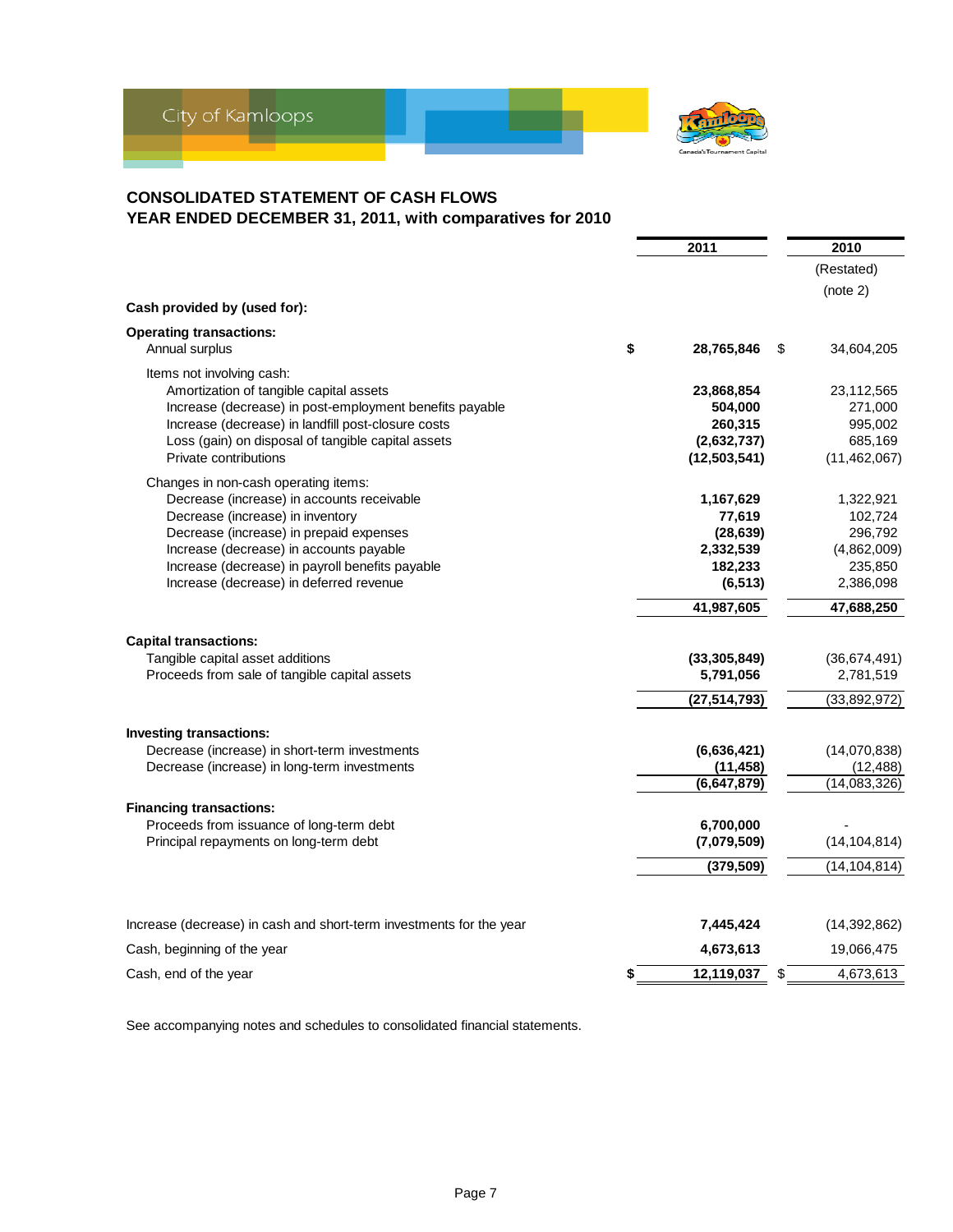

The City of Kamloops (the "City") was incorporated in 1893 under statute of the Province of British Columbia. Its principal activities include the provision of local government services to residents of the incorporated area. These include cemetery; community development; fire; infrastructure maintenance; legislative and enforcement; parks, recreation and leisure; police; public transit; solid waste; water utility; sewer utility and fiscal services. The City is also responsible for the Kamloops Airport Authority Society and the Venture Kamloops Business Development Society.

#### **1 . Significant accounting policies:**

(a) Basis of presentation:

The consolidated financial statements of the City have been prepared, in all material respects, in accordance with Canadian public sector accounting standards for local governments as recommended by the Public Sector Accounting Board (PSAB) of the Canadian Institute of Chartered Accountants (CICA).

(b) Fund accounting:

The resources and operations of the City are comprised of the funds listed below. Supporting schedules to the consolidated financial statements are included to show the financial activities and balance of each fund for supplementary information.

#### General Fund:

Accounts for operating and capital revenues and expenses for all the activities of the City except those included in the water and sewer funds and holds all property required for these purposes and related longterm debt.

#### Water Fund:

Accounts for operating and capital revenues and expenses for the water utility and holds all property required for these purposes and related long-term debt.

#### Sewer Fund:

Accounts for operating and capital revenues and expenses for the sewer utility and holds all property required for these purposes and related long-term debt.

(c) Basis of consolidation:

The consolidated financial statements include the accounts of the General, Water, and Sewer funds as well as the Kamloops Airport Authority Society and the Venture Kamloops Business Development Society. Separate audited financial statements have also been prepared for the Societies. Inter-fund balances and transactions have been eliminated.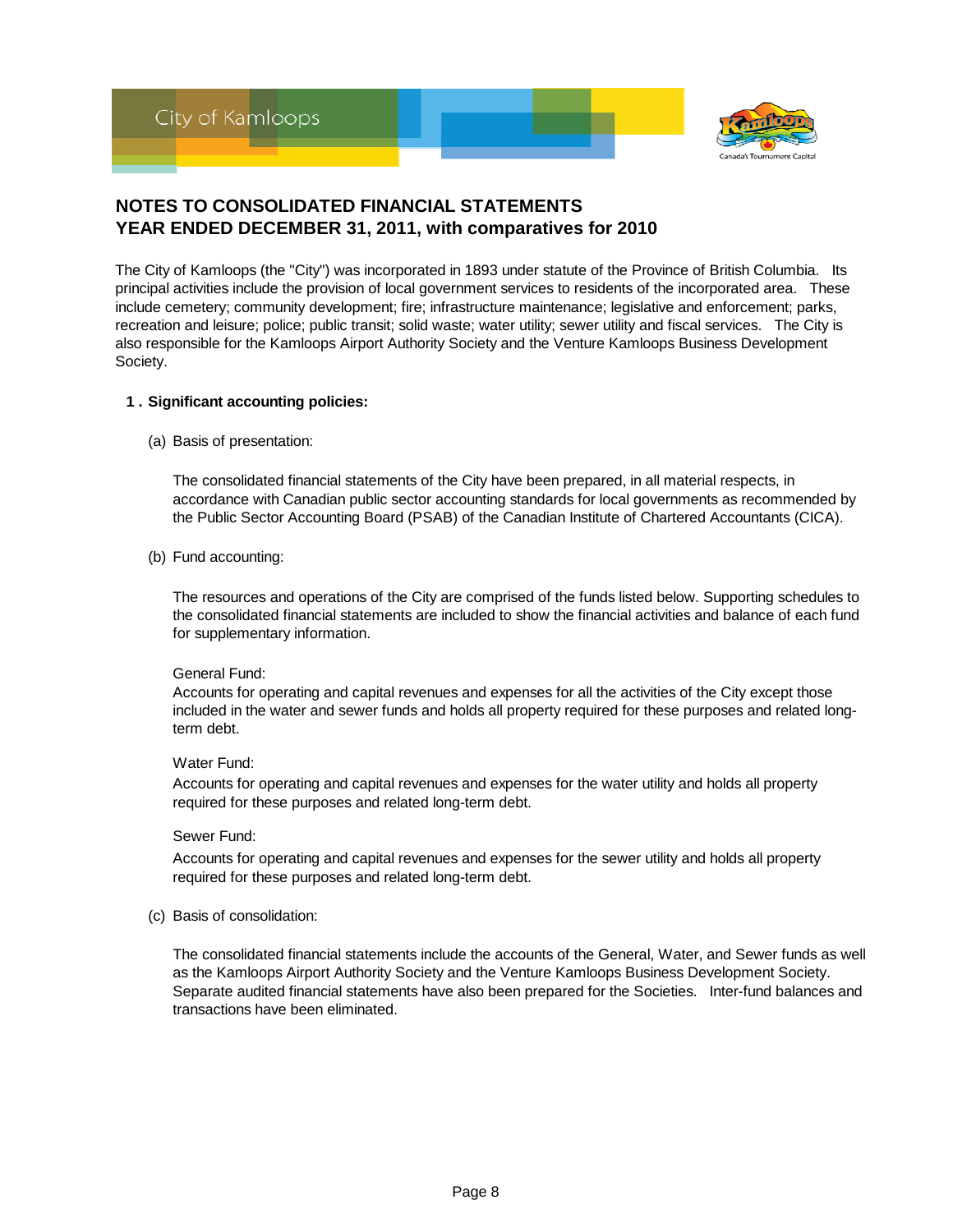



#### **1 . Significant accounting policies (continued):**

(d) Revenue recognition:

Revenues are accounted for in the period in which the transactions or events occurred that gave rise to the revenues and the amounts to be received can be reasonably estimated and collection is reasonably assured.

Taxation for municipal purposes is recorded as revenue in the period the taxes are levied.

User charges, fees, and other amounts collected for which the City has an obligation to perform or provide a future service are deferred until the service is provided.

Contributions or other funding received which has externally imposed restrictions are initially accounted for as deferred revenue and then recognized as revenue when used for the specific purpose.

Contributions received in-kind are recognized as revenue in the period received at the fair market value at the time of the contribution.

(e) Government transfers:

Government transfers are recognized as revenue in the period in which events giving rise to the transfer occur, provided that the transfers are authorized, any eligibility criteria have been met, and a reasonable estimate of the amount can be made unless the transfer agreement contains stipulations that create a liability in which case the transfers are recognized as revenue over the period that the liability is extinguished.

(f) Inventory:

Inventory is valued at the lower of cost and net realizable value with cost determined by the average cost method.

(g) Investments:

Short-term investments and investments are recorded at cost, which approximates net realizable value.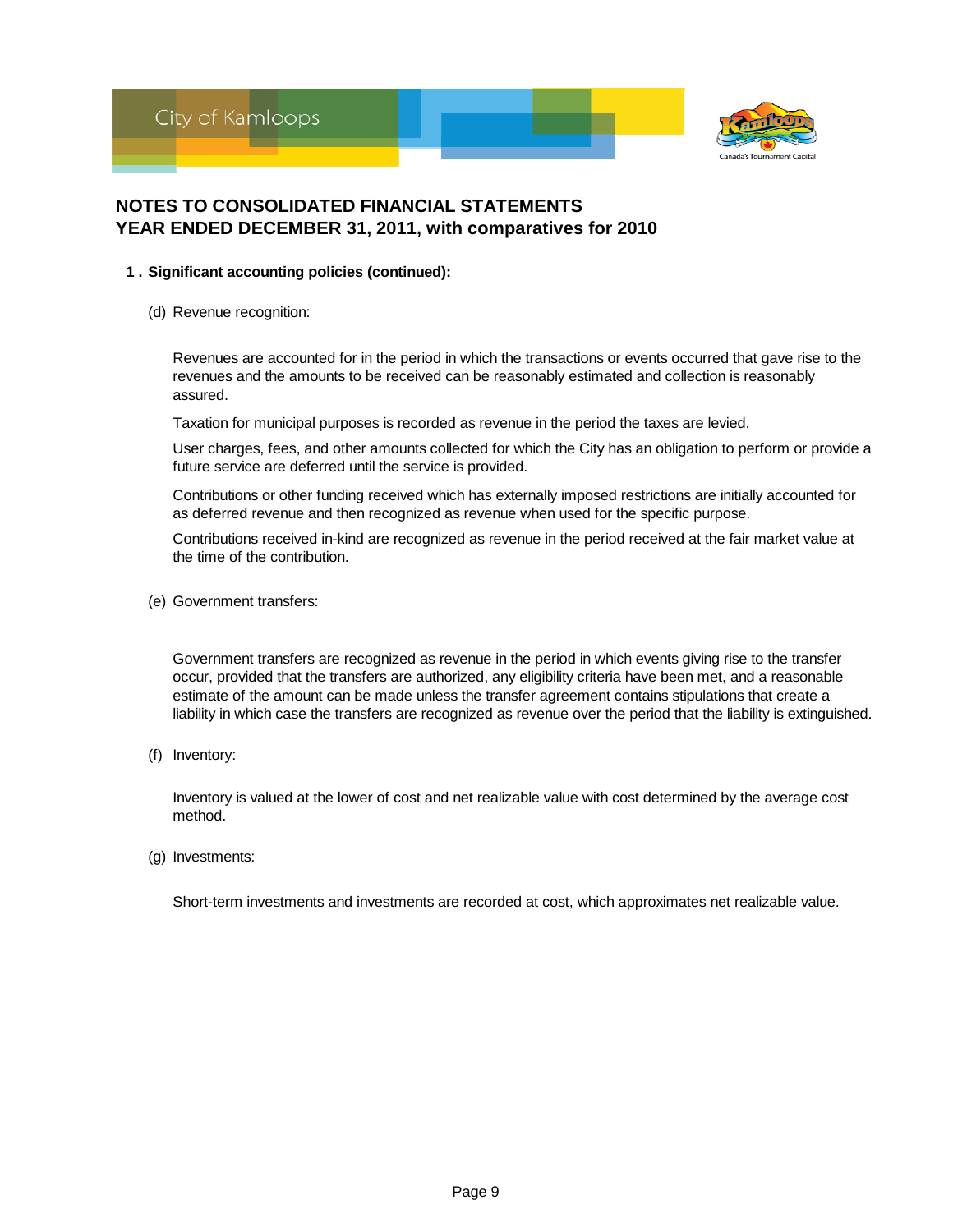



#### **1 . Significant accounting policies (continued):**

(h) Tangible capital assets:

Tangible capital assets are recorded at cost less accumulated amortization and are classified according to their functional use. Costs include all costs directly attributable to the acquisition or construction of the tangible capital asset including transportation costs, design and engineering fees, legal fees and site preparation costs.

Assets were amortized using the straight line method. There are several different amortization periods used for each major category of assets, as follows:

| Land                     | No amortization taken |
|--------------------------|-----------------------|
| Site improvements        | 5 - 50 years          |
| Equipment                | 5 - 10 years          |
| <b>Buildings</b>         | 15 - 50 years         |
| Transportation network   | 10 - 75 years         |
| Water network            | 10 - 75 years         |
| Sanitary network         | 10 - 75 years         |
| Drainage network         | 10 - 75 years         |
| Communication network    | 20 years              |
| Computing infrastructure | 4 - 10 years          |

The City holds several works of art and historic treasures that have not been included in the tangible capital assets, including displays at the museum, statues located throughout the City and various works of art and decorations in the facilities.

(i) Non-financial assets

Non-financial assets are held for use in the provision of goods and services but are not avaliable to discharge existing liabilities. These assets have a useful life extending beyond the current year and are not intended for sale in the ordinary course of operations.

(j) Long-term debt:

Long-term debt is recorded net of any related sinking fund balances. Debt service charges, including principal and interest, are charged against current revenue in the period in which they occur.

(k) Reserves:

Reserves for operating and capital purposes represent amounts reserved either internally or by statute for specific future purposes.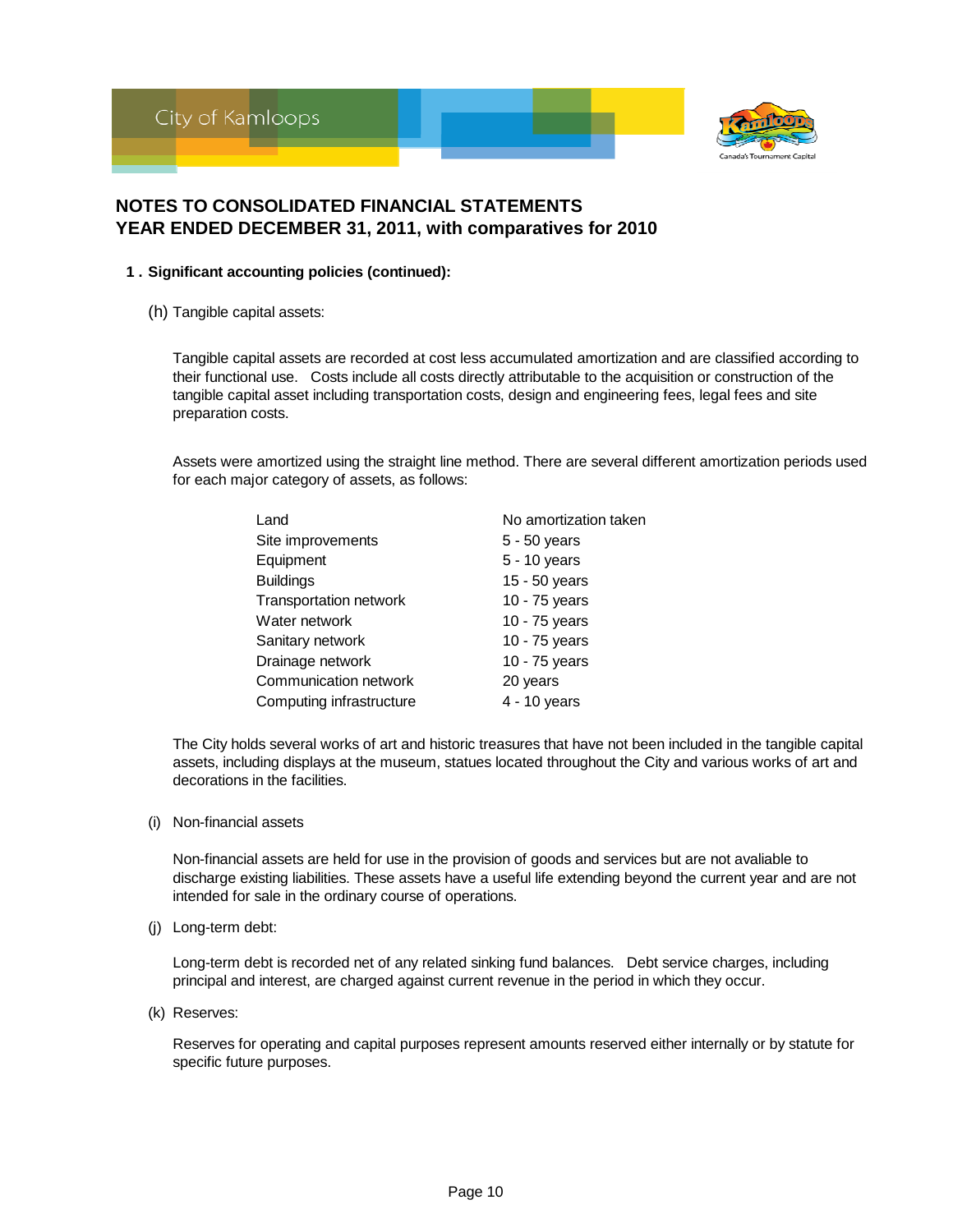



#### **1 . Significant accounting policies (continued):**

(k) Use of estimates:

The preparation of financial statements in accordance with Canadian public sector accounting standards requires management to make estimates and assumptions that have an effect on the reported amounts of assets and liabilities and the disclosure of contingent assets and liabilities at the date of the financial statements and the reported amounts of revenue and expenses during the year. Actual results could be different from those estimates. Significant estimates in these financial statements include the postemployment benefit payable and the landfill post-closure costs.

(l) Landfill post-closure costs:

The City is required to fund the closure of its landfill sites and to provide for the post-closure care of the facilities. Closure and post-closure activities include the final cover, landscaping, surface and groundwater monitoring, leachate control and visual inspection. The requirement is being provided for over the estimated life of the landfill sites based on the respective usage of each facility.

(m) Pension plan:

The City of Kamloops and its employees contribute to the Municipal Pension Plan, a jointly trusteed pension plan. The pension plan is a multi-employer contributory pension plan. Basic pension benefits provided are defined.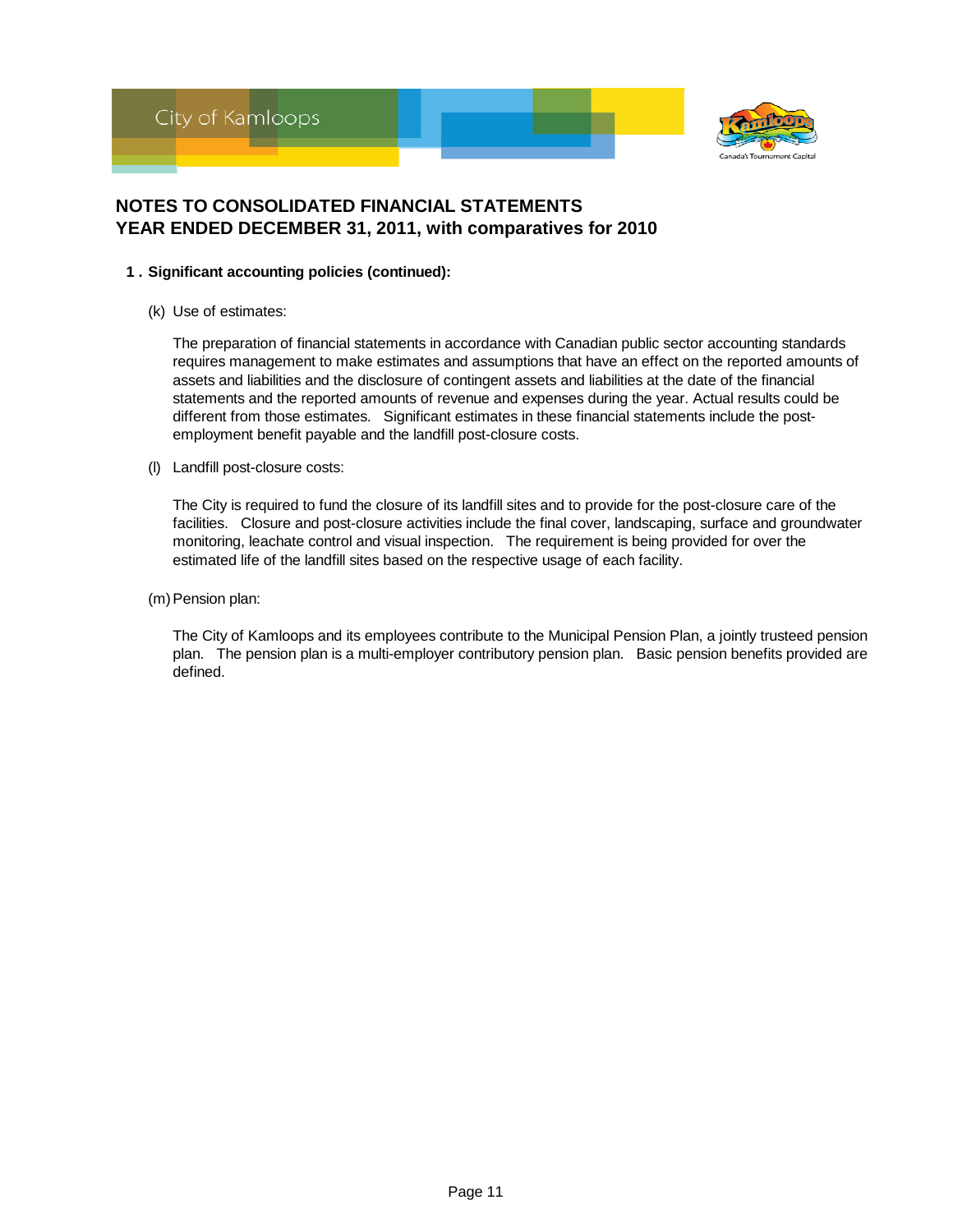



#### **2 . Prior period adjustment**

During the year, a number of errors were discovered with respect to accounting for tangible capital assets in the prior year. During 2010, four developments were completed and transferred to the City of Kamloops. All tangible capital asset additions for the developments were included in the financial statements except for land under roads which resulted in understated tangible capital asset additions and understated private contributions in the amount of \$6,510,150.

Also during 2010, another development was completed and transferred to the City of Kamloops but not reflected in the financial statements in the prior year. This resulted in understated tangible capital asset additions and understated private contributions in the amount of \$366,750. It also resulted in understated annual depreciation in the amount of \$3,979.

Also during 2010, an incomplete capital project in the amount of \$6,479,274 was transferred out of work in progress, set up as an active tangible capital asset, and annual depreciation was charged against those tangible capital assets of the incomplete project. This resulted in overstated annual depreciation in the amount of \$64,793.

Also during 2010, two completed capital projects totalling \$787,409 were carried forward as work in progress and no depreciation was charged on the assets. This resulted in understated annual depreciation in the amount of \$45,424.

Also during 2010, many of the tangible capital asset disposals were based on estimates and/or assumptions. In these financial statements, the prior year disposals have been restated to reflect actual disposals for the year. This resulted in gain on disposal being overstated by \$64,936 and net book value of tangible capital assets disposed being understated by \$64,936.

There are seven tangible capital asset groups that are subject to annual depreciation: site improvements, buildings, transportation network, drainage network, sanitary network, water network, equipment, computer infrastructure, and communication network. Within these groups, there are several asset types. Within these asset types are assets with varying useful lives. Annual depreciation is calculated at the individual asset level and totals are rolled up to the asset type and then totals from the asset types are rolled up to the asset group for presentation in these financial statements. In the prior year, depreciation expense was calculated at the asset group level using an average useful life for each asset group. This less accurate calculation of annual depreciation resulted in the amount being understated by \$124,638. The changes to the 2010 amounts as reported in these statements to the amounts reported in 2010 consolidated financial statements are:

| Net book value of tangible capital assets increased          | \$<br>6,701,846 |
|--------------------------------------------------------------|-----------------|
| Accumulated surplus increased                                | 6,701,846       |
| Private contributions increased                              | 6,876,029       |
| Gain on disposal of tangible capital assets decreased        | 64.936          |
| Capital additions increased                                  | 6,876,029       |
| Annual depreciation increased                                | 109.250         |
| Net book value of tangible capital assets disposed increased | 64.936          |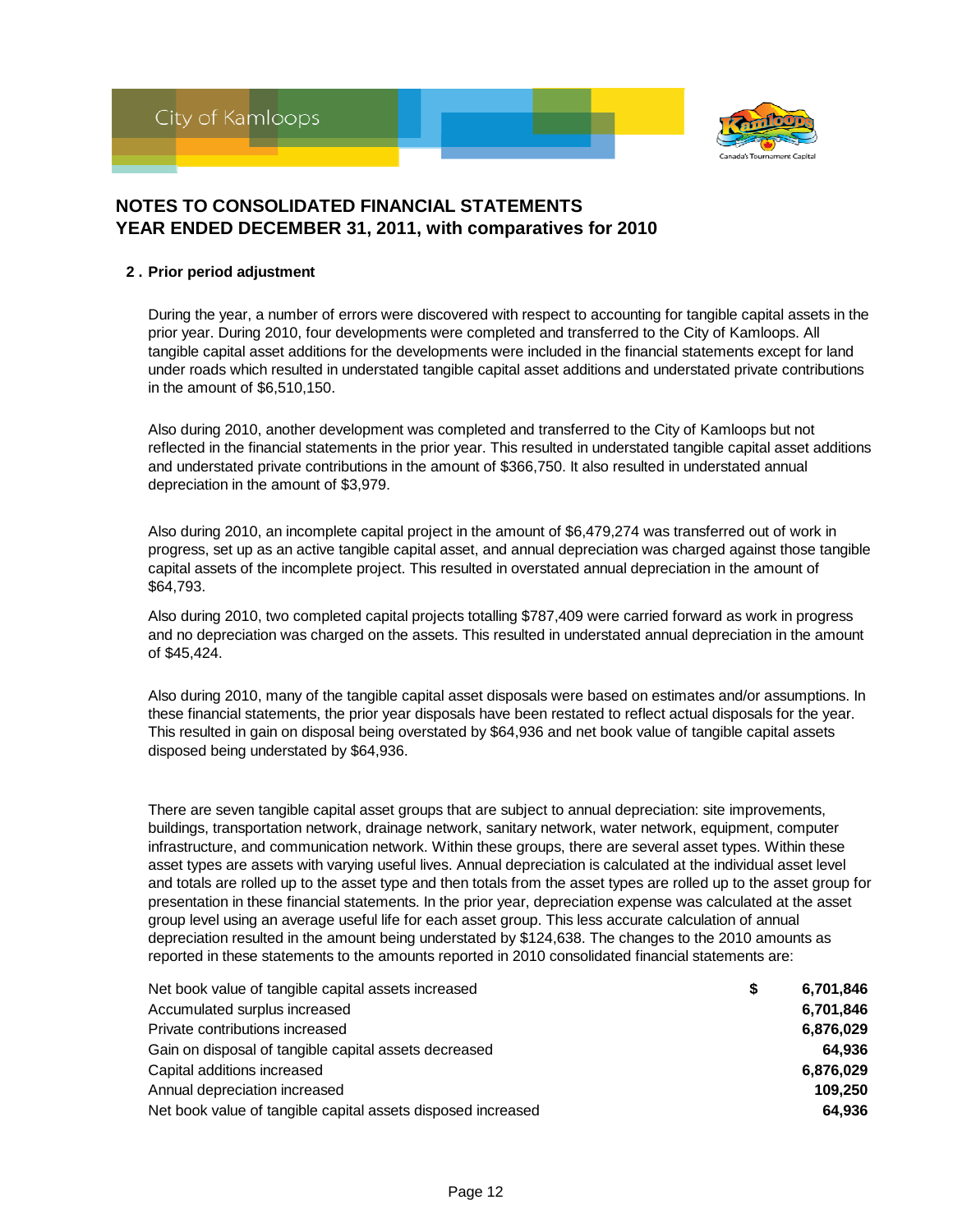



#### **2 . Prior period adjustment (continued)**

The City has elected to change how it reports the Cemetery Perpertual Care Trust fund in the consolidated financial statements. In previous years the Trust fund was included in the consolidated statement of financial position, the consolidated statement of operations and accumulated surplus and all associated notes and schedules. The City no longer includes any revenue, expenses or accumulated surplus amounts related to the Cemetery Perpetual Care Trust Fund in the consolidated financial statements. The balance of the Trust fund is included in Note 18 for reference. The changes to the 2010 amounts as reported in these statements to the amounts reported in 2010 consolidated financial statements are:

| Accumulated surplus, beginning of year decreased | 1.380.585 |
|--------------------------------------------------|-----------|
| Accumulated surplus, end of year decreased       | 1.460.642 |
| Cash & short-term investements decreased         | 1.449.467 |
| Accounts receivable decreased                    | 11.175    |
| Fees, rates and sales of service decreased       | 80.058    |
| Annual surplus decreased                         | 80.058    |

#### **3 . Segmented information**

The City of Kamloops is a diversified municipal government institution that provides a wide range of services to its citizens. Distinguishable functional segments have been separately disclosed. The nature of the segments and the activities they encompass are as follows; and quantitative data on these segments can be found in note 14.

#### **Cemetery:**

This segment captures all of the revenue and expenses associated with Cemetery operations including providing services to the public and maintenance of the cemetery infrastructure.

#### **Community development:**

This segment includes almost all of the activities of the Planning, Engineering and Development Services Department including Building Permits, Business Licenses, Zoning, Development Applications and Engineering Services. The only function of the Planning Development and Engineering Services department that has been separated into its own segment is the Public Transit function.

#### **Corporate administration:**

This segment includes all of the internal support service functions of the corporation. This includes Human Resources, Information Technology, Finance and the Chief Administration Officer's department. All of these functions are typical to all medium to large corporations, either private or public.

#### **3 . Segmented information (continued)**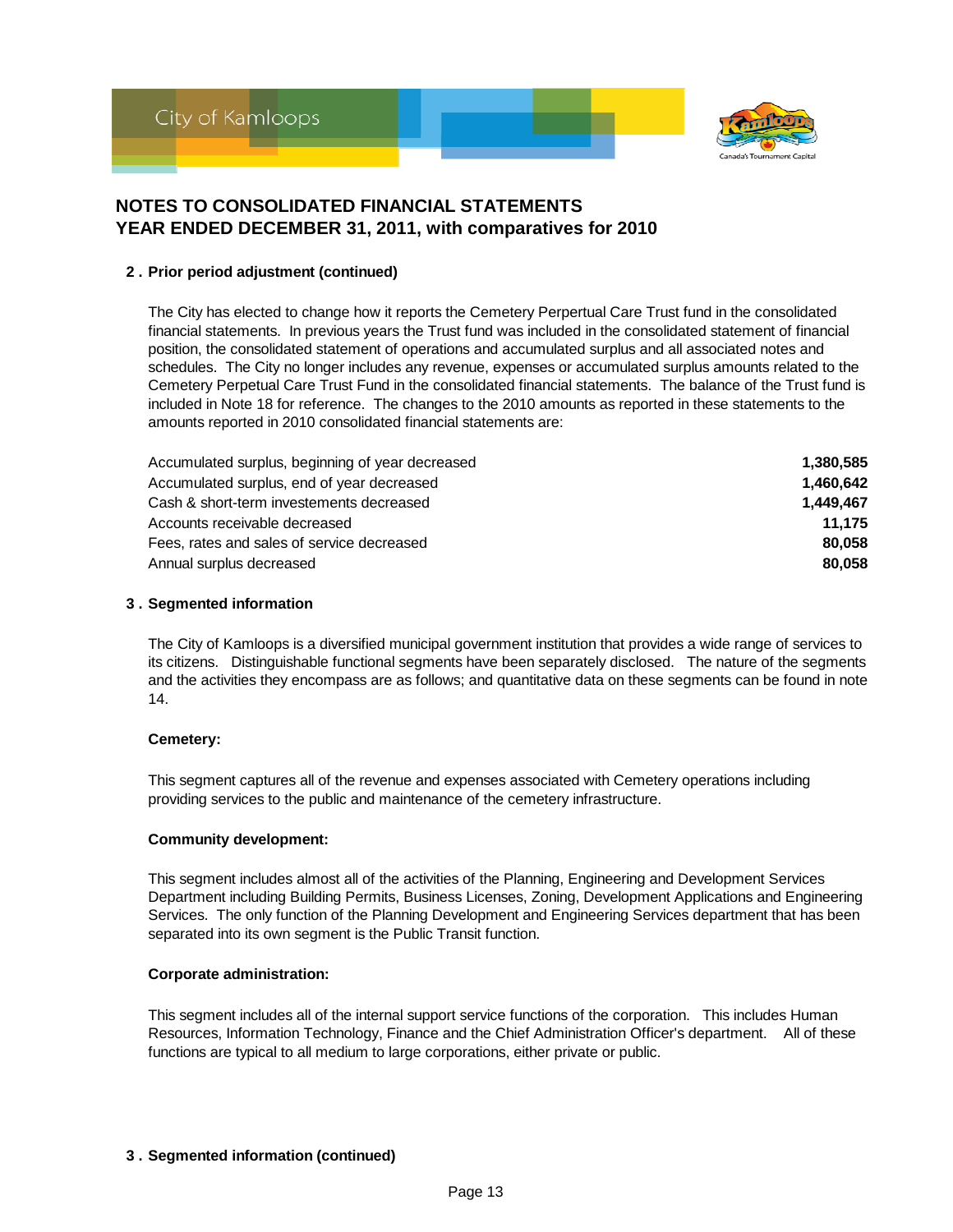

#### **Environmental services:**

This segment includes all of the operating activities of the Environmental Services Division.

#### **Fire services:**

This segment includes all of the operating activities of the Fire and Rescue Services Division including fire prevention, suppression and education. This function also includes maintenance of the fire department fleet and operation of the Fire Training Centre.

#### **Infrastructure maintenance:**

This segment includes all of the functions of the Public Works department that involve the repair and maintenance of the City's infrastructure assets including the road network, the stormwater (drainage) network, administrative buildings and the City's vehicle fleet. Maintenance of the recreation buildings and park assets are not included in this segment.

#### **Legislative and enforcement:**

This segment includes the functions related to the legislative operations of the City. This encompasses revenue and expenses directly related to City Council, the City Clerk's office, bylaw enforcement, parking and animal control.

#### **Parks, recreation and leisure services:**

All operating activities of the Parks, Recreation and Cultural Services department are included in this segment. This includes the revenue and expenses related to the recreation and cultural programs provided throughout the City as well as repair and maintenance of the buildings and other infrastructure used to provide these programs.

#### **Police services:**

This segment includes all of the operating activities of the Police Services Division. This includes the activities of the RCMP and the municipal staff who support these activities.

#### **Public transit:**

This segment includes all of the operating activities of the Public Transit Division.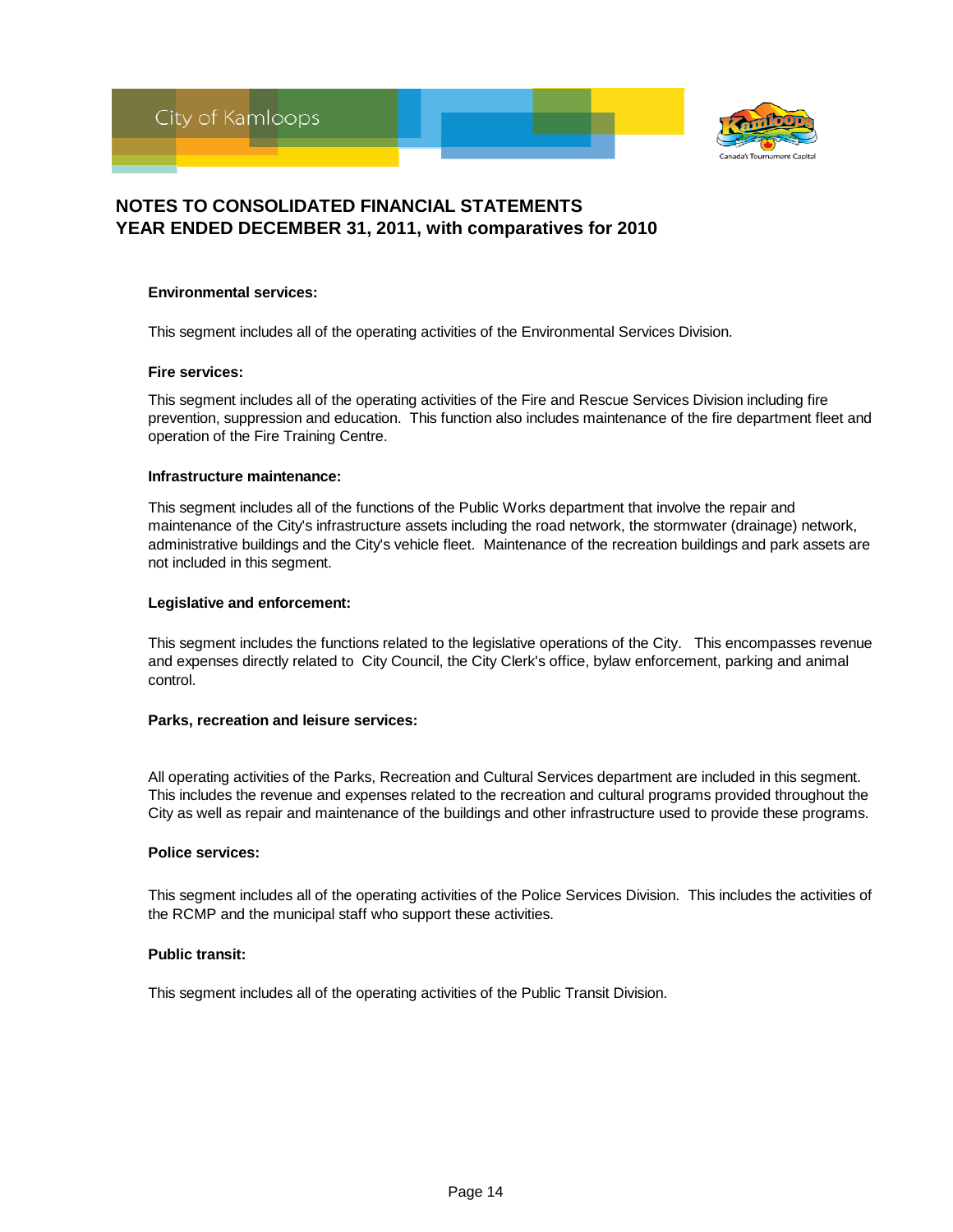



#### **3 . Segmented information (continued)**

#### **Solid waste:**

Included in this segment is all of the revenue and expenses related to the collection and disposal of the residents garbage and recycling products.

#### **Water utility:**

This segment includes all of the operating activities related to the treatment and distribution of water throughout the City.

#### **Sewer utility:**

This segment includes all of the operating activities related to the collection and treatment of wastewater (sewage) throughout the City.

#### **Kamloops Airport Authority Society:**

This segment includes all of the operating activities of the Kamloops Airport Authority Society whose mandate is to oversee the operation of the Kamloops Airport and the repair and maintenance of its assets.

#### **Venture Kamloops Business Development Society:**

This segment includes all of the operating activities of the Venture Kamloops Business Development Society.

#### **Debt servicing costs:**

This segment includes all of the debt servicing costs of the City except debt principal repayments.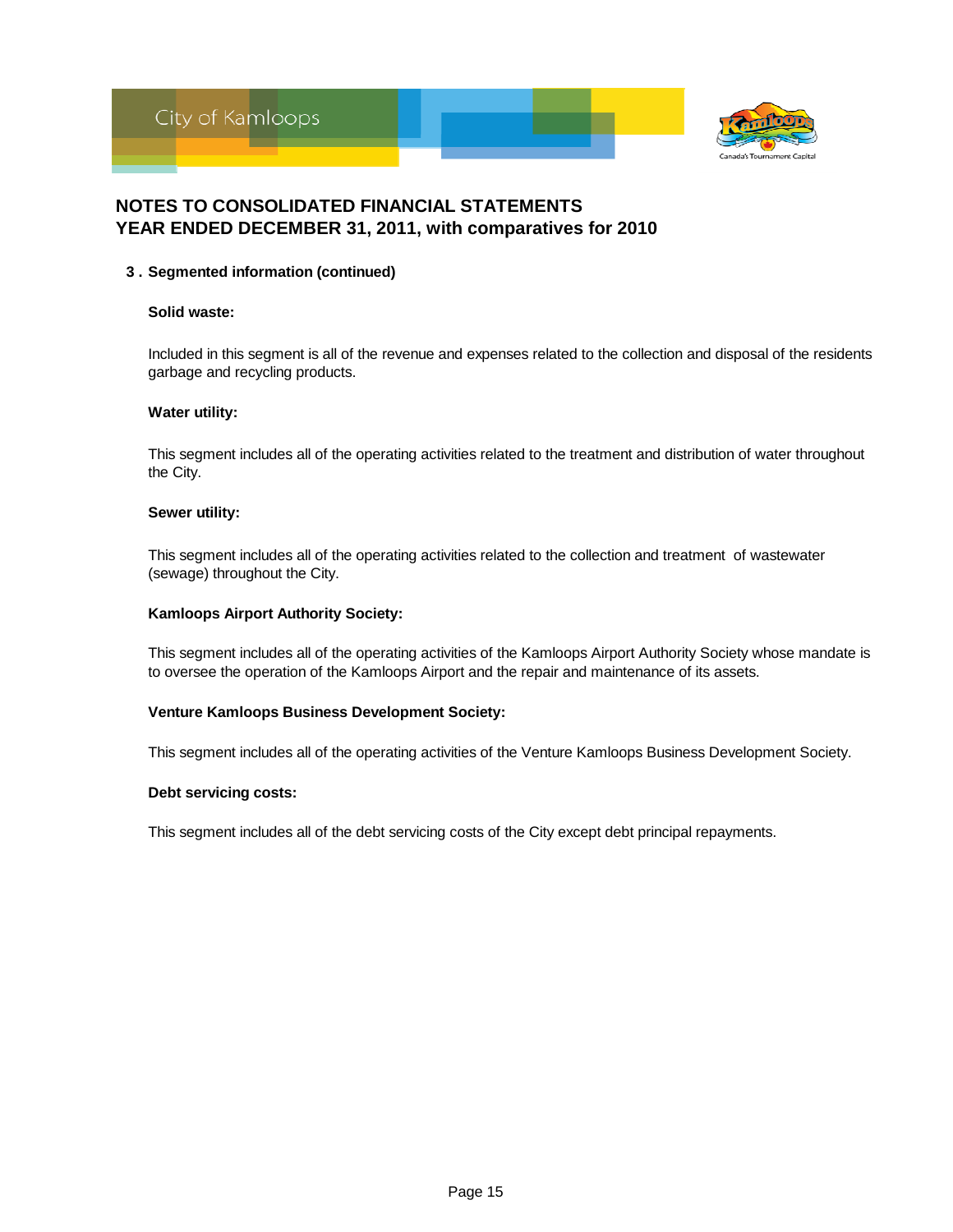

#### **4 . Cash and short-term investments:**

|                                               | 2011                | 2010        |
|-----------------------------------------------|---------------------|-------------|
| Consolidated cash                             | \$<br>12,119,037 \$ | 4,673,613   |
| Consoidated short-term investments            | 112,715,177         | 106,078,756 |
|                                               | 124,834,214 \$      | 110,752,369 |
| Restricted cash and short-term investments:   |                     |             |
| <b>Statutory reserves</b>                     | \$<br>29,304,719 \$ | 26,670,834  |
| Development cost charges                      | 13,804,597          | 13,891,513  |
| Kamloops Airport Authority Society            | 3,276,278           | 2,538,882   |
| Venture Kamloops Business Development Society | 208,167             | 267.934     |
| Unrestricted cash and short-term investments  | 78,240,453          | 67,383,206  |
|                                               | 124,834,214 \$      | 110,752,369 |

The maturity dates of the short-term investments held directly by the City range from January 6, 2012 to June 6, 2023. The interest rates earned on these investments range from 1.5% to 6%.

#### **5 . Accounts receivable:**

|                                                | 2011                | 2010       |
|------------------------------------------------|---------------------|------------|
| General fund:                                  |                     |            |
| Taxes                                          | \$<br>3,860,902 \$  | 3,398,945  |
| Utilities                                      | 1,308,786           | 1,672,800  |
| Trade                                          | 7,633,187           | 4,427,841  |
| Accrued interest                               | 1,056,517           | 715,486    |
| Province of British Columbia                   | 1,669,879           | 5,209,407  |
| Government of Canada                           | 1,037,009           | 1,798,255  |
|                                                | 16,566,280          | 17,222,734 |
| <b>Water Fund:</b>                             |                     |            |
| Trade                                          | 1,069,846           | 1,162,413  |
| Province of British Columbia                   |                     | 390,630    |
|                                                | 1,069,846           | 1,553,043  |
| <b>Sewer Fund:</b>                             |                     |            |
| Province of British Columbia                   | 2,605,924           | 1,936,155  |
|                                                | 2,605,924           | 1,936,155  |
| <b>Kamloops Airport Authority Society:</b>     |                     |            |
| Trade                                          | 366,694             | 305,356    |
| Government of Canada                           |                     | 767,728    |
|                                                | 366,694             | 1,073,084  |
| Venture Kamloops Business Development Society: |                     |            |
| Trade                                          | 14,363              | 5,720      |
|                                                | \$<br>20,623,107 \$ | 21,790,736 |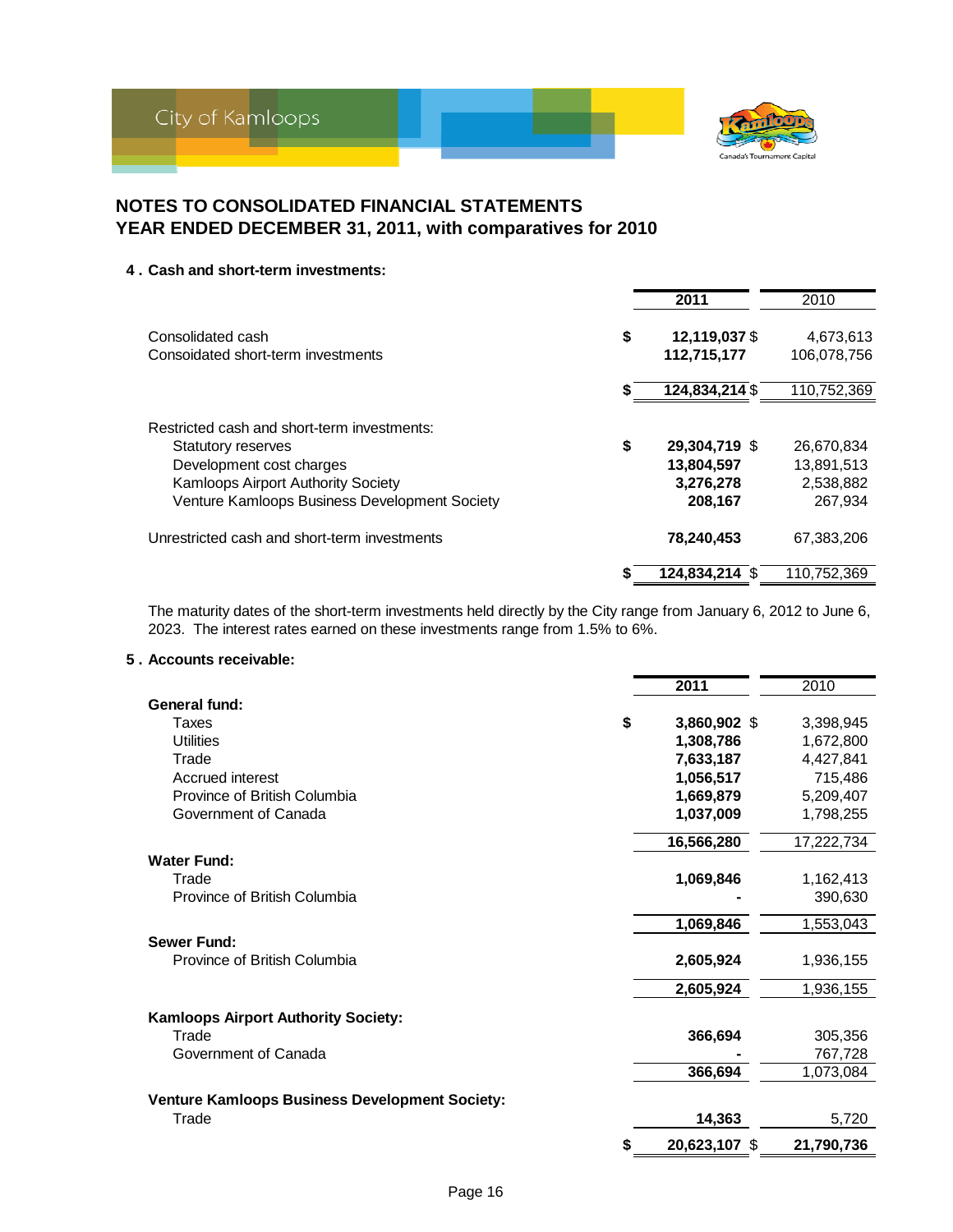

#### **6 . Long-term investments:**

The City's long-term investments are held by the Kamloops Foundation in two endowment funds; the City of Kamloops Centennial Fund "A" and the City of Kamloops Centennial Fund "B". All of the income earned in Fund "A" is re-invested in the fund. 90% of the income earned in Fund "B" is returned to the City to support the grant-in-aid program and the remaining 10% is re-invested in the Fund.

#### **7 . Accounts payable:**

|                                                       | 2011                | 2010       |
|-------------------------------------------------------|---------------------|------------|
| General fund:                                         |                     |            |
| Trade                                                 | \$<br>10,183,518 \$ | 8,611,688  |
| Payroll and benefits                                  | 2,038,910           | 1,933,908  |
| Province of British Columbia                          | 238,825             | 498.161    |
| Government of Canada                                  | 5,163,608           | 4,299,049  |
|                                                       | 17,624,861          | 15,342,806 |
| <b>Kamloops Airport Authority Society:</b>            |                     |            |
| Trade                                                 | 201,228             | 112,538    |
| <b>Venture Kamloops Business Development Society:</b> |                     |            |
| Trade                                                 | 30.490              | 68,696     |
|                                                       | \$<br>17,856,579 \$ | 15.524.040 |

#### **8 . Post-employment benefits payable:**

The City of Kamloops sponsors a defined benefit plan for retirement benefits other than pensions for certain employees. The plan provides for a payout of accumulated sick leave for CUPE local 900 employees; an early retirement incentive payment and deferred vacation payout for IAFF local 913 employees; and an early retirement incentive payment for Management employees.

Total benefit payments paid during the year were \$592,000 (2010 - \$428,000). The plan does not require any contribution from employees. The retirement benefit liability at December, 31, 2011 includes the following components:

|                                                   |    | 2011               | 2010               |
|---------------------------------------------------|----|--------------------|--------------------|
| Accrued benefit obligation - opening balance      | \$ | 6,254,000 \$       | 5,971,000          |
| Current service cost<br>Interest cost             |    | 462,000<br>287,000 | 403,000<br>288,000 |
| Benefits paid                                     |    | (592,000)          | (428,000)          |
| Plan amendment<br>Actuarial gain/(loss) - current |    | 337,000<br>676,000 | 20,000             |
| Accrued benefit obligation - ending balance       |    | 7,424,000          | 6,254,000          |
| Unamortized net actuarial (loss)/gain             |    | (678,000)          | (12,000)           |
| Funding excess                                    |    | 276,476            | 276,476            |
| Post-employment benefit payable                   | S  | 7,022,476 \$       | 6,518,476          |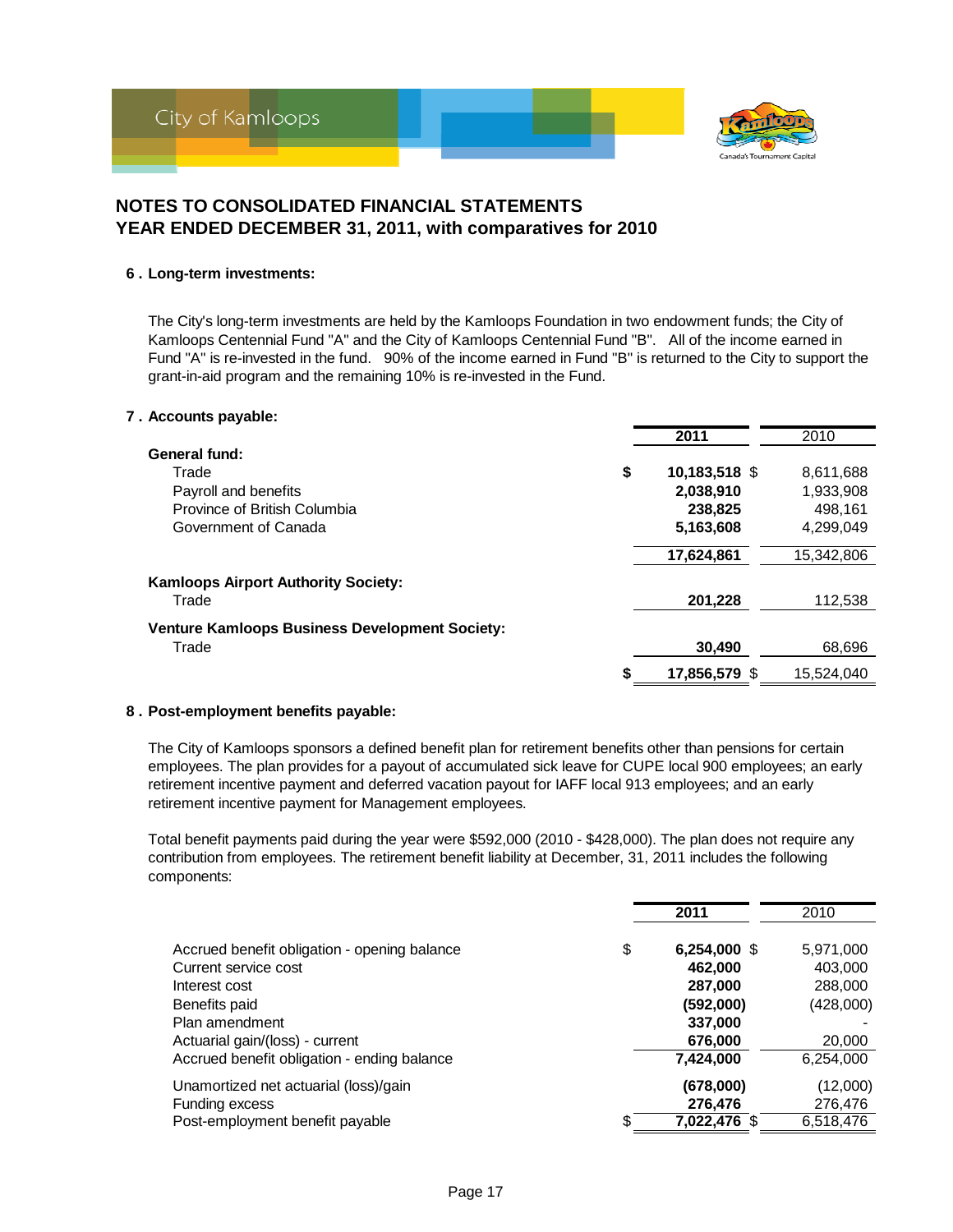



#### **8 . Post-employment benefits payable (continued):**

Actuarial valuations for accounting purposes are performed using the projected benefit method prorated on services. The most recent actuarial report was prepared on March 8, 2012 using data as of December 31, 2011. The accrued benefit obligation shown for 2011 is based on amounts included in the 2012 valuation. There is a net unamortized actuarial loss to be amortized on a straight-line basis over the expected average remaining service life of the related employee group (11 years (2010 - 11 years)).

The actuarial valuation was based on a number of assumptions about future events, such as inflation rates, interest rates, wage and salary increases, and employee turnover and mortality. The assumptions used reflect the City's best estimates. The expected inflation rate is 3.25% (2010 - 3.25%). The discount rate used to determine the accrued benefit obligation is 3.5% (2010 - 4.25%).

The retirement benefit expense is included in the statement of operations as a component of program expenses. The retirement benefit interest expense is included in the public debt interest expense. The prior period cost of plan amendment is included in the current expenses for the year indicated.

#### **9 . Landfill post-closure costs:**

The City of Kamloops operates two solid waste landfill sites in the Kamloops area and assumes certain obligations for the landfill sites including closure and post closure liabilities. The reported liabilities are based on estimates and assumptions with respect to events extending over the remaining life of each of the landfills. The estimates and assumptions are provided through an independent assessment conducted in 2009 with the results included in 2010. The liability and annual expense is calculated based on the ratio of current usage to total capacity of the site and the estimated future cash flows associated with closure and post-closure activities stated in current (2011) dollars. The aggregate liability for closure and post-closure costs for the two landfills is \$3,533,881 (2010 = \$3,273,566).

The main landfill at the Mission Flats site is expected to serve until 2068 with 25 years needed for post-closure care based on the independent assessment. The remaining capacity of the landfill site is estimated at 3.65 million cubic meters, which is 85% of the site's total capacity. Approximately 60% of landfill closure will be completed while the landfill is still in operation with costs associated with the closure being charged to expenses when they are incurred.

Since a final design for the Barnhartvale site has not been completed, the independent assessment was not able to provide a lifespan analysis. The City anticipates that the Barnhartvale site will serve until 2021 with 25 years needed for post-closure care. The remaining capacity of the landfill site is estimated at 180,095 cubic meters, which is approximately 32% of the site's total capacity.

The estimated total expenses for closure and post-closure care of the two landfills in current (2011) dollars is \$18,907,217 (2010 estimate = \$18,733,086) with \$15,373,336 (2010 = \$15,459,520) remaining to be recognized as a liability.

The City has not provided a reserve to fund future landfill capital expenses as at December 31, 2011. The funding required is provided through current operations.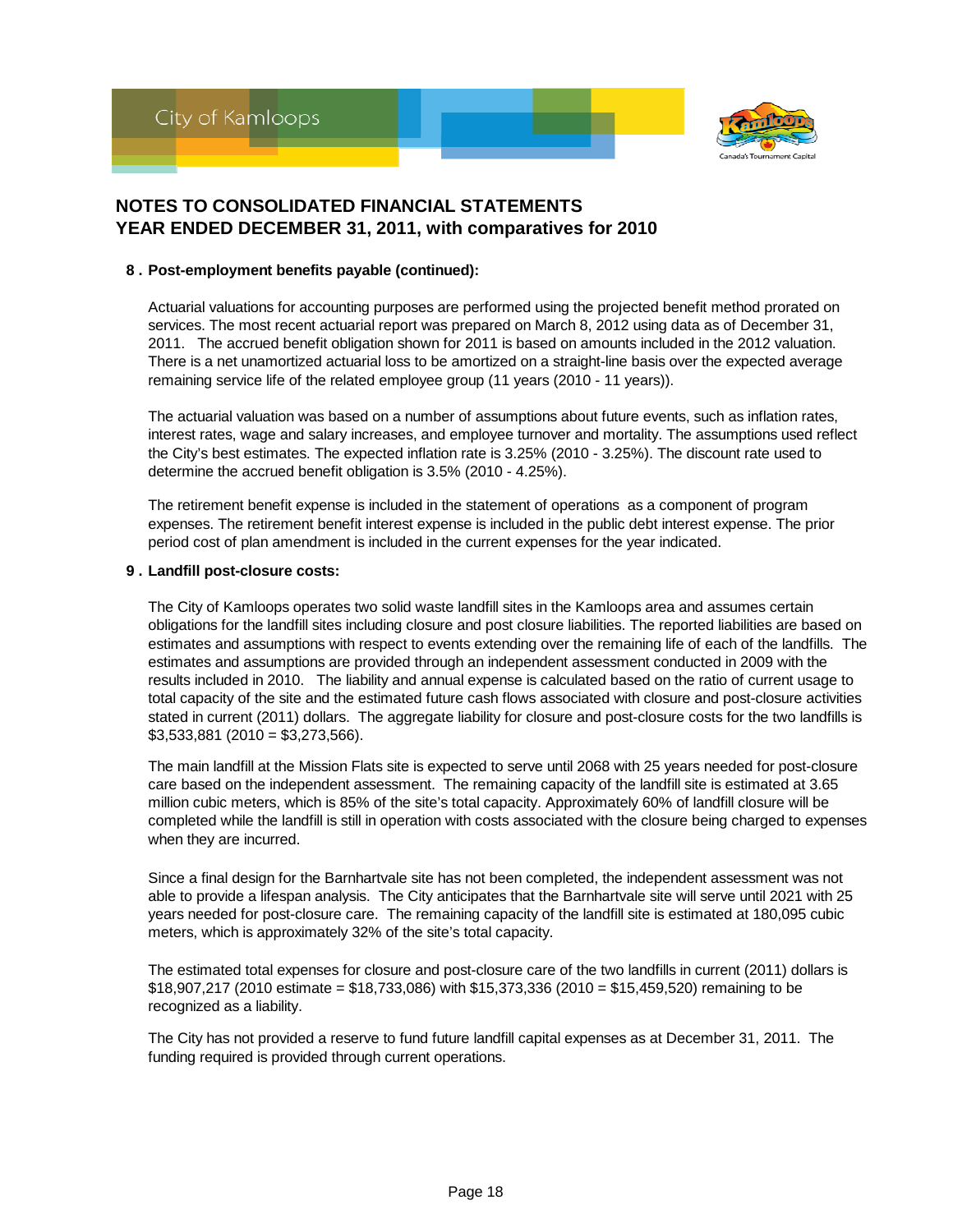

#### **10 . Deferred revenue:**

|                                                       |    | Balance at<br>December 31,<br>2010 |    | Collected     |   | Interest   |    | Recognized                    | <b>Balance at</b><br>December 31,<br>2011 |
|-------------------------------------------------------|----|------------------------------------|----|---------------|---|------------|----|-------------------------------|-------------------------------------------|
| General fund:                                         |    |                                    |    |               |   |            |    |                               |                                           |
| Taxes<br>Leases<br><b>Business</b>                    | \$ | 12,228,196 \$<br>64,947            |    | 21,212,419 \$ |   |            | \$ | $(21,055,020)$ \$<br>(5, 144) | 12,385,595<br>59,803                      |
| licenses                                              |    | 992,897                            |    | 1,007,461     |   |            |    | (992, 897)                    | 1,007,461                                 |
| Other                                                 |    | 1,302,808                          |    | 1,213,059     |   |            |    | (1,302,808)                   | 1,213,059                                 |
|                                                       |    | 14,588,848                         |    | 23,432,939    |   |            |    | (23, 355, 869)                | 14,665,918                                |
| Development cost charges:                             |    |                                    |    |               |   |            |    |                               |                                           |
|                                                       |    | 13,891,513                         |    | 3,181,078     |   | 490,226    |    | (3,758,220)                   | 13,804,597                                |
| <b>Venture Kamloops Business Development Society:</b> |    |                                    |    |               |   |            |    |                               |                                           |
|                                                       |    |                                    |    | 3,333         |   |            |    |                               | 3,333                                     |
|                                                       | \$ | 28,480,361                         | \$ | 26,617,350    | S | 490,226 \$ |    | $(27, 114, 089)$ \$           | 28,473,848                                |

#### **11 . Long-term debt:**

( a ) Long-term debt outstanding:

|                                                                                                |   | General fund *                                          | Water fund                                              | Sewer fund                               | Total                                                   |
|------------------------------------------------------------------------------------------------|---|---------------------------------------------------------|---------------------------------------------------------|------------------------------------------|---------------------------------------------------------|
| Balance at December 31, 2010<br>Principal repayments<br>Actuarial adjustments<br>Debt acquired | S | 56,483,654 \$<br>(2,499,932)<br>(457, 260)<br>5,200,000 | 32.609.241 \$<br>(2,768,875)<br>(684, 868)<br>1,500,000 | 3,951,671 \$<br>(426, 229)<br>(242, 345) | 93,044,566<br>(5,695,036)<br>(1, 384, 473)<br>6,700,000 |
| Balance at December 31, 2011                                                                   | S | 58,726,462                                              | 30,655,498                                              | 3,283,097 \$                             | 92,665,057                                              |

\* Kamloops Airport Authority Society debt included in General Fund balance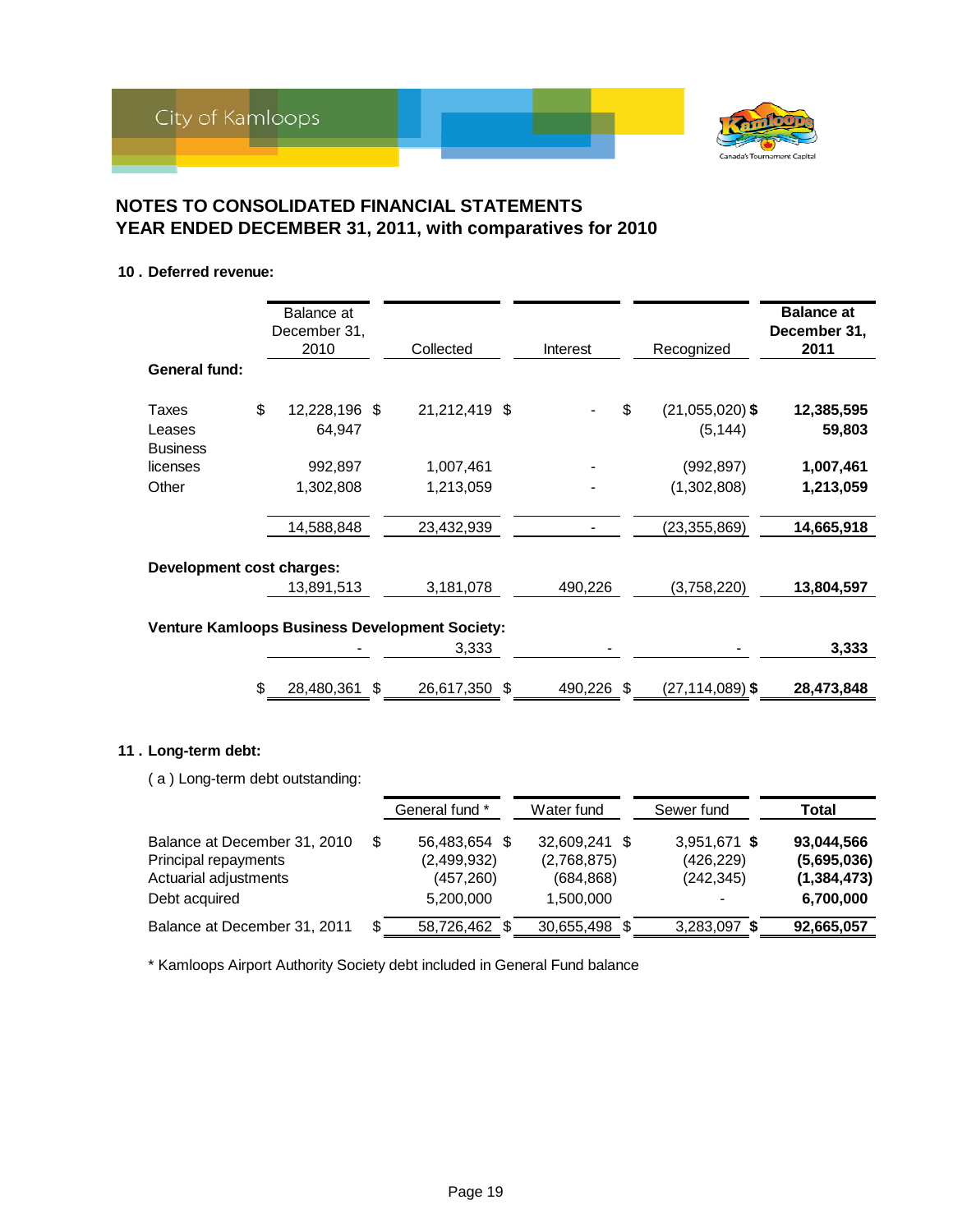



#### **11 . Long-term debt (continued):**

( b ) Future principal repayments and sinking fund earnings on outstanding borrowings over the next five years and thereafter are as follows:

|                       | General fund *      | Water fund    | Sewer fund   | <b>Total</b> |
|-----------------------|---------------------|---------------|--------------|--------------|
| Principal repayment:  |                     |               |              |              |
| 2012                  | \$<br>2,736,455 \$  | 2,788,531 \$  | 361,350 \$   | 5,886,336    |
| 2013                  | 2,704,015           | 2,779,923     | 331,076      | 5,815,014    |
| 2014                  | 2,704,015           | 2,792,480     | 331,076      | 5,827,571    |
| 2015                  | 2,694,054           | 2,770,742     | 303,682      | 5,768,478    |
| 2016                  | 2,665,165           | 1,749,066     | 215,087      | 4,629,318    |
| Thereafter            | 21,537,113          | 10,470,236    | 390,714      | 32,398,063   |
|                       | 35,040,817          | 23,350,978    | 1,932,985    | 60,324,780   |
| Sinking fund earnings | 23,685,645          | 7,304,520     | 1,350,112    | 32,340,277   |
|                       | \$<br>58,726,462 \$ | 30,655,498 \$ | 3,283,097 \$ | 92,665,057   |

\* Kamloops Airport Authority Society debt included in General Fund

The weighted average interest rate on long-term debt in 2011 was 4.34%. (2010 - 4.44%).

Sinking fund assets, managed by the Municipal Finance Authority, are used to reduce long-term debt to be repaid. In the event that the City does not default under any of its obligations, the sinking fund earnings will be used to offset future principle repayments.

( c ) Un-issued debt:

The City internally finances certain capital projects pending the issue of long-term debt and/or short-term debt. For budget and financial reporting purposes, borrowed funds received in the current year are applied to advances pending from prior year's. A summary of the current year's transactions and cumulative advances pending debenture issue are as follows:

|              |    | Balance at<br>December 31,<br>2010 | Capital assets<br>purchased<br>pending debt | Debt acquired    | Adjustments |      | <b>Balance at</b><br>December 31,<br>2011 |
|--------------|----|------------------------------------|---------------------------------------------|------------------|-------------|------|-------------------------------------------|
| General fund | \$ | 7,738,188 \$                       | 4,174,834 \$                                | $(5,200,000)$ \$ | 0S          |      | 6,713,022                                 |
| Water fund   |    | 3,581,974                          | 68,590                                      | (1,500,000)      | 0           |      | 2,150,564                                 |
| Sewer Fund   |    | 60.470                             | 1,463,809                                   | 0                | 0           |      | 1,524,279                                 |
|              | S  | 11,380,632 \$                      | 5,707,233 \$                                | $(6,700,000)$ \$ | 0           | - \$ | 10,387,865                                |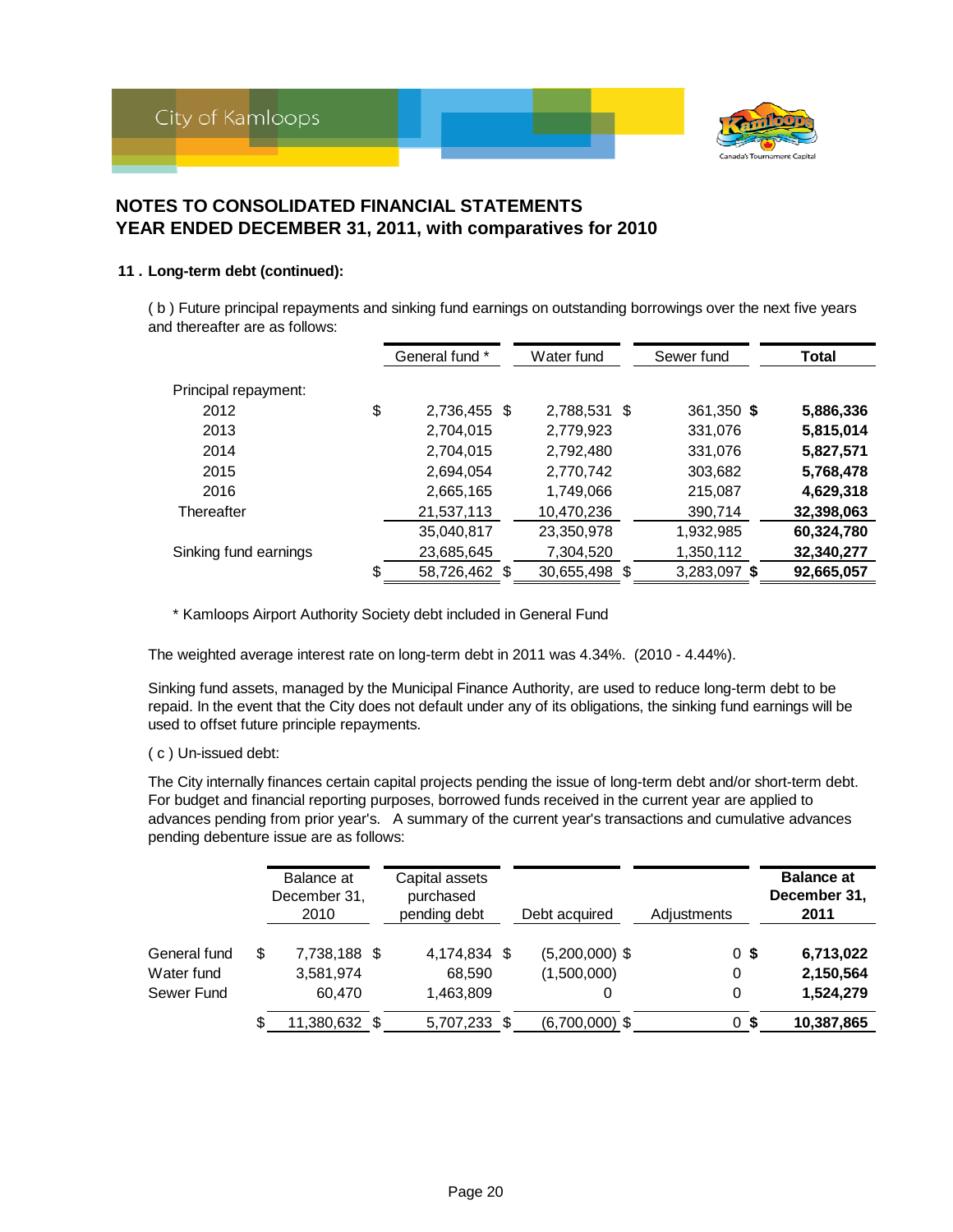

#### **12 . Tangible capital assets:**

*See schedules 1a and 1b for details*

|                               |                     |                 |   | 2011                  | 2010           |
|-------------------------------|---------------------|-----------------|---|-----------------------|----------------|
|                               |                     | Accumulated     |   |                       |                |
|                               | Cost                | Amortization    |   | <b>Net Book Value</b> | Net Book Value |
| <b>General fund:</b>          |                     |                 |   |                       |                |
| Land                          | \$<br>75,884,097 \$ |                 | S | 75,884,097 \$         | 74,807,866     |
| Land under roads              | 414,228,666         |                 |   | 414,228,666           | 405,664,503    |
| Site improvements             | 61,995,580          | (28, 299, 462)  |   | 33,696,118            | 30,316,194     |
| <b>Buildings</b>              | 118,555,552         | (54,020,672)    |   | 64,534,880            | 65,215,847     |
| <b>Transportation network</b> | 220,368,393         | (95, 329, 352)  |   | 125,039,041           | 124,278,776    |
| Drainage network              | 67,407,537          | (24, 381, 822)  |   | 43,025,715            | 43,833,613     |
| Water network                 | 7,533,743           | (4, 138, 889)   |   | 3,394,854             | 2,873,526      |
| Equipment                     | 49,341,906          | (28, 748, 139)  |   | 20,593,767            | 20,020,991     |
| Computing infrastructure      | 5,822,124           | (4,758,541)     |   | 1,063,583             | 1,305,051      |
| Communication network         | 1,432,583           | (360, 683)      |   | 1,071,900             | 1,148,669      |
| Work in progress              | 14,520,110          |                 |   | 14,520,110            | 15,855,872     |
|                               | 1,037,090,291       | (240, 037, 560) |   | 797,052,731           | 785,320,908    |
| Water fund:                   |                     |                 |   |                       |                |
| Site improvements             | 687,761             | (441, 121)      |   | 246,640               | 309,958        |
| <b>Buildings</b>              | 20,219,094          | (5,096,912)     |   | 15,122,182            | 14,815,115     |
| <b>Transportation network</b> | 41,316              | (27, 828)       |   | 13,488                | 14,820         |
| Water network                 | 137,609,688         | (41, 200, 601)  |   | 96,409,087            | 92,749,147     |
| Equipment                     | 603,797             | (349, 439)      |   | 254,358               | 208,775        |
| Computing infrastructure      | 26,008              | (9,823)         |   | 16,185                | 1,929          |
| Work in progress              | 1,261,230           |                 |   | 1,261,230             | 900,916        |
|                               | 160,448,894         | (47,125,724)    |   | 113,323,170           | 109,000,660    |
|                               |                     |                 |   |                       |                |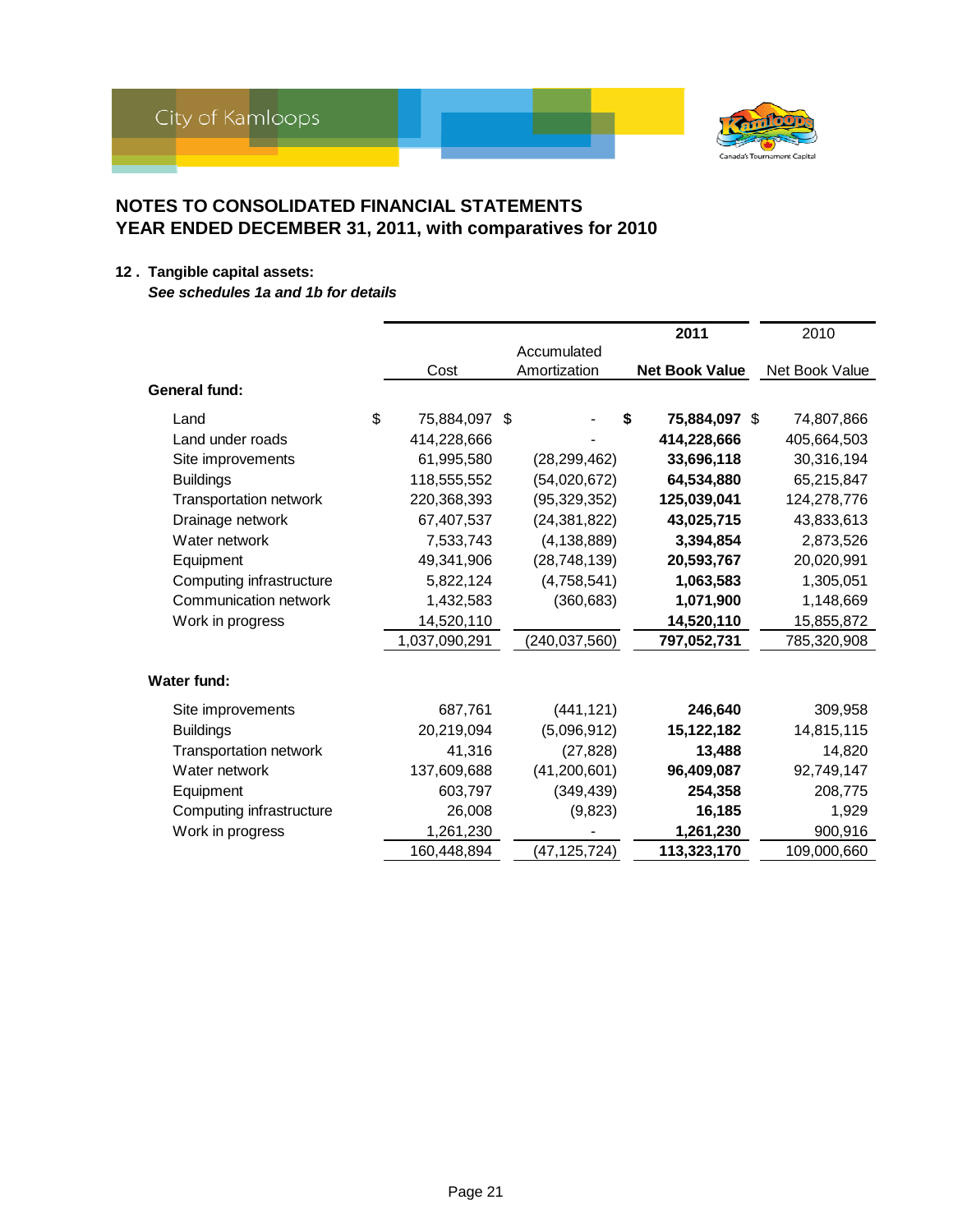

#### **12 . Tangible capital assets (continued):**

|                                                       |               |                            | 2011                  | 2010           |
|-------------------------------------------------------|---------------|----------------------------|-----------------------|----------------|
|                                                       |               | Accumulated                |                       |                |
|                                                       | Cost          | Amortization               | <b>Net Book Value</b> | Net Book Value |
| Sewer fund:                                           |               |                            |                       |                |
| Site improvements                                     | 146,163       | (112, 618)                 | 33,545                | 38,091         |
| <b>Buildings</b>                                      | 2,652,744     | (1,238,224)                | 1,414,520             | 1,463,013      |
| Sanitary network                                      | 58,884,444    | (20, 159, 929)             | 38,724,515            | 38,114,981     |
| Equipment                                             | 103,967       | (12, 279)                  | 91,688                | 45,635         |
| Computing infrastructure                              | 15,322        | (7,983)                    | 7,339                 | 6,015          |
| Work in progress                                      | 9,297,260     |                            | 9,297,260             | 6,760,306      |
|                                                       | 71,099,900    | (21, 531, 033)             | 49,568,867            | 46,428,041     |
| <b>Kamloops Airport Authority Society:</b>            |               |                            |                       |                |
| Land                                                  | 8,745,200     |                            | 8,745,200             | 8,745,200      |
| <b>Buildings</b>                                      | 20,386,340    | (3,780,842)                | 16,605,498            | 16,712,453     |
| <b>Transportation network</b>                         | 37,386,592    | (11, 147, 046)             | 26,239,546            | 26,457,071     |
| Drainage network                                      | 1,981,915     | (177, 597)                 | 1,804,318             | 1,860,122      |
| Sanitary network                                      | 543,400       | (199, 291)                 | 344,109               | 354,751        |
| Water network                                         | 4,890,600     | (1,793,622)                | 3,096,978             | 3,192,761      |
| Equipment                                             | 1,190,064     | (754, 696)                 | 435,368               | 370,679        |
| Computing infrastructure                              | 92,402        | (76, 471)                  | 15,931                | 3,960          |
|                                                       | 75,216,513    | (17, 929, 565)             | 57,286,948            | 57,696,997     |
| <b>Venture Kamloops Business Development Society:</b> |               |                            |                       |                |
| Equipment                                             | 25,784        | (18, 884)                  | 6,900                 | 8,652          |
| Computing infrastructure                              | 18,709        | (15, 480)                  | 3,229                 | 4,370          |
|                                                       | 44,493        | (34, 364)                  | 10,129                | 13,022         |
| \$                                                    | 1,343,900,091 | $(326, 658, 246)$ \$<br>\$ | 1,017,241,845 \$      | 998,459,628    |

During the year, the City received \$11,967,709 (2010 - \$10,920,142) in land and infrastructure from developers.

No interest was capitalized during the year. There were no write-downs of capital assets during the year.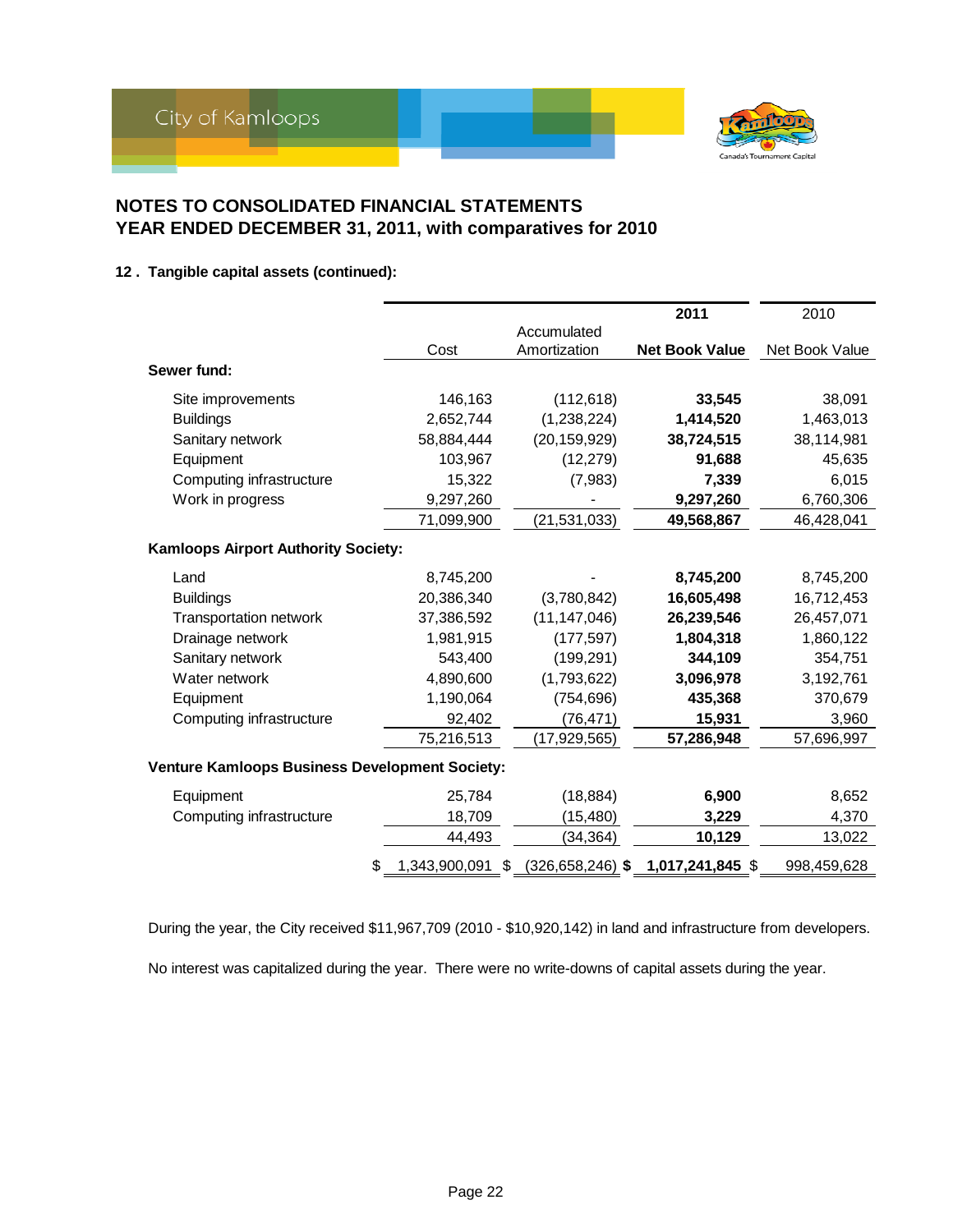

#### **13 . Accumulated surplus:**

( a ) Reserves for operating purposes

|                                                       | Balance at          | Interest income | Transfers to     | <b>Balance at</b> |
|-------------------------------------------------------|---------------------|-----------------|------------------|-------------------|
|                                                       | December 31,        | and             | operations and   | December 31,      |
|                                                       | 2010                | contributions   | capital          | 2011              |
| <b>General fund:</b>                                  |                     |                 |                  |                   |
| Affordable Housing                                    | \$<br>519,547 \$    | 191,125 \$      | $(100,000)$ \$   | 610,672           |
| <b>Art Gallery</b>                                    | 464,069             | 17,185          | (17, 185)        | 464,069           |
| Arts Legacy                                           | 229,044             |                 |                  | 229,044           |
| <b>Bi-centennial Legacy</b>                           | 309,158             | 11,458          |                  | 320,616           |
| Canada Games Legacy                                   | 568,300             |                 |                  | 568,300           |
| <b>Climate Action</b>                                 | 116,060             | 119,496         |                  | 235,556           |
| <b>Community Arts</b>                                 | 7,999               |                 |                  | 7,999             |
| <b>Deferred Operating</b>                             | 2,508,251           | 1,350,918       | (872, 567)       | 2,986,602         |
| <b>Environmental Grant</b>                            | 30,000              |                 |                  | 30,000            |
| <b>General Building</b>                               | 86,907              | 5,144           |                  | 92,051            |
| Heritage Foundation                                   | 150,000             | 20,000          |                  | 170,000           |
| Insurance                                             | 1,016,884           | 14,679          | (207, 431)       | 824,132           |
| Oak Hills Dyke                                        | 12,932              |                 |                  | 12,932            |
| <b>Police Contract</b>                                | 2,007,813           | 1,416,634       | (1, 124, 423)    | 2,300,024         |
| <b>Return to Work</b>                                 | 237,146             |                 |                  | 237,146           |
| Solid Waste                                           | 1,381,942           | 498,133         | (336, 612)       | 1,543,463         |
| Sports Legacy                                         | 192,019             |                 |                  | 192,019           |
| <b>Working Capital</b>                                | 1,759,197           | 144,000         | (5,097)          | 1,898,100         |
| Youth Legacy                                          | 4,331               |                 |                  | 4,331             |
| 2006 BC Summer Games                                  | 91,787              | 3,399           |                  | 95,186            |
|                                                       | 11,693,386          | 3,792,171       | (2,663,315)      | 12,822,242        |
| Sewer fund:                                           |                     |                 |                  |                   |
| <b>Deferred Operating</b>                             | 50,000              |                 |                  | 50,000            |
|                                                       | 50,000              |                 | 0                | 50,000            |
| <b>Venture Kamloops Business Development Society:</b> |                     |                 |                  |                   |
| Reserve fund                                          | 53,000              | 1,060           | 0                | 54,060            |
|                                                       | \$<br>11,796,386 \$ | 3,793,231 \$    | $(2,663,315)$ \$ | 12,926,302        |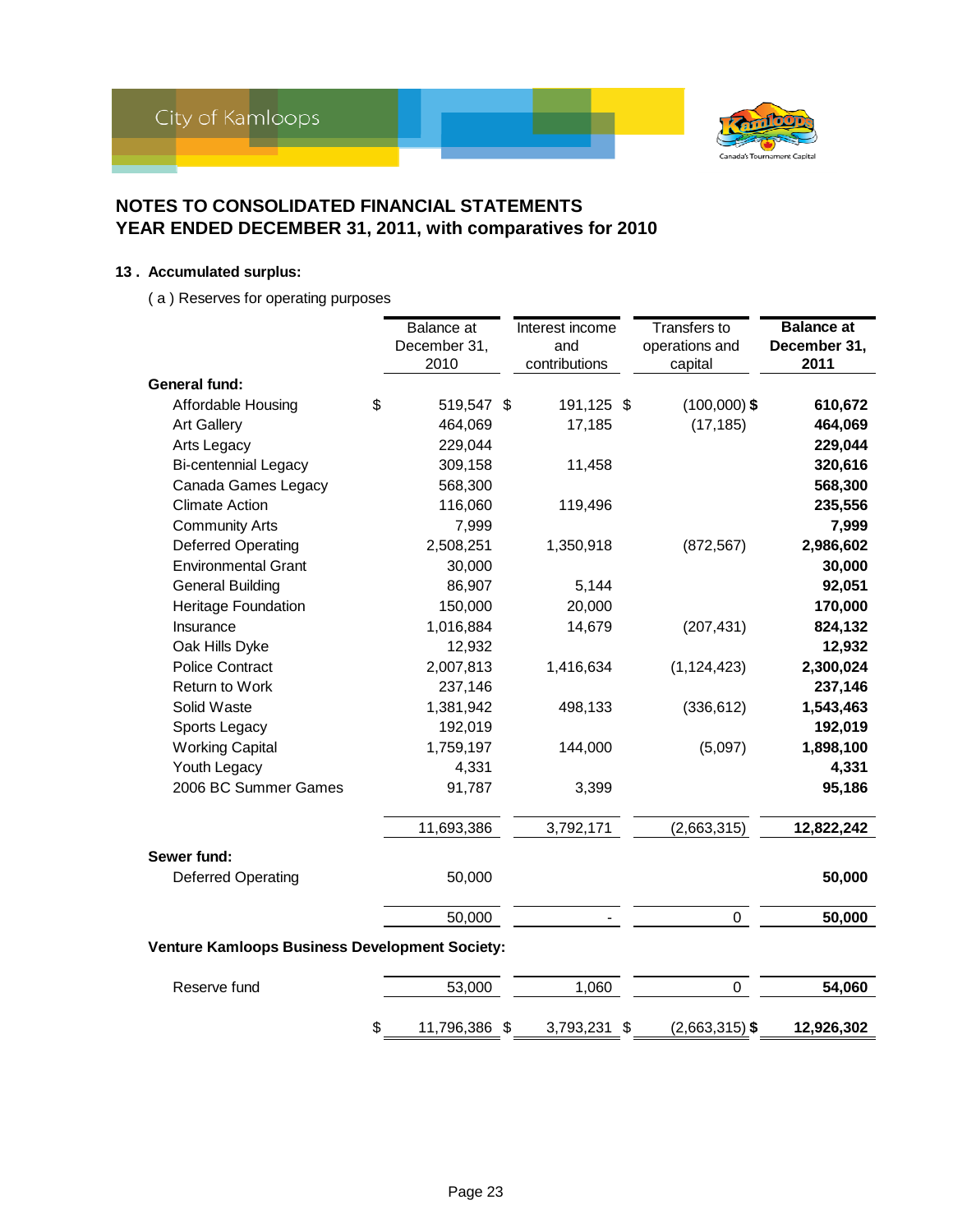

#### **13 . Accumulated surplus (continued):**

( b ) Reserves for capital purposes

|                            | Balance at       |   | Interest income | <b>Transfers to</b> | <b>Balance at</b> |
|----------------------------|------------------|---|-----------------|---------------------|-------------------|
|                            | December 31,     |   | and             | operations and      | December 31,      |
|                            | 2010             |   | contributions   | capital             | 2011              |
|                            |                  |   |                 |                     |                   |
| Statutory reserves:        |                  |   |                 |                     |                   |
| Tax sale property fund     | \$<br>8,880,701  | S | 1,495,314 \$    | $(331, 513)$ \$     | 10,044,502        |
| Local improvement fund     | 521,347          |   | 209,761         | (231, 926)          | 499,182           |
| Debt retirement fund       | 20,956           |   | 776             |                     | 21,732            |
| Parking facility reserve   | 901,957          |   | 221,385         | (1,574)             | 1,121,768         |
| Land sale reserve fund     | 2,596,610        |   | 96,026          | (1, 128, 490)       | 1,564,146         |
| Equipment replacement fund | 13,749,263       |   | 5,384,747       | (3,080,621)         | 16,053,389        |
|                            | 26,670,834       |   | 7,408,009       | (4,774,124)         | 29,304,719        |
| Non-statutory reserves:    |                  |   |                 |                     |                   |
| General fund               | 15,461,826       |   | 10,368,985      | (8,696,835)         | 17,133,976        |
| Water fund                 | 8,026,310        |   | 2,506,026       | (1,622,540)         | 8,909,796         |
| Sewer fund                 | 4,438,807        |   | 786,620         | (642, 360)          | 4,583,067         |
|                            | 27,926,943       |   | 13,661,631      | (10, 961, 735)      | 30,626,839        |
| Airport capital fund       | 3,106,443        |   | 1,345,162       | (1,407,470)         | 3,044,135         |
|                            | \$<br>57,704,220 | S | 22,414,802 \$   | $(17, 143, 329)$ \$ | 62,975,693        |

Included in the general fund non-statutory reserves above is \$5,680,443 (2010 = \$5,859,647) of Community Works Funds (Gas Tax). Gas Tax funding is provided by the Government of Canada. The use of the funding is established by a funding agreement between the Municipality and the Union of British Columbia Municipalities. Gas Tax funding may be used towards designated public transit, community energy, water, wastewater, solid waste and capacity building projects, as specified in the funding agreements.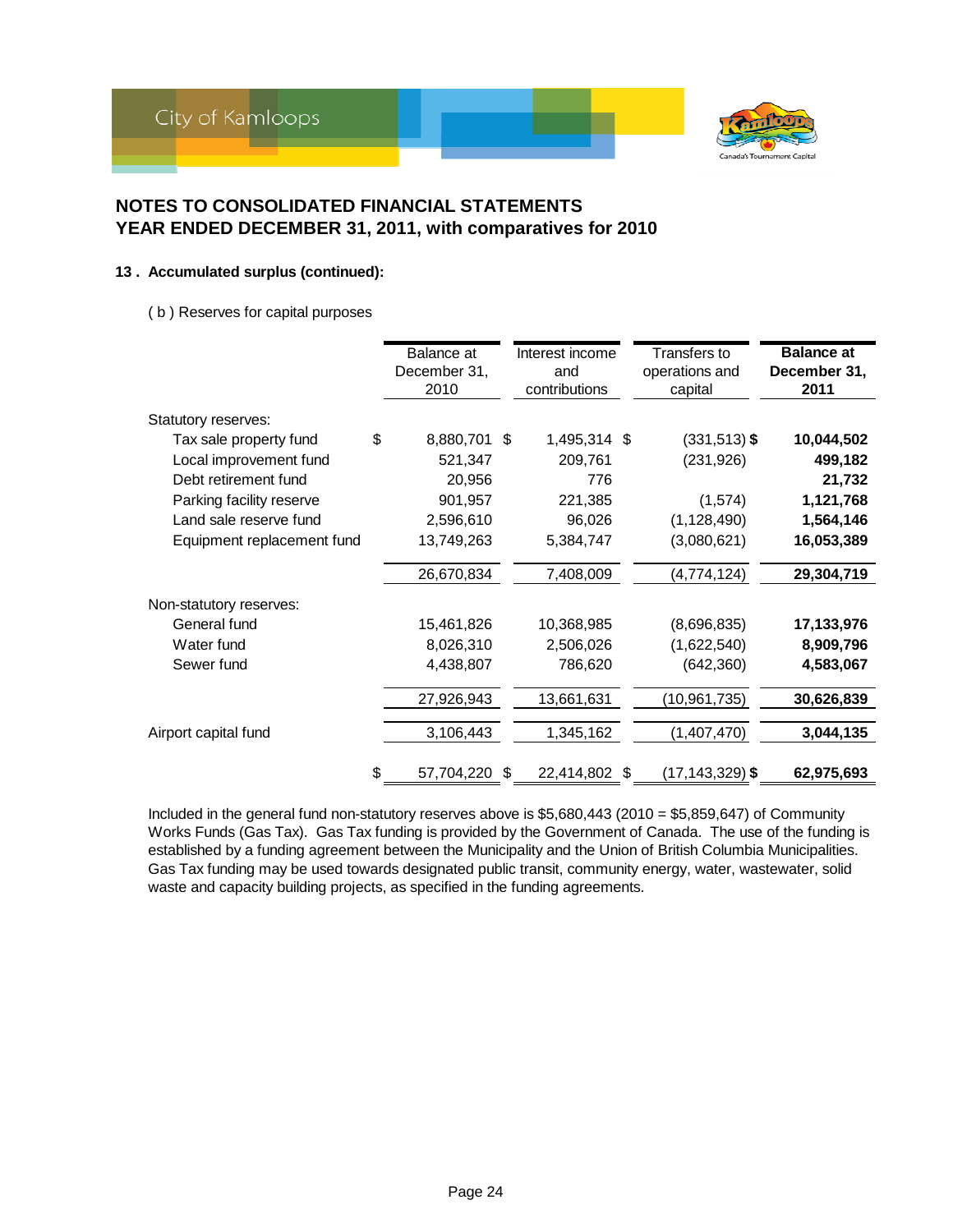

#### **13 . Accumulated surplus (continued):**

| (c) Current funds                              |                    |             |
|------------------------------------------------|--------------------|-------------|
|                                                | 2011               | 2010        |
| General fund:                                  |                    |             |
| Balance, beginning of year                     | \$<br>9,917,289 \$ | 9,305,456   |
| Operating surplus (deficit) for the year       | 1,878,271          | 611,833     |
|                                                | 11,795,560         | 9,917,289   |
| Water fund:                                    |                    |             |
| Balance, beginning of year                     | 6,605,166          | 6,621,347   |
| Operating surplus (deficit) for the year       | (500, 624)         | (16, 181)   |
|                                                | 6,104,542          | 6,605,166   |
| Sewer fund:                                    |                    |             |
| Balance, beginning of year                     | 4,030,333          | 7,505,932   |
| Operating surplus (deficit) for the year       | 846,710            | (3,475,599) |
|                                                | 4,877,043          | 4,030,333   |
| Kamloops Airport Authority Society:            |                    |             |
| Balance, beginning of year                     | 392,985            | 390,930     |
| Operating surplus (deficit) for the year       | 4,624              | 2,055       |
|                                                | 397,609            | 392,985     |
| Venture Kamloops Business Development Society: |                    |             |
| Balance, beginning of year                     | 155,954            | 119,411     |
| Operating surplus (deficit) for the year       | (19,018)           | 36,543      |
|                                                | 136,936            | 155,954     |
|                                                |                    |             |
|                                                | 23,311,690 \$      | 21,101,727  |
|                                                |                    |             |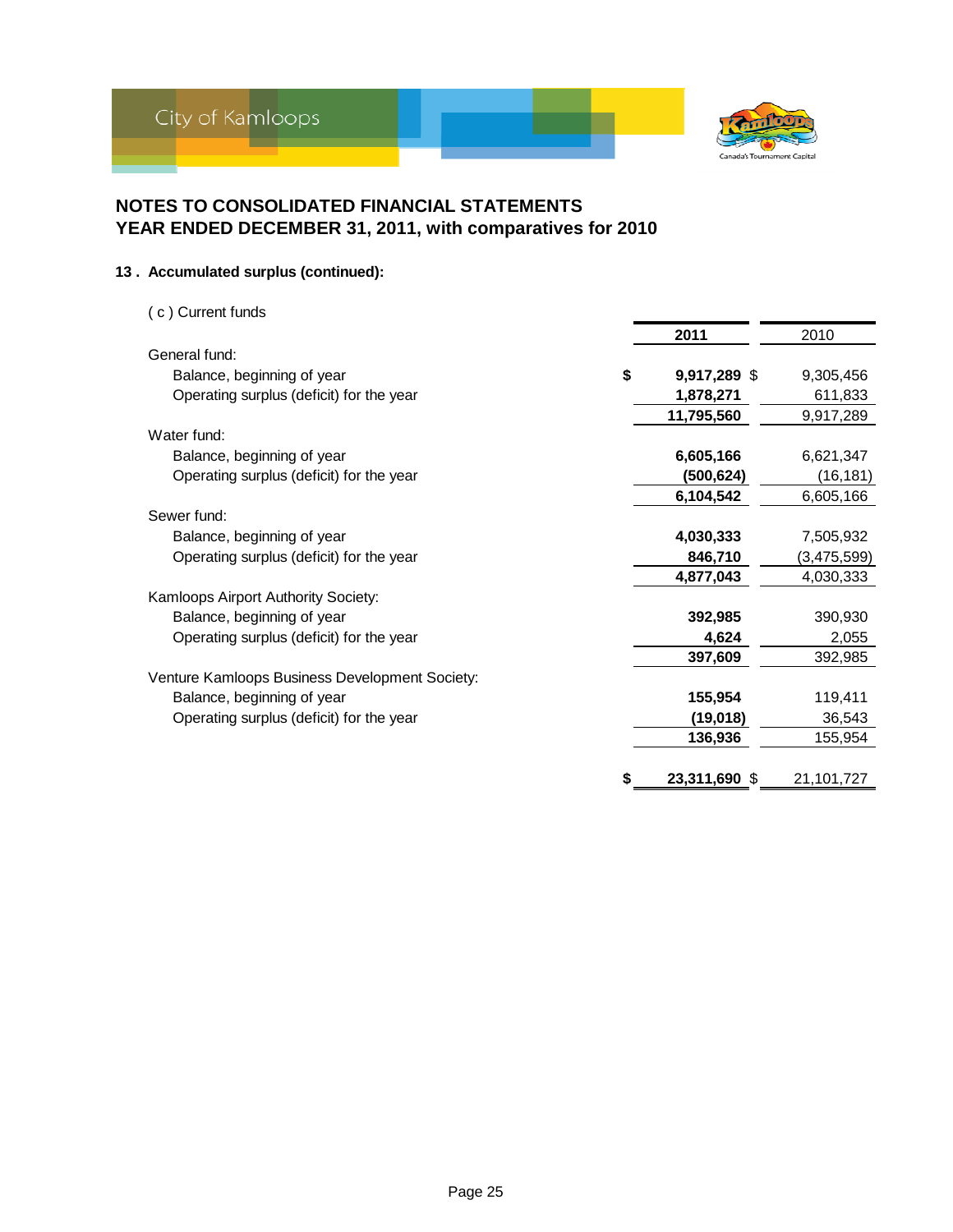

#### **13 . Accumulated surplus (continued):**

| (d) Capital equity                             |                        |             |
|------------------------------------------------|------------------------|-------------|
|                                                | 2011                   | 2010        |
| General fund:                                  |                        |             |
| Balance, beginning of year                     | \$<br>728,818,321 \$   | 711,819,998 |
| Net capital equity addition for the year       | 11,752,907             | 16,998,323  |
|                                                | 740,571,228            | 728,818,321 |
| Water fund:                                    |                        |             |
| Balance, beginning of year                     | 72,809,447             | 70,684,381  |
| Net capital equity addition for the year       | 5,984,509              | 2,125,066   |
|                                                | 78,793,956             | 72,809,447  |
| Sewer fund:                                    |                        |             |
| Balance, beginning of year                     | 42,415,900             | 36,067,662  |
| Net capital equity addition for the year       | 2,345,591              | 6,348,238   |
|                                                | 44,761,491             | 42,415,900  |
| Kamloops Airport Authority Society:            |                        |             |
| Balance, beginning of year                     | 47,996,997             | 42,084,525  |
| Net capital equity addition for the year       | 74,380                 | 5,912,472   |
|                                                | 48,071,377             | 47,996,997  |
| Venture Kamloops Business Development Society: |                        |             |
| Balance, beginning of year                     | 13,022                 | 15,700      |
| Net capital equity addition for the year       | (2,893)                | (2,678)     |
|                                                | 10,129                 | 13,022      |
|                                                | \$<br>912,208,181 \$   | 892,053,687 |
|                                                |                        |             |
| <b>Total accumulated surplus</b>               |                        |             |
|                                                | 2011                   | 2010        |
|                                                |                        |             |
| General fund                                   | \$<br>782,323,006 \$   | 765,890,822 |
| Water fund                                     | 93,808,294             | 87,440,923  |
| Sewer fund                                     | 54,271,601             | 50,935,040  |
| Statutory reserves                             | 29,304,719             | 26,670,834  |
| Kamloops Airport Authority Society             | 51,513,121             | 51,496,425  |
| Venture Kamloops Business Development Society  | 201,125                | 221,976     |
|                                                | \$<br>1,011,421,866 \$ | 982,656,020 |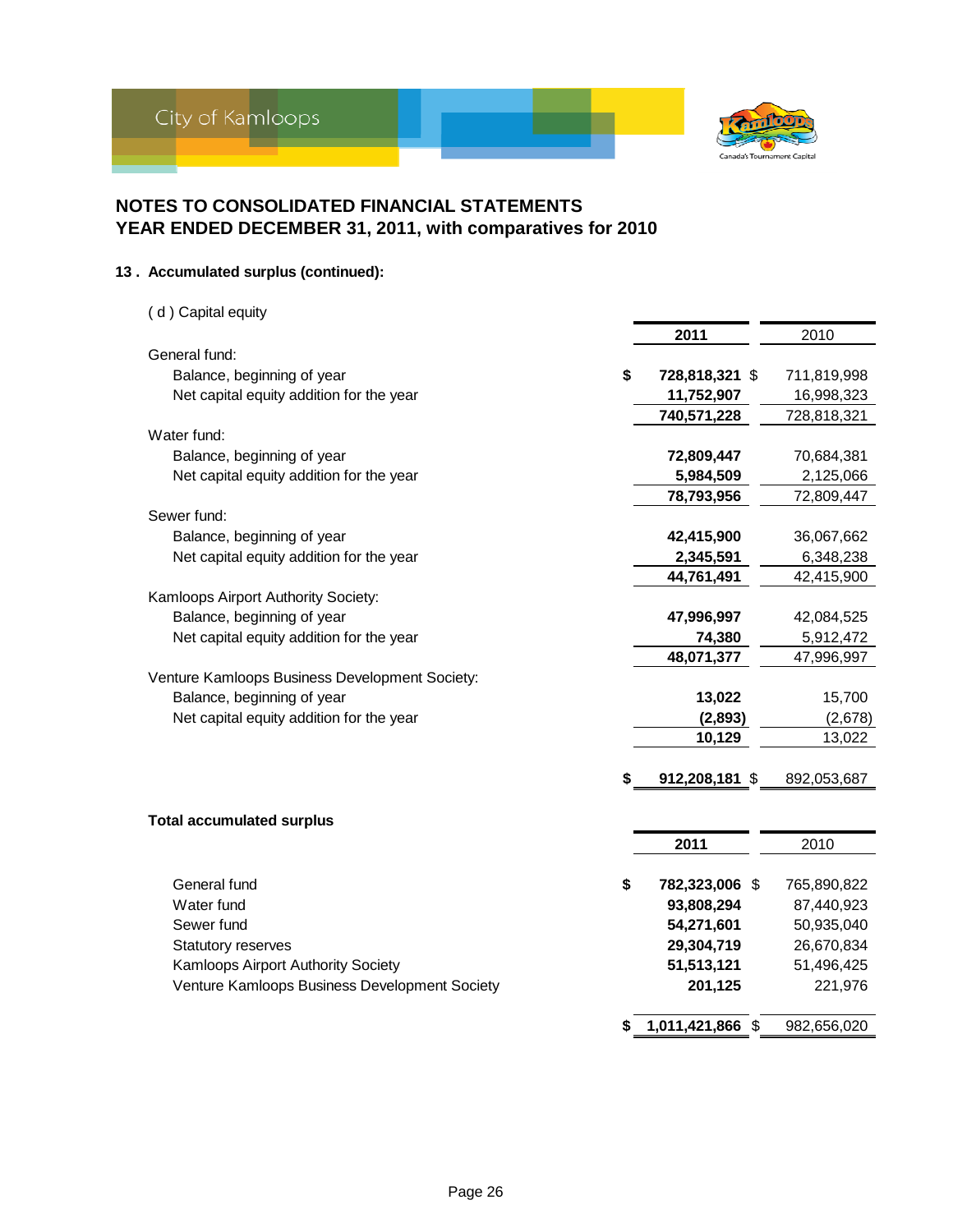

### **14 . Operating activities by segment:**

|                                               | 2011 Fiscal<br>Plan | 2011         | 2010      |
|-----------------------------------------------|---------------------|--------------|-----------|
| Cemetery:                                     |                     |              |           |
| Revenue                                       |                     |              |           |
| \$<br>Property tax requirement (contribution) | 182,235 \$          | 207,194 \$   | 174,897   |
| Fees, rates and sales of service              | 393,070             | 345,999      | 374,051   |
| Investment income                             | 47,210              | 72,059       | 67,469    |
| Total operating revenue<br>\$.                | 622,515 \$          | 625,252 \$   | 616,417   |
| <b>Expenses</b>                               |                     |              |           |
| \$<br>Salaries, wages and benefits            | 377,828 \$          | 386,424 \$   | 388,694   |
| Personnel expenses                            | 3,250               | 627          | 896       |
| Supplies and other expenses                   | 93,797              | 90,646       | 74,380    |
| Contractual services                          | 15,250              | 17,620       | 18,538    |
| Transfers from other functions                | 132,390             | 129,935      | 133,909   |
| Amortization of tangible capital assets       | 149,931             | 149,931      | 138,606   |
| S<br>Total operating expenses                 | 772,446 \$          | 775,183 \$   | 755,023   |
| Transfers of equity                           |                     |              |           |
| Transfer from capital equity                  | (149,931)           | (149,931)    | (138,606) |
| \$<br>Total transfers of equity               | (149,931) \$        | (149,931) \$ | (138,606) |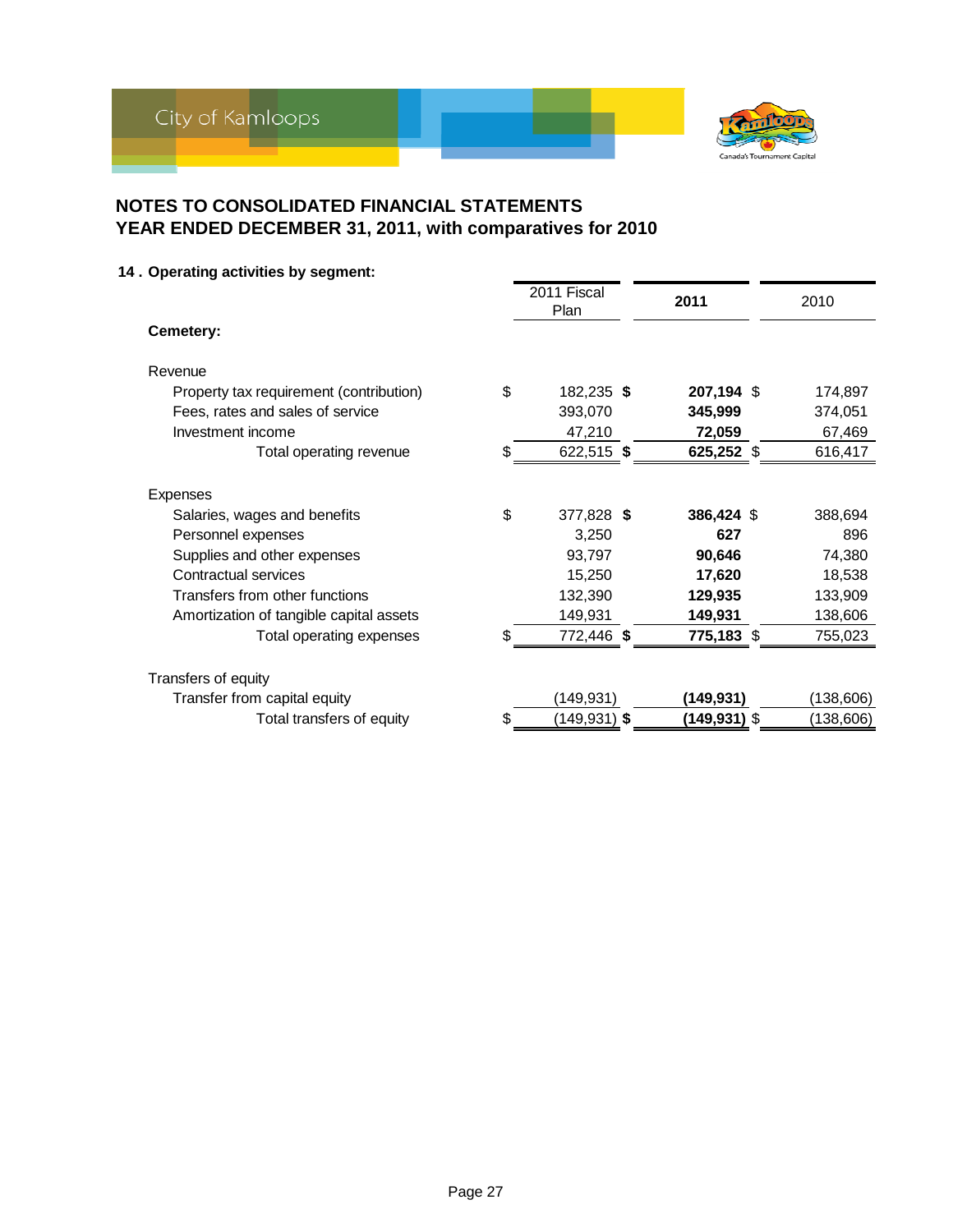

|                                         | 2011 Fiscal<br>Plan   | 2011           | 2010          |
|-----------------------------------------|-----------------------|----------------|---------------|
| <b>Community development:</b>           |                       |                |               |
| Revenue                                 |                       |                |               |
| Property tax requirement (contribution) | \$<br>1,876,227 \$    | 1,305,229 \$   | 827,925       |
| Fees, rates and sales of service        | 2,440,915             | 2,868,029      | 3,170,751     |
| Government transfers                    | 85,000                | 62,851         |               |
| Gain on disposal of capital assets      |                       | 225,300        | 2,734,776     |
| Total operating revenue                 | \$<br>4,402,142 \$    | 4,461,409 \$   | 6,733,452     |
| Expenses                                |                       |                |               |
| Salaries, wages and benefits            | \$<br>5,283,105 \$    | 4,871,782 \$   | 4,549,921     |
| Personnel expenses                      | 114,135               | 81,012         | 83,522        |
| Supplies and other expenses             | 328,085               | 505,179        | 529,851       |
| Contractual services                    | 342,256               | 313,280        | 170,854       |
| Transfers from other functions          | 371,707               | 402,799        | 350,556       |
| Transfers to other functions            | (427, 650)            | (427, 650)     | (427, 650)    |
| Cost allocated to capital               | (1,368,142)           | (1,268,171)    | (1, 183, 025) |
| Amortization of tangible capital assets | 82,250                | 82,250         | 81,242        |
| Total operating expenses                | \$<br>4,725,746 \$    | 4,560,481 \$   | 4,155,271     |
| Transfers of equity                     |                       |                |               |
| Transfer from reserves                  | \$<br>$(353,569)$ \$  | $(213,091)$ \$ | (89,000)      |
| Transfer to reserves                    | 112,215               | 196,269        | 323,001       |
| Transfer to other funds                 |                       |                | 2,425,422     |
| Transfer from capital equity            | (82, 250)             | (82, 250)      | (81, 242)     |
| Total transfers of equity               | \$<br>$(323, 604)$ \$ | $(99,072)$ \$  | 2,578,181     |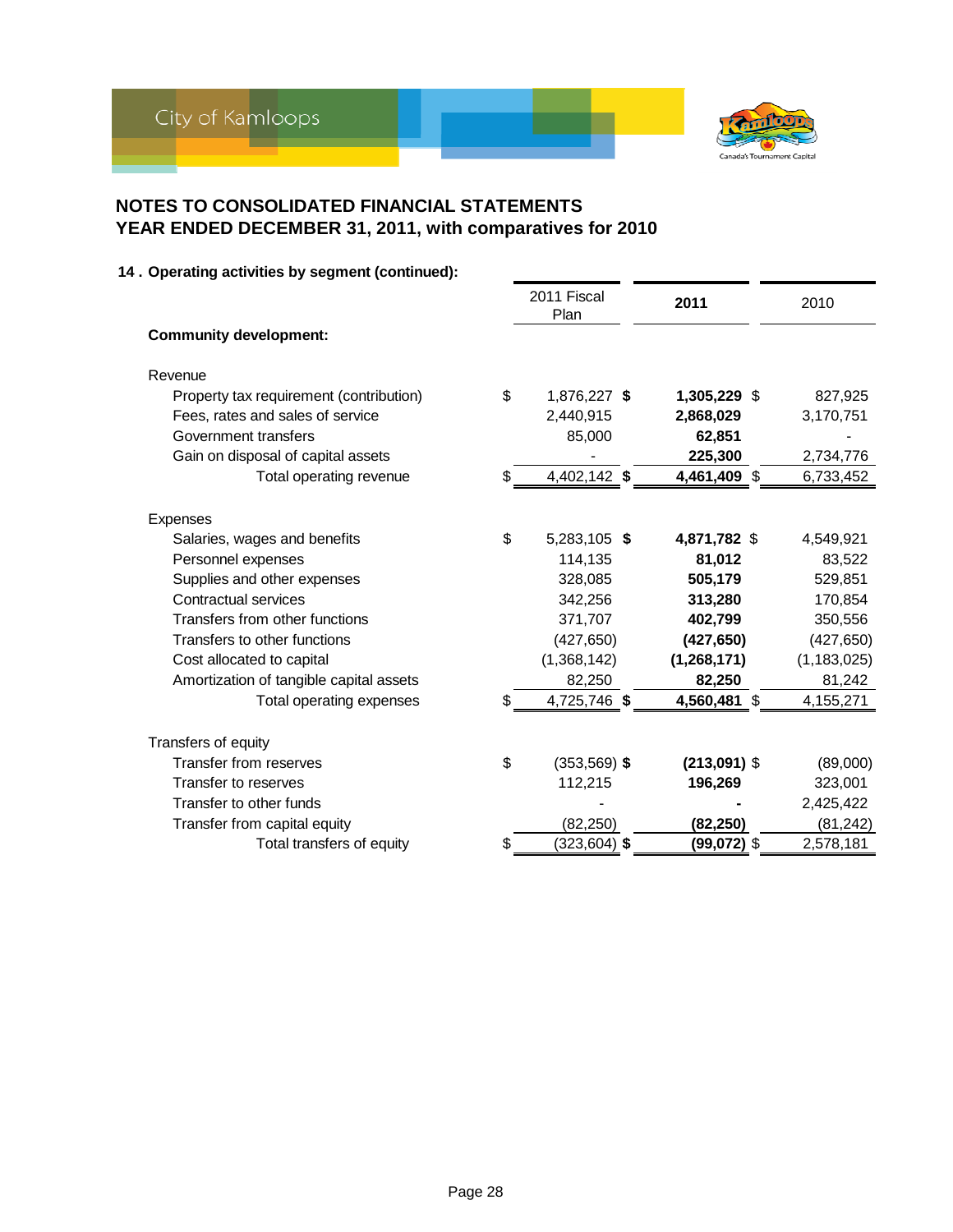

|                                         | 2011 Fiscal<br>Plan   | 2011            | 2010        |
|-----------------------------------------|-----------------------|-----------------|-------------|
| <b>Corporate administration:</b>        |                       |                 |             |
| Revenue                                 |                       |                 |             |
| Property tax requirement (contribution) | \$<br>7,563,114 \$    | 10,058,239 \$   | 10,268,746  |
| Fees, rates and sales of service        | 2,226,540             | 1,583,047       | 2,416,590   |
| Government transfers                    | 5,705,094             | 5,804,841       | 5,757,263   |
| Investment income                       | 2,083,000             | 4,130,920       | 2,461,853   |
| Private contributions                   |                       |                 | 90,881      |
| Gain on disposal of capital assets      | 5,958                 |                 | 5,041       |
| Total operating revenue                 | \$<br>17,583,706 \$   | 21,577,047 \$   | 21,000,374  |
| Expenses                                |                       |                 |             |
| Salaries, wages and benefits            | \$<br>6,841,985 \$    | 6,744,371 \$    | 6,386,893   |
| Personnel expenses                      | 393,874               | 258,435         | 296,061     |
| Supplies and other expenses             | 3,294,074             | 1,741,768       | 1,567,509   |
| Contractual services                    | 2,529,969             | 2,554,714       | 2,362,890   |
| Transfers from other functions          | 883,096               | 854,869         | 876,145     |
| Transfers to other functions            | (3,093,021)           | (3,085,953)     | (3,230,825) |
| Cost allocated to capital               | (82, 223)             |                 | (99, 262)   |
| Debt servicing costs                    | 184,398               | 20,084          | 19,107      |
| Amortization of tangible capital assets | 350,260               | 350,260         | 338,703     |
| Total operating expenses                | \$<br>11,302,412 \$   | 9,438,548 \$    | 8,517,221   |
| Transfers of equity                     |                       |                 |             |
| <b>Transfer from reserves</b>           | \$<br>$(300, 588)$ \$ | $(379, 945)$ \$ | (217, 294)  |
| Transfer to reserves                    | 5,877,094             | 10,760,731      | 10,802,022  |
| Transfer from other funds               |                       |                 | 495,000     |
| Transfer to other funds                 | 1,055,048             | 2,107,973       | 1,742,128   |
| Transfer from capital equity            | (350, 260)            | (350, 260)      | (338, 703)  |
| Total transfers of equity               | \$<br>6,281,294 \$    | 12,138,499 \$   | 12,483,153  |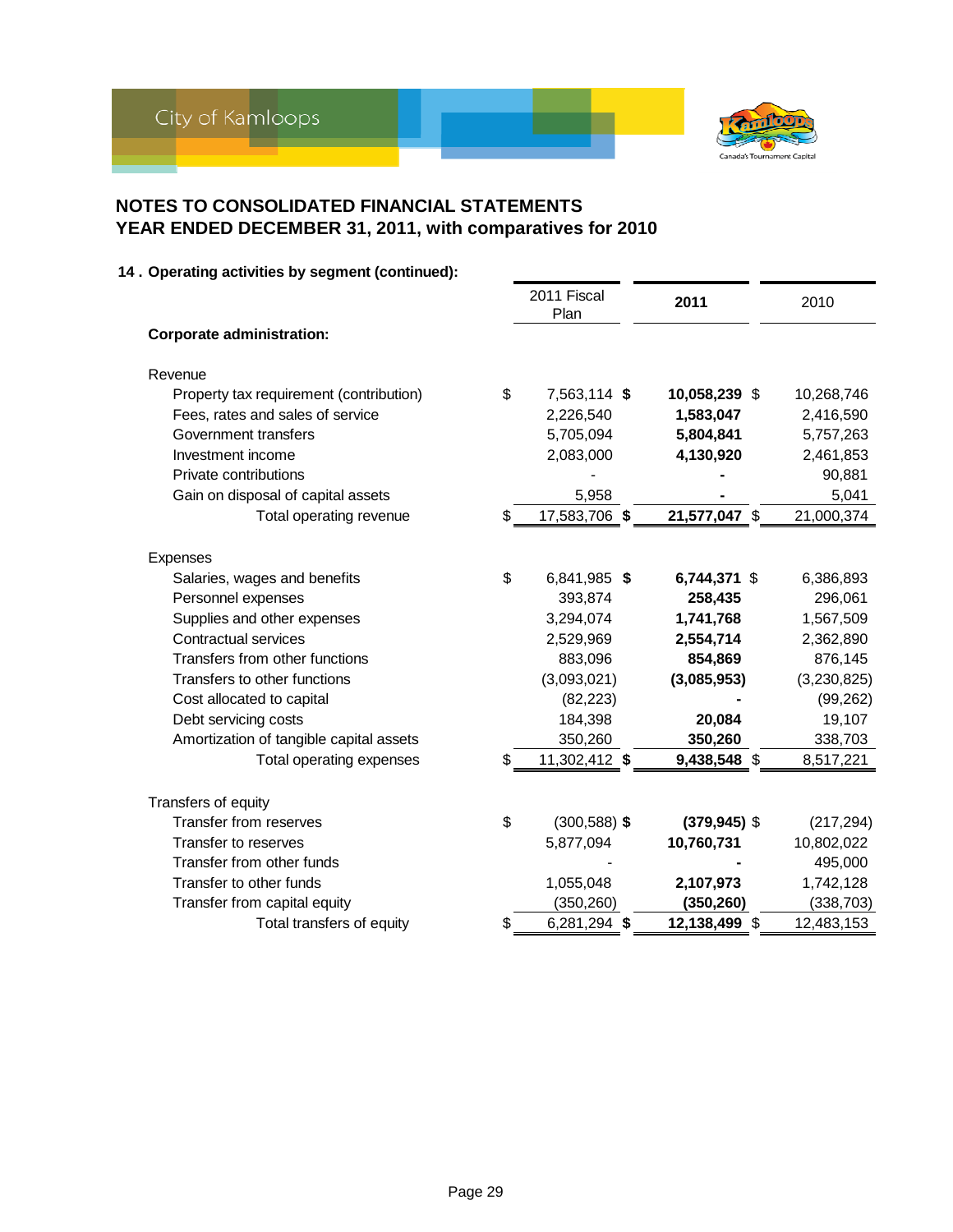

|                                         |     | 2011 Fiscal<br>Plan | 2011           | 2010      |
|-----------------------------------------|-----|---------------------|----------------|-----------|
| <b>Environmental services:</b>          |     |                     |                |           |
| Revenue                                 |     |                     |                |           |
| Property tax requirement (contribution) | \$  | 313,305 \$          | 340,478 \$     | 253,395   |
| Government transfers                    |     | 372,873             | 115,683        | 153,935   |
| Total operating revenue                 | \$. | 686,178 \$          | 456,161 \$     | 407,330   |
| Expenses                                |     |                     |                |           |
| Salaries, wages and benefits            | \$  | 437,415 \$          | 422,361 \$     | 293,089   |
| Personnel expenses                      |     | 10,605              | 10,460         | 3,441     |
| Supplies and other expenses             |     | 321,000             | 107,240        | 153,644   |
| Contractual services                    |     | 45,000              | 39,949         | 25,398    |
| Transfers from other functions          |     | 28,940              | 33,700         | 30,184    |
| Transfers to other functions            |     | (106, 782)          | (106, 782)     | (98, 426) |
| Amortization of tangible capital assets |     | 3,700               | 3,700          | 3,823     |
| Total operating expenses                |     | 739,878 \$          | 510,628 \$     | 411,153   |
| Transfers of equity                     |     |                     |                |           |
| Transfer from reserves                  | \$  | $(50,000)$ \$       | $(50, 767)$ \$ |           |
| Transfer from capital equity            |     | (3,700)             | (3,700)        | (3,823)   |
| Total transfers of equity               | \$  | $(53,700)$ \$       | (54,467) \$    | (3,823)   |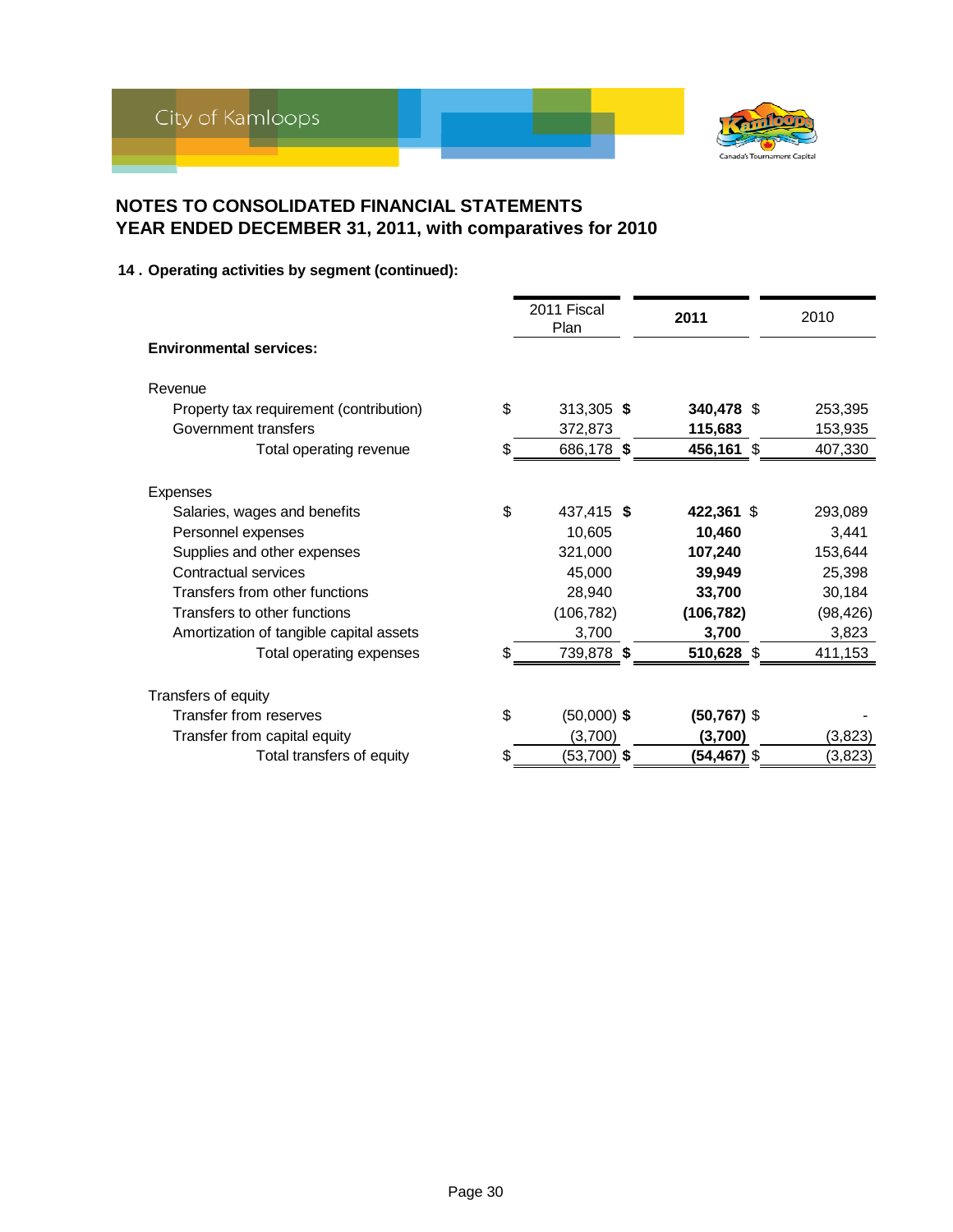

|                                         | 2011 Fiscal<br>Plan   | 2011            | 2010       |
|-----------------------------------------|-----------------------|-----------------|------------|
| <b>Fire services:</b>                   |                       |                 |            |
| Revenue                                 |                       |                 |            |
| Property tax requirement (contribution) | \$<br>13,788,240 \$   | 13,290,513 \$   | 13,080,224 |
| Fees, rates and sales of service        | 1,164,439             | 1,190,448       | 978,466    |
| Private contributions                   | 15,000                | 15,000          | 15,000     |
| Gain on disposal of capital assets      |                       | 74,572          |            |
| Total operating revenue                 | \$<br>14,967,679 \$   | 14,570,533 \$   | 14,073,690 |
| Expenses                                |                       |                 |            |
| Salaries, wages and benefits            | \$<br>13,221,112 \$   | 12,738,073 \$   | 12,049,575 |
| Personnel expenses                      | 100,455               | 101,743         | 99,571     |
| Supplies and other expenses             | 690.846               | 722,254         | 574,515    |
| Contractual services                    | 226,223               | 199,930         | 203,315    |
| Transfers from other functions          | 190,826               | 260,001         | 288,369    |
| Transfers to other functions            |                       | (69, 507)       | (99, 591)  |
| Debt servicing costs                    | 77,141                | 77,141          | 77,141     |
| Amortization of tangible capital assets | 177,005               | 177,005         | 162,440    |
| Total operating expenses                | \$<br>14,683,608 \$   | 14,206,640 \$   | 13,355,335 |
| Transfers of equity                     |                       |                 |            |
| Transfer from reserves                  | \$<br>$(431, 108)$ \$ | $(431, 108)$ \$ |            |
| Transfer to reserves                    |                       |                 | 93,811     |
| Transfer to other funds                 | 892,184               | 972,006         | 786,984    |
| Transfer from capital equity            | (177,005)             | (177,005)       | (162, 440) |
| Total transfers of equity               | \$<br>284,071 \$      | 363,893 \$      | 718,355    |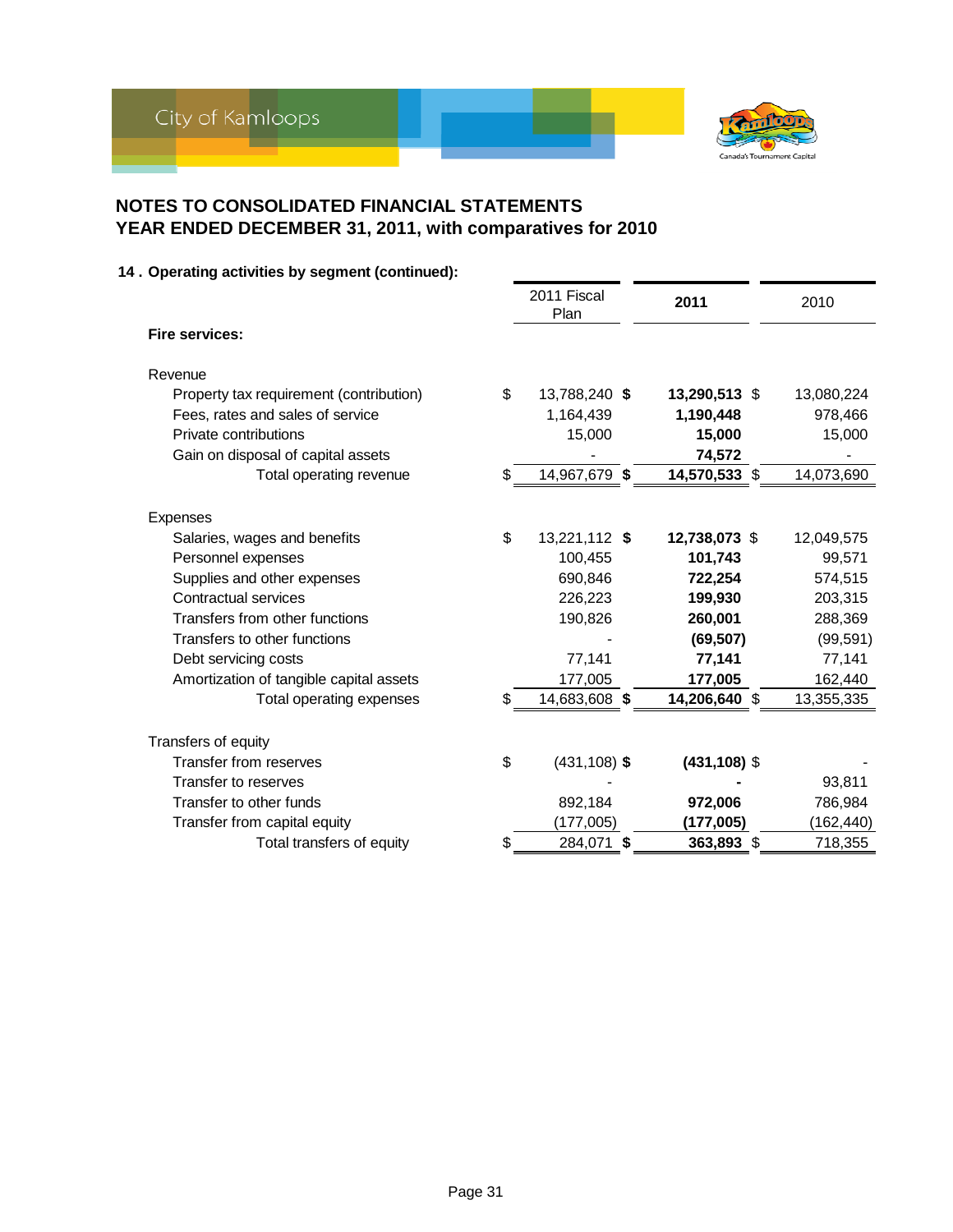

|                                          |    | Plan             | 2011             | 2010           |
|------------------------------------------|----|------------------|------------------|----------------|
| Infrastructure maintenance:              |    |                  |                  |                |
| Revenue                                  |    |                  |                  |                |
| Property tax requirement (contribution)  | \$ | 14,664,673 \$    | 14,740,080 \$    | 13,029,560     |
| Fees, rates and sales of service         |    | 9,100            | 9,967            | 10,828         |
| Government transfers                     |    | 650              | 945              | 869            |
| Private contributions                    |    |                  | 86,754           |                |
| Gain on disposal of capital assets       |    | 80,000           | 225,710          | 41,698         |
| Total operating revenue                  | \$ | 14,754,423 \$    | 15,063,456 \$    | 13,082,955     |
|                                          |    |                  |                  |                |
| Expenses<br>Salaries, wages and benefits | \$ | 9,160,984 \$     | 8,659,134 \$     | 8,127,761      |
| Personnel expenses                       |    | 97,070           | 78,327           | 68,611         |
| Supplies and other expenses              |    | 7,461,106        | 7,816,814        | 6,646,213      |
| <b>Contractual services</b>              |    | 2,048,156        | 1,939,654        | 1,733,032      |
| Transfers from other functions           |    | 3,242,944        | 3,178,579        | 3,116,797      |
| Transfers to other functions             |    | (8,505,220)      | (9,210,576)      | (9,382,887)    |
| Cost allocated to capital                |    | (1,639,248)      | (703, 834)       | (633, 405)     |
| Debt servicing costs                     |    | 748,951          | 750,746          | 819,495        |
| Amortization of tangible capital assets  |    | 10,976,780       | 10,976,780       | 10,786,717     |
| Total operating expenses                 | S  | 23,591,523 \$    | 23,485,624 \$    | 21,282,334     |
| Transfers of equity                      |    |                  |                  |                |
| Transfer from reserves                   | \$ | $(214,500)$ \$   | $(88, 729)$ \$   | (14,000)       |
| Transfer to reserves                     |    |                  | 145,000          | 60,400         |
| Transfer to other funds                  |    | 2,354,180        | 2,498,341        | 2,540,938      |
| Transfer from capital equity             |    | (10,976,780)     | (10, 976, 780)   | (10, 786, 717) |
| Total transfers of equity                | \$ | $(8,837,100)$ \$ | $(8,422,168)$ \$ | (8, 199, 379)  |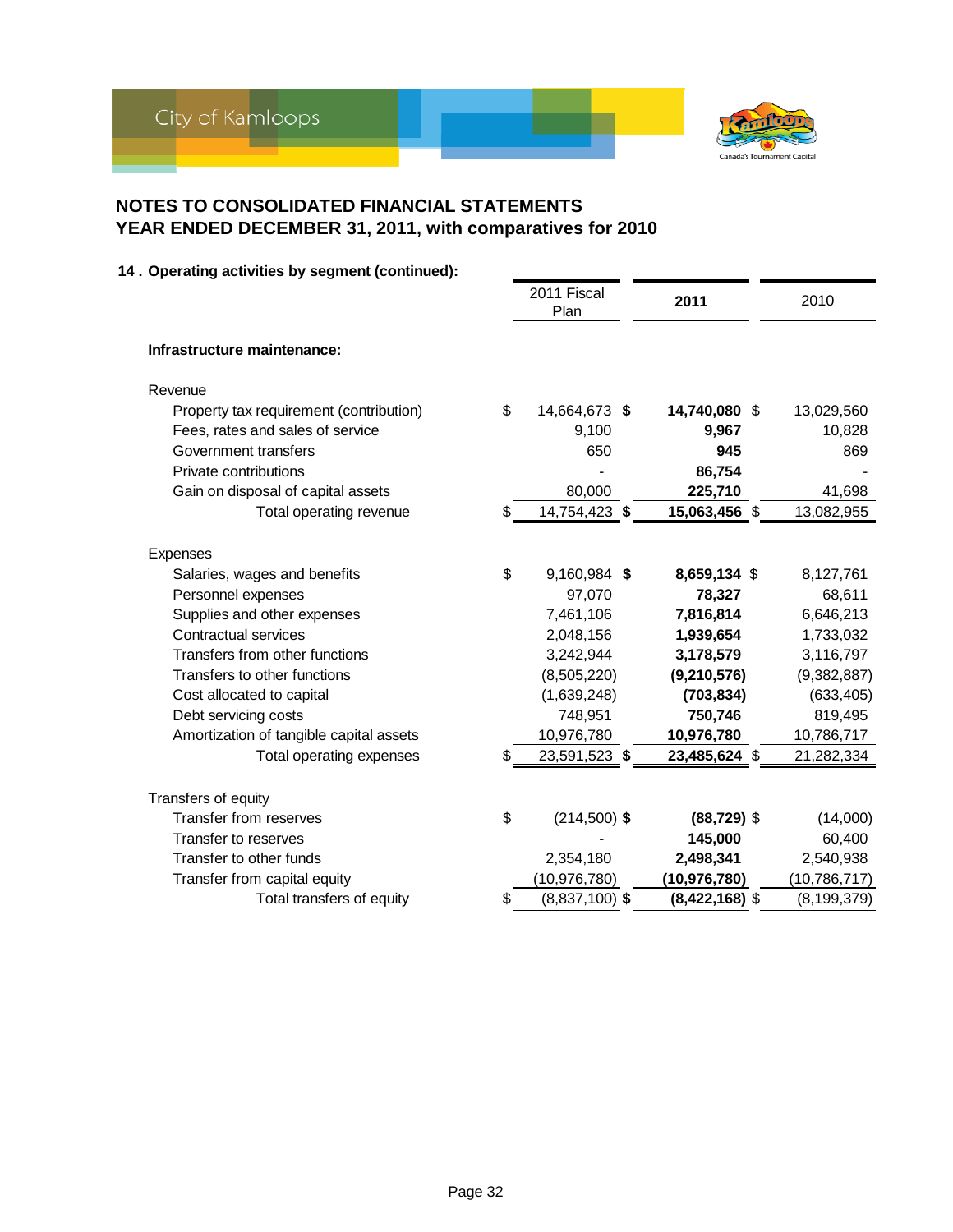

|                                          | 2011 Fiscal<br>Plan  | 2011          | 2010       |
|------------------------------------------|----------------------|---------------|------------|
| Legislative and enforcement:             |                      |               |            |
| Revenue                                  |                      |               |            |
| Property tax requirement (contribution)  | \$<br>3,133,473 \$   | 3,031,413 \$  | 2,881,492  |
| Fees, rates and sales of service         | 1,500,665            | 1,509,639     | 1,501,235  |
| Investment income                        | 32,000               | 19,979        | 17,568     |
| Total operating revenue                  | \$<br>4,666,138 \$   | 4,561,031 \$  | 4,400,295  |
|                                          |                      |               |            |
| Expenses<br>Salaries, wages and benefits | \$<br>2,894,971 \$   | 2,870,725 \$  | 2,700,515  |
| Personnel expenses                       | 150,870              | 114,270       | 81,639     |
| Supplies and other expenses              | 1,024,991            | 1,028,050     | 880,864    |
| Contractual services                     | 212,546              | 205,411       | 215,904    |
| Transfers from other functions           | 365,943              | 384,125       | 355,885    |
| Transfers to other functions             | (151,000)            | (151,000)     | (30,000)   |
| Amortization of tangible capital assets  | 208,871              | 208,871       | 199,351    |
| Total operating expenses                 | \$<br>4,707,192 \$   | 4,660,452 \$  | 4,404,158  |
|                                          |                      |               |            |
| Transfers of equity                      |                      |               |            |
| Transfer from reserves                   | \$<br>$(8,833)$ \$   | $(90,015)$ \$ | (11, 167)  |
| Transfer to reserves                     | 11,000               | 11,458        | 12,489     |
| Transfer to other funds                  | 165,650              | 188,007       | 194,166    |
| Transfer from capital equity             | (208,871)            | (208, 871)    | (199, 351) |
| Total transfers of equity                | \$<br>$(41, 054)$ \$ | (99,421) \$   | (3,863)    |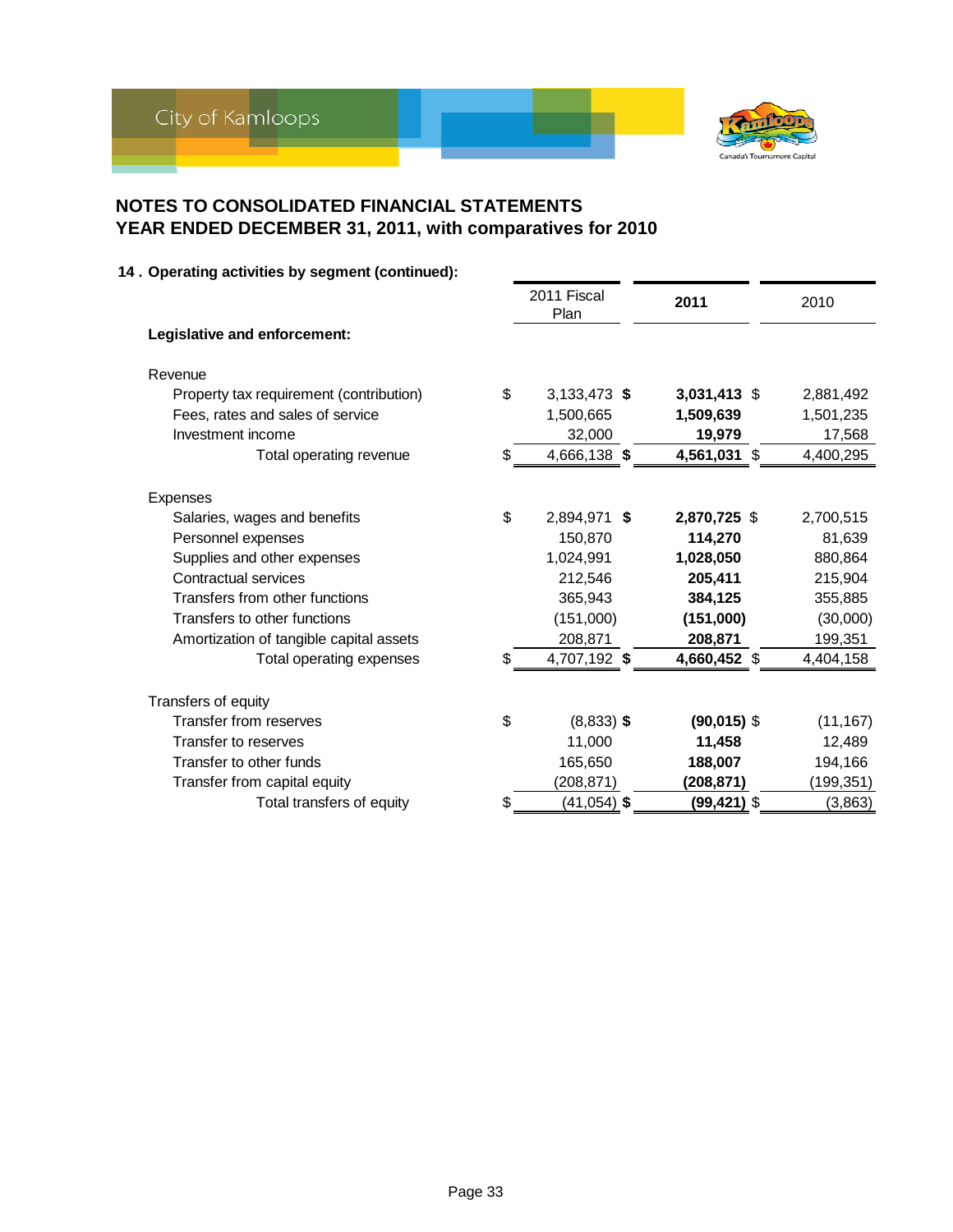

|                                          | 2011 Fiscal<br>Plan    | 2011             | 2010          |
|------------------------------------------|------------------------|------------------|---------------|
| Parks, recreation and cultural services: |                        |                  |               |
| Revenue                                  |                        |                  |               |
| Property tax requirement (contribution)  | \$<br>17,694,879 \$    | 17,300,229 \$    | 17,837,757    |
| Fees, rates and sales of service         | 6,639,845              | 6,560,172        | 6,465,172     |
| Government transfers                     | 25,000                 | 32,811           | 19,845        |
| Investment income                        | 30,000                 | 21,045           | 10,461        |
| Private contributions                    | 62,316                 | 92,988           | 79,273        |
| Total operating revenue                  | \$<br>24,452,040 \$    | 24,007,245 \$    | 24,412,508    |
|                                          |                        |                  |               |
| Expenses<br>Salaries, wages and benefits | \$<br>10,976,982 \$    | 10,646,357 \$    | 10,515,272    |
| Personnel expenses                       | 162,985                | 133,879          | 150,199       |
| Supplies and other expenses              | 6,371,415              | 5,804,572        | 5,947,886     |
| Contractual services                     | 2,931,075              | 2,867,947        | 3,105,539     |
| Transfers from other functions           | 2,713,424              | 2,728,619        | 3,006,271     |
| Transfers to other functions             | (298, 127)             | (298, 127)       | (287, 179)    |
| Cost allocated to capital                | (140, 058)             |                  |               |
| Debt servicing costs                     | 1,869,725              | 1,869,725        | 1,835,440     |
| Amortization of tangible capital assets  | 5,816,445              | 5,816,445        | 5,578,834     |
| Total operating expenses                 | \$<br>30,403,866 \$    | 29,569,417 \$    | 29,852,262    |
| Transfers of equity                      |                        |                  |               |
| Transfer from reserves                   | \$<br>$(425, 381)$ \$  | $(26, 727)$ \$   | (142, 739)    |
| Transfer to reserves                     | 185,000                | 176,000          | 176,819       |
| Transfer to other funds                  | 105,000                | 105,000          | 105,000       |
| Transfer from capital equity             | (5,816,445)            | (5,816,445)      | (5,578,834)   |
| Total transfers of equity                | \$<br>$(5,951,826)$ \$ | $(5,562,172)$ \$ | (5, 439, 754) |
|                                          |                        |                  |               |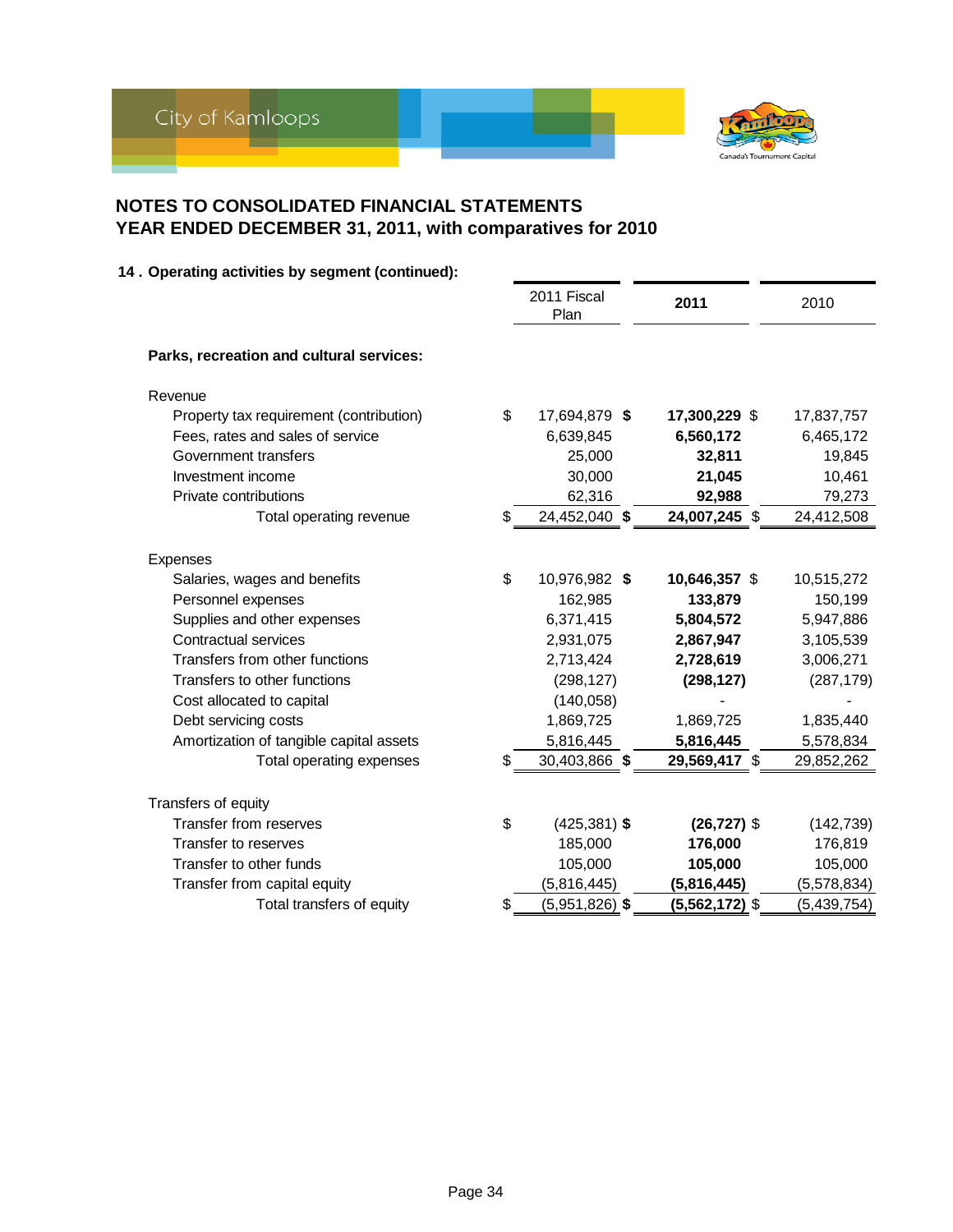

|                                         | 2011 Fiscal<br>Plan      | 2011               | 2010        |
|-----------------------------------------|--------------------------|--------------------|-------------|
| <b>Police services:</b>                 |                          |                    |             |
| Revenue                                 |                          |                    |             |
| Property tax requirement (contribution) | \$<br>18,287,608 \$      | 18,033,034 \$      | 16,865,464  |
| Fees, rates and sales of service        | 209,800                  | 201,423            | 222,958     |
| Government transfers                    | 3,153,889                | 3,514,575          | 2,292,210   |
| Private contributions                   | 0                        | 5,015              | 0           |
| Total operating revenue                 | \$<br>21,651,297 \$      | 21,754,047 \$      | 19,380,632  |
| Expenses                                |                          |                    |             |
| Salaries, wages and benefits            | \$<br>3,585,446 \$       | 3,401,589 \$       | 3,287,516   |
| Personnel expenses                      | 57,085                   | 29,168             | 26,624      |
| Supplies and other expenses             | 63,770                   | 56,500             | 62,350      |
| Contractual services                    | 18,970,361               | 17,368,709         | 16,004,634  |
| Transfers from other functions          | 99,058                   | 109,550            | 123,165     |
| Amortization of tangible capital assets | 61,261                   | 61,261             | 62,799      |
| Total operating expenses                | \$<br>22,836,981 \$      | 21,026,777 \$      | 19,567,088  |
| Transfers of equity                     |                          |                    |             |
| Transfer from reserves                  | \$<br>$(1, 124, 423)$ \$ | $(1, 124, 423)$ \$ | (1,044,570) |
| Transfer to reserves                    |                          | 1,912,954          | 920,913     |
| Transfer from capital equity            | (61, 261)                | (61, 261)          | (62, 799)   |
| Total transfers of equity               | \$<br>$(1, 185, 684)$ \$ | 727,270 \$         | (186, 456)  |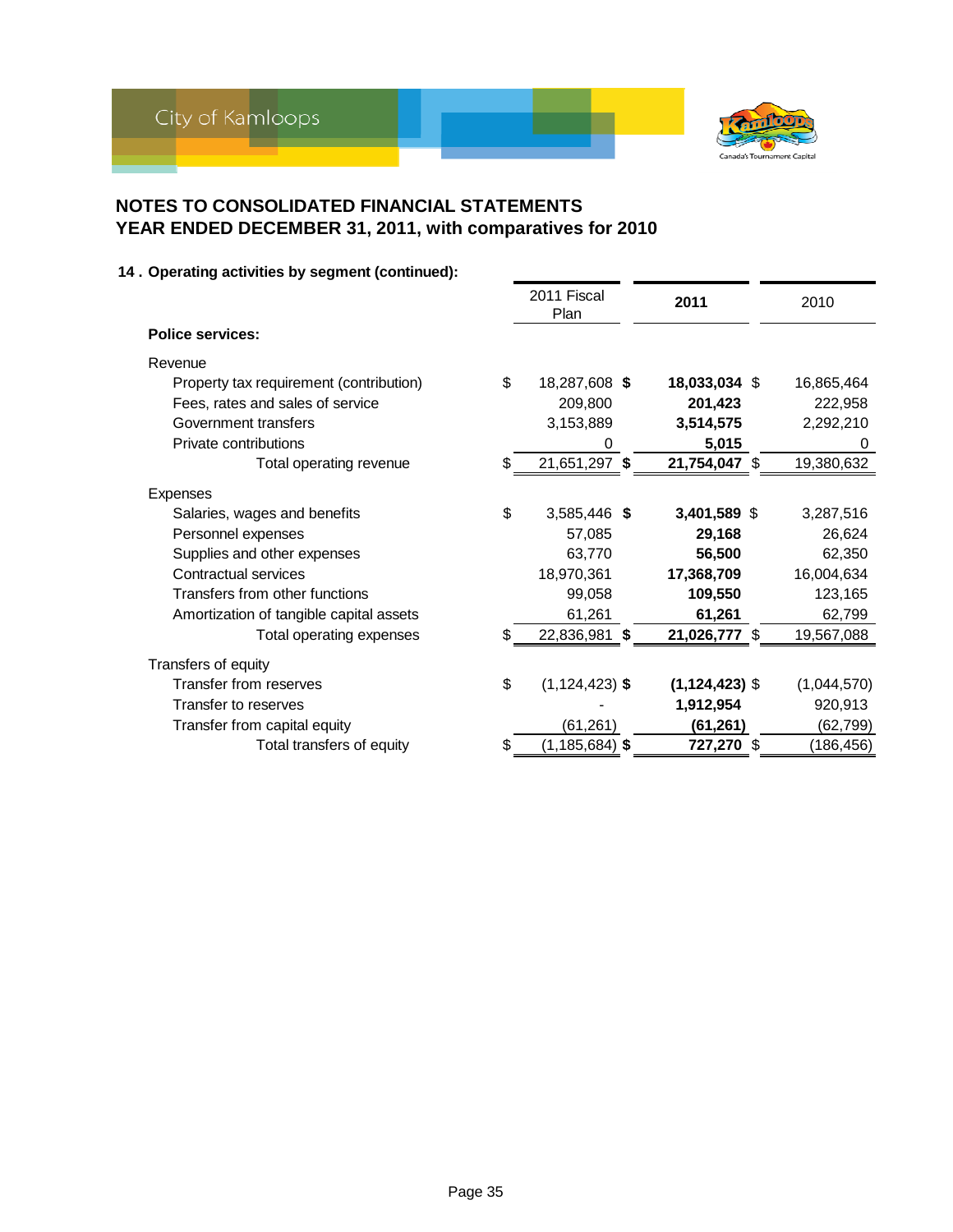

|                                         |    | 2011 Fiscal<br>Plan | 2011           | 2010       |
|-----------------------------------------|----|---------------------|----------------|------------|
| <b>Public transit:</b>                  |    |                     |                |            |
| Revenue                                 |    |                     |                |            |
| Property tax requirement (contribution) | \$ | 3,200,745 \$        | 2,961,761 \$   | 2,842,304  |
| Fees, rates and sales of service        |    | 4,414,840           | 4,308,274      | 4,026,468  |
| Government transfers                    |    | 5,420,634           | 5,478,693      | 5,283,326  |
| Total operating revenue                 | S. | 13,036,219 \$       | 12,748,728 \$  | 12,152,098 |
| Expenses                                |    |                     |                |            |
| Salaries, wages and benefits            | \$ | 114,686 \$          | 116,901 \$     | 107,638    |
| Personnel expenses                      |    | 1,175               | 3,790          | 1,111      |
| Supplies and other expenses             |    |                     |                | 81         |
| Contractual services                    |    | 12,755,427          | 12,464,434     | 11,999,052 |
| Transfers from other functions          |    | 164,931             | 163,603        | 44,216     |
| Amortization of tangible capital assets |    | 20,218              | 20,218         | 12,347     |
| Total operating expenses                | \$ | 13,056,437 \$       | 12,768,946 \$  | 12,164,445 |
| Transfers of equity                     |    |                     |                |            |
| Transfer from capital equity            |    | (20, 218)           | (20,218)       | (12,347)   |
| Total transfers of equity               | \$ | $(20, 218)$ \$      | $(20, 218)$ \$ | (12, 347)  |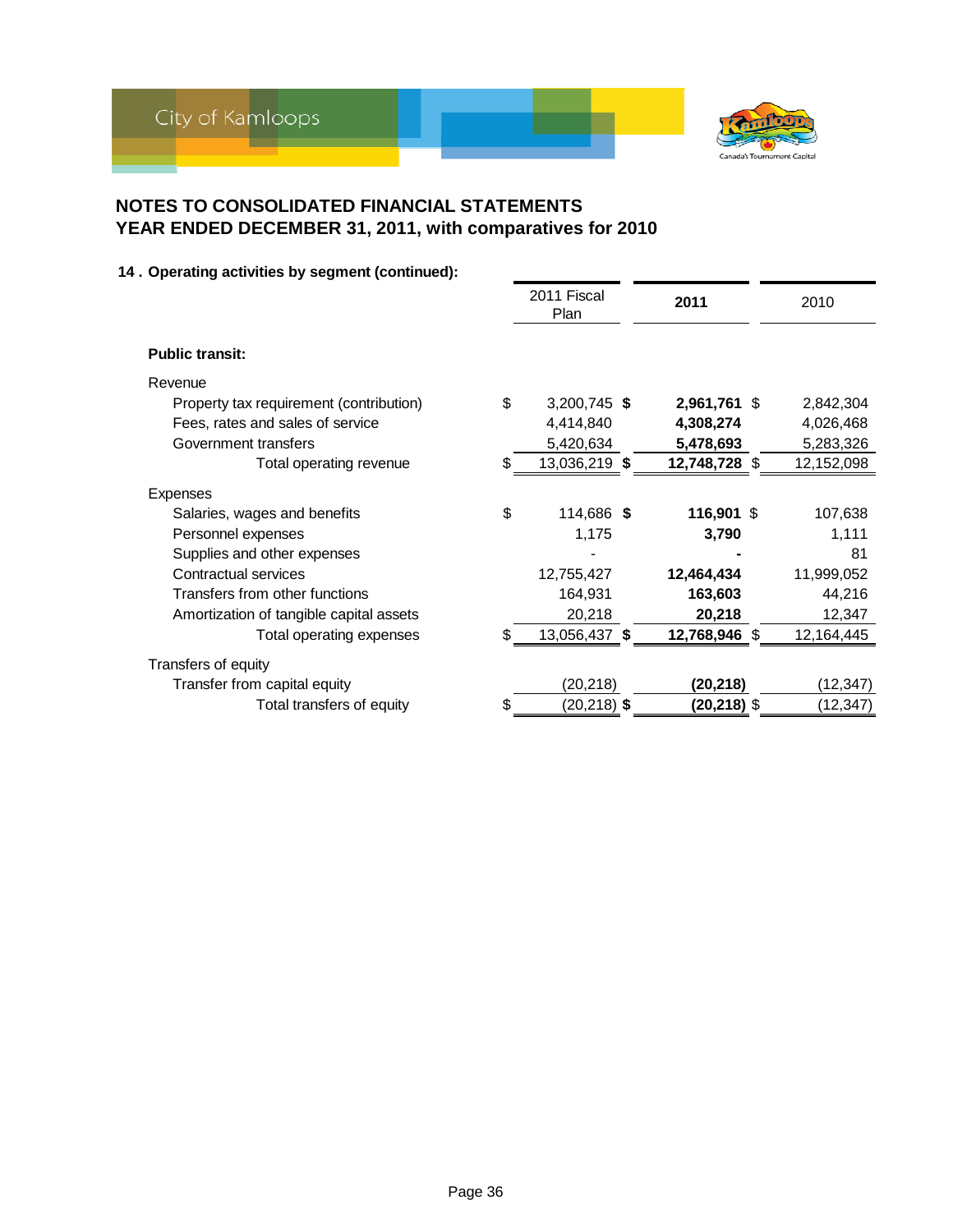

|                                         |    | 2011 Fiscal<br>Plan |     | 2011         | 2010        |
|-----------------------------------------|----|---------------------|-----|--------------|-------------|
| Solid waste:                            |    |                     |     |              |             |
| Revenue                                 |    |                     |     |              |             |
| Property tax requirement (contribution) | \$ | 789,318 \$          |     | 787,629 \$   | 1,396,616   |
| Fees, rates and sales of service        |    | 6,427,292           |     | 6,468,198    | 6,590,625   |
| Total operating revenue                 | \$ | 7,216,610 \$        |     | 7,255,827 \$ | 7,987,241   |
| Expenses                                |    |                     |     |              |             |
| Salaries, wages and benefits            | \$ | 1,758,959 \$        |     | 1,833,862 \$ | 1,734,952   |
| Personnel expenses                      |    | 7,410               |     | 10,045       | 7,904       |
| Supplies and other expenses             |    | 284,390             |     | 448,516      | 1,244,544   |
| Contractual services                    |    | 2,906,395           |     | 2,818,579    | 2,818,766   |
| Transfers from other functions          |    | 3,127,989           |     | 3,088,954    | 2,857,558   |
| Transfers to other functions            |    | (1,690,774)         |     | (1,646,418)  | (1,316,673) |
| Amortization of tangible capital assets |    | 24,910              |     | 24,910       | 24,570      |
| Total operating expenses                | S  | 6,419,279 \$        |     | 6,578,448 \$ | 7,371,621   |
| Transfers of equity                     |    |                     |     |              |             |
| Transfer to reserves                    | \$ | 691,985 \$          |     | 572,033 \$   | 640,190     |
| Transfer to other funds                 |    | 130,256             |     | 130,256      |             |
| Transfer from capital equity            |    | (24, 910)           |     | (24, 910)    | (24, 570)   |
| Total transfers of equity               | \$ | 797,331             | -\$ | 677,379 \$   | 615,620     |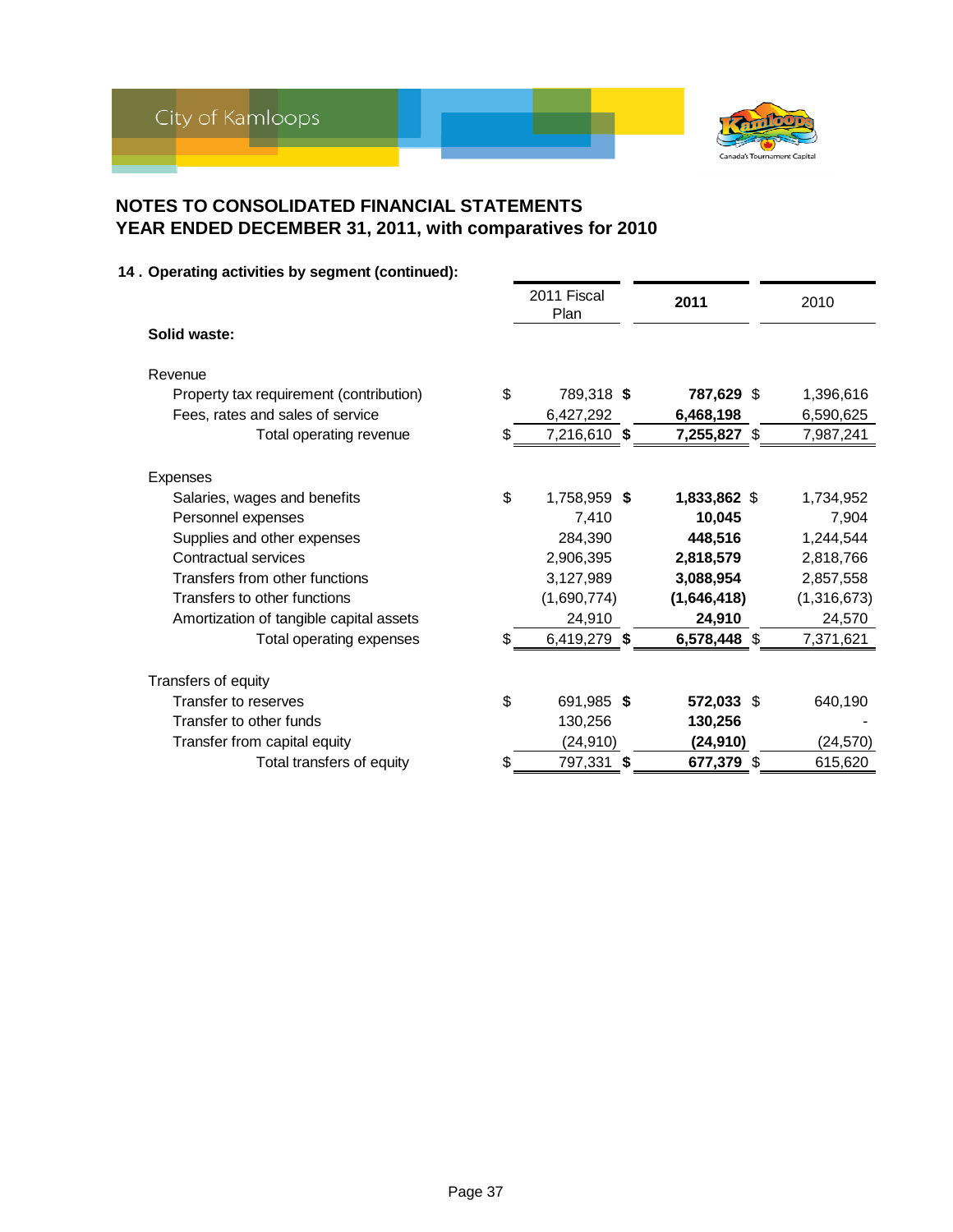

|                                         | 2011 Fiscal<br>Plan    | 2011          | 2010          |
|-----------------------------------------|------------------------|---------------|---------------|
| <b>Water utility:</b>                   |                        |               |               |
| Revenue                                 |                        |               |               |
| Fees, rates and sales of service        | \$<br>11,114,090 \$    | 13,507,323 \$ | 14,394,176    |
| Investment income                       | 45,000                 | 588,369       | 305,716       |
| Total operating revenue                 | \$<br>11,159,090 \$    | 14,095,692 \$ | 14,699,892    |
| Expenses                                |                        |               |               |
| Salaries, wages and benefits            | \$<br>2,770,034 \$     | 2,542,729 \$  | 2,590,122     |
| Personnel expenses                      | 40,686                 | 39,265        | 44,720        |
| Supplies and other expenses             | 3,338,593              | 3,537,594     | 4,917,157     |
| Contractual services                    | 615,070                | 700,137       | 476,977       |
| Transfers from other functions          | 1,960,826              | 1,954,422     | 1,963,183     |
| Transfers to other functions            | (286, 539)             | (286, 539)    | (286, 539)    |
| Cost allocated to capital               | (34, 306)              |               |               |
| Debt servicing costs                    | 2,036,854              | 2,003,569     | 2,111,305     |
| Amortization of tangible capital assets | 3,369,689              | 3,369,689     | 3,106,797     |
| Total operating expenses                | \$<br>13,810,907 \$    | 13,860,866 \$ | 14,923,722    |
| Transfers of equity                     |                        |               |               |
| Transfer from reserves                  | \$<br>S                | $(24,000)$ \$ |               |
| Transfer to reserves                    |                        | 2,506,025     | 1,991,465     |
| Transfer from other funds               | (32, 128)              |               |               |
| Transfer to other funds                 | 750,000                | 1,122,490     | 891,502       |
| Transfer from capital equity            | (3,369,689)            | (3,369,689)   | (3, 106, 797) |
| Total transfers of equity               | \$<br>$(2,651,817)$ \$ | 234,826 \$    | (223, 830)    |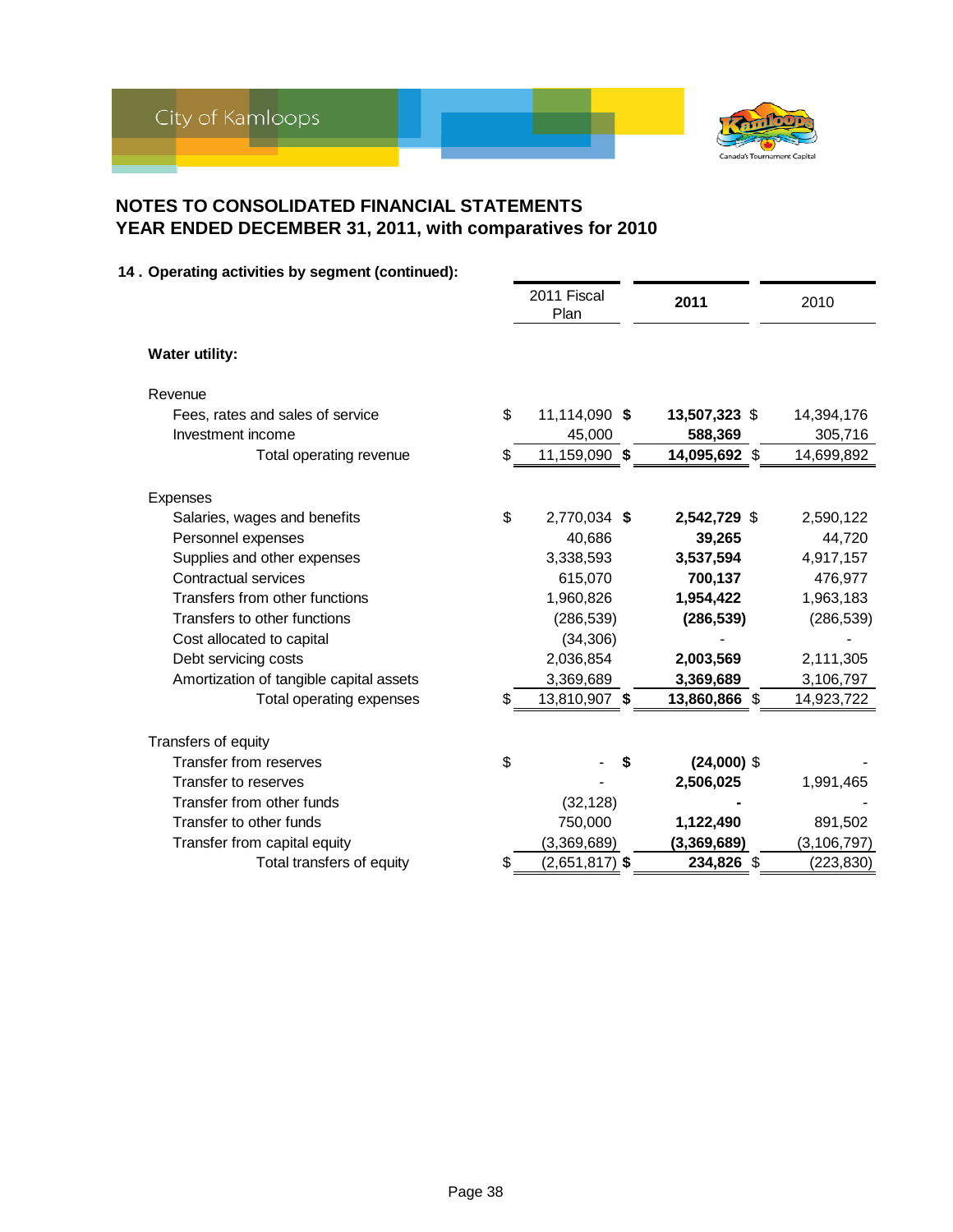

|                                         | 2011 Fiscal<br>Plan    | 2011         | 2010        |
|-----------------------------------------|------------------------|--------------|-------------|
| Sewer utility:                          |                        |              |             |
| Revenue                                 |                        |              |             |
| Fees, rates and sales of service        | \$<br>5,687,368 \$     | 6,670,269 \$ | 8,309,476   |
| Investment income                       | 91,000                 | 511,696      | 356,675     |
| Total operating revenue                 | \$<br>5,778,368 \$     | 7,181,965 \$ | 8,666,151   |
| Expenses                                |                        |              |             |
| Salaries, wages and benefits            | \$<br>1,531,080 \$     | 1,460,432 \$ | 1,401,705   |
| Personnel expenses                      | 40,701                 | 25,860       | 33,318      |
| Supplies and other expenses             | 2,058,618              | 1,982,855    | 1,741,399   |
| Contractual services                    | 579,512                | 769,462      | 768,332     |
| Transfers from other functions          | 1,316,679              | 1,167,419    | 1,255,012   |
| Transfers to other functions            | (39,640)               | (39, 640)    | (39, 640)   |
| Cost allocated to capital               | (34, 304)              |              |             |
| Debt servicing costs                    | 376,498                | 358,310      | 448,350     |
| Amortization of tangible capital assets | 1,026,031              | 1,026,031    | 1,003,447   |
| Total operating expenses                | \$<br>6,855,175 \$     | 6,750,729 \$ | 6,611,923   |
| Transfers of equity                     |                        |              |             |
| <b>Transfer from reserves</b>           | \$<br>$(50,000)$ \$    | \$           |             |
| Transfer to reserves                    |                        | 1,173,331    | 2,915,099   |
| Transfer from other funds               | (776)                  |              |             |
| Transfer to other funds                 |                        | 283,936      | 142,576     |
| Transfer from capital equity            | (1,026,031)            | (1,026,031)  | (1,003,447) |
| Total transfers of equity               | \$<br>$(1,076,807)$ \$ | 431,236 \$   | 2,054,228   |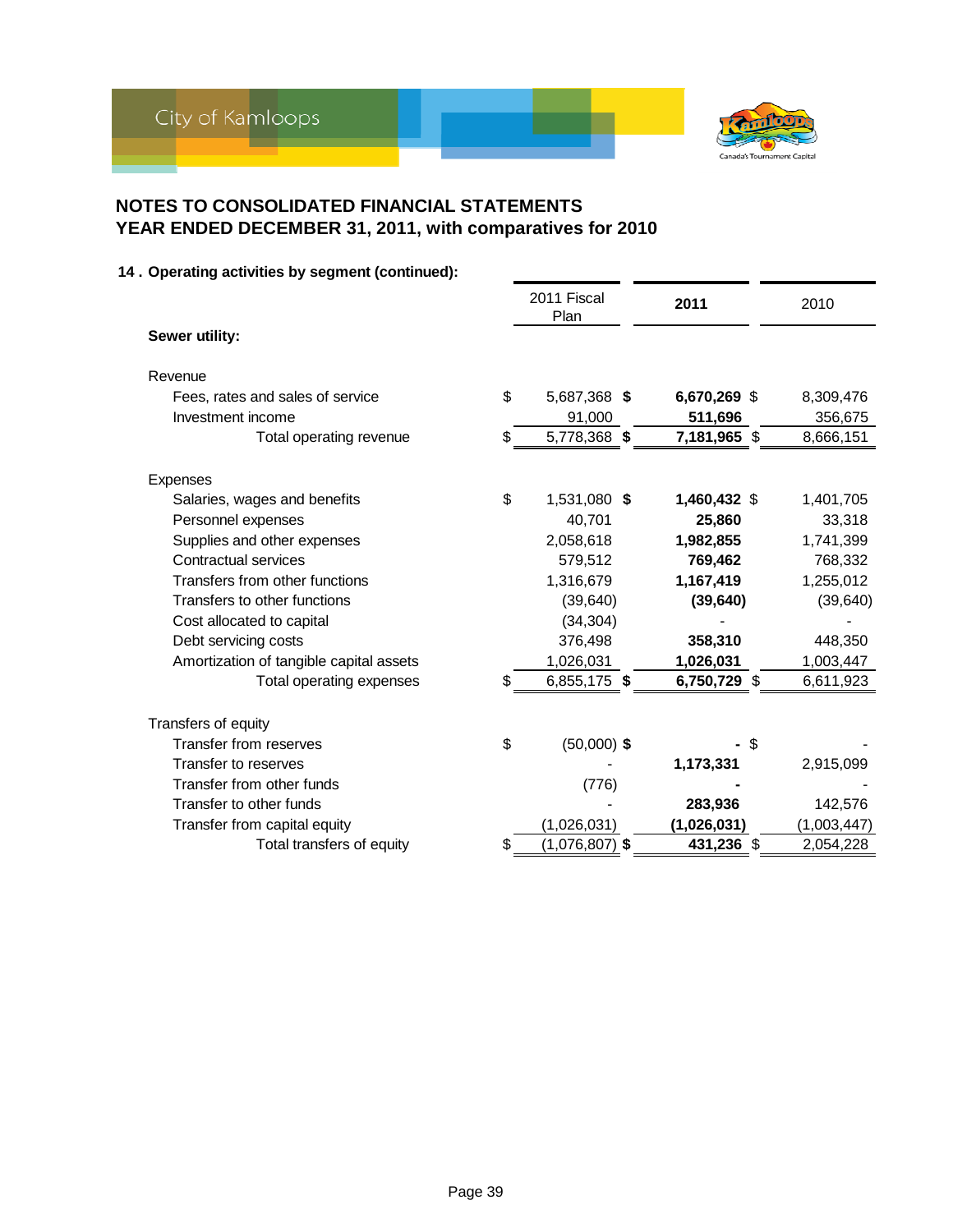

|                                                | 2011 Fiscal<br>Plan   |    | 2011            | 2010        |
|------------------------------------------------|-----------------------|----|-----------------|-------------|
| <b>Kamloops Airport Authority Society:</b>     |                       |    |                 |             |
| Revenue                                        |                       |    |                 |             |
| Fees, rates and sales of service               | \$                    |    | 2,085,661 \$    | 1,592,505   |
| Government transfers                           |                       |    | 275,475         | 111,731     |
| Investment income                              |                       |    | 36,637          | 28,280      |
| Total operating revenue                        | \$                    | \$ | 2,397,773 \$    | 1,732,516   |
| Expenses                                       |                       |    |                 |             |
| Supplies and other expenses                    | \$                    | \$ | \$              | 43,611      |
| Contractual services                           |                       |    | 54,545          | 19,588      |
| Debt servicing costs                           |                       |    | 357,636         | 218,331     |
| Amortization of tangible capital assets        |                       |    | 1,596,113       | 1,608,005   |
| Total operating expenses                       | \$                    | \$ | 2,008,294 \$    | 1,889,535   |
| Transfers of equity                            |                       |    |                 |             |
| Transfer to reserves                           | \$                    | S  | 1,970,445 \$    | 1,397,986   |
| Transfer to funds                              |                       |    | 15,147          | 53,000      |
| Transfer from capital equity                   |                       |    | (1, 596, 113)   | (1,608,005) |
| Total transfers of equity                      |                       | \$ | 389,479 \$      | (157, 019)  |
| Venture Kamloops Business Development Society: |                       |    |                 |             |
| Revenue                                        |                       |    |                 |             |
| Fees, rates and sales of service               | \$<br>1,500 \$        |    | $2,426$ \$      | 20,751      |
| Government transfers                           | 5,000                 |    | 15,772          | 9,566       |
| Investment income                              | 250                   |    | 2,601           | 951         |
| Total operating revenue                        | \$<br>$6,750$ \$      |    | 20,799 \$       | 31,268      |
| Expenses                                       |                       |    |                 |             |
| Supplies and other expenses                    | \$<br>630,115 \$      |    | 613,608 \$      | 487,519     |
| Amortization of tangible capital assets        |                       |    | 5,389           | 4,884       |
| Total operating expenses                       | \$<br>630,115 \$      |    | 618,997 \$      | 492,403     |
| Transfers of equity                            |                       |    |                 |             |
| Transfer to reserves                           | \$                    |    | 1,060 \$        | 112,865     |
| Transfer from other funds                      | (623, 365)            |    | (593, 869)      | (574,000)   |
| Transfer from capital equity                   |                       |    | (5, 389)        |             |
| Total transfers of equity                      | \$<br>$(623, 365)$ \$ |    | $(598, 198)$ \$ | (461, 135)  |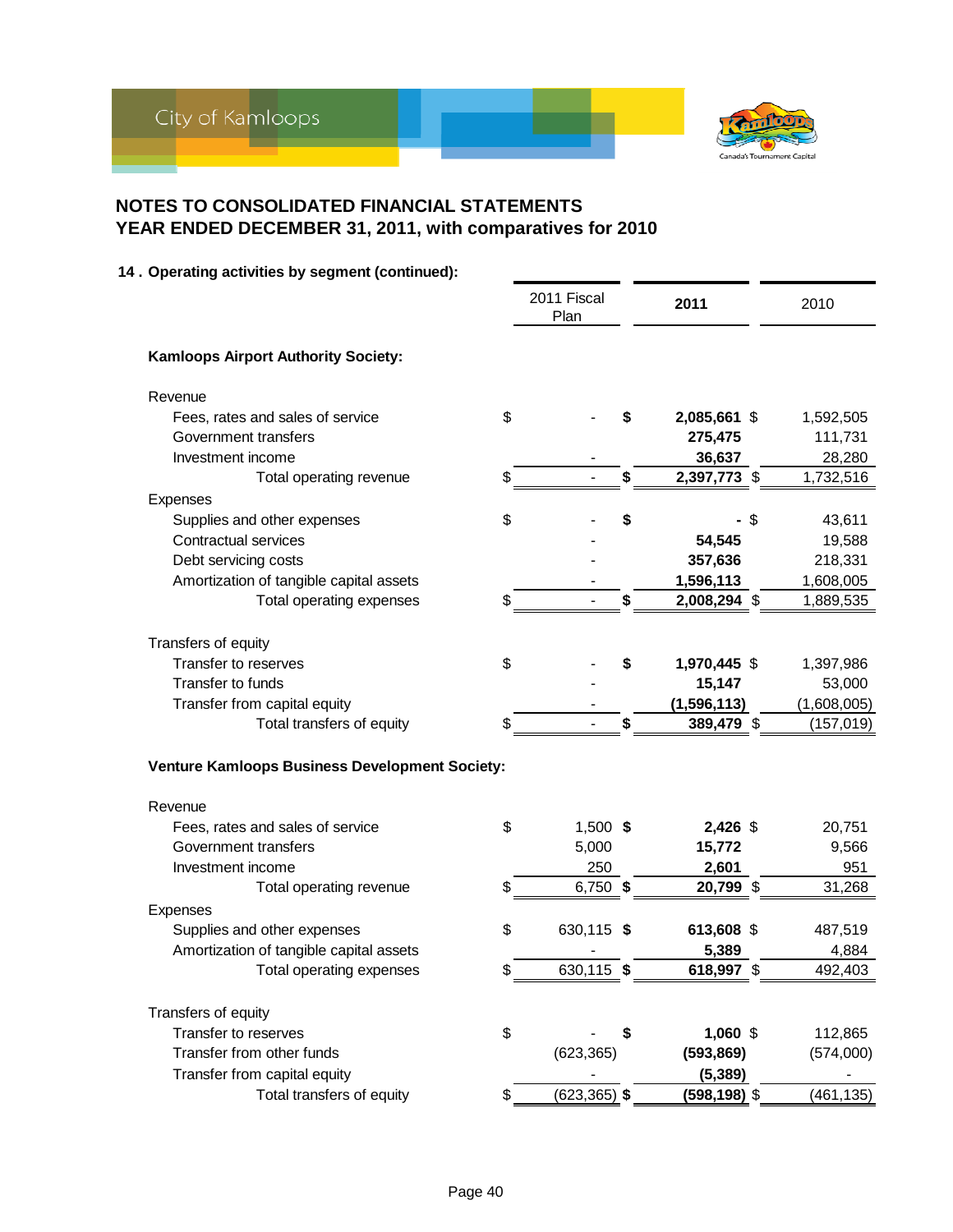

|                                         | 2011 Fiscal<br><b>Plan</b> | 2011               | 2010           |
|-----------------------------------------|----------------------------|--------------------|----------------|
| Total operating expenses by segment:    |                            |                    |                |
| Salaries, wages and benefits            | \$<br>58,954,587 \$        | 56,694,740 \$      | 54,133,653     |
| Personnel expenses                      | 1,180,301                  | 886,881            | 897,617        |
| Supplies and other expenses             | 25,960,800                 | 24,455,596         | 24,871,523     |
| Contractual services                    | 44,177,240                 | 42,314,371         | 39,922,819     |
| Transfers from other functions          | 14,598,753                 | 14,456,575         | 14,401,250     |
| Transfers to other functions            | (14, 598, 753)             | (15, 322, 192)     | (15, 199, 410) |
| Cost allocated to capital               | (3,298,281)                | (1,972,005)        | (1,915,692)    |
| Amortization of tangible capital assets | 22,267,351                 | 23,868,853         | 23,112,565     |
| Debt servicing costs                    | 5,293,567                  | 5,437,211          | 5,529,169      |
| Net loss on disposal of capital assets  |                            | 2,632,737          |                |
| Total operating expenses                | 154,535,565 \$             | 153,452,767<br>\$. | 145,753,494    |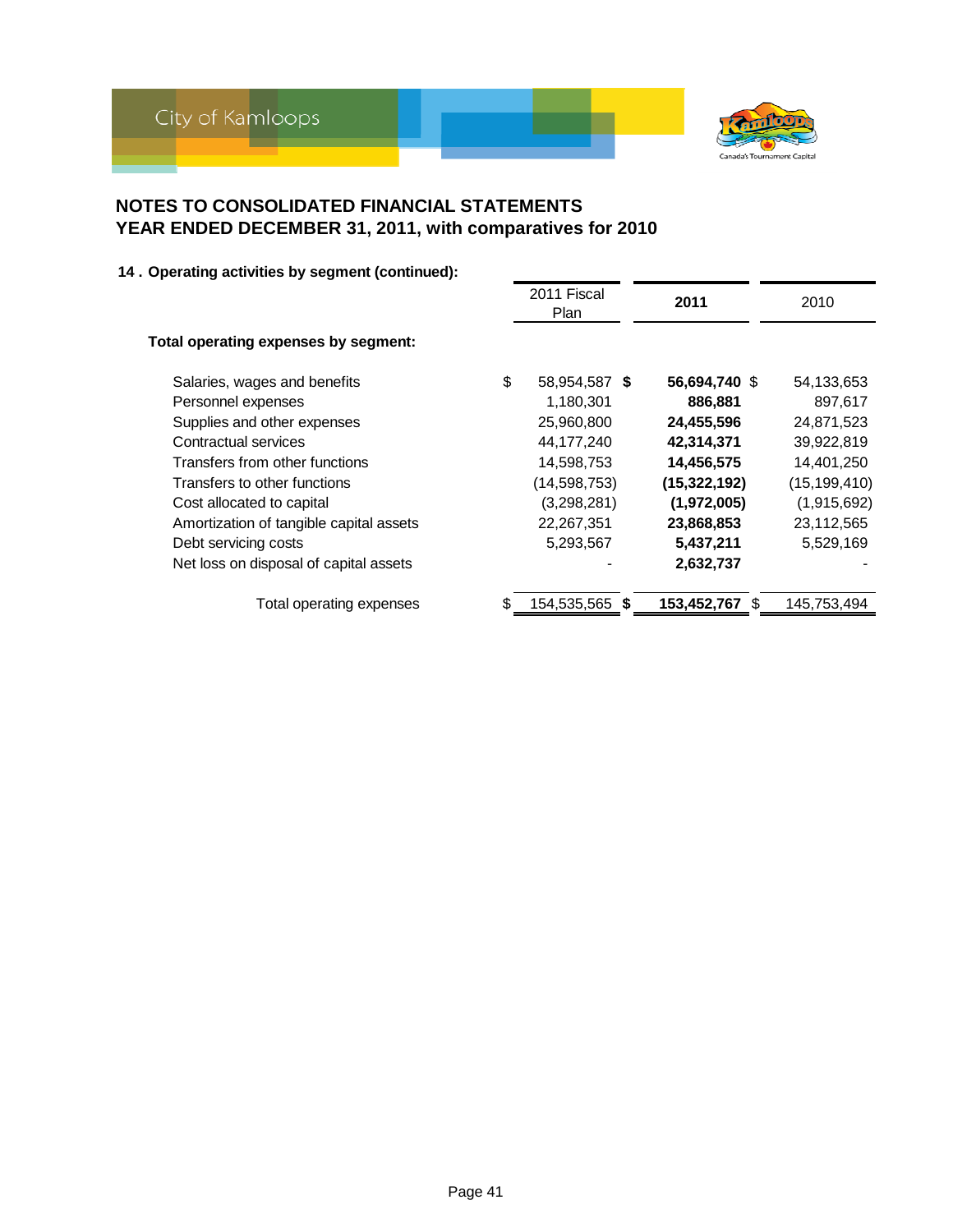

#### **15 . Taxation:**

|                                                  |    | 2011 Fiscal<br>Plan | 2011           | 2010         |
|--------------------------------------------------|----|---------------------|----------------|--------------|
| General fund:                                    |    |                     |                |              |
| Real property                                    | \$ | 83,077,900 \$       | 82,910,327 \$  | 79,590,191   |
| Special assessments                              |    | 722,945             | 857,289        | 917,672      |
| <b>Utilities</b>                                 |    | 1,395,811           | 1,395,812      | 1,337,812    |
| Government transfers in lieu of taxes            |    | 2,354,817           | 2,326,378      | 2,287,260    |
|                                                  |    | 87,551,473          | 87,489,806     | 84,132,935   |
| <b>Collections for other taxing authorities:</b> |    |                     |                |              |
| Province of British Columbia - school taxes      |    | 36,691,648          | 37,432,191     | 36,689,470   |
| Thompson-Nicola Regional Hospital District       |    | 3,050,291           | 3,485,891      | 3,050,210    |
| Thompson-Nicola Regional District                |    | 5,119,101           | 5,210,618      | 5,118,965    |
| <b>British Columbia Assessment Authority</b>     |    | 1,054,384           | 1,054,536      | 1,054,405    |
|                                                  |    | 45,915,424          | 47,183,236     | 45,913,050   |
| Payments to other taxing authorities             |    | (45,915,424)        | (47, 183, 236) | (45,913,050) |
|                                                  | S  | 87,551,473 \$       | 87,489,806 \$  | 84,132,935   |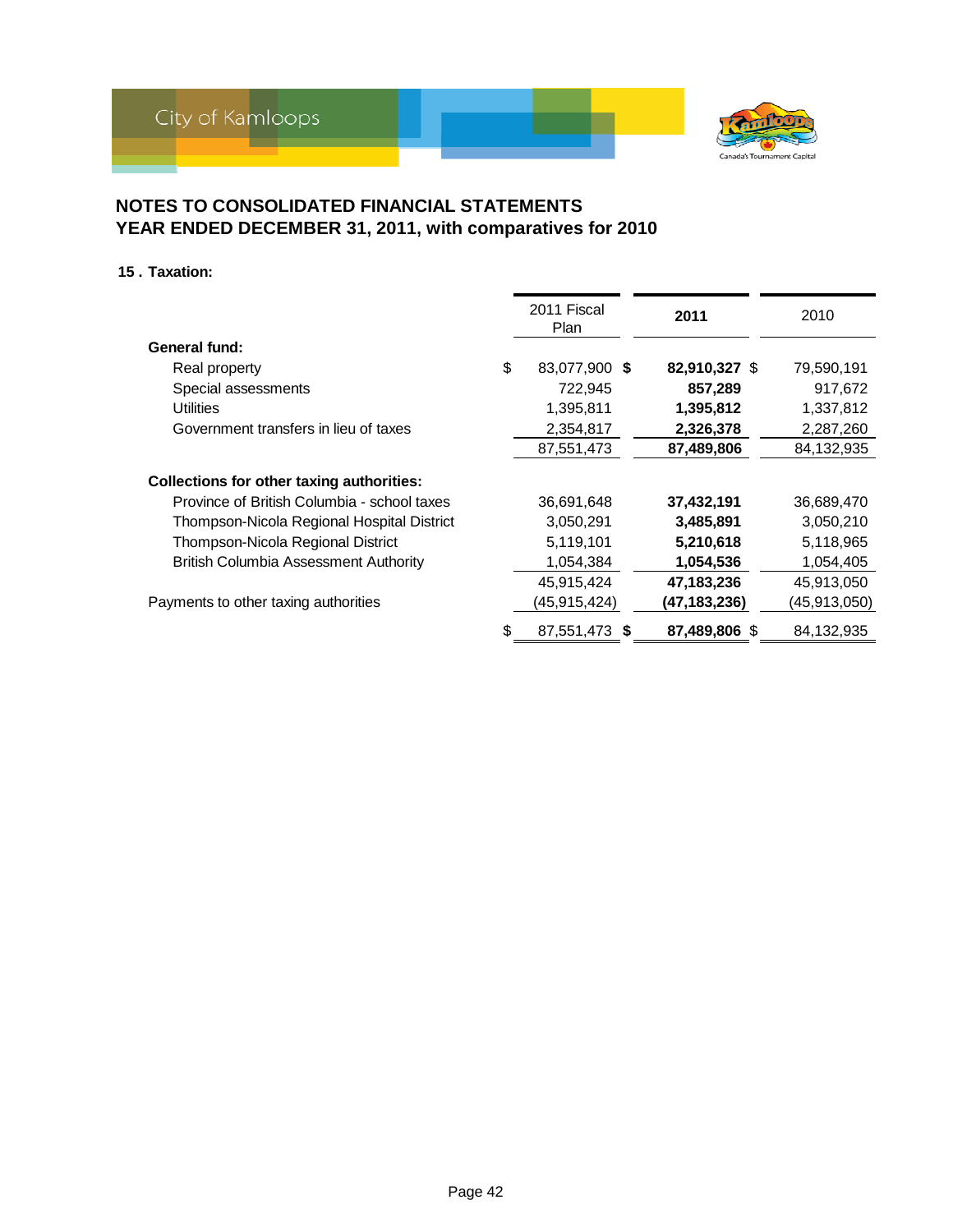

**16 . Government transfers:**

|                                                                                        | 2011 Fiscal<br>Plan | 2011          | 2010       |
|----------------------------------------------------------------------------------------|---------------------|---------------|------------|
| General fund:                                                                          |                     |               |            |
| <b>Federal Government:</b>                                                             |                     |               |            |
| \$<br>Policing                                                                         | 1,859,639 \$        | 1,668,776 \$  | 1,580,626  |
| <b>Community Works Fund</b>                                                            | 3,290,094           | 3,290,095     | 3,290,473  |
| <b>Provincial Government:</b>                                                          |                     |               |            |
| Transit                                                                                | 5,420,634           | 5,478,693     | 5,283,326  |
| Gaming revenue                                                                         | 2,400,000           | 2,385,250     | 2,386,808  |
| Victims assistance                                                                     | 60,000              | 71,280        | 70,960     |
| <b>Traffic fines</b>                                                                   | 1,064,250           | 1,617,495     | 461,456    |
| Capital infrastructure                                                                 | 3,568,838           | 3,064,207     | 7,466,964  |
| Other                                                                                  | 668,523             | 498,809       | 433,798    |
|                                                                                        |                     |               |            |
|                                                                                        | 18,331,978          | 18,074,605    | 20,974,411 |
| <b>Water fund:</b><br><b>Provincial Government:</b>                                    |                     |               |            |
| Capital infrastructure                                                                 | 831,276             | 62,342        | 778,175    |
| Sewer fund:<br><b>Provincial Government:</b>                                           |                     |               |            |
| Capital infrastructure                                                                 | 3,733,412           | 1,086,451     | 2,105,921  |
| <b>Kamloops Airport Authority Society:</b><br><b>Federal Government:</b>               |                     |               |            |
| Capital infrastructure                                                                 |                     | 275,475       | 111,731    |
| <b>Venture Kamloops Business Development Society:</b><br><b>Provincial Government:</b> |                     |               |            |
| Other                                                                                  | 5,000               | 15,772        | 9,566      |
| S                                                                                      | 22,901,666 \$       | 19,514,645 \$ | 23,979,804 |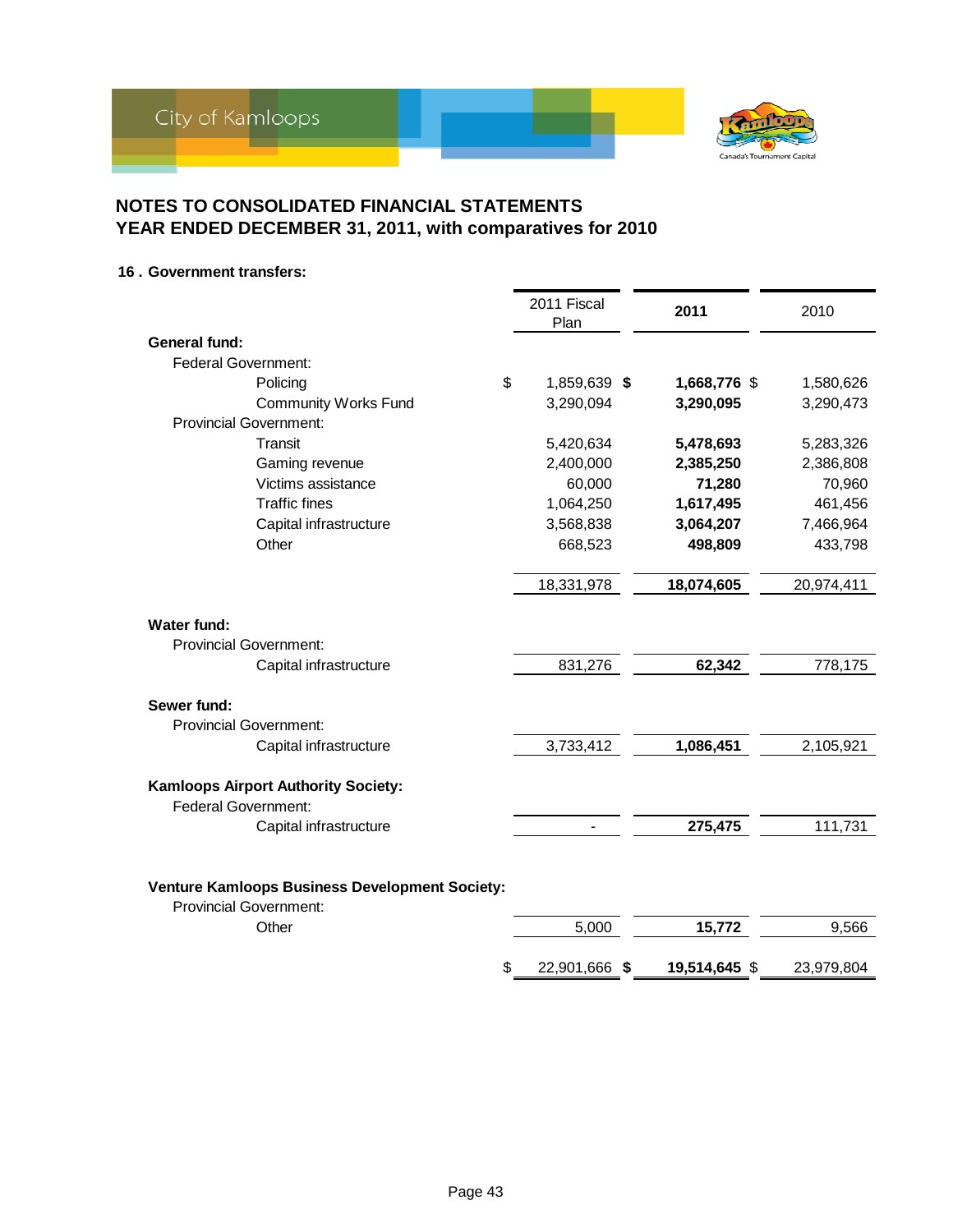



- **17 . Commitments and contingencies:**
	- (a) The City of Kamloops has entered into various agreements and contracts for services and construction for periods ranging from one to five years.
	- (b) The City of Kamloops, as a member of the Thompson Nicola Regional District, is liable for its proportion of any operating deficits or long-term debt related to functions in which it participates.
	- (c) The City of Kamloops is a participant in the Municipal Insurance Association of British Columbia. Should the Association pay out claims in excess of premiums received, it is possible the City, along with other participants, would be required to contribute towards the deficit.
	- (d) The City of Kamloops and its employees contribute to the Municipal Pension Plan ("the Plan"), a jointly trusteed pension plan. The Board of Trustees, representing plan members and employers, is responsible for overseeing the management of the pension plan, including investment of the assets and administration of benefits. The pension plan is a multi-employer contributory pension plan. Basic pension benefits provided are defined. The plan has about 173,000 active members and approximately 63,000 retired members. Active members include approximately 35,000 contributors from local governments.

The latest valuation as at December 31, 2009 indicated an unfunded liability of \$1,024 million for basic pension benefits. The next valuation will be as at December 31, 2012 with results available in 2013. Defined contribution plan accounting is applied to the Plan as the Plan exposes the participating entities to actuarial risks associated with the current and former employees of other entities, with the result that there is no consistent and reliable basis for allocating the obligation, Plan assets and cost to individual entities participatng in the Plan.

The City of Kamloops paid \$4,247,519 (2010 - \$3,971,285) for employer contributions to the plan in fiscal 2011.

(e) From time to time the City of Kamloops is brought forth as defendant in various lawsuits. The City reviews its exposure to any potential litigation for which it would not be covered by insurance and assesses whether a successful claim against the City would materially affect the consolidated financial statements of the City. The City reserves a portion of its operating surplus for future payment of insurance deductibles and payment of claims for which it would not be covered by insurance, The City is currently not aware of any claims brought against it that, if not defended successfully, would result in a material change to the consolidated financial statements of the City.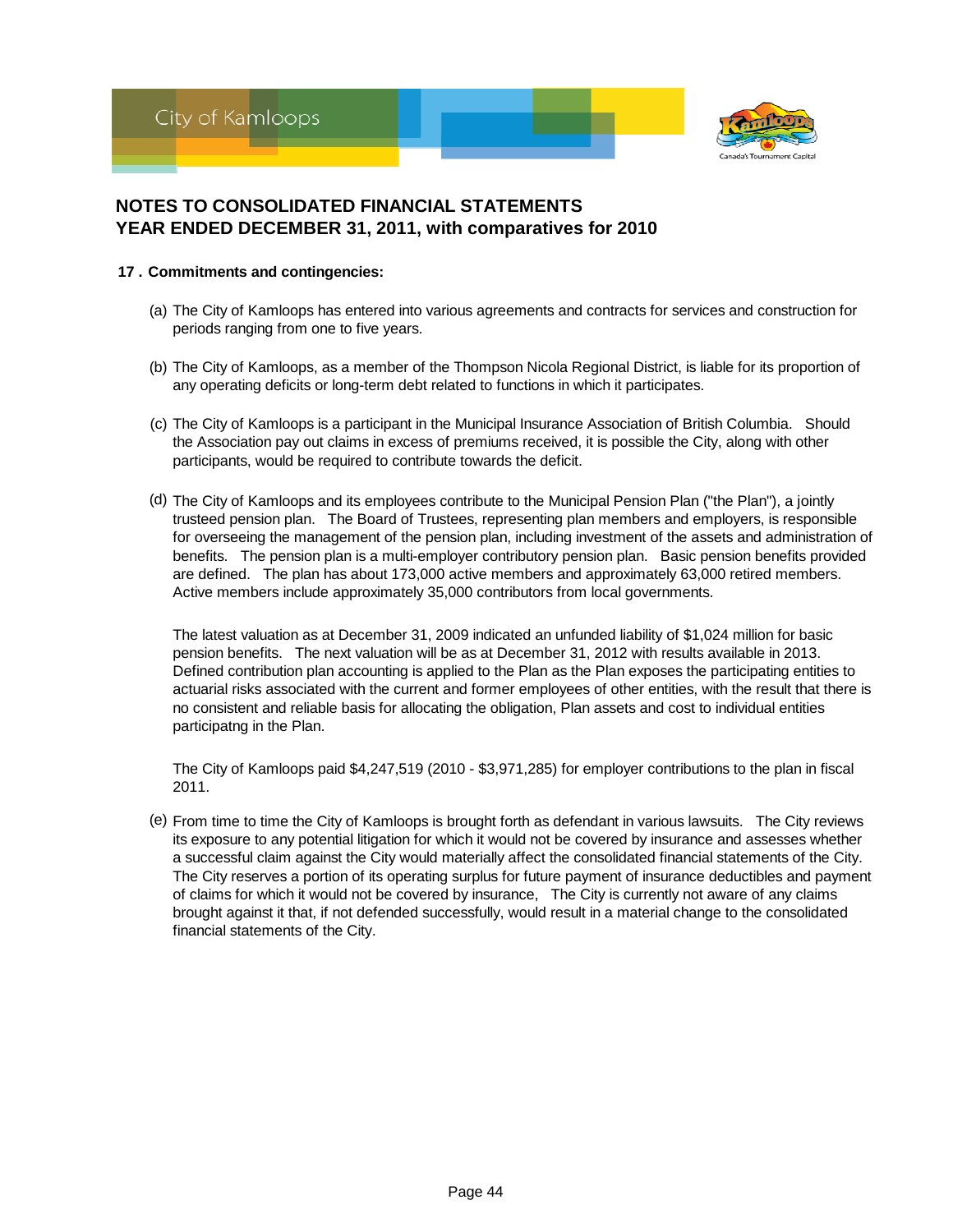

#### **17 . Commitments and contingencies (continued):**

(f) The City issues certain of its debt instruments through the Municipal Finance Authority. As a condition of these borrowings and as required by legislation, a debt reserve fund is to be established in the amount of one-half the average instalment of principal and interest as set out in the agreement(s) entered into. The reserve is funded in part by cash, being the withholding of 1% of the total issue proceeds, and the remainder being funded by a demand note whereby the City may be required to loan certain amounts to the Municipal Finance Authority. These demand notes are contingent in nature and are not reflected in the accounts of the City.

Details of the cash deposits and contingent demand notes on hand at year end are as follows:

|                                   | <b>Cash Deposits</b> | Contingent<br><b>Demand Notes</b> |     | 2011 Total    | 2010 Total |
|-----------------------------------|----------------------|-----------------------------------|-----|---------------|------------|
| General fund                      | \$<br>753,683 \$     | 1,942,816 \$                      |     | 2,696,499 \$  | 2,509,634  |
| Water utility fund                | 662,053              | 1,906,041                         |     | 2,568,094     | 2,605,575  |
| Sewer utility fund                | 116,440              | 309,051                           |     | 425,491       | 523,966    |
| <b>Kamloops Airport Authority</b> | 98,099               | 326,119                           |     | 424,218       | 424,218    |
|                                   | \$<br>1,630,275 \$   | 4,484,027                         | - 5 | 6,114,302 $$$ | 6,063,393  |

- (g) The Kamloops Airport Authority Society has entered into a lease agreement with Kamloops Airport Ltd. for a forty-five year term ending August 27, 2042. The lease provides for the option to extend the term for a further 20 years.
- (h) The City of Kamloops has provided an irrevocable standby letter of credit for \$92,000 to Fisheries and Oceans Canada. The letter of credit can be drawn upon to meet the City's obligations in connection with compensation and monitoring conditions of Fisheries Act Subsection 35(2). The letter of credit expires on July 20, 2012.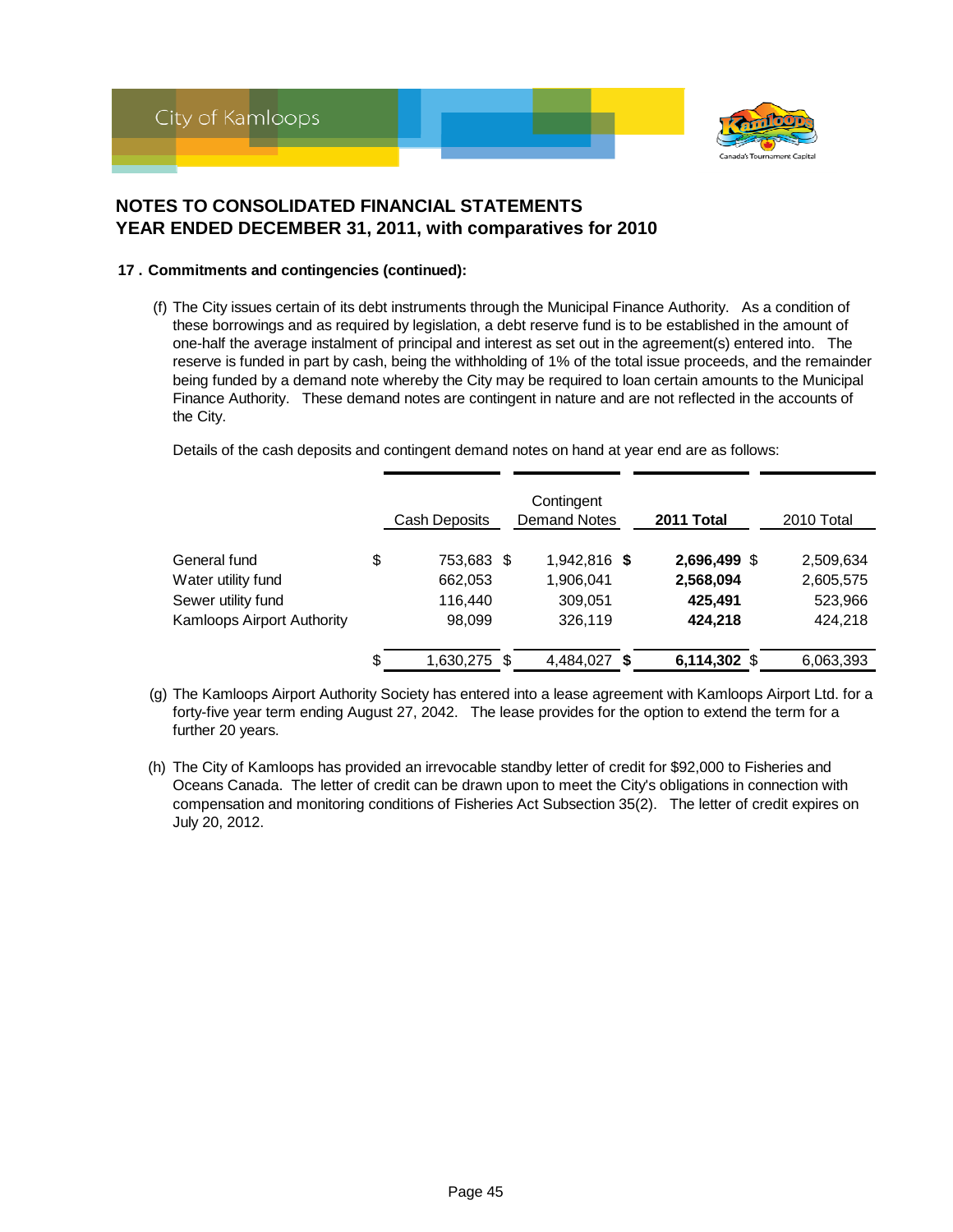

#### **18 . Trust funds:**

The City operates the cemeteries and maintains a Cemetery Perpetual Care fund in accordance with the *Cremation, Interment and Funeral Services Act* . In accordance with PSAB guidelines, the Cemetery Perpetual Care Trust Fund is excluded from the City's consolidated financial statements.

|                                                                                                                                                   |    | 2011                                         | 2010                                      |
|---------------------------------------------------------------------------------------------------------------------------------------------------|----|----------------------------------------------|-------------------------------------------|
| <b>Financial assets</b>                                                                                                                           |    |                                              |                                           |
| Cash and short-term investments                                                                                                                   | \$ | 1,517,429 \$                                 | 1,449,467                                 |
| Accounts receivable                                                                                                                               |    | 11,175                                       | 11,175                                    |
|                                                                                                                                                   |    |                                              |                                           |
|                                                                                                                                                   | S  | 1,528,604 \$                                 | 1,460,642                                 |
| <b>Accumulated surplus</b><br>Balance, beginning of the year<br>Care fund contributions<br>Interest earned<br>Contribution to cemetery operations | \$ | 1,460,642 \$<br>67,962<br>72,059<br>(72,059) | 1,380,584<br>80,058<br>67,469<br>(67,469) |
| Balance, end of the year                                                                                                                          | \$ | 1,528,604                                    | 1,460,642                                 |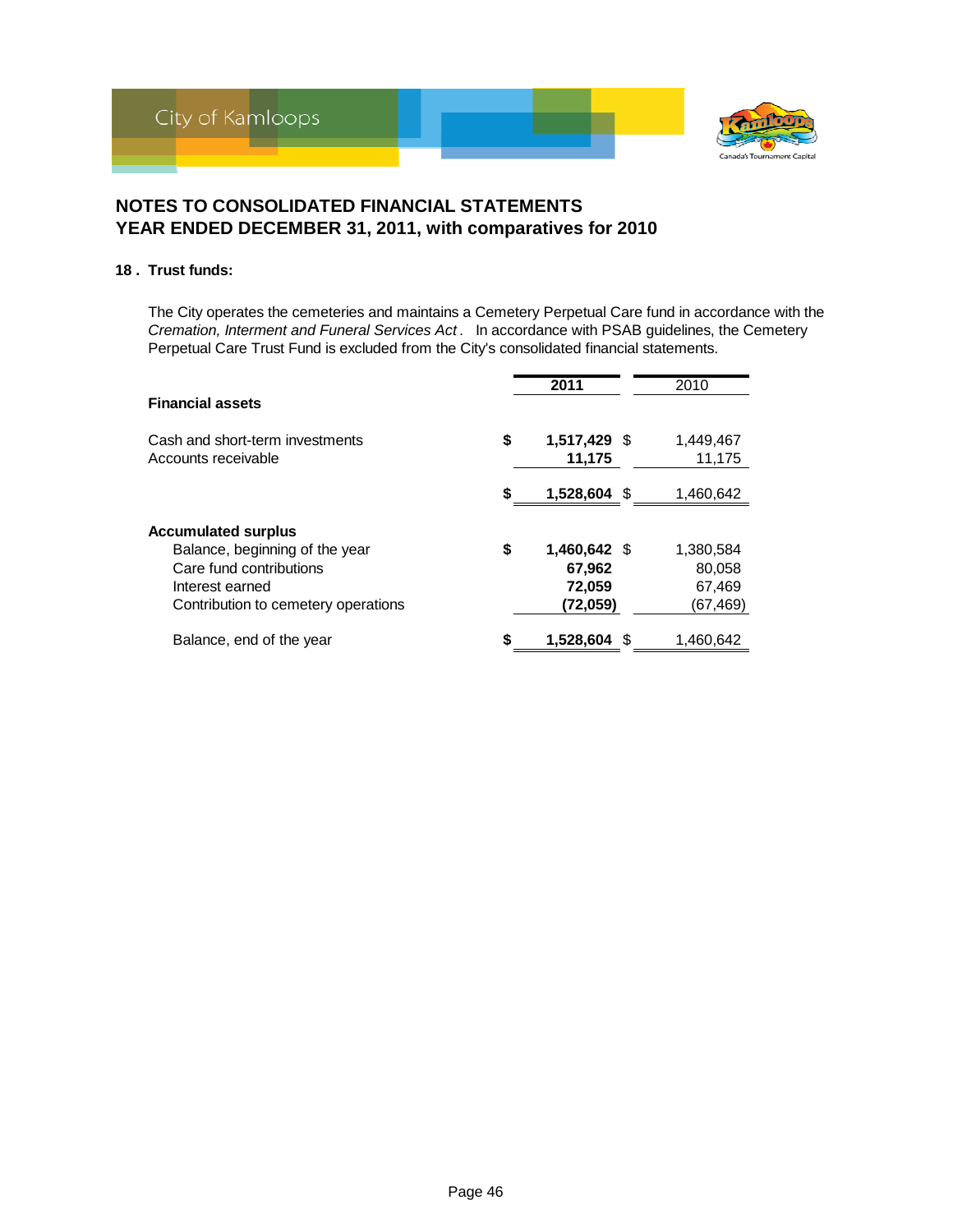

#### **19 . Fiscal plan:**

The Financial Plan By-law adopted by Council at the time of adoption of the Annual Taxation By-law did not anticipate amortization expense. In addition, some expenses that were classified as capital expense did not represent new assets or extend the life or service capacity or improve the quality of an existing asset and, therefore, must be added to the operating expenses.

These expenses are added to the Financial Plan and presented as the fiscal plan in these consolidated financial statements as follows:

|                                    | <b>Financial Plan</b><br>By-law | Amortization<br>expense and<br>expenses not<br>capitalized | Venture<br>Kamloops<br><b>Business</b><br>Development<br>Society | <b>Fiscal Plan</b> |
|------------------------------------|---------------------------------|------------------------------------------------------------|------------------------------------------------------------------|--------------------|
| Revenue                            |                                 |                                                            |                                                                  |                    |
| \$<br>Taxation                     | 87,551,473 \$                   |                                                            | \$                                                               | \$<br>87,551,473   |
| Development levies utilized        | 9,171,861                       |                                                            |                                                                  | 9,171,861          |
| Fees, rates and sales of service   | 51,793,461                      |                                                            | (89, 690)                                                        | 51,703,771         |
| Government transfers               | 22,896,666                      |                                                            | 5,000                                                            | 22,901,666         |
| Investment income                  | 3,712,683                       |                                                            | 250                                                              | 3,712,933          |
| Private contributions              | 696,443                         |                                                            |                                                                  | 696,443            |
| Gain on disposal of capital assets | 85,958                          |                                                            |                                                                  | 85,958             |
|                                    | 175,908,545                     |                                                            | (84, 440)                                                        | 175,824,105        |
| <b>Expenses</b>                    |                                 |                                                            |                                                                  |                    |
| Cemetery                           | 611,225                         | 161,221                                                    |                                                                  | 772,446            |
| Community development              | 4,618,730                       | 107,016                                                    |                                                                  | 4,725,746          |
| Corporate administration           | 10,835,081                      | 467,331                                                    |                                                                  | 11,302,412         |
| <b>Environmental services</b>      | 736,178                         | 3,700                                                      |                                                                  | 739,878            |
| Fire services                      | 14,499,315                      | 184,293                                                    |                                                                  | 14,683,608         |
| Infrastructure maintenance         | 10,022,962                      | 13,568,561                                                 |                                                                  | 23,591,523         |
| Legislative and enforcement        | 4,489,697                       | 217,495                                                    |                                                                  | 4,707,192          |
| Parks, recreation and culture      | 23,439,847                      | 6,964,019                                                  |                                                                  | 30,403,866         |
| Police services                    | 22,770,080                      | 66,901                                                     |                                                                  | 22,836,981         |
| <b>Public transit</b>              | 13,036,219                      | 20,218                                                     |                                                                  | 13,056,437         |
| Solid waste                        | 6,392,680                       | 26,599                                                     |                                                                  | 6,419,279          |
| Water utility                      | 9,408,588                       | 4,402,319                                                  |                                                                  | 13,810,907         |
| Sewer utility                      | 5,280,958                       | 1,574,217                                                  |                                                                  | 6,855,175          |
| Kamloops Airport Authority         |                                 |                                                            |                                                                  |                    |
| Venture Kamloops                   |                                 |                                                            | 630,115                                                          | 630,115            |
|                                    | 126,141,560                     | 27,763,890                                                 | 630,115                                                          | 154,535,565        |
| Operating activity                 | 49,766,985                      | (27, 763, 890)                                             | (714, 555)                                                       | 21,288,540         |
| Debt principle repayment           | (6,595,081)                     |                                                            |                                                                  | (6,595,081)        |
| Debt acquired                      | 13,248,308                      |                                                            |                                                                  | 13,248,308         |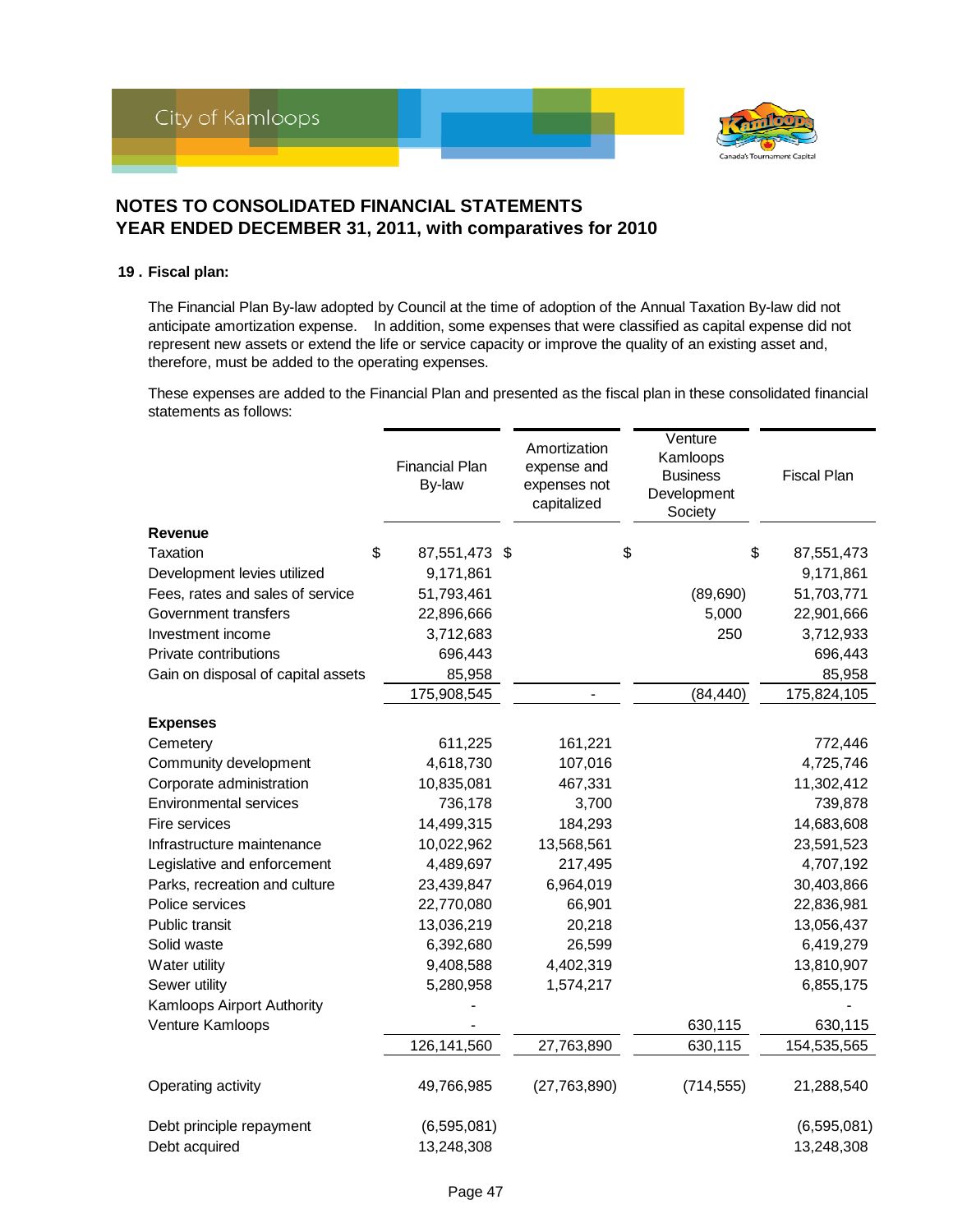

### **19 . Fiscal plan (continued):**

| Transfer (to) / from reserves<br>Transfer (to) / from current funds<br>Transfer (to) / from capital equity | (43,340,056)<br>(101, 612)<br>(12, 978, 544) | 27,763,890     |     | 49.765<br>664.790 | (43,340,056)<br>(51, 847)<br>15,450,136 |
|------------------------------------------------------------------------------------------------------------|----------------------------------------------|----------------|-----|-------------------|-----------------------------------------|
|                                                                                                            | $\sim$                                       | $\blacksquare$ | \$. | $\blacksquare$    | -                                       |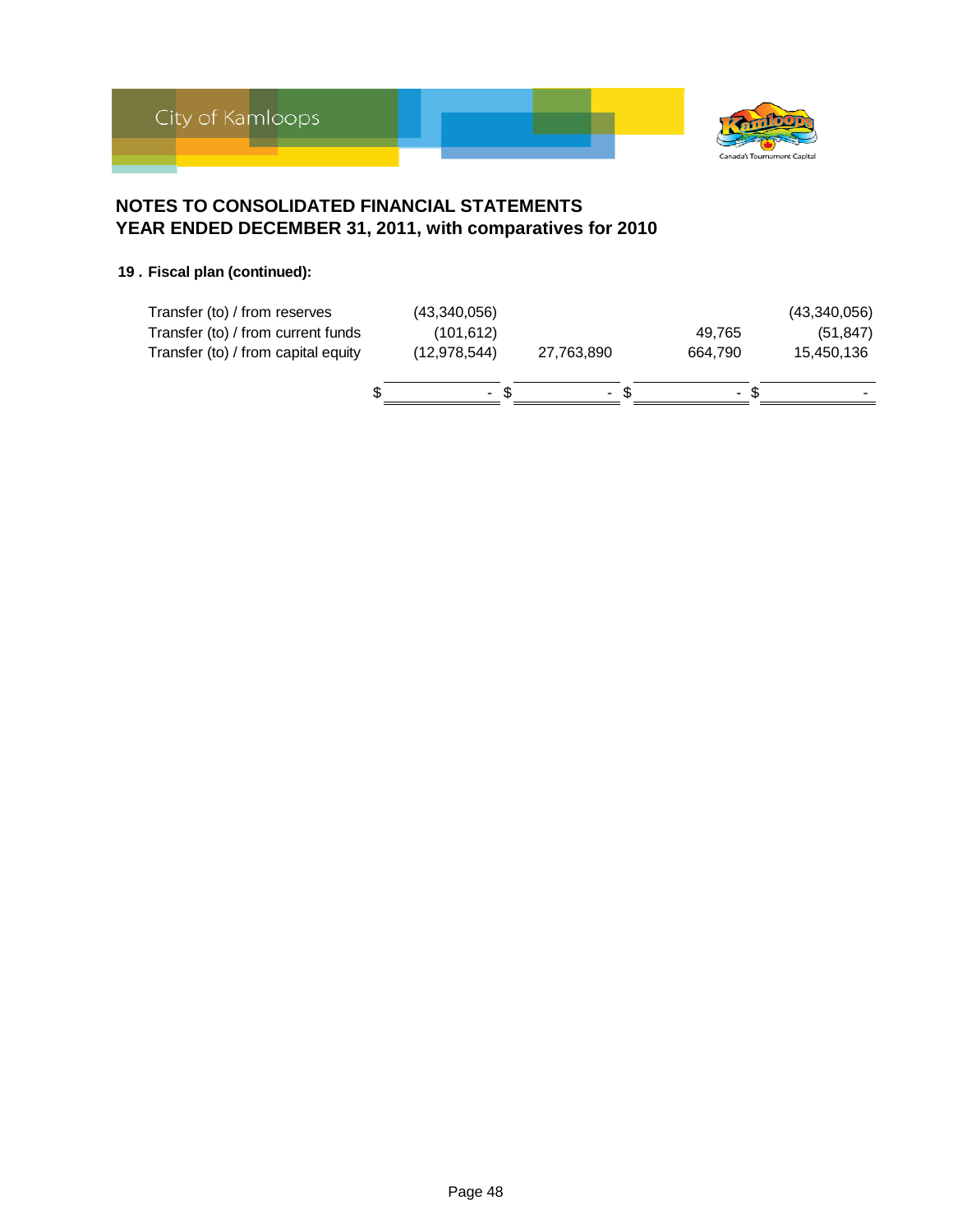

#### **Schedule 1a - Tangible Capital Assets (2011)**

|                               | <b>Original Cost as</b> | Accumulated<br>Depreciation | <b>Net Asset</b><br>Value as at | 2011                     | 2011                     | Accumulated                  | 2011           | <b>Original Cost as</b> | Accumulated<br>Depreciation | <b>Net Asset Value</b>     |
|-------------------------------|-------------------------|-----------------------------|---------------------------------|--------------------------|--------------------------|------------------------------|----------------|-------------------------|-----------------------------|----------------------------|
|                               | at December 31<br>2010  | to December<br>31.2010      | December 31<br>2010             | <b>Additions</b>         | <b>Disposals</b>         | Depreciation<br>on Disposals | Depreciation   | at December 31,<br>2011 | to December<br>31, 2011     | as at December<br>31, 2011 |
| Cemetery                      |                         |                             |                                 |                          |                          |                              |                |                         |                             |                            |
| Site improvements             | 1,133,898               | (450, 203)                  | 683,695                         |                          | (1, 304)                 | 988                          | (84, 581)      | 1,132,594               | (533, 796)                  | 598,798                    |
| <b>Buildings</b>              | 2,270,872               | (929, 881)                  | 1,340,991                       |                          |                          |                              | (55,603)       | 2,270,872               | (985, 484)                  | 1,285,388                  |
| Equipment                     | 96,464                  | (59, 146)                   | 37,318                          |                          |                          |                              | (9,647)        | 96,464                  | (68, 793)                   | 27,671                     |
| Computing infrastructure      | 500                     | (350)                       | 150                             |                          |                          |                              | (100)          | 500                     | (450)                       | 50                         |
|                               | 3,501,734               | (1,439,580)                 | 2,062,154                       | $\overline{\phantom{a}}$ | (1, 304)                 | 988                          | (149, 931)     | 3,500,430               | (1,588,523)                 | 1,911,907                  |
| <b>Community development</b>  |                         |                             |                                 |                          |                          |                              |                |                         |                             |                            |
| Land                          | 74,807,866              |                             | 74,807,866                      | 1,268,020                | (191,789)                |                              |                | 75,884,097              |                             | 75,884,097                 |
| Site improvements             | 669,614                 | (279, 127)                  | 390,487                         | 10,124                   | (2,366)                  | 1,298                        | (18, 612)      | 677,372                 | (296, 441)                  | 380,931                    |
| <b>Buildings</b>              | 237,811                 | (148, 307)                  | 89,504                          | $\overline{\phantom{a}}$ |                          |                              | (4,062)        | 237,811                 | (152, 369)                  | 85,442                     |
| Transportation network        | 6,941                   | (2,728)                     | 4,213                           |                          |                          |                              | (138)          | 6,941                   | (2,866)                     | 4,075                      |
| Equipment                     | 262,242                 | (158, 379)                  | 103,863                         | 531                      |                          |                              | (26, 250)      | 262,773                 | (184, 629)                  | 78,144                     |
| Computing infrastructure      | 194,964                 | (96,091)                    | 98,873                          |                          | (1,285)                  | 1,028                        | (33, 188)      | 193,679                 | (128, 251)                  | 65,428                     |
| Work in progress              | 27,337                  |                             | 27,337                          | (27, 337)                |                          |                              |                |                         |                             |                            |
|                               | 76,206,775              | (684, 632)                  | 75,522,143                      | 1,251,338                | (195, 440)               | 2,326                        | (82, 250)      | 77,262,673              | (764, 556)                  | 76,498,117                 |
| Corporate administration      |                         |                             |                                 |                          |                          |                              |                |                         |                             |                            |
| Site improvements             | 47,022                  | (12,930)                    | 34,092                          |                          |                          |                              | (2, 351)       | 47,022                  | (15, 281)                   | 31,741                     |
| Transportation network        | 372                     | (202)                       | 170                             |                          |                          |                              | (4)            | 372                     | (206)                       | 166                        |
| Equipment                     | 250,356                 | (69, 343)                   | 181,013                         | 67,578                   |                          |                              | (28, 412)      | 317,934                 | (97, 755)                   | 220,179                    |
| Computing infrastructure      | 4,776,467               | (3,910,890)                 | 865,577                         | 267,473                  | (150, 162)               | 119,894                      | (319, 493)     | 4,893,778               | (4, 110, 489)               | 783,289                    |
| Work in progress              | 1,471,673               |                             | 1,471,673                       | 441,479                  |                          |                              |                | 1,913,152               |                             | 1,913,152                  |
|                               | 6,545,890               | (3,993,365)                 | 2,552,525                       | 776,530                  | (150, 162)               | 119,894                      | (350, 260)     | 7,172,258               | (4, 223, 731)               | 2,948,527                  |
| <b>Environmental services</b> |                         |                             |                                 |                          |                          |                              |                |                         |                             |                            |
| Site improvements             | 23.149                  | (10, 512)                   | 12,637                          |                          |                          |                              | (957)          | 23,149                  | (11, 469)                   | 11,680                     |
| Computing infrastructure      | 14,317                  | (7, 254)                    | 7,063                           | $\overline{\phantom{a}}$ | $\overline{\phantom{a}}$ | $\overline{\phantom{a}}$     | (2,743)        | 14,317                  | (9,997)                     | 4,320                      |
|                               | 37,466                  | (17, 766)                   | 19,700                          | $\overline{\phantom{a}}$ |                          |                              | (3,700)        | 37,466                  | (21, 466)                   | 16,000                     |
| <b>Fire services</b>          |                         |                             |                                 |                          |                          |                              |                |                         |                             |                            |
| Site improvements             | 18,826                  | (17, 431)                   | 1,395                           |                          |                          |                              | (656)          | 18,826                  | (18,087)                    | 739                        |
| <b>Buildings</b>              | 379,048                 | (108, 420)                  | 270,628                         |                          |                          | $\overline{\phantom{a}}$     | (12, 158)      | 379,048                 | (120, 578)                  | 258,470                    |
| Equipment                     | 1,347,679               | (837, 104)                  | 510,575                         | 103,334                  |                          |                              | (139, 930)     | 1,451,013               | (977, 034)                  | 473,979                    |
| Computing infrastructure      | 119,060                 | (35, 811)                   | 83,249                          | 23,952                   | (11, 305)                | 8,830                        | (24, 261)      | 131,707                 | (51, 242)                   | 80,465                     |
| Work in progress              | 2,299,270               |                             | 2,299,270                       | 2,944,039                |                          |                              |                | 5,243,309               |                             | 5,243,309                  |
|                               | 4,163,883               | (998, 766)                  | 3,165,117                       | 3,071,325                | (11, 305)                | 8.830                        | (177,005)      | 7,223,903               | (1, 166, 941)               | 6,056,962                  |
| Infrastructure maintenance    |                         |                             |                                 |                          |                          |                              |                |                         |                             |                            |
| Land under roads              | 405,664,503             |                             | 405,664,503                     | 8,624,197                | (60, 034)                |                              |                | 414,228,666             |                             | 414,228,666                |
| Site improvements             | 8,924,343               | (2,400,170)                 | 6,524,173                       | 102,918                  | (159, 875)               | 39,415                       | (213, 118)     | 8,867,386               | (2,573,873)                 | 6,293,513                  |
| <b>Buildings</b>              | 29,316,410              | (11,018,915)                | 18,297,495                      | 124,212                  |                          |                              | (766, 256)     | 29,440,622              | (11, 785, 171)              | 17,655,451                 |
| Transportation network        | 203,277,115             | (85, 338, 340)              | 117,938,775                     | 6,015,962                | (1,641,354)              | 708,426                      | (5, 195, 632)  | 207,651,723             | (89, 825, 546)              | 117,826,177                |
| Drainage network              | 67,067,835              | (23, 234, 222)              | 43,833,613                      | 1,482,653                | (1, 142, 951)            | 714,828                      | (1,862,428)    | 67,407,537              | (24, 381, 822)              | 43,025,715                 |
| Equipment                     | 35,485,829              | (20, 345, 875)              | 15,139,954                      | 4,053,950                | (2,235,591)              | 2,235,589                    | (2,832,576)    | 37,304,188              | (20, 942, 862)              | 16,361,326                 |
| Computing infrastructure      | 291,011                 | (195, 565)                  | 95,446                          |                          | (32, 288)                | 25,828                       | (34, 941)      | 258,723                 | (204, 678)                  | 54,045                     |
| Communication network         | 1,440,183               | (291, 514)                  | 1,148,669                       |                          | (7,600)                  | 2,660                        | (71, 829)      | 1,432,583               | (360, 683)                  | 1,071,900                  |
| Work in progress              | 3,814,449               |                             | 3,814,449                       | 2,425,862                |                          |                              |                | 6,240,311               |                             | 6,240,311                  |
|                               | 755,281,678             | (142, 824, 601)             | 612,457,077                     | 22,829,754               | (5,279,693)              | 3,726,746                    | (10, 976, 780) | 772,831,739             | (150, 074, 635)             | 622,757,104                |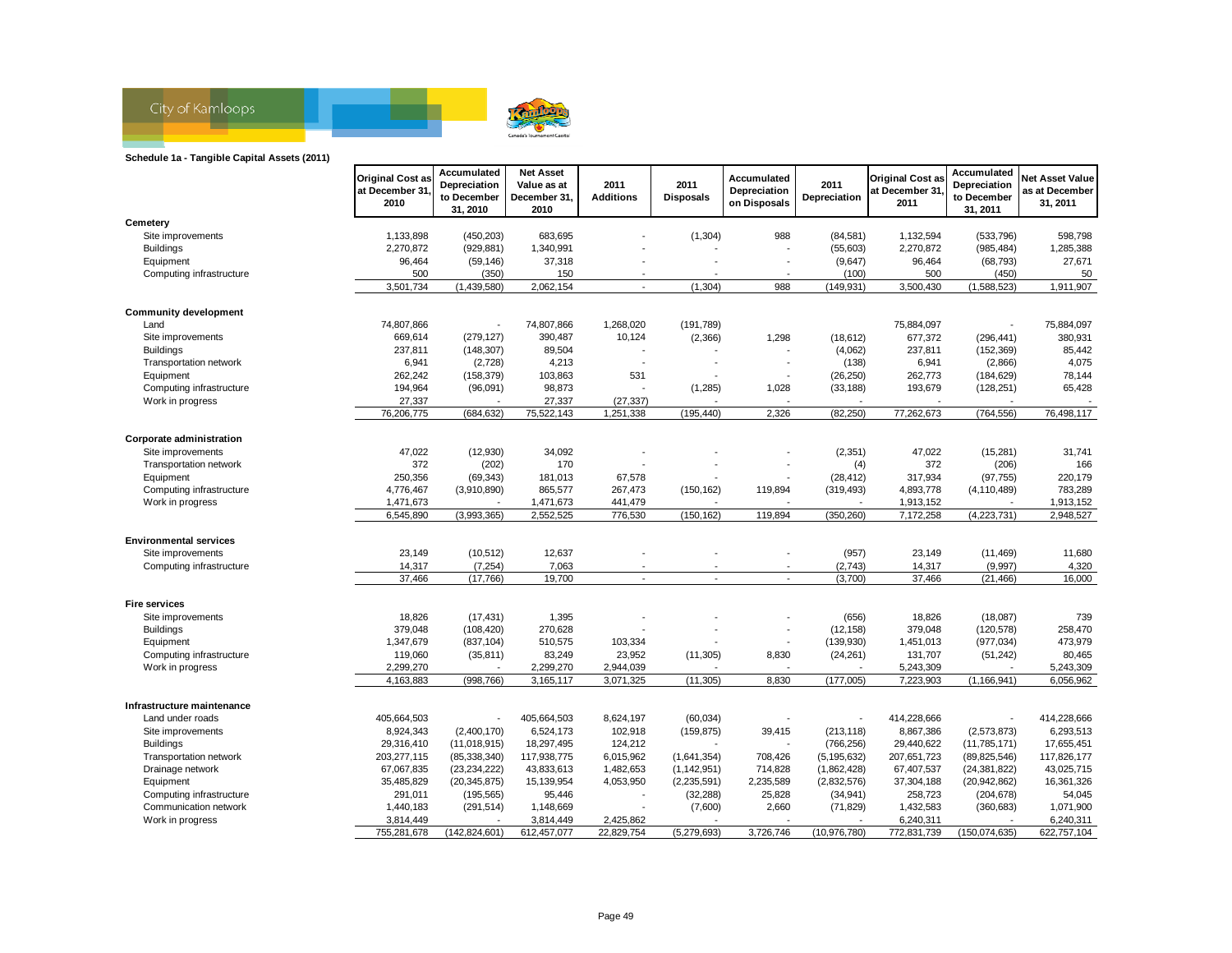

#### **Schedule 1a - Tangible Capital Assets (2011)**

|                                           | <b>Original Cost as</b><br>at December 31<br>2010 | Accumulated<br>Depreciation<br>to December<br>31, 2010 | <b>Net Asset</b><br>Value as at<br>December 31.<br>2010 | 2011<br><b>Additions</b> | 2011<br><b>Disposals</b> | Accumulated<br>Depreciation<br>on Disposals | 2011<br>Depreciation | <b>Original Cost as</b><br>at December 31,<br>2011 | Accumulated<br>Depreciation<br>to December<br>31, 2011 | Net Asset Value<br>as at December<br>31, 2011 |
|-------------------------------------------|---------------------------------------------------|--------------------------------------------------------|---------------------------------------------------------|--------------------------|--------------------------|---------------------------------------------|----------------------|----------------------------------------------------|--------------------------------------------------------|-----------------------------------------------|
| Legislative and enforcement               |                                                   |                                                        |                                                         |                          |                          |                                             |                      |                                                    |                                                        |                                               |
| <b>Buildings</b>                          | 1,230,523                                         | (1,019,057)                                            | 211,466                                                 | 1,056,090                |                          |                                             | (35, 171)            | 2,286,613                                          | (1,054,228)                                            | 1,232,385                                     |
| Equipment                                 | 1,589,477                                         | (737, 261)                                             | 852,216                                                 |                          |                          |                                             | (158, 948)           | 1,589,477                                          | (896, 209)                                             | 693,268                                       |
| Computing infrastructure                  | 90,415                                            | (55, 332)                                              | 35,083                                                  |                          | (6, 392)                 | 5,112                                       | (14, 752)            | 84,023                                             | (64, 972)                                              | 19,051                                        |
|                                           | 2,910,415                                         | (1,811,650)                                            | 1,098,765                                               | 1,056,090                | (6, 392)                 | 5,112                                       | (208, 871)           | 3,960,113                                          | (2,015,409)                                            | 1,944,704                                     |
| Parks, recreation and cultural services   |                                                   |                                                        |                                                         |                          |                          |                                             |                      |                                                    |                                                        |                                               |
| Site improvements                         | 45,469,763                                        | (23,056,179)                                           | 22,413,584                                              | 6,579,136                | (1, 184, 712)            | 686,440                                     | (2,388,836)          | 50,864,187                                         | (24, 758, 575)                                         | 26,105,612                                    |
| <b>Buildings</b>                          | 82,369,849                                        | (37,744,751)                                           | 44,625,098                                              | 1,090,444                |                          |                                             | (2,062,140)          | 83,460,293                                         | (39,806,891)                                           | 43,653,402                                    |
| Transportation network                    | 11,442,725                                        | (5,238,550)                                            | 6,204,175                                               | 1,107,754                | (961)                    | 361                                         | (225, 909)           | 12,549,518                                         | (5,464,098)                                            | 7.085.420                                     |
| Water network                             | 6,649,837                                         | (3,776,311)                                            | 2,873,526                                               | 883,906                  |                          |                                             | (362, 578)           | 7,533,743                                          | (4, 138, 889)                                          | 3,394,854                                     |
| Equipment                                 | 7,469,279                                         | (4, 475, 773)                                          | 2,993,506                                               | 305,230                  |                          |                                             | (740, 436)           | 7,774,509                                          | (5,216,209)                                            | 2,558,300                                     |
| Computing infrastructure                  | 235,491                                           | (145, 158)                                             | 90,333                                                  |                          | (31, 556)                | 25,240                                      | (36, 546)            | 203,935                                            | (156, 464)                                             | 47,471                                        |
| Work in progress                          | 8,243,143                                         |                                                        | 8,243,143                                               | (7,434,378)              |                          |                                             |                      | 808,765                                            |                                                        | 808,765                                       |
|                                           | 161,880,087                                       | (74, 436, 722)                                         | 87,443,365                                              | 2,532,092                | (1,217,229)              | 712,041                                     | (5,816,445)          | 163,194,950                                        | (79, 541, 126)                                         | 83,653,824                                    |
| <b>Police services</b>                    |                                                   |                                                        |                                                         |                          |                          |                                             |                      |                                                    |                                                        |                                               |
| Equipment                                 | 514,206                                           | (311,660)                                              | 202,546                                                 | 31,342                   |                          |                                             | (52,988)             | 545,548                                            | (364, 648)                                             | 180,900                                       |
| Computing infrastructure                  | 63,350                                            | (40, 906)                                              | 22,444                                                  |                          | (35,625)                 | 28,280                                      | (8,273)              | 27,725                                             | (20, 899)                                              | 6,826                                         |
|                                           | 577,556                                           | (352, 566)                                             | 224,990                                                 | 31,342                   | (35, 625)                | 28,280                                      | (61, 261)            | 573,273                                            | (385, 547)                                             | 187,726                                       |
|                                           |                                                   |                                                        |                                                         |                          |                          |                                             |                      |                                                    |                                                        |                                               |
| <b>Public transit</b>                     |                                                   |                                                        |                                                         |                          |                          |                                             |                      |                                                    |                                                        |                                               |
| Site improvements                         | 107,463                                           | (8, 170)                                               | 99,293                                                  | 34,374                   |                          |                                             | (10, 545)            | 141,837                                            | (18, 715)                                              | 123,122                                       |
| <b>Buildings</b>                          | 71,667                                            | (6, 448)                                               | 65,219                                                  |                          |                          | $\overline{\phantom{a}}$                    | (1, 433)             | 71,667                                             | (7,881)                                                | 63,786                                        |
| Transportation network                    | 159,839                                           | (28, 396)                                              | 131,443                                                 |                          |                          |                                             | (8, 240)             | 159,839                                            | (36, 636)                                              | 123,203                                       |
|                                           | 338,969                                           | (43, 014)                                              | 295,955                                                 | 34,374                   | $\overline{\phantom{a}}$ | $\sim$                                      | (20, 218)            | 373,343                                            | (63, 232)                                              | 310,111                                       |
| Solid waste                               |                                                   |                                                        |                                                         |                          |                          |                                             |                      |                                                    |                                                        |                                               |
| Site improvements                         | 223,207                                           | (66, 369)                                              | 156,838                                                 |                          |                          |                                             | (6, 856)             | 223,207                                            | (73, 225)                                              | 149,982                                       |
| <b>Buildings</b>                          | 408,626                                           | (93, 180)                                              | 315,446                                                 |                          |                          |                                             | (14,890)             | 408,626                                            | (108,070)                                              | 300,556                                       |
| Computing infrastructure                  | 18,888                                            | (12,055)                                               | 6,833                                                   |                          | (5, 151)                 | 4,120                                       | (3, 164)             | 13,737                                             | (11,099)                                               | 2,638                                         |
| Work in progress                          |                                                   |                                                        |                                                         | 314,573                  |                          |                                             |                      | 314,573                                            |                                                        | 314,573                                       |
|                                           | 650,721                                           | (171, 604)                                             | 479,117                                                 | 314,573                  | (5, 151)                 | 4,120                                       | (24, 910)            | 960,143                                            | (192, 394)                                             | 767,749                                       |
|                                           |                                                   |                                                        |                                                         |                          |                          |                                             |                      |                                                    |                                                        |                                               |
| <b>Water utility</b><br>Site improvements | 687,761                                           | (377, 803)                                             | 309,958                                                 |                          |                          |                                             | (63, 318)            | 687,761                                            | (441, 121)                                             | 246,640                                       |
| <b>Buildings</b>                          | 19,203,198                                        | (4,388,083)                                            | 14,815,115                                              |                          |                          |                                             | (708, 829)           | 20,219,094                                         | (5,096,912)                                            | 15, 122, 182                                  |
| Transportation network                    | 41,316                                            | (26, 496)                                              | 14,820                                                  | 1,015,896                |                          |                                             | (1, 332)             | 41,316                                             | (27, 828)                                              | 13,488                                        |
| Water network                             | 131,808,789                                       | (39,059,642)                                           | 92,749,147                                              | 6,837,733                | (1,036,834)              | 397,062                                     | (2,538,021)          | 137,609,688                                        | (41, 200, 601)                                         | 96,409,087                                    |
| Equipment                                 | 502,879                                           | (294, 104)                                             | 208,775                                                 | 100,918                  |                          |                                             | (55, 335)            | 603,797                                            | (349, 439)                                             | 254,358                                       |
| Computing infrastructure                  | 8,898                                             | (6,969)                                                | 1,929                                                   | 17,110                   |                          |                                             | (2, 854)             | 26,008                                             | (9, 823)                                               | 16,185                                        |
| Work in progress                          | 900,916                                           |                                                        | 900,916                                                 | 360,314                  |                          |                                             |                      | 1,261,230                                          |                                                        | 1,261,230                                     |
|                                           | 153, 153, 757                                     | (44, 153, 097)                                         | 109,000,660                                             | 8,331,971                | (1,036,834)              | 397,062                                     | (3,369,689)          | 160,448,894                                        | (47, 125, 724)                                         | 113,323,170                                   |
|                                           |                                                   |                                                        |                                                         |                          |                          |                                             |                      |                                                    |                                                        |                                               |
| Sewer utility                             |                                                   |                                                        |                                                         |                          |                          |                                             |                      |                                                    |                                                        |                                               |
| Site improvements                         | 146,163                                           | (108, 072)                                             | 38,091                                                  |                          |                          |                                             | (4,546)              | 146,163                                            | (112, 618)                                             | 33,545                                        |
| <b>Buildings</b>                          | 2,637,589                                         | (1, 174, 576)                                          | 1,463,013                                               | 15,155                   |                          |                                             | (63, 648)            | 2,652,744                                          | (1,238,224)                                            | 1,414,520                                     |
| Sanitary network                          | 57,447,158                                        | (19, 332, 177)                                         | 38,114,981                                              | 1,781,582                | (344, 296)               | 119,713                                     | (947, 465)           | 58,884,444                                         | (20, 159, 929)                                         | 38,724,515                                    |
| Equipment                                 | 50,207                                            | (4, 572)                                               | 45,635                                                  | 53,760                   |                          |                                             | (7,707)              | 103,967                                            | (12, 279)                                              | 91,688                                        |
| Computing infrastructure                  | 11,333                                            | (5, 318)                                               | 6,015                                                   | 3,989                    |                          |                                             | (2,665)              | 15,322                                             | (7,983)                                                | 7,339                                         |
| Work in progress                          | 6,760,306                                         |                                                        | 6,760,306                                               | 2,536,954                |                          |                                             |                      | 9,297,260                                          |                                                        | 9,297,260                                     |
|                                           | 67,052,756                                        | (20, 624, 715)                                         | 46,428,041                                              | 4,391,440                | (344, 296)               | 119,713                                     | (1,026,031)          | 71,099,900                                         | (21, 531, 033)                                         | 49,568,867                                    |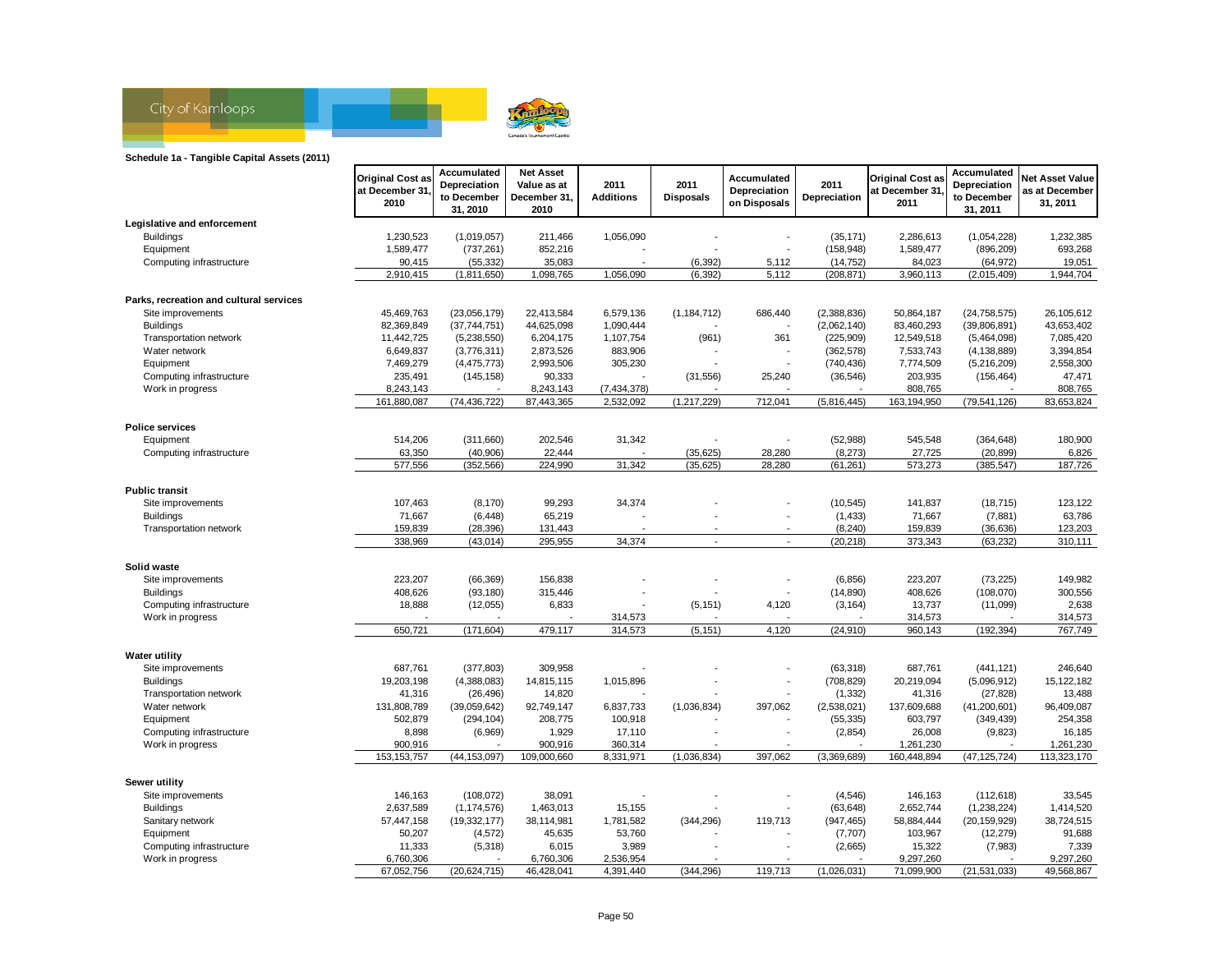

#### **Schedule 1a - Tangible Capital Assets (2011)**

|                                               | <b>Original Cost as</b><br>at December 31<br>2010 | Accumulated<br>Depreciation<br>to December<br>31, 2010 | <b>Net Asset</b><br>Value as at<br>December 31<br>2010 | 2011<br><b>Additions</b> | 2011<br><b>Disposals</b> | Accumulated<br>Depreciation<br>on Disposals | 2011<br>Depreciation     | <b>Original Cost as</b><br>at December 31,<br>2011 | Accumulated<br>Depreciation<br>to December<br>31, 2011 | <b>Net Asset Value</b><br>as at December<br>31, 2011 |
|-----------------------------------------------|---------------------------------------------------|--------------------------------------------------------|--------------------------------------------------------|--------------------------|--------------------------|---------------------------------------------|--------------------------|----------------------------------------------------|--------------------------------------------------------|------------------------------------------------------|
| <b>Kamloops Airport Authority Society</b>     |                                                   |                                                        |                                                        |                          |                          |                                             |                          |                                                    |                                                        |                                                      |
| Land                                          | 8,745,200                                         |                                                        | 8,745,200                                              |                          |                          |                                             | $\overline{a}$           | 8,745,200                                          |                                                        | 8,745,200                                            |
| <b>Buildings</b>                              | 19,945,803                                        | (3,233,350)                                            | 16,712,453                                             | 440,537                  |                          |                                             | (547, 492)               | 20,386,340                                         | (3,780,842)                                            | 16,605,498                                           |
| Transportation network                        | 36,771,236                                        | (10, 314, 165)                                         | 26,457,071                                             | 615,356                  |                          |                                             | (832, 881)               | 37,386,592                                         | (11, 147, 046)                                         | 26,239,546                                           |
| Drainage network                              | 1,981,915                                         | (121, 793)                                             | 1,860,122                                              |                          |                          |                                             | (55, 804)                | 1,981,915                                          | (177, 597)                                             | 1,804,318                                            |
| Sanitary network                              | 543,400                                           | (188, 649)                                             | 354,751                                                |                          |                          |                                             | (10, 642)                | 543,400                                            | (199, 291)                                             | 344,109                                              |
| Water network                                 | 4,890,600                                         | (1,697,839)                                            | 3,192,761                                              |                          |                          |                                             | (95, 783)                | 4,890,600                                          | (1,793,622)                                            | 3,096,978                                            |
| Equipment                                     | 1,075,838                                         | (705, 159)                                             | 370,679                                                | 114,226                  |                          |                                             | (49, 537)                | 1,190,064                                          | (754, 696)                                             | 435,368                                              |
| Computing infrastructure                      | 76,457                                            | (72, 497)                                              | 3,960                                                  | 15,945                   | $\overline{\phantom{a}}$ | $\overline{\phantom{a}}$                    | (3,974)                  | 92,402                                             | (76, 471)                                              | 15,931                                               |
|                                               | 74,030,449                                        | (16, 333, 452)                                         | 57,696,997                                             | 1,186,064                | $\overline{\phantom{a}}$ | $\overline{\phantom{a}}$                    | (1,596,113)              | 75,216,513                                         | (17, 929, 565)                                         | 57,286,948                                           |
|                                               |                                                   |                                                        |                                                        |                          |                          |                                             |                          |                                                    |                                                        |                                                      |
| Venture Kamloops Business Development Society |                                                   |                                                        |                                                        |                          |                          |                                             |                          |                                                    |                                                        |                                                      |
| Equipment                                     | 24,975                                            | (16, 323)                                              | 8,652                                                  | 809                      |                          |                                             | (2,561)                  | 25,784                                             | (18, 884)                                              | 6,900                                                |
| Computing infrastructure                      | 17,021                                            | (12, 651)                                              | 4,370                                                  | 1,688                    |                          |                                             | (2,829)                  | 18,709                                             | (15, 480)                                              | 3,229                                                |
|                                               | 41,996                                            | (28, 974)                                              | 13,022                                                 | 2,497                    |                          |                                             | (5,390)                  | 44,493                                             | (34, 364)                                              | 10,129                                               |
|                                               |                                                   |                                                        |                                                        |                          |                          |                                             |                          |                                                    |                                                        |                                                      |
| Total tangible capital assets                 | 1,306,374,132                                     | (307,914,504)                                          | 998,459,628                                            | 45,809,390               | (8, 283, 431)            | 5,125,112                                   | (23,868,854)             | 1,343,900,091                                      | (326, 658, 246)                                        | 1,017,241,845                                        |
| Summary by asset group:                       |                                                   |                                                        |                                                        |                          |                          |                                             |                          |                                                    |                                                        |                                                      |
| Land                                          | 83,553,066                                        | $\overline{\phantom{a}}$                               | 83,553,066                                             | 1,268,020                | (191, 789)               |                                             | $\blacksquare$           | 84,629,297                                         |                                                        | 84,629,297                                           |
| Land under roads                              | 405,664,503                                       |                                                        | 405,664,503                                            | 8,624,197                | (60, 034)                |                                             |                          | 414,228,666                                        |                                                        | 414,228,666                                          |
| Site improvements                             | 57,451,209                                        | (26, 786, 966)                                         | 30,664,243                                             | 6,726,552                | (1,348,257)              | 728,141                                     | (2,794,376)              | 62,829,504                                         | (28, 853, 201)                                         | 33,976,303                                           |
| <b>Buildings</b>                              | 158,071,396                                       | (59,864,968)                                           | 98,206,428                                             | 3,742,334                |                          |                                             | (4,271,682)              | 161,813,730                                        | (64, 136, 650)                                         | 97,677,080                                           |
| Transportation network                        | 251,699,544                                       | (100, 948, 877)                                        | 150,750,667                                            | 7,739,072                | (1,642,315)              | 708,787                                     | (6,264,136)              | 257,796,301                                        | (106, 504, 226)                                        | 151,292,075                                          |
| Drainage network                              | 69,049,750                                        | (23,356,015)                                           | 45,693,735                                             | 1,482,653                | (1, 142, 951)            | 714,828                                     | (1,918,232)              | 69,389,452                                         | (24, 559, 419)                                         | 44,830,033                                           |
| Sanitary network                              | 57,990,558                                        | (19,520,826)                                           | 38,469,732                                             | 1,781,582                | (344, 296)               | 119,713                                     | (958, 107)               | 59,427,844                                         | (20, 359, 220)                                         | 39,068,624                                           |
| Water network                                 | 143,349,226                                       | (44, 533, 792)                                         | 98,815,434                                             | 7,721,639                | (1,036,834)              | 397,062                                     | (2,996,382)              | 150,034,031                                        | (47, 133, 112)                                         | 102,900,919                                          |
| Equipment                                     | 48,669,431                                        | (28,014,699)                                           | 20,654,732                                             | 4,831,678                | (2,235,591)              | 2,235,589                                   | (4, 104, 327)            | 51,265,518                                         | (29, 883, 437)                                         | 21,382,081                                           |
| Computing infrastructure                      | 5,918,172                                         | (4,596,847)                                            | 1,321,325                                              | 330,157                  | (273, 764)               | 218,332                                     | (489, 783)               | 5,974,565                                          | (4,868,298)                                            | 1,106,267                                            |
| Communication network                         | 1,440,183                                         | (291, 514)                                             | 1,148,669                                              |                          | (7,600)                  | 2,660                                       | (71, 829)                | 1,432,583                                          | (360, 683)                                             | 1,071,900                                            |
| Work in progress                              | 23,517,094                                        |                                                        | 23,517,094                                             | 1,561,506                |                          |                                             | $\overline{\phantom{a}}$ | 25,078,600                                         |                                                        | 25,078,600                                           |
|                                               | 1,306,374,132                                     | (307, 914, 504)                                        | 998,459,628                                            | 45,809,390               | (8, 283, 431)            | 5,125,112                                   | (23,868,854)             | 1,343,900,091                                      | (326, 658, 246)                                        | 1,017,241,845                                        |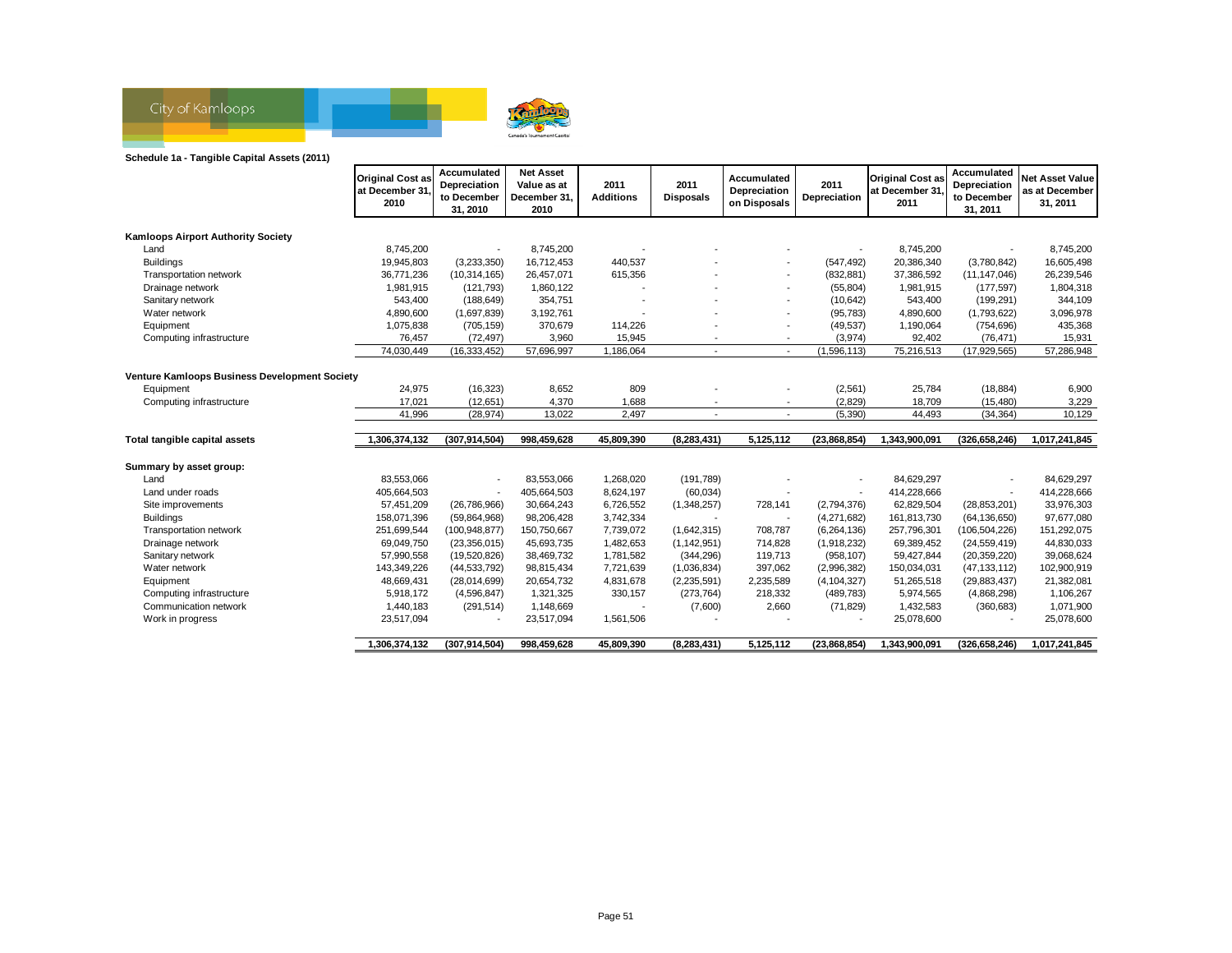

#### **Schedule 1b - Tangible Capital Assets (2010) - Restated**

|                                                   | <b>Original Cost as</b> | Accumulated<br>Depreciation | <b>Net Asset</b><br>Value as at |                   |                               | Accumulated                  | 2010                    | <b>Original Cost as</b> | Accumulated<br>Depreciation | <b>Net Asset Value</b>     |
|---------------------------------------------------|-------------------------|-----------------------------|---------------------------------|-------------------|-------------------------------|------------------------------|-------------------------|-------------------------|-----------------------------|----------------------------|
|                                                   | at December 31<br>2009  | to December<br>31, 2009     | December 31,<br>2009            |                   | 2010 Additions 2010 Disposals | Depreciation<br>on Disposals | Depreciation            | at December 31.<br>2010 | to December<br>31, 2010     | as at December<br>31, 2010 |
| Cemetery                                          |                         |                             |                                 |                   |                               |                              |                         |                         |                             |                            |
| Site improvements                                 | 968,639                 | (377, 557)                  | 591,082                         | 165,259           |                               |                              | (72, 646)               | 1,133,898               | (450, 203)                  | 683,695                    |
| <b>Buildings</b>                                  | 2,270,872               | (873, 668)                  | 1,397,204                       |                   |                               |                              | (56, 213)               | 2,270,872               | (929, 881)                  | 1,340,991                  |
| Equipment                                         | 96,464                  | (49, 499)                   | 46,965                          |                   |                               |                              | (9,647)                 | 96,464                  | (59, 146)                   | 37,318                     |
| Computing infrastructure                          | 500                     | (250)                       | 250                             |                   |                               |                              | (100)                   | 500                     | (350)                       | 150                        |
| Work in progress                                  | 15,223                  |                             | 15,223                          | (15, 223)         |                               |                              |                         |                         |                             |                            |
|                                                   | 3,351,698               | (1,300,974)                 | 2,050,724                       | 150,036           | $\overline{a}$                | $\sim$                       | (138, 606)              | 3,501,734               | (1,439,580)                 | 2,062,154                  |
| <b>Community development</b>                      |                         |                             |                                 |                   |                               |                              |                         |                         |                             |                            |
| Land                                              | 74,451,123              |                             | 74,451,123                      | 2,388,152         | (2,031,409)                   |                              |                         | 74,807,866              | $\overline{\phantom{a}}$    | 74,807,866                 |
| Site improvements                                 | 624,497                 | (260, 648)                  | 363,849                         | 45,117            |                               |                              | (18, 479)               | 669,614                 | (279, 127)                  | 390,487                    |
| <b>Buildings</b>                                  | 237,811                 | (144, 245)                  | 93,566                          |                   |                               |                              | (4,062)                 | 237,811                 | (148, 307)                  | 89,504                     |
| Transportation network                            | 6,941                   | (2,590)                     | 4,351                           |                   |                               |                              | (138)                   | 6,941                   | (2, 728)                    | 4,213                      |
| Equipment                                         | 262,242                 | (132, 155)                  | 130,087                         |                   |                               |                              | (26, 224)               | 262,242                 | (158, 379)                  | 103,863                    |
| Computing infrastructure                          | 167,535                 | (106, 582)                  | 60,953                          | 74,829            | (47, 400)                     | 42,830                       | (32, 339)               | 194,964                 | (96,091)                    | 98,873                     |
| Work in progress                                  | 12,227                  |                             | 12,227                          | 15,110            |                               |                              |                         | 27,337                  |                             | 27,337                     |
|                                                   | 75,762,376              | (646, 220)                  | 75,116,156                      | 2,523,208         | (2,078,809)                   | 42,830                       | (81, 242)               | 76,206,775              | (684, 632)                  | 75,522,143                 |
| <b>Corporate administration</b>                   |                         |                             |                                 |                   |                               |                              |                         |                         |                             |                            |
| Site improvements                                 | 47,022                  | (10, 579)                   | 36,443                          |                   |                               |                              | (2, 351)                | 47,022                  | (12,930)                    | 34,092                     |
| Transportation network                            | 372                     | (197)                       | 175                             |                   |                               |                              | (5)                     | 372                     | (202)                       | 170                        |
| Equipment                                         | 250,356                 | (44, 307)                   | 206,049                         |                   |                               |                              | (25,036)                | 250,356                 | (69, 343)                   | 181,013                    |
| Computing infrastructure                          | 4,848,985               | (4,017,688)                 | 831,297                         | 376,028           | (448, 546)                    | 418,109                      | (311, 311)              | 4,776,467               | (3,910,890)                 | 865,577                    |
| Work in progress                                  | 939,977                 |                             | 939,977                         | 531,696           |                               |                              |                         | 1,471,673               |                             | 1,471,673                  |
|                                                   | 6,086,712               | (4,072,771)                 | 2,013,941                       | 907,724           | (448, 546)                    | 418,109                      | (338, 703)              | 6,545,890               | (3,993,365)                 | 2,552,525                  |
| <b>Environmental services</b>                     |                         |                             |                                 |                   |                               |                              |                         |                         |                             |                            |
| Site improvements                                 | 23,149                  | (9, 555)                    | 13,594                          |                   |                               |                              | (957)                   | 23,149                  | (10, 512)                   | 12,637                     |
| Computing infrastructure                          | 14,317                  | (4, 388)                    | 9,929                           |                   |                               | ÷,                           | (2,866)                 | 14,317                  | (7, 254)                    | 7,063                      |
|                                                   | 37,466                  | (13, 943)                   | 23,523                          | $\blacksquare$    | $\overline{\phantom{a}}$      | $\sim$                       | (3, 823)                | 37,466                  | (17, 766)                   | 19,700                     |
|                                                   |                         |                             |                                 |                   |                               |                              |                         |                         |                             |                            |
| <b>Fire services</b>                              |                         |                             |                                 |                   |                               |                              |                         |                         |                             |                            |
| Site improvements                                 | 18,826                  | (16, 775)                   | 2,051                           |                   |                               |                              | (656)                   | 18,826                  | (17, 431)                   | 1,395                      |
| <b>Buildings</b>                                  | 219,429                 | (98, 257)                   | 121,172                         | 159,619           |                               |                              | (10, 163)               | 379,048                 | (108, 420)                  | 270,628                    |
| Equipment<br>Computing infrastructure             | 1,333,393<br>70,768     | (703, 053)<br>(46, 515)     | 630,340                         | 14,286<br>78,746  |                               | $\overline{\phantom{a}}$     | (134, 051)<br>(17, 570) | 1,347,679<br>119,060    | (837, 104)                  | 510,575<br>83,249          |
| Work in progress                                  | 195,099                 |                             | 24,253<br>195,099               | 2,104,171         | (30, 454)                     | 28,274                       |                         | 2,299,270               | (35, 811)                   | 2,299,270                  |
|                                                   | 1,837,515               | (864, 600)                  | 972,915                         | 2,356,822         | (30, 454)                     | 28,274                       | (162, 440)              | 4,163,883               | (998, 766)                  | 3,165,117                  |
|                                                   |                         |                             |                                 |                   |                               |                              |                         |                         |                             |                            |
| Infrastructure maintenance                        |                         |                             |                                 |                   |                               |                              |                         |                         |                             |                            |
| Land under roads                                  | 399,069,947             |                             | 399,069,947                     | 6,594,556         |                               |                              |                         | 405,664,503             | $\overline{\phantom{a}}$    | 405,664,503                |
| Site improvements                                 | 6,934,416               | (2, 178, 473)               | 4,755,943                       | 1,989,927         |                               |                              | (221, 697)              | 8,924,343               | (2,400,170)                 | 6,524,173                  |
| <b>Buildings</b>                                  | 27,505,428              | (10, 288, 206)              | 17,217,222                      | 1,810,982         |                               | $\blacksquare$               | (730, 709)              | 29,316,410              | (11, 018, 915)              | 18,297,495                 |
| Transportation network                            | 196,352,202             | (80, 188, 068)              | 116, 164, 134                   | 6,924,913         |                               | $\overline{\phantom{a}}$     | (5, 150, 272)           | 203, 277, 115           | (85, 338, 340)              | 117,938,775                |
| Drainage network                                  | 64,982,939              | (21, 348, 954)              | 43,633,985                      | 2,084,896         |                               | ÷,                           | (1,885,268)             | 67,067,835              | (23, 234, 222)              | 43,833,613                 |
| Equipment                                         | 32,893,534              | (18,097,745)                | 14,795,789                      | 3,034,495         | (442, 200)                    | 441,310                      | (2,689,440)             | 35,485,829              | (20, 345, 875)              | 15,139,954                 |
| Computing infrastructure<br>Communication network | 269,667<br>1,241,354    | (183, 767)                  | 85,900<br>1,016,879             | 55,139<br>198,829 | (33, 795)                     | 30,494                       | (42, 292)<br>(67, 039)  | 291,011<br>1,440,183    | (195, 565)                  | 95,446<br>1,148,669        |
| Work in progress                                  | 4,824,785               | (224, 475)                  | 4,824,785                       | (1,010,336)       |                               |                              |                         | 3,814,449               | (291, 514)                  | 3,814,449                  |
|                                                   | 734,074,272             | (132, 509, 688)             | 601,564,584                     | 21,683,401        | (475, 995)                    | 471,804                      | (10, 786, 717)          | 755,281,678             | (142, 824, 601)             | 612.457.077                |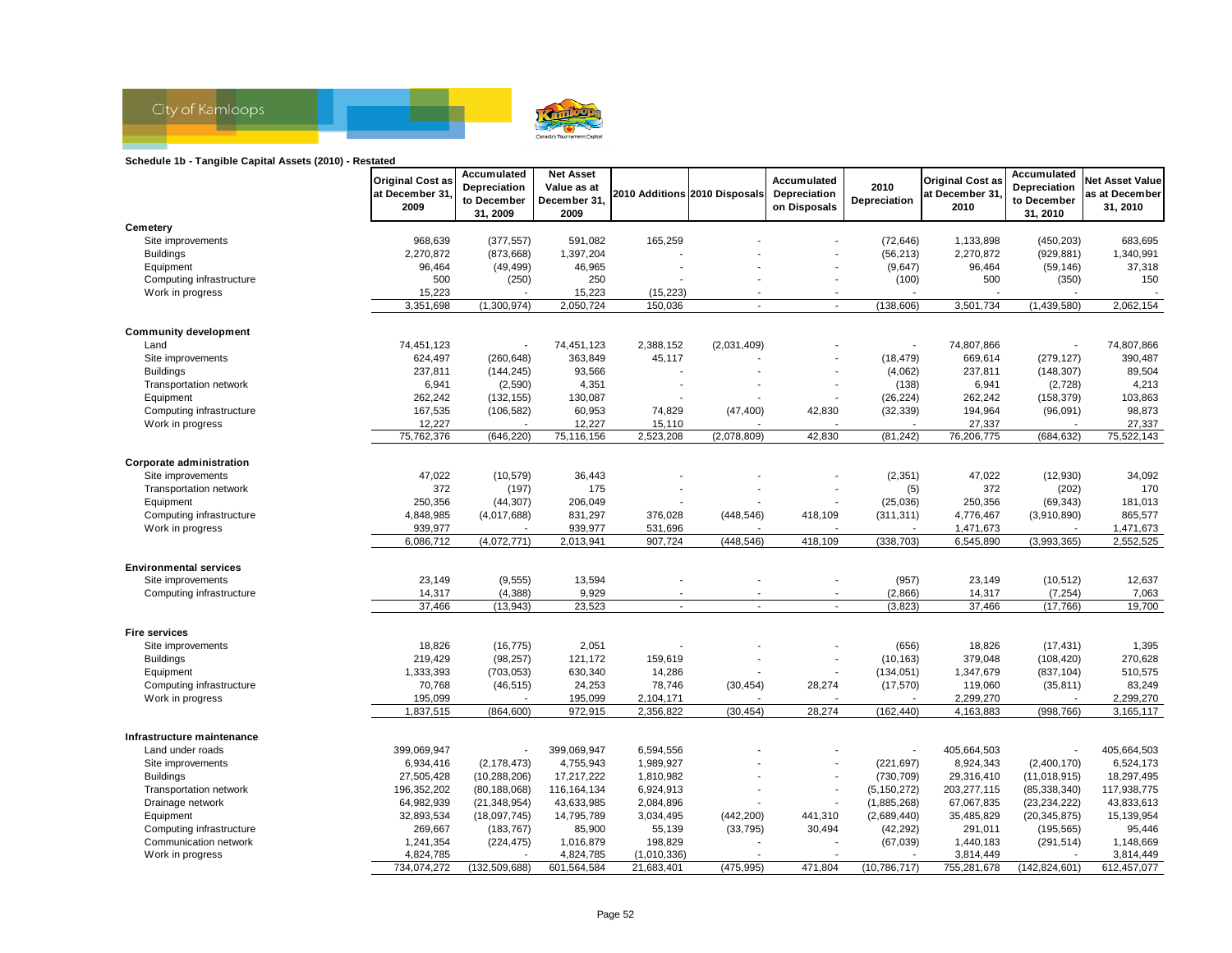

#### **Schedule 1b - Tangible Capital Assets (2010) - Restated**

| 2010<br>Depreciation<br>Depreciation<br>Value as at<br>at December 31,<br>2010 Additions 2010 Disposals<br>Depreciation<br>at December 31<br>as at December<br>to December<br>December 31,<br>Depreciation<br>to December<br>2010<br>31, 2010<br>2009<br>on Disposals<br>31, 2009<br>2009<br>31, 2010<br>Legislative and enforcement<br>225,091<br>10,877<br>1,230,523<br>211,466<br><b>Buildings</b><br>1,219,646<br>(994, 555)<br>(24, 502)<br>(1,019,057)<br>1,589,477<br>852,216<br>Equipment<br>1,589,477<br>(578, 313)<br>1,011,164<br>(158, 948)<br>(737, 261)<br>88,879<br>Computing infrastructure<br>(54, 263)<br>34,616<br>19,741<br>(18, 205)<br>14,832<br>(15, 901)<br>90,415<br>(55, 332)<br>35,083<br>2,898,002<br>(1,627,131)<br>1,270,871<br>30,618<br>14,832<br>2,910,415<br>1,098,765<br>(18, 205)<br>(199, 351)<br>(1, 811, 650)<br>Parks, recreation and cultural services<br>Site improvements<br>44,850,667<br>(20, 802, 583)<br>24,048,084<br>646,191<br>15,456<br>(2, 269, 052)<br>45,469,763<br>22,413,584<br>(27,095)<br>(23,056,179)<br><b>Buildings</b><br>82,369,849<br>44,625,098<br>80,616,476<br>(35, 754, 746)<br>44,861,730<br>1,753,373<br>(1,990,005)<br>(37,744,751)<br>$\overline{\phantom{a}}$<br>10,995,806<br>446,919<br>11,442,725<br>6,204,175<br><b>Transportation network</b><br>(5,019,879)<br>5,975,927<br>(218, 671)<br>(5,238,550)<br>$\blacksquare$<br>2,873,526<br>Water network<br>6,585,048<br>(3,444,476)<br>3,140,572<br>64,789<br>(331, 835)<br>6,649,837<br>(3,776,311)<br>$\blacksquare$<br>7,297,909<br>171,370<br>7,469,279<br>2,993,506<br>Equipment<br>(3,747,734)<br>3,550,175<br>(728, 039)<br>(4, 475, 773)<br>٠<br>235,491<br>90,333<br>Computing infrastructure<br>238,252<br>(145, 444)<br>92,808<br>45,075<br>(47, 836)<br>41,518<br>(41, 232)<br>(145, 158)<br>979,523<br>979,523<br>7,263,620<br>8,243,143<br>8,243,143<br>Work in progress<br>151,563,681<br>(68, 914, 862)<br>82,648,819<br>10,391,337<br>(74, 931)<br>56,974<br>(5, 578, 834)<br>161,880,087<br>(74, 436, 722)<br>87,443,365<br><b>Police services</b><br>498,175<br>237,134<br>514,206<br>202,546<br>Equipment<br>(261, 041)<br>16,031<br>(50, 619)<br>(311,660)<br>30,285<br>5,784<br>63,350<br>Computing infrastructure<br>64,779<br>(34, 494)<br>(7, 213)<br>5,768<br>(12, 180)<br>(40, 906)<br>22,444<br>3,346<br>3,346<br>(3, 346)<br>Work in progress<br>(7, 213)<br>577,556<br>224,990<br>566,300<br>(295, 535)<br>270,765<br>18,469<br>5,768<br>(62, 799)<br>(352, 566)<br><b>Public transit</b><br>5,187<br>(2, 857)<br>2,330<br>102,276<br>107,463<br>(8, 170)<br>99,293<br>Site improvements<br>(5, 313)<br>71,667<br>66,652<br>(1, 433)<br>71,667<br>65,219<br><b>Buildings</b><br>(5,015)<br>(6, 448)<br>$\overline{\phantom{a}}$<br>59,378<br>(22, 795)<br>36,583<br>(5,601)<br>159,839<br>(28, 396)<br>131,443<br><b>Transportation network</b><br>100,461<br>٠<br>Work in progress<br>213,048<br>213,048<br>(213, 048)<br>$\overline{\phantom{a}}$<br>349,280<br>(30, 667)<br>318,613<br>(10, 311)<br>(12, 347)<br>338,969<br>(43, 014)<br>295,955<br>Solid waste<br>117,816<br>56,985<br>105,391<br>(5,538)<br>223,207<br>156,838<br>Site improvements<br>(60, 831)<br>(66, 369)<br>408,626<br><b>Buildings</b><br>(78, 129)<br>330,497<br>(15,051)<br>408,626<br>(93, 180)<br>315,446<br>÷<br>Computing infrastructure<br>20,927<br>6,833<br>(9, 914)<br>11,013<br>(2,039)<br>1,840<br>(3,981)<br>18,888<br>(12,055)<br>Work in progress<br>66,902<br>66,902<br>(66, 902)<br>650,721<br>479,117<br>614,271<br>(148, 874)<br>465,397<br>38,489<br>(2,039)<br>1,840<br>(24, 570)<br>(171, 604)<br><b>Water utility</b><br>687,761<br>(313, 106)<br>374,655<br>(64, 697)<br>687,761<br>(377, 803)<br>309,958<br>Site improvements<br>12,750,208<br>(606, 570)<br>19,203,198<br><b>Buildings</b><br>16,531,721<br>(3,781,513)<br>2,671,477<br>(4,388,083)<br>14,815,115<br>$\blacksquare$<br>41,316<br>(25, 164)<br>16,152<br>(1, 332)<br>41,316<br>(26, 496)<br>14,820<br><b>Transportation network</b><br>$\blacksquare$<br>(1, 810)<br>1,407<br>(2, 383, 964)<br>Water network<br>124,277,579<br>(36,677,085)<br>87,600,494<br>7,533,020<br>131,808,789<br>(39,059,642)<br>92,749,147<br>472,491<br>(245, 332)<br>227,159<br>30,388<br>502,879<br>208,775<br>Equipment<br>(48, 772)<br>(294, 104)<br>1,929<br>Computing infrastructure<br>8,898<br>(5,507)<br>3,391<br>(1, 462)<br>8,898<br>(6,969)<br>7,838,929<br>7,838,929<br>(6,938,013)<br>900,916<br>900,916<br>Work in progress | <b>Original Cost as</b> | Accumulated    | <b>Net Asset</b> |           |          | Accumulated |               | <b>Original Cost as</b> | Accumulated    | <b>Net Asset Value</b> |
|-----------------------------------------------------------------------------------------------------------------------------------------------------------------------------------------------------------------------------------------------------------------------------------------------------------------------------------------------------------------------------------------------------------------------------------------------------------------------------------------------------------------------------------------------------------------------------------------------------------------------------------------------------------------------------------------------------------------------------------------------------------------------------------------------------------------------------------------------------------------------------------------------------------------------------------------------------------------------------------------------------------------------------------------------------------------------------------------------------------------------------------------------------------------------------------------------------------------------------------------------------------------------------------------------------------------------------------------------------------------------------------------------------------------------------------------------------------------------------------------------------------------------------------------------------------------------------------------------------------------------------------------------------------------------------------------------------------------------------------------------------------------------------------------------------------------------------------------------------------------------------------------------------------------------------------------------------------------------------------------------------------------------------------------------------------------------------------------------------------------------------------------------------------------------------------------------------------------------------------------------------------------------------------------------------------------------------------------------------------------------------------------------------------------------------------------------------------------------------------------------------------------------------------------------------------------------------------------------------------------------------------------------------------------------------------------------------------------------------------------------------------------------------------------------------------------------------------------------------------------------------------------------------------------------------------------------------------------------------------------------------------------------------------------------------------------------------------------------------------------------------------------------------------------------------------------------------------------------------------------------------------------------------------------------------------------------------------------------------------------------------------------------------------------------------------------------------------------------------------------------------------------------------------------------------------------------------------------------------------------------------------------------------------------------------------------------------------------------------------------------------------------------------------------------------------------------------------------------------------------------------------------------------------------------------------------------------------------------------------------------------------------------------------------------------------------------------------------------------------------------------------------------------------------------------------------------------------------------------------------------------------------------------------------------------------------------------------------------------------------------------------------------------------------------------------------------------------------------------------------------------------------------------------------------------|-------------------------|----------------|------------------|-----------|----------|-------------|---------------|-------------------------|----------------|------------------------|
|                                                                                                                                                                                                                                                                                                                                                                                                                                                                                                                                                                                                                                                                                                                                                                                                                                                                                                                                                                                                                                                                                                                                                                                                                                                                                                                                                                                                                                                                                                                                                                                                                                                                                                                                                                                                                                                                                                                                                                                                                                                                                                                                                                                                                                                                                                                                                                                                                                                                                                                                                                                                                                                                                                                                                                                                                                                                                                                                                                                                                                                                                                                                                                                                                                                                                                                                                                                                                                                                                                                                                                                                                                                                                                                                                                                                                                                                                                                                                                                                                                                                                                                                                                                                                                                                                                                                                                                                                                                                                                                                                     |                         |                |                  |           |          |             |               |                         |                |                        |
|                                                                                                                                                                                                                                                                                                                                                                                                                                                                                                                                                                                                                                                                                                                                                                                                                                                                                                                                                                                                                                                                                                                                                                                                                                                                                                                                                                                                                                                                                                                                                                                                                                                                                                                                                                                                                                                                                                                                                                                                                                                                                                                                                                                                                                                                                                                                                                                                                                                                                                                                                                                                                                                                                                                                                                                                                                                                                                                                                                                                                                                                                                                                                                                                                                                                                                                                                                                                                                                                                                                                                                                                                                                                                                                                                                                                                                                                                                                                                                                                                                                                                                                                                                                                                                                                                                                                                                                                                                                                                                                                                     |                         |                |                  |           |          |             |               |                         |                |                        |
|                                                                                                                                                                                                                                                                                                                                                                                                                                                                                                                                                                                                                                                                                                                                                                                                                                                                                                                                                                                                                                                                                                                                                                                                                                                                                                                                                                                                                                                                                                                                                                                                                                                                                                                                                                                                                                                                                                                                                                                                                                                                                                                                                                                                                                                                                                                                                                                                                                                                                                                                                                                                                                                                                                                                                                                                                                                                                                                                                                                                                                                                                                                                                                                                                                                                                                                                                                                                                                                                                                                                                                                                                                                                                                                                                                                                                                                                                                                                                                                                                                                                                                                                                                                                                                                                                                                                                                                                                                                                                                                                                     |                         |                |                  |           |          |             |               |                         |                |                        |
|                                                                                                                                                                                                                                                                                                                                                                                                                                                                                                                                                                                                                                                                                                                                                                                                                                                                                                                                                                                                                                                                                                                                                                                                                                                                                                                                                                                                                                                                                                                                                                                                                                                                                                                                                                                                                                                                                                                                                                                                                                                                                                                                                                                                                                                                                                                                                                                                                                                                                                                                                                                                                                                                                                                                                                                                                                                                                                                                                                                                                                                                                                                                                                                                                                                                                                                                                                                                                                                                                                                                                                                                                                                                                                                                                                                                                                                                                                                                                                                                                                                                                                                                                                                                                                                                                                                                                                                                                                                                                                                                                     |                         |                |                  |           |          |             |               |                         |                |                        |
|                                                                                                                                                                                                                                                                                                                                                                                                                                                                                                                                                                                                                                                                                                                                                                                                                                                                                                                                                                                                                                                                                                                                                                                                                                                                                                                                                                                                                                                                                                                                                                                                                                                                                                                                                                                                                                                                                                                                                                                                                                                                                                                                                                                                                                                                                                                                                                                                                                                                                                                                                                                                                                                                                                                                                                                                                                                                                                                                                                                                                                                                                                                                                                                                                                                                                                                                                                                                                                                                                                                                                                                                                                                                                                                                                                                                                                                                                                                                                                                                                                                                                                                                                                                                                                                                                                                                                                                                                                                                                                                                                     |                         |                |                  |           |          |             |               |                         |                |                        |
|                                                                                                                                                                                                                                                                                                                                                                                                                                                                                                                                                                                                                                                                                                                                                                                                                                                                                                                                                                                                                                                                                                                                                                                                                                                                                                                                                                                                                                                                                                                                                                                                                                                                                                                                                                                                                                                                                                                                                                                                                                                                                                                                                                                                                                                                                                                                                                                                                                                                                                                                                                                                                                                                                                                                                                                                                                                                                                                                                                                                                                                                                                                                                                                                                                                                                                                                                                                                                                                                                                                                                                                                                                                                                                                                                                                                                                                                                                                                                                                                                                                                                                                                                                                                                                                                                                                                                                                                                                                                                                                                                     |                         |                |                  |           |          |             |               |                         |                |                        |
|                                                                                                                                                                                                                                                                                                                                                                                                                                                                                                                                                                                                                                                                                                                                                                                                                                                                                                                                                                                                                                                                                                                                                                                                                                                                                                                                                                                                                                                                                                                                                                                                                                                                                                                                                                                                                                                                                                                                                                                                                                                                                                                                                                                                                                                                                                                                                                                                                                                                                                                                                                                                                                                                                                                                                                                                                                                                                                                                                                                                                                                                                                                                                                                                                                                                                                                                                                                                                                                                                                                                                                                                                                                                                                                                                                                                                                                                                                                                                                                                                                                                                                                                                                                                                                                                                                                                                                                                                                                                                                                                                     |                         |                |                  |           |          |             |               |                         |                |                        |
|                                                                                                                                                                                                                                                                                                                                                                                                                                                                                                                                                                                                                                                                                                                                                                                                                                                                                                                                                                                                                                                                                                                                                                                                                                                                                                                                                                                                                                                                                                                                                                                                                                                                                                                                                                                                                                                                                                                                                                                                                                                                                                                                                                                                                                                                                                                                                                                                                                                                                                                                                                                                                                                                                                                                                                                                                                                                                                                                                                                                                                                                                                                                                                                                                                                                                                                                                                                                                                                                                                                                                                                                                                                                                                                                                                                                                                                                                                                                                                                                                                                                                                                                                                                                                                                                                                                                                                                                                                                                                                                                                     |                         |                |                  |           |          |             |               |                         |                |                        |
|                                                                                                                                                                                                                                                                                                                                                                                                                                                                                                                                                                                                                                                                                                                                                                                                                                                                                                                                                                                                                                                                                                                                                                                                                                                                                                                                                                                                                                                                                                                                                                                                                                                                                                                                                                                                                                                                                                                                                                                                                                                                                                                                                                                                                                                                                                                                                                                                                                                                                                                                                                                                                                                                                                                                                                                                                                                                                                                                                                                                                                                                                                                                                                                                                                                                                                                                                                                                                                                                                                                                                                                                                                                                                                                                                                                                                                                                                                                                                                                                                                                                                                                                                                                                                                                                                                                                                                                                                                                                                                                                                     |                         |                |                  |           |          |             |               |                         |                |                        |
|                                                                                                                                                                                                                                                                                                                                                                                                                                                                                                                                                                                                                                                                                                                                                                                                                                                                                                                                                                                                                                                                                                                                                                                                                                                                                                                                                                                                                                                                                                                                                                                                                                                                                                                                                                                                                                                                                                                                                                                                                                                                                                                                                                                                                                                                                                                                                                                                                                                                                                                                                                                                                                                                                                                                                                                                                                                                                                                                                                                                                                                                                                                                                                                                                                                                                                                                                                                                                                                                                                                                                                                                                                                                                                                                                                                                                                                                                                                                                                                                                                                                                                                                                                                                                                                                                                                                                                                                                                                                                                                                                     |                         |                |                  |           |          |             |               |                         |                |                        |
|                                                                                                                                                                                                                                                                                                                                                                                                                                                                                                                                                                                                                                                                                                                                                                                                                                                                                                                                                                                                                                                                                                                                                                                                                                                                                                                                                                                                                                                                                                                                                                                                                                                                                                                                                                                                                                                                                                                                                                                                                                                                                                                                                                                                                                                                                                                                                                                                                                                                                                                                                                                                                                                                                                                                                                                                                                                                                                                                                                                                                                                                                                                                                                                                                                                                                                                                                                                                                                                                                                                                                                                                                                                                                                                                                                                                                                                                                                                                                                                                                                                                                                                                                                                                                                                                                                                                                                                                                                                                                                                                                     |                         |                |                  |           |          |             |               |                         |                |                        |
|                                                                                                                                                                                                                                                                                                                                                                                                                                                                                                                                                                                                                                                                                                                                                                                                                                                                                                                                                                                                                                                                                                                                                                                                                                                                                                                                                                                                                                                                                                                                                                                                                                                                                                                                                                                                                                                                                                                                                                                                                                                                                                                                                                                                                                                                                                                                                                                                                                                                                                                                                                                                                                                                                                                                                                                                                                                                                                                                                                                                                                                                                                                                                                                                                                                                                                                                                                                                                                                                                                                                                                                                                                                                                                                                                                                                                                                                                                                                                                                                                                                                                                                                                                                                                                                                                                                                                                                                                                                                                                                                                     |                         |                |                  |           |          |             |               |                         |                |                        |
|                                                                                                                                                                                                                                                                                                                                                                                                                                                                                                                                                                                                                                                                                                                                                                                                                                                                                                                                                                                                                                                                                                                                                                                                                                                                                                                                                                                                                                                                                                                                                                                                                                                                                                                                                                                                                                                                                                                                                                                                                                                                                                                                                                                                                                                                                                                                                                                                                                                                                                                                                                                                                                                                                                                                                                                                                                                                                                                                                                                                                                                                                                                                                                                                                                                                                                                                                                                                                                                                                                                                                                                                                                                                                                                                                                                                                                                                                                                                                                                                                                                                                                                                                                                                                                                                                                                                                                                                                                                                                                                                                     |                         |                |                  |           |          |             |               |                         |                |                        |
|                                                                                                                                                                                                                                                                                                                                                                                                                                                                                                                                                                                                                                                                                                                                                                                                                                                                                                                                                                                                                                                                                                                                                                                                                                                                                                                                                                                                                                                                                                                                                                                                                                                                                                                                                                                                                                                                                                                                                                                                                                                                                                                                                                                                                                                                                                                                                                                                                                                                                                                                                                                                                                                                                                                                                                                                                                                                                                                                                                                                                                                                                                                                                                                                                                                                                                                                                                                                                                                                                                                                                                                                                                                                                                                                                                                                                                                                                                                                                                                                                                                                                                                                                                                                                                                                                                                                                                                                                                                                                                                                                     |                         |                |                  |           |          |             |               |                         |                |                        |
|                                                                                                                                                                                                                                                                                                                                                                                                                                                                                                                                                                                                                                                                                                                                                                                                                                                                                                                                                                                                                                                                                                                                                                                                                                                                                                                                                                                                                                                                                                                                                                                                                                                                                                                                                                                                                                                                                                                                                                                                                                                                                                                                                                                                                                                                                                                                                                                                                                                                                                                                                                                                                                                                                                                                                                                                                                                                                                                                                                                                                                                                                                                                                                                                                                                                                                                                                                                                                                                                                                                                                                                                                                                                                                                                                                                                                                                                                                                                                                                                                                                                                                                                                                                                                                                                                                                                                                                                                                                                                                                                                     |                         |                |                  |           |          |             |               |                         |                |                        |
|                                                                                                                                                                                                                                                                                                                                                                                                                                                                                                                                                                                                                                                                                                                                                                                                                                                                                                                                                                                                                                                                                                                                                                                                                                                                                                                                                                                                                                                                                                                                                                                                                                                                                                                                                                                                                                                                                                                                                                                                                                                                                                                                                                                                                                                                                                                                                                                                                                                                                                                                                                                                                                                                                                                                                                                                                                                                                                                                                                                                                                                                                                                                                                                                                                                                                                                                                                                                                                                                                                                                                                                                                                                                                                                                                                                                                                                                                                                                                                                                                                                                                                                                                                                                                                                                                                                                                                                                                                                                                                                                                     |                         |                |                  |           |          |             |               |                         |                |                        |
|                                                                                                                                                                                                                                                                                                                                                                                                                                                                                                                                                                                                                                                                                                                                                                                                                                                                                                                                                                                                                                                                                                                                                                                                                                                                                                                                                                                                                                                                                                                                                                                                                                                                                                                                                                                                                                                                                                                                                                                                                                                                                                                                                                                                                                                                                                                                                                                                                                                                                                                                                                                                                                                                                                                                                                                                                                                                                                                                                                                                                                                                                                                                                                                                                                                                                                                                                                                                                                                                                                                                                                                                                                                                                                                                                                                                                                                                                                                                                                                                                                                                                                                                                                                                                                                                                                                                                                                                                                                                                                                                                     |                         |                |                  |           |          |             |               |                         |                |                        |
|                                                                                                                                                                                                                                                                                                                                                                                                                                                                                                                                                                                                                                                                                                                                                                                                                                                                                                                                                                                                                                                                                                                                                                                                                                                                                                                                                                                                                                                                                                                                                                                                                                                                                                                                                                                                                                                                                                                                                                                                                                                                                                                                                                                                                                                                                                                                                                                                                                                                                                                                                                                                                                                                                                                                                                                                                                                                                                                                                                                                                                                                                                                                                                                                                                                                                                                                                                                                                                                                                                                                                                                                                                                                                                                                                                                                                                                                                                                                                                                                                                                                                                                                                                                                                                                                                                                                                                                                                                                                                                                                                     |                         |                |                  |           |          |             |               |                         |                |                        |
|                                                                                                                                                                                                                                                                                                                                                                                                                                                                                                                                                                                                                                                                                                                                                                                                                                                                                                                                                                                                                                                                                                                                                                                                                                                                                                                                                                                                                                                                                                                                                                                                                                                                                                                                                                                                                                                                                                                                                                                                                                                                                                                                                                                                                                                                                                                                                                                                                                                                                                                                                                                                                                                                                                                                                                                                                                                                                                                                                                                                                                                                                                                                                                                                                                                                                                                                                                                                                                                                                                                                                                                                                                                                                                                                                                                                                                                                                                                                                                                                                                                                                                                                                                                                                                                                                                                                                                                                                                                                                                                                                     |                         |                |                  |           |          |             |               |                         |                |                        |
|                                                                                                                                                                                                                                                                                                                                                                                                                                                                                                                                                                                                                                                                                                                                                                                                                                                                                                                                                                                                                                                                                                                                                                                                                                                                                                                                                                                                                                                                                                                                                                                                                                                                                                                                                                                                                                                                                                                                                                                                                                                                                                                                                                                                                                                                                                                                                                                                                                                                                                                                                                                                                                                                                                                                                                                                                                                                                                                                                                                                                                                                                                                                                                                                                                                                                                                                                                                                                                                                                                                                                                                                                                                                                                                                                                                                                                                                                                                                                                                                                                                                                                                                                                                                                                                                                                                                                                                                                                                                                                                                                     |                         |                |                  |           |          |             |               |                         |                |                        |
|                                                                                                                                                                                                                                                                                                                                                                                                                                                                                                                                                                                                                                                                                                                                                                                                                                                                                                                                                                                                                                                                                                                                                                                                                                                                                                                                                                                                                                                                                                                                                                                                                                                                                                                                                                                                                                                                                                                                                                                                                                                                                                                                                                                                                                                                                                                                                                                                                                                                                                                                                                                                                                                                                                                                                                                                                                                                                                                                                                                                                                                                                                                                                                                                                                                                                                                                                                                                                                                                                                                                                                                                                                                                                                                                                                                                                                                                                                                                                                                                                                                                                                                                                                                                                                                                                                                                                                                                                                                                                                                                                     |                         |                |                  |           |          |             |               |                         |                |                        |
|                                                                                                                                                                                                                                                                                                                                                                                                                                                                                                                                                                                                                                                                                                                                                                                                                                                                                                                                                                                                                                                                                                                                                                                                                                                                                                                                                                                                                                                                                                                                                                                                                                                                                                                                                                                                                                                                                                                                                                                                                                                                                                                                                                                                                                                                                                                                                                                                                                                                                                                                                                                                                                                                                                                                                                                                                                                                                                                                                                                                                                                                                                                                                                                                                                                                                                                                                                                                                                                                                                                                                                                                                                                                                                                                                                                                                                                                                                                                                                                                                                                                                                                                                                                                                                                                                                                                                                                                                                                                                                                                                     |                         |                |                  |           |          |             |               |                         |                |                        |
|                                                                                                                                                                                                                                                                                                                                                                                                                                                                                                                                                                                                                                                                                                                                                                                                                                                                                                                                                                                                                                                                                                                                                                                                                                                                                                                                                                                                                                                                                                                                                                                                                                                                                                                                                                                                                                                                                                                                                                                                                                                                                                                                                                                                                                                                                                                                                                                                                                                                                                                                                                                                                                                                                                                                                                                                                                                                                                                                                                                                                                                                                                                                                                                                                                                                                                                                                                                                                                                                                                                                                                                                                                                                                                                                                                                                                                                                                                                                                                                                                                                                                                                                                                                                                                                                                                                                                                                                                                                                                                                                                     |                         |                |                  |           |          |             |               |                         |                |                        |
|                                                                                                                                                                                                                                                                                                                                                                                                                                                                                                                                                                                                                                                                                                                                                                                                                                                                                                                                                                                                                                                                                                                                                                                                                                                                                                                                                                                                                                                                                                                                                                                                                                                                                                                                                                                                                                                                                                                                                                                                                                                                                                                                                                                                                                                                                                                                                                                                                                                                                                                                                                                                                                                                                                                                                                                                                                                                                                                                                                                                                                                                                                                                                                                                                                                                                                                                                                                                                                                                                                                                                                                                                                                                                                                                                                                                                                                                                                                                                                                                                                                                                                                                                                                                                                                                                                                                                                                                                                                                                                                                                     |                         |                |                  |           |          |             |               |                         |                |                        |
|                                                                                                                                                                                                                                                                                                                                                                                                                                                                                                                                                                                                                                                                                                                                                                                                                                                                                                                                                                                                                                                                                                                                                                                                                                                                                                                                                                                                                                                                                                                                                                                                                                                                                                                                                                                                                                                                                                                                                                                                                                                                                                                                                                                                                                                                                                                                                                                                                                                                                                                                                                                                                                                                                                                                                                                                                                                                                                                                                                                                                                                                                                                                                                                                                                                                                                                                                                                                                                                                                                                                                                                                                                                                                                                                                                                                                                                                                                                                                                                                                                                                                                                                                                                                                                                                                                                                                                                                                                                                                                                                                     |                         |                |                  |           |          |             |               |                         |                |                        |
|                                                                                                                                                                                                                                                                                                                                                                                                                                                                                                                                                                                                                                                                                                                                                                                                                                                                                                                                                                                                                                                                                                                                                                                                                                                                                                                                                                                                                                                                                                                                                                                                                                                                                                                                                                                                                                                                                                                                                                                                                                                                                                                                                                                                                                                                                                                                                                                                                                                                                                                                                                                                                                                                                                                                                                                                                                                                                                                                                                                                                                                                                                                                                                                                                                                                                                                                                                                                                                                                                                                                                                                                                                                                                                                                                                                                                                                                                                                                                                                                                                                                                                                                                                                                                                                                                                                                                                                                                                                                                                                                                     |                         |                |                  |           |          |             |               |                         |                |                        |
|                                                                                                                                                                                                                                                                                                                                                                                                                                                                                                                                                                                                                                                                                                                                                                                                                                                                                                                                                                                                                                                                                                                                                                                                                                                                                                                                                                                                                                                                                                                                                                                                                                                                                                                                                                                                                                                                                                                                                                                                                                                                                                                                                                                                                                                                                                                                                                                                                                                                                                                                                                                                                                                                                                                                                                                                                                                                                                                                                                                                                                                                                                                                                                                                                                                                                                                                                                                                                                                                                                                                                                                                                                                                                                                                                                                                                                                                                                                                                                                                                                                                                                                                                                                                                                                                                                                                                                                                                                                                                                                                                     |                         |                |                  |           |          |             |               |                         |                |                        |
|                                                                                                                                                                                                                                                                                                                                                                                                                                                                                                                                                                                                                                                                                                                                                                                                                                                                                                                                                                                                                                                                                                                                                                                                                                                                                                                                                                                                                                                                                                                                                                                                                                                                                                                                                                                                                                                                                                                                                                                                                                                                                                                                                                                                                                                                                                                                                                                                                                                                                                                                                                                                                                                                                                                                                                                                                                                                                                                                                                                                                                                                                                                                                                                                                                                                                                                                                                                                                                                                                                                                                                                                                                                                                                                                                                                                                                                                                                                                                                                                                                                                                                                                                                                                                                                                                                                                                                                                                                                                                                                                                     |                         |                |                  |           |          |             |               |                         |                |                        |
|                                                                                                                                                                                                                                                                                                                                                                                                                                                                                                                                                                                                                                                                                                                                                                                                                                                                                                                                                                                                                                                                                                                                                                                                                                                                                                                                                                                                                                                                                                                                                                                                                                                                                                                                                                                                                                                                                                                                                                                                                                                                                                                                                                                                                                                                                                                                                                                                                                                                                                                                                                                                                                                                                                                                                                                                                                                                                                                                                                                                                                                                                                                                                                                                                                                                                                                                                                                                                                                                                                                                                                                                                                                                                                                                                                                                                                                                                                                                                                                                                                                                                                                                                                                                                                                                                                                                                                                                                                                                                                                                                     |                         |                |                  |           |          |             |               |                         |                |                        |
|                                                                                                                                                                                                                                                                                                                                                                                                                                                                                                                                                                                                                                                                                                                                                                                                                                                                                                                                                                                                                                                                                                                                                                                                                                                                                                                                                                                                                                                                                                                                                                                                                                                                                                                                                                                                                                                                                                                                                                                                                                                                                                                                                                                                                                                                                                                                                                                                                                                                                                                                                                                                                                                                                                                                                                                                                                                                                                                                                                                                                                                                                                                                                                                                                                                                                                                                                                                                                                                                                                                                                                                                                                                                                                                                                                                                                                                                                                                                                                                                                                                                                                                                                                                                                                                                                                                                                                                                                                                                                                                                                     |                         |                |                  |           |          |             |               |                         |                |                        |
|                                                                                                                                                                                                                                                                                                                                                                                                                                                                                                                                                                                                                                                                                                                                                                                                                                                                                                                                                                                                                                                                                                                                                                                                                                                                                                                                                                                                                                                                                                                                                                                                                                                                                                                                                                                                                                                                                                                                                                                                                                                                                                                                                                                                                                                                                                                                                                                                                                                                                                                                                                                                                                                                                                                                                                                                                                                                                                                                                                                                                                                                                                                                                                                                                                                                                                                                                                                                                                                                                                                                                                                                                                                                                                                                                                                                                                                                                                                                                                                                                                                                                                                                                                                                                                                                                                                                                                                                                                                                                                                                                     |                         |                |                  |           |          |             |               |                         |                |                        |
|                                                                                                                                                                                                                                                                                                                                                                                                                                                                                                                                                                                                                                                                                                                                                                                                                                                                                                                                                                                                                                                                                                                                                                                                                                                                                                                                                                                                                                                                                                                                                                                                                                                                                                                                                                                                                                                                                                                                                                                                                                                                                                                                                                                                                                                                                                                                                                                                                                                                                                                                                                                                                                                                                                                                                                                                                                                                                                                                                                                                                                                                                                                                                                                                                                                                                                                                                                                                                                                                                                                                                                                                                                                                                                                                                                                                                                                                                                                                                                                                                                                                                                                                                                                                                                                                                                                                                                                                                                                                                                                                                     |                         |                |                  |           |          |             |               |                         |                |                        |
|                                                                                                                                                                                                                                                                                                                                                                                                                                                                                                                                                                                                                                                                                                                                                                                                                                                                                                                                                                                                                                                                                                                                                                                                                                                                                                                                                                                                                                                                                                                                                                                                                                                                                                                                                                                                                                                                                                                                                                                                                                                                                                                                                                                                                                                                                                                                                                                                                                                                                                                                                                                                                                                                                                                                                                                                                                                                                                                                                                                                                                                                                                                                                                                                                                                                                                                                                                                                                                                                                                                                                                                                                                                                                                                                                                                                                                                                                                                                                                                                                                                                                                                                                                                                                                                                                                                                                                                                                                                                                                                                                     |                         |                |                  |           |          |             |               |                         |                |                        |
|                                                                                                                                                                                                                                                                                                                                                                                                                                                                                                                                                                                                                                                                                                                                                                                                                                                                                                                                                                                                                                                                                                                                                                                                                                                                                                                                                                                                                                                                                                                                                                                                                                                                                                                                                                                                                                                                                                                                                                                                                                                                                                                                                                                                                                                                                                                                                                                                                                                                                                                                                                                                                                                                                                                                                                                                                                                                                                                                                                                                                                                                                                                                                                                                                                                                                                                                                                                                                                                                                                                                                                                                                                                                                                                                                                                                                                                                                                                                                                                                                                                                                                                                                                                                                                                                                                                                                                                                                                                                                                                                                     |                         |                |                  |           |          |             |               |                         |                |                        |
|                                                                                                                                                                                                                                                                                                                                                                                                                                                                                                                                                                                                                                                                                                                                                                                                                                                                                                                                                                                                                                                                                                                                                                                                                                                                                                                                                                                                                                                                                                                                                                                                                                                                                                                                                                                                                                                                                                                                                                                                                                                                                                                                                                                                                                                                                                                                                                                                                                                                                                                                                                                                                                                                                                                                                                                                                                                                                                                                                                                                                                                                                                                                                                                                                                                                                                                                                                                                                                                                                                                                                                                                                                                                                                                                                                                                                                                                                                                                                                                                                                                                                                                                                                                                                                                                                                                                                                                                                                                                                                                                                     |                         |                |                  |           |          |             |               |                         |                |                        |
|                                                                                                                                                                                                                                                                                                                                                                                                                                                                                                                                                                                                                                                                                                                                                                                                                                                                                                                                                                                                                                                                                                                                                                                                                                                                                                                                                                                                                                                                                                                                                                                                                                                                                                                                                                                                                                                                                                                                                                                                                                                                                                                                                                                                                                                                                                                                                                                                                                                                                                                                                                                                                                                                                                                                                                                                                                                                                                                                                                                                                                                                                                                                                                                                                                                                                                                                                                                                                                                                                                                                                                                                                                                                                                                                                                                                                                                                                                                                                                                                                                                                                                                                                                                                                                                                                                                                                                                                                                                                                                                                                     |                         |                |                  |           |          |             |               |                         |                |                        |
|                                                                                                                                                                                                                                                                                                                                                                                                                                                                                                                                                                                                                                                                                                                                                                                                                                                                                                                                                                                                                                                                                                                                                                                                                                                                                                                                                                                                                                                                                                                                                                                                                                                                                                                                                                                                                                                                                                                                                                                                                                                                                                                                                                                                                                                                                                                                                                                                                                                                                                                                                                                                                                                                                                                                                                                                                                                                                                                                                                                                                                                                                                                                                                                                                                                                                                                                                                                                                                                                                                                                                                                                                                                                                                                                                                                                                                                                                                                                                                                                                                                                                                                                                                                                                                                                                                                                                                                                                                                                                                                                                     |                         |                |                  |           |          |             |               |                         |                |                        |
|                                                                                                                                                                                                                                                                                                                                                                                                                                                                                                                                                                                                                                                                                                                                                                                                                                                                                                                                                                                                                                                                                                                                                                                                                                                                                                                                                                                                                                                                                                                                                                                                                                                                                                                                                                                                                                                                                                                                                                                                                                                                                                                                                                                                                                                                                                                                                                                                                                                                                                                                                                                                                                                                                                                                                                                                                                                                                                                                                                                                                                                                                                                                                                                                                                                                                                                                                                                                                                                                                                                                                                                                                                                                                                                                                                                                                                                                                                                                                                                                                                                                                                                                                                                                                                                                                                                                                                                                                                                                                                                                                     |                         |                |                  |           |          |             |               |                         |                |                        |
|                                                                                                                                                                                                                                                                                                                                                                                                                                                                                                                                                                                                                                                                                                                                                                                                                                                                                                                                                                                                                                                                                                                                                                                                                                                                                                                                                                                                                                                                                                                                                                                                                                                                                                                                                                                                                                                                                                                                                                                                                                                                                                                                                                                                                                                                                                                                                                                                                                                                                                                                                                                                                                                                                                                                                                                                                                                                                                                                                                                                                                                                                                                                                                                                                                                                                                                                                                                                                                                                                                                                                                                                                                                                                                                                                                                                                                                                                                                                                                                                                                                                                                                                                                                                                                                                                                                                                                                                                                                                                                                                                     |                         |                |                  |           |          |             |               |                         |                |                        |
|                                                                                                                                                                                                                                                                                                                                                                                                                                                                                                                                                                                                                                                                                                                                                                                                                                                                                                                                                                                                                                                                                                                                                                                                                                                                                                                                                                                                                                                                                                                                                                                                                                                                                                                                                                                                                                                                                                                                                                                                                                                                                                                                                                                                                                                                                                                                                                                                                                                                                                                                                                                                                                                                                                                                                                                                                                                                                                                                                                                                                                                                                                                                                                                                                                                                                                                                                                                                                                                                                                                                                                                                                                                                                                                                                                                                                                                                                                                                                                                                                                                                                                                                                                                                                                                                                                                                                                                                                                                                                                                                                     |                         |                |                  |           |          |             |               |                         |                |                        |
|                                                                                                                                                                                                                                                                                                                                                                                                                                                                                                                                                                                                                                                                                                                                                                                                                                                                                                                                                                                                                                                                                                                                                                                                                                                                                                                                                                                                                                                                                                                                                                                                                                                                                                                                                                                                                                                                                                                                                                                                                                                                                                                                                                                                                                                                                                                                                                                                                                                                                                                                                                                                                                                                                                                                                                                                                                                                                                                                                                                                                                                                                                                                                                                                                                                                                                                                                                                                                                                                                                                                                                                                                                                                                                                                                                                                                                                                                                                                                                                                                                                                                                                                                                                                                                                                                                                                                                                                                                                                                                                                                     |                         |                |                  |           |          |             |               |                         |                |                        |
|                                                                                                                                                                                                                                                                                                                                                                                                                                                                                                                                                                                                                                                                                                                                                                                                                                                                                                                                                                                                                                                                                                                                                                                                                                                                                                                                                                                                                                                                                                                                                                                                                                                                                                                                                                                                                                                                                                                                                                                                                                                                                                                                                                                                                                                                                                                                                                                                                                                                                                                                                                                                                                                                                                                                                                                                                                                                                                                                                                                                                                                                                                                                                                                                                                                                                                                                                                                                                                                                                                                                                                                                                                                                                                                                                                                                                                                                                                                                                                                                                                                                                                                                                                                                                                                                                                                                                                                                                                                                                                                                                     |                         |                |                  |           |          |             |               |                         |                |                        |
|                                                                                                                                                                                                                                                                                                                                                                                                                                                                                                                                                                                                                                                                                                                                                                                                                                                                                                                                                                                                                                                                                                                                                                                                                                                                                                                                                                                                                                                                                                                                                                                                                                                                                                                                                                                                                                                                                                                                                                                                                                                                                                                                                                                                                                                                                                                                                                                                                                                                                                                                                                                                                                                                                                                                                                                                                                                                                                                                                                                                                                                                                                                                                                                                                                                                                                                                                                                                                                                                                                                                                                                                                                                                                                                                                                                                                                                                                                                                                                                                                                                                                                                                                                                                                                                                                                                                                                                                                                                                                                                                                     | 149,858,695             | (41, 047, 707) | 108,810,988      | 3,296,872 | (1, 810) | 1,407       | (3, 106, 797) | 153, 153, 757           | (44, 153, 097) | 109,000,660            |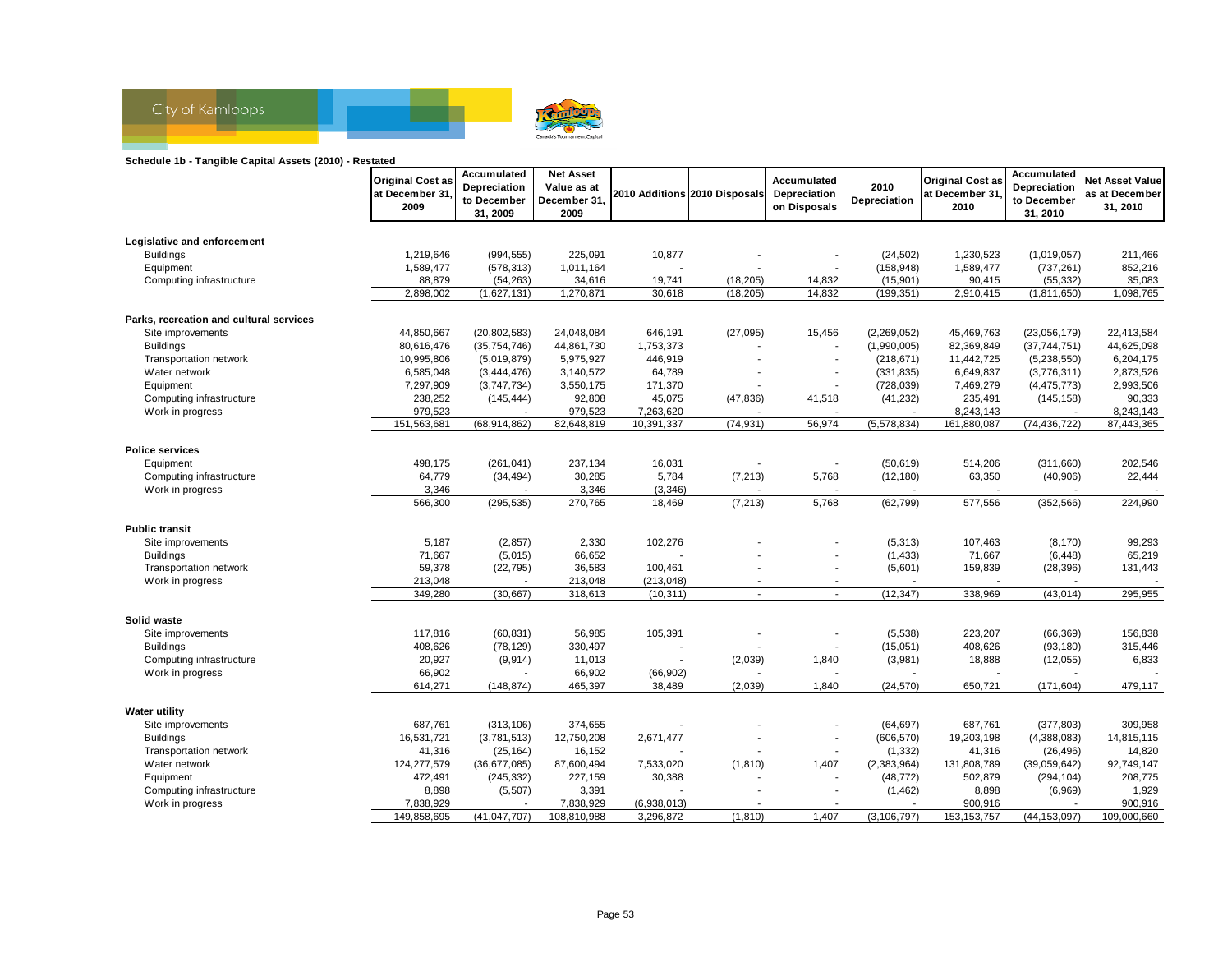

#### **Schedule 1b - Tangible Capital Assets (2010) - Restated**

|                                               | <b>Original Cost as</b><br>at December 31, | Accumulated<br>Depreciation | <b>Net Asset</b><br>Value as at |            | 2010 Additions 2010 Disposals | Accumulated<br>Depreciation | 2010           | <b>Original Cost as</b><br>at December 31. | Accumulated<br>Depreciation | <b>Net Asset Value</b><br>as at December |
|-----------------------------------------------|--------------------------------------------|-----------------------------|---------------------------------|------------|-------------------------------|-----------------------------|----------------|--------------------------------------------|-----------------------------|------------------------------------------|
|                                               | 2009                                       | to December<br>31, 2009     | December 31,<br>2009            |            |                               | on Disposals                | Depreciation   | 2010                                       | to December<br>31, 2010     | 31, 2010                                 |
| Sewer utility                                 |                                            |                             |                                 |            |                               |                             |                |                                            |                             |                                          |
| Site improvements                             | 146,163                                    | (103, 354)                  | 42,809                          |            |                               |                             | (4, 718)       | 146,163                                    | (108, 072)                  | 38,091                                   |
| <b>Buildings</b>                              | 2,637,589                                  | (1, 110, 289)               | 1,527,300                       |            |                               | $\overline{a}$              | (64, 287)      | 2,637,589                                  | (1, 174, 576)               | 1,463,013                                |
| Sanitary network                              | 56,443,676                                 | (18, 405, 107)              | 38,038,569                      | 1,005,627  | (2, 145)                      | 1,964                       | (929, 034)     | 57,447,158                                 | (19, 332, 177)              | 38,114,981                               |
| Equipment                                     | 20,635                                     | (1,031)                     | 19,604                          | 29,572     |                               |                             | (3,541)        | 50,207                                     | (4, 572)                    | 45,635                                   |
| Computing infrastructure                      | 7,333                                      | (3, 451)                    | 3,882                           | 4,000      |                               | $\overline{\phantom{a}}$    | (1, 867)       | 11,333                                     | (5,318)                     | 6,015                                    |
| Work in progress                              | 1,272,295                                  |                             | 1,272,295                       | 5,488,011  |                               |                             |                | 6,760,306                                  |                             | 6,760,306                                |
|                                               | 60,527,691                                 | (19,623,232)                | 40,904,459                      | 6,527,210  | (2, 145)                      | 1,964                       | (1,003,447)    | 67,052,756                                 | (20, 624, 715)              | 46,428,041                               |
| <b>Kamloops Airport Authority Society</b>     |                                            |                             |                                 |            |                               |                             |                |                                            |                             |                                          |
| Land                                          | 8,745,200                                  |                             | 8,745,200                       |            |                               |                             |                | 8,745,200                                  |                             | 8,745,200                                |
| <b>Buildings</b>                              | 19,787,999                                 | (2,680,305)                 | 17,107,694                      | 157,804    |                               | $\overline{\phantom{a}}$    | (553, 045)     | 19,945,803                                 | (3, 233, 350)               | 16,712,453                               |
| Transportation network                        | 36,733,708                                 | (9,470,983)                 | 27,262,725                      | 37,528     |                               | $\blacksquare$              | (843, 182)     | 36,771,236                                 | (10, 314, 165)              | 26,457,071                               |
| Drainage network                              | 1,981,915                                  | (64, 264)                   | 1,917,651                       |            |                               |                             | (57, 529)      | 1,981,915                                  | (121, 793)                  | 1,860,122                                |
| Sanitary network                              | 543,400                                    | (177, 677)                  | 365,723                         |            |                               | $\overline{\phantom{a}}$    | (10, 972)      | 543,400                                    | (188, 649)                  | 354,751                                  |
| Water network                                 | 4,890,600                                  | (1,599,094)                 | 3,291,506                       |            |                               |                             | (98, 745)      | 4,890,600                                  | (1,697,839)                 | 3,192,761                                |
| Equipment                                     | 1,054,779                                  | (661, 583)                  | 393,196                         | 21,059     |                               | $\blacksquare$              | (43, 576)      | 1,075,838                                  | (705, 159)                  | 370,679                                  |
| Computing infrastructure                      | 72,371                                     | (71, 541)                   | 830                             | 4,086      |                               | $\sim$                      | (956)          | 76,457                                     | (72, 497)                   | 3,960                                    |
|                                               | 73,809,972                                 | (14, 725, 447)              | 59,084,525                      | 220,477    | $\overline{a}$                | $\sim$                      | (1,608,005)    | 74,030,449                                 | (16, 333, 452)              | 57,696,997                               |
| Venture Kamloops Business Development Society |                                            |                             |                                 |            |                               |                             |                |                                            |                             |                                          |
| Equipment                                     | 25,125                                     | (13, 851)                   | 11,274                          |            | (150)                         | 150                         | (2,622)        | 24,975                                     | (16, 323)                   | 8,652                                    |
| Computing infrastructure                      | 25,439                                     | (21, 013)                   | 4,426                           | 2,206      | (10, 624)                     | 10,624                      | (2, 262)       | 17,021                                     | (12, 651)                   | 4,370                                    |
|                                               | 50,564                                     | (34, 864)                   | 15,700                          | 2,206      | (10, 774)                     | 10,774                      | (4,884)        | 41,996                                     | (28, 974)                   | 13,022                                   |
| Total tangible capital assets                 | 1,261,388,495                              | (285, 856, 515)             | 975,531,980                     | 48,136,558 | (3, 150, 921)                 | 1,054,576                   | (23, 112, 565) | 1,306,374,132                              | (307, 914, 504)             | 998,459,628                              |
| Summary by asset group:                       |                                            |                             |                                 |            |                               |                             |                |                                            |                             |                                          |
| Land                                          | 83,196,323                                 |                             | 83,196,323                      | 2,388,152  | (2,031,409)                   |                             |                | 83,553,066                                 |                             | 83,553,066                               |
| Land under roads                              | 399,069,947                                |                             | 399,069,947                     | 6,594,556  |                               |                             |                | 405,664,503                                |                             | 405,664,503                              |
| Site improvements                             | 54,424,143                                 | (24, 136, 318)              | 30,287,825                      | 3,054,161  | (27, 095)                     | 15,456                      | (2,666,104)    | 57,451,209                                 | (26, 786, 966)              | 30,664,243                               |
| <b>Buildings</b>                              | 151,507,264                                | (55,808,928)                | 95,698,336                      | 6,564,132  |                               | $\overline{a}$              | (4,056,040)    | 158,071,396                                | (59,864,968)                | 98,206,428                               |
| Transportation network                        | 244, 189, 723                              | (94, 729, 676)              | 149,460,047                     | 7,509,821  |                               | $\overline{\phantom{a}}$    | (6, 219, 201)  | 251,699,544                                | (100, 948, 877)             | 150,750,667                              |
| Drainage network                              | 66,964,854                                 | (21, 413, 218)              | 45,551,636                      | 2,084,896  |                               | ÷,                          | (1,942,797)    | 69,049,750                                 | (23, 356, 015)              | 45,693,735                               |
| Sanitary network                              | 56,987,076                                 | (18, 582, 784)              | 38,404,292                      | 1,005,627  | (2, 145)                      | 1,964                       | (940,006)      | 57,990,558                                 | (19, 520, 826)              | 38,469,732                               |
| Water network                                 | 135,753,227                                | (41, 720, 655)              | 94,032,572                      | 7,597,809  | (1, 810)                      | 1,407                       | (2,814,544)    | 143,349,226                                | (44, 533, 792)              | 98,815,434                               |
| Equipment                                     | 45,794,580                                 | (24, 535, 644)              | 21,258,936                      | 3,317,201  | (442, 350)                    | 441,460                     | (3,920,515)    | 48,669,431                                 | (28,014,699)                | 20,654,732                               |
| Computing infrastructure                      | 5,898,650                                  | (4,704,817)                 | 1,193,833                       | 665,634    | (646, 112)                    | 594,289                     | (486, 319)     | 5,918,172                                  | (4,596,847)                 | 1,321,325                                |
| Communication network                         | 1,241,354                                  | (224, 475)                  | 1,016,879                       | 198,829    |                               | $\overline{\phantom{a}}$    | (67, 039)      | 1,440,183                                  | (291, 514)                  | 1,148,669                                |
| Work in progress                              | 16,361,354                                 |                             | 16,361,354                      | 7,155,740  |                               |                             |                | 23,517,094                                 |                             | 23,517,094                               |
|                                               | 1,261,388,495                              | (285, 856, 515)             | 975,531,980                     | 48,136,558 | (3, 150, 921)                 | 1,054,576                   | (23, 112, 565) | 1,306,374,132                              | (307, 914, 504)             | 998,459,628                              |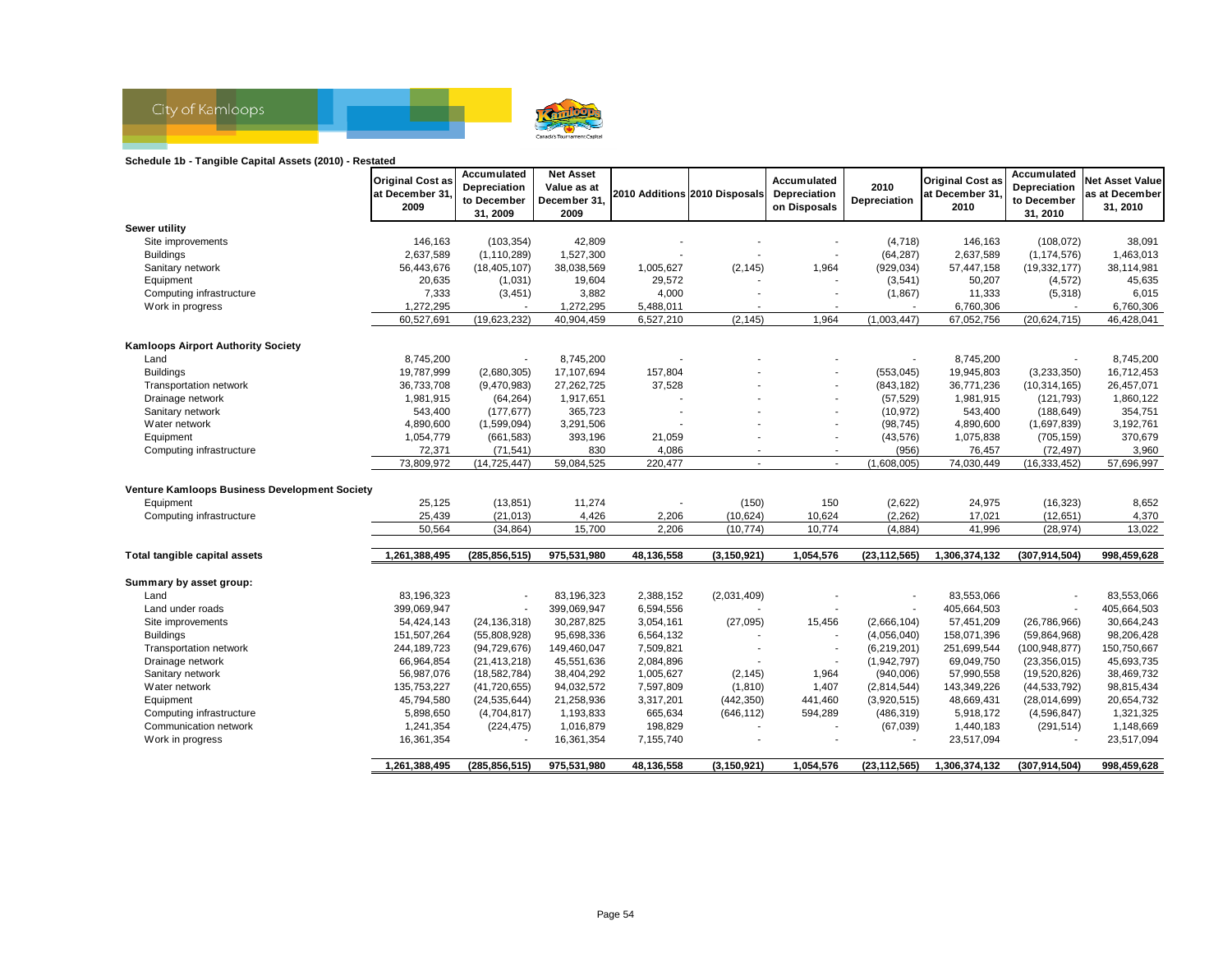

Tel: 250 372 9505 Fax: 250 374 6323 **www.bdo.ca** 

BDO Canada LLP 300 – 272 Victoria Street Kamloops BC V2C 1Z6

### **Independent Auditor's comment on Supplementary Information**

**To the Members of Council, inhabitants and ratepayers of City of Kamloops** 

We have audited the consolidated financial statements of the City of Kamloops, which comprise the consolidated statement of financial position as at December 31, 2011, consolidated statements of operations and accumulated surplus, and cash flows, and a summary of significant accounting policies and other explanatory information, and have issued out report thereon dated May 1, 2012. The following supplementary financial information is presented for the purposes of additional analysis and is not a required part of the consolidated financial statements. Such supplementary information is the responsibility of management and was derived from the underlying accounting and other records used to prepare the consolidated financial statements.

The supplementary information has been subjected to the auditing procedures applied in the audit of the financial statements and certain additional procedures, including comparing and reconciling such supplementary information directly to the underlying accounting and other records used to prepare the consolidated financial statements or to the financial statements themselves.

Cavasa cep

**Chartered Accountants** 

Kamloops, British Columbia May 1, 2012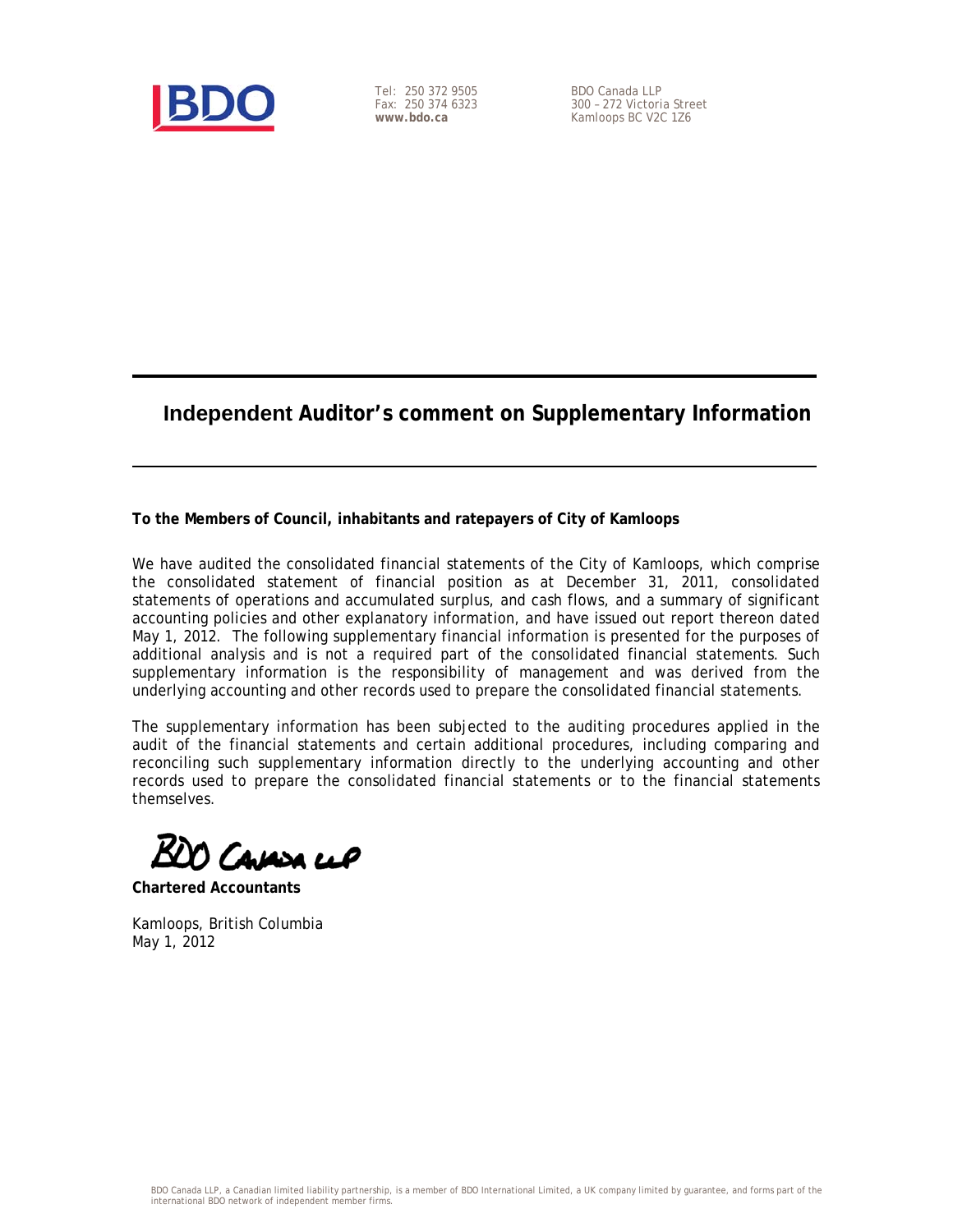

### **GENERAL FUND STATEMENT OF FINANCIAL POSITION YEAR ENDED DECEMBER 31, 2011, with comparatives for 2010**

|                                  | 2011            | 2010              |
|----------------------------------|-----------------|-------------------|
| <b>Financial assets</b>          |                 |                   |
| Cash                             | \$<br>8,837,633 | \$<br>2,067,748   |
| Short-term investments           | 54,008,438      | 49,381,234        |
| Accounts receivable              | 16,566,280      | 17,222,734        |
| Long-term investments            | 320,616         | 309,158           |
|                                  | 79,732,967      | 68,980,874        |
| <b>Liabilities</b>               |                 |                   |
| Accounts payable                 | 17,624,861      | 15,342,806        |
| Payroll benefits payable         | 3,476,526       | 3,293,137         |
| Post-employment benefits payable | 7,022,476       | 6,518,476         |
| Landfill post-closure costs      | 3,533,881       | 3,273,566         |
| Deferred revenue                 | 14,665,918      | 14,588,848        |
| Long-term debt                   | 49,510,891      | 46,783,655        |
|                                  | 95,834,553      | 89,800,488        |
| <b>Net financial liabilities</b> | (16, 101, 586)  | (20, 819, 614)    |
| <b>Non-financial assets</b>      |                 |                   |
| Inventory                        | 800,700         | 848,713           |
| Prepaid expenses                 | 571,162         | 540,815           |
| Tangible capital assets          | 797,052,731     | 785,320,908       |
|                                  | 798,424,593     | 786,710,436       |
| <b>Accumulated surplus</b>       | 782,323,007     | \$<br>765,890,822 |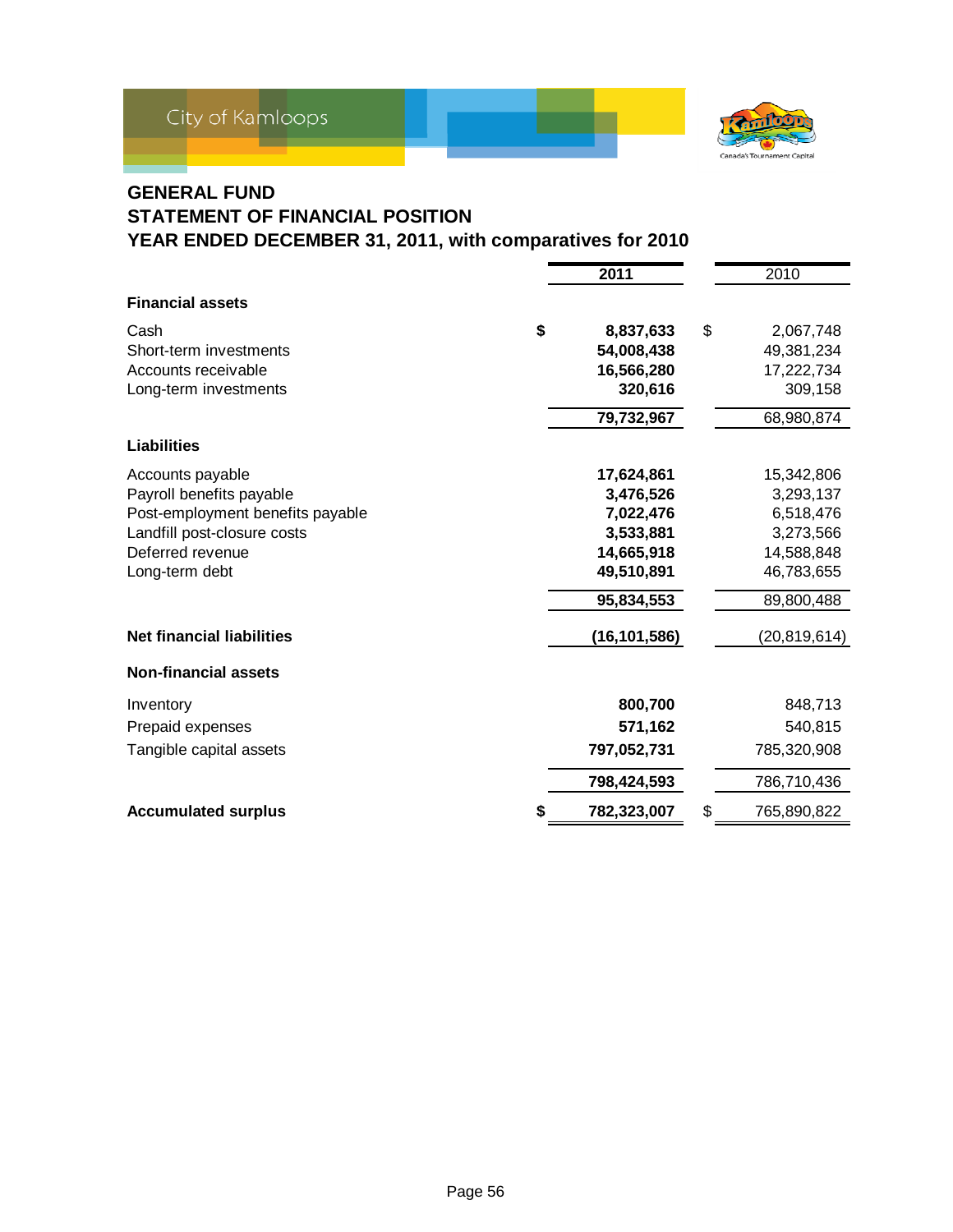

### **GENERAL FUND**

### **STATEMENT OF OPERATIONS YEAR ENDED DECEMBER 31, 2011, with comparatives for 2010**

| <b>Revenue</b><br>\$<br>Taxation<br>Development levies utilized | 2011 Fiscal<br>Plan<br>87,551,473 \$<br>2,175,253<br>25,426,506 | 2011<br>87,489,806 \$ | 2010 |               |
|-----------------------------------------------------------------|-----------------------------------------------------------------|-----------------------|------|---------------|
|                                                                 |                                                                 |                       |      |               |
|                                                                 |                                                                 |                       |      |               |
|                                                                 |                                                                 |                       |      | 84,132,935    |
|                                                                 |                                                                 | 1,024,048             |      | 906,018       |
| Fees, rates and sales of service                                |                                                                 | 25,607,397            |      | 25,757,144    |
| Government transfers                                            | 18,331,978                                                      | 18,074,605            |      | 20,974,411    |
| Investment income                                               | 2,602,261                                                       | 4,629,204             |      | 2,970,510     |
| Private contributions                                           | 610,850                                                         | 11,401,755            |      | 10,530,315    |
| Gain on disposal of capital assets                              | 85,958                                                          |                       |      | 685,753       |
| Transfers from other funds                                      | 10,082,179                                                      | 5,165,827             |      | 3,843,922     |
|                                                                 | 146,866,458                                                     | 153,392,642           |      | 149,801,008   |
| <b>Expenses</b>                                                 |                                                                 |                       |      |               |
| Cemetery                                                        | 772,446                                                         | 775,183               |      | 755,023       |
| Community development                                           | 4,725,746                                                       | 4,560,481             |      | 4,155,271     |
| Corporate administration                                        | 11,302,412                                                      | 9,438,548             |      | 8,517,221     |
| <b>Environmental services</b>                                   | 739,878                                                         | 510,628               |      | 411,153       |
| Fire services                                                   | 14,683,608                                                      | 14,206,640            |      | 13,355,335    |
| Infrastructure maintenance                                      | 23,591,523                                                      | 23,485,624            |      | 21,282,334    |
| Legislative and enforcement                                     | 4,707,192                                                       | 4,660,452             |      | 4,404,158     |
| Parks, recreation and cultural services                         | 30,403,866                                                      | 29,569,417            |      | 29,852,262    |
| Police services                                                 | 22,836,981                                                      | 21,026,777            |      | 19,567,088    |
| <b>Public transit</b>                                           | 13,056,437                                                      | 12,768,946            |      | 12,164,445    |
| Solid waste                                                     | 6,419,279                                                       | 6,578,448             |      | 7,371,621     |
| Loss on disposal of capital assets                              |                                                                 | 1,768,382             |      |               |
| Transfers to other funds                                        | 4,702,318                                                       | 7,610,931             |      | 7,296,855     |
|                                                                 | 137,941,686                                                     | 136,960,457           |      | 129, 132, 766 |
| Increase (decrease) in accumulated surplus<br>\$                | 8,924,772 \$                                                    | 16,432,185 \$         |      | 20,668,242    |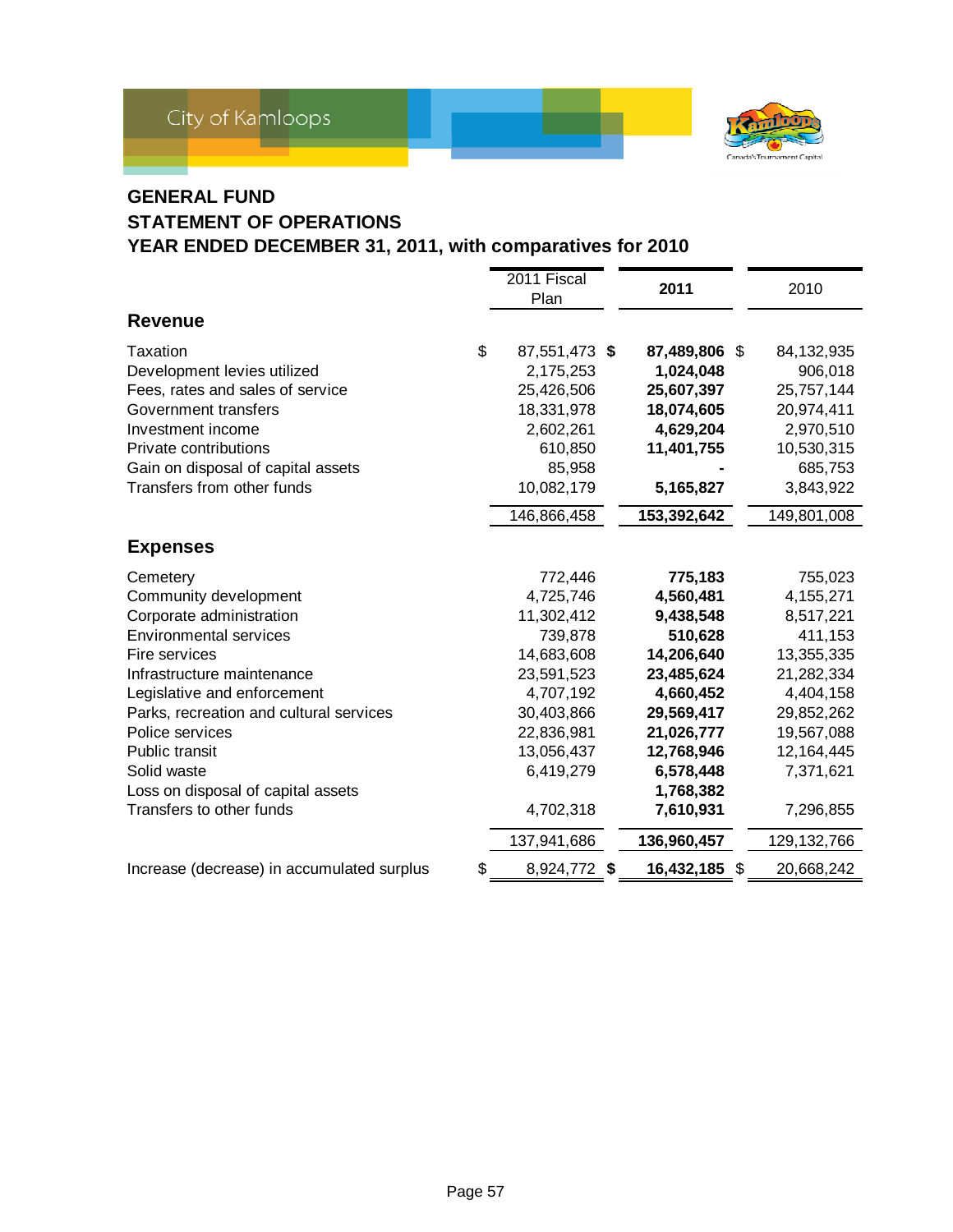

### **WATER FUND**

### **STATEMENT OF FINANCIAL POSITION YEAR ENDED DECEMBER 31, 2011, with comparatives for 2010**

|                                  | 2011            | 2010             |
|----------------------------------|-----------------|------------------|
| <b>Financial assets</b>          |                 |                  |
| Short-term investments           | \$<br>9,956,916 | \$<br>9,363,803  |
| Accounts receivable              | 1,069,846       | 1,553,043        |
|                                  | 11,026,762      | 10,916,846       |
| <b>Liabilities</b>               |                 |                  |
| Payroll benefits payable         | 158,695         | 159,337          |
| Long-term debt                   | 30,655,498      | 32,609,240       |
|                                  | 30,814,193      | 32,768,577       |
| <b>Net financial liabilities</b> | (19, 787, 431)  | (21,851,731)     |
| <b>Non-financial assets</b>      |                 |                  |
| Inventory                        | 272,555         | 291,994          |
| Tangible capital assets          | 113,323,170     | 109,000,660      |
|                                  | 113,595,725     | 109,292,654      |
| <b>Accumulated surplus</b>       | 93,808,294      | \$<br>87,440,923 |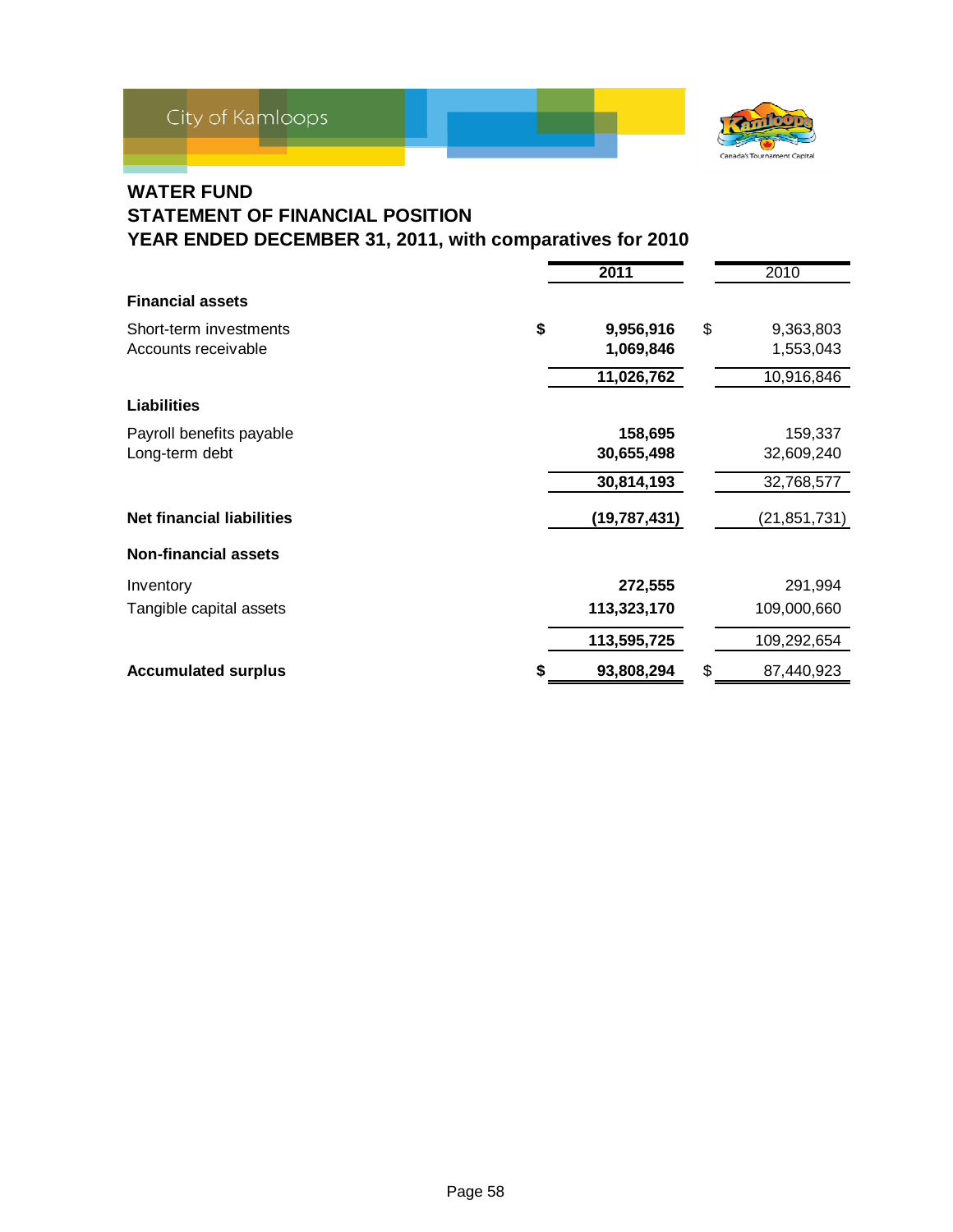

### **WATER FUND**

### **STATEMENT OF OPERATIONS YEAR ENDED DECEMBER 31, 2011, with comparatives for 2010**

|                                                                                                                                                                     | 2011 Fiscal<br>Plan                                                                       | 2011                                                                                  | 2010                                                                          |
|---------------------------------------------------------------------------------------------------------------------------------------------------------------------|-------------------------------------------------------------------------------------------|---------------------------------------------------------------------------------------|-------------------------------------------------------------------------------|
| <b>Revenue</b>                                                                                                                                                      |                                                                                           |                                                                                       |                                                                               |
| Development levies utilized<br>Fees, rates and sales of service<br>Government transfers<br>Investment income<br>Private contributions<br>Transfers from other funds | \$<br>3,801,599 \$<br>18,251,315<br>831,276<br>729,867<br>31,393<br>214,479<br>23,859,929 | 2,406,815 \$<br>16,708,512<br>62,342<br>1,273,235<br>597,159<br>942,436<br>21,990,499 | 800,685<br>17,232,400<br>778,175<br>953,618<br>734,061<br>1,446<br>20,500,385 |
| <b>Expenses</b>                                                                                                                                                     |                                                                                           |                                                                                       |                                                                               |
| Water utility<br>Loss on disposal of capital assets<br>Transfers to other funds                                                                                     | 13,810,907<br>750,000<br>14,560,907                                                       | 13,860,866<br>639,772<br>1,122,490<br>15,623,128                                      | 14,923,722<br>403<br>891,502<br>15,815,627                                    |
| Increase (decrease) in accumulated surplus                                                                                                                          | \$<br>9,299,022 \$                                                                        | 6,367,371<br>- \$                                                                     | 4,684,758                                                                     |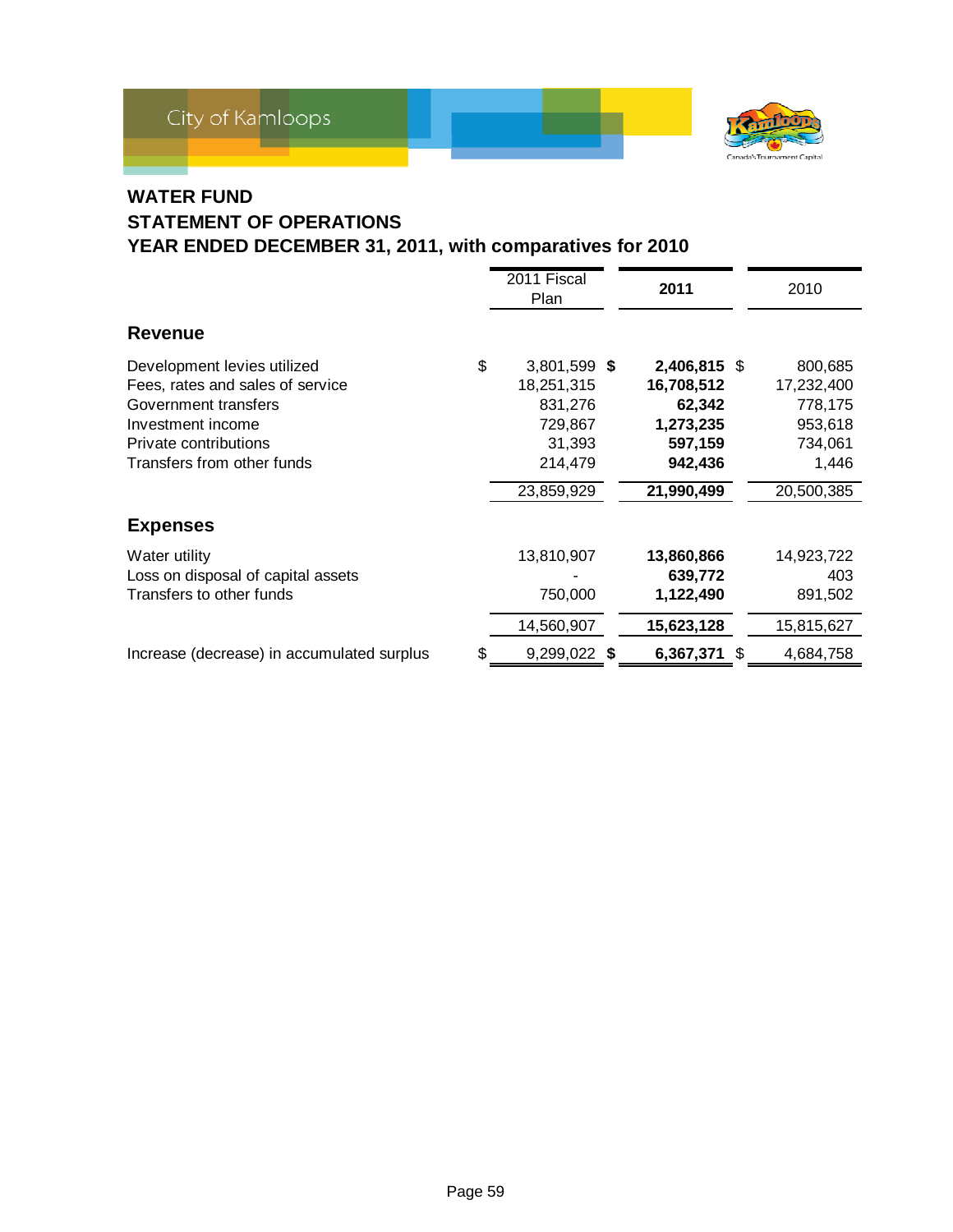

### **SEWER FUND**

### **STATEMENT OF FINANCIAL POSITION YEAR ENDED DECEMBER 31, 2011, with comparatives for 2010**

|                             | 2011            | 2010             |
|-----------------------------|-----------------|------------------|
| <b>Financial assets</b>     |                 |                  |
| Short-term investments      | \$<br>5,437,466 | \$<br>6,570,421  |
| Accounts receivable         | 2,605,924       | 1,936,155        |
|                             | 8,043,390       | 8,506,576        |
| Liabilities                 |                 |                  |
| Payroll benefits payable    | 126,956         | 127,470          |
| Long-term debt              | 3,283,097       | 3,951,671        |
|                             | 3,410,053       | 4,079,141        |
| <b>Net financial assets</b> | 4,633,337       | 4,427,435        |
| <b>Non-financial assets</b> |                 |                  |
| Inventory                   | 69,397          | 79,564           |
| Tangible capital assets     | 49,568,867      | 46,428,041       |
|                             | 49,638,264      | 46,507,605       |
| <b>Accumulated surplus</b>  | 54,271,601      | \$<br>50,935,040 |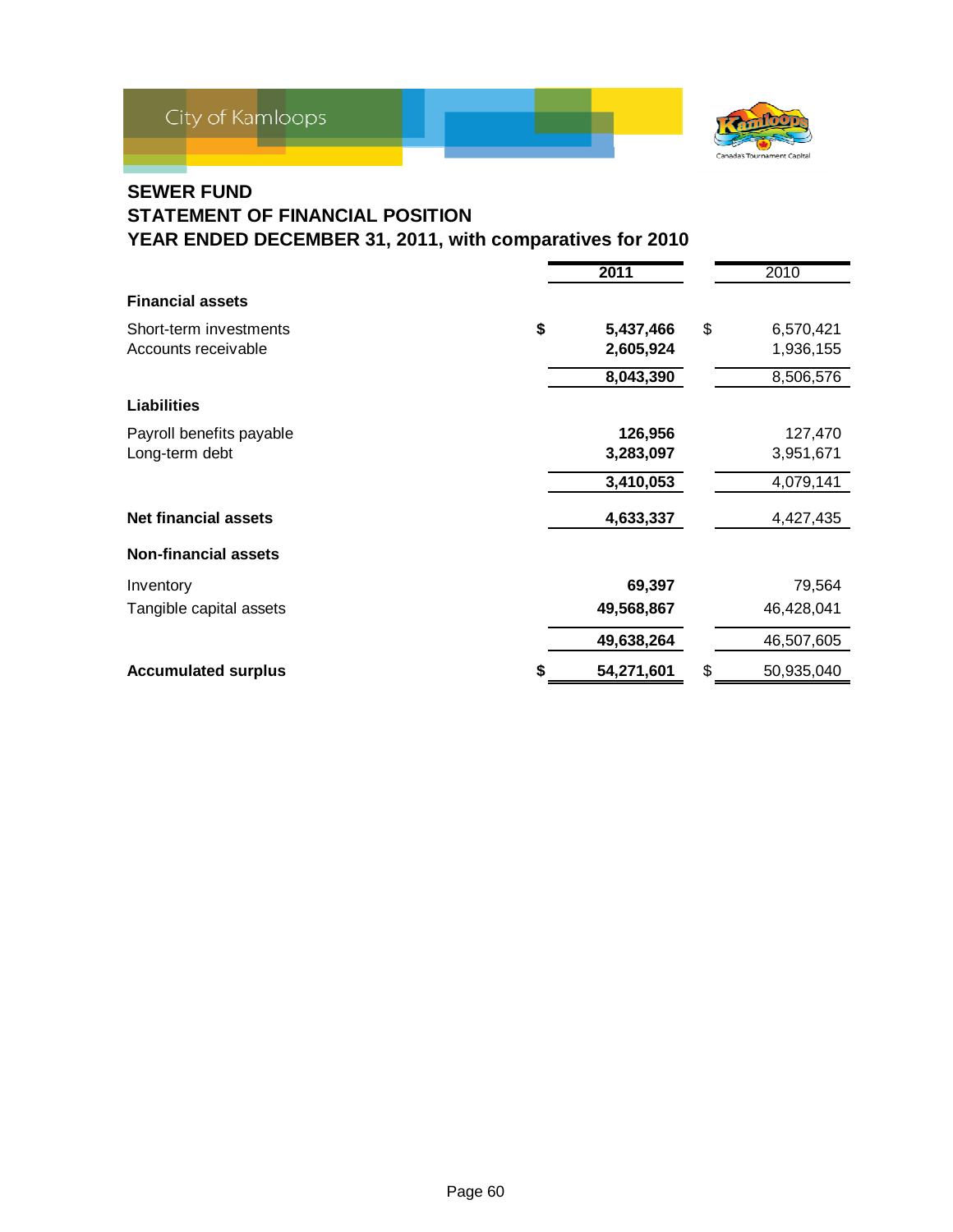

### **SEWER FUND**

### **STATEMENT OF OPERATIONS YEAR ENDED DECEMBER 31, 2011, with comparatives for 2010**

| <b>Revenue</b>                                                                                                                                                      | 2011 Fiscal<br>Plan                                                                        | 2011                                                                               |   | 2010                                                                           |
|---------------------------------------------------------------------------------------------------------------------------------------------------------------------|--------------------------------------------------------------------------------------------|------------------------------------------------------------------------------------|---|--------------------------------------------------------------------------------|
| Development levies utilized<br>Fees, rates and sales of service<br>Government transfers<br>Investment income<br>Private contributions<br>Transfers from other funds | \$<br>3,195,009 \$<br>8,024,450<br>3,733,412<br>333,345<br>54,200<br>148,281<br>15,488,697 | 327,357 \$<br>8,210,324<br>1,086,451<br>754,040<br>504,627<br>99,719<br>10,982,518 |   | 411,812<br>8,648,483<br>2,105,921<br>660,781<br>197,691<br>2,495<br>12,027,183 |
| <b>Expenses</b>                                                                                                                                                     |                                                                                            |                                                                                    |   |                                                                                |
| Sewer utility<br>Loss on disposal of capital assets<br>Transfers to other funds                                                                                     | 6,855,175<br>6,855,175                                                                     | 6,750,729<br>224,583<br>670,645<br>7,645,957                                       |   | 6,611,923<br>181<br>142,576<br>6,754,680                                       |
| Increase (decrease) in accumulated surplus                                                                                                                          | \$<br>8,633,522 \$                                                                         | 3,336,561                                                                          | S | 5,272,503                                                                      |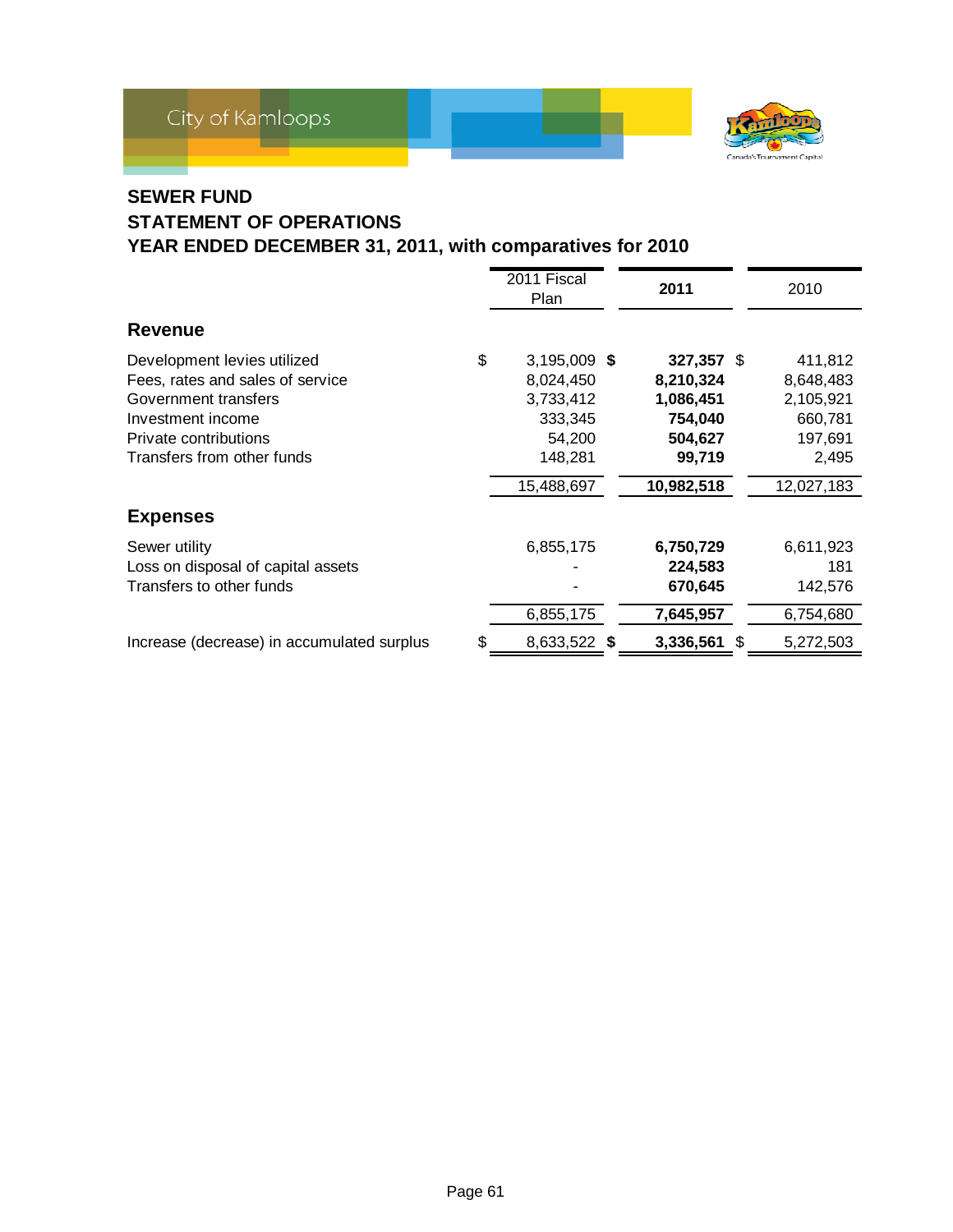

### **STATUTORY RESERVE FUNDS STATEMENT OF FINANCIAL POSITION YEAR ENDED DECEMBER 31, 2011, with comparatives for 2010**

|                            | 2011             | 2010             |
|----------------------------|------------------|------------------|
| <b>Financial Assets</b>    |                  |                  |
| Short-term investments     | \$<br>43,109,316 | \$<br>40,562,347 |
|                            | 43,109,316       | 40,562,347       |
| <b>Liabilities</b>         |                  |                  |
| Deferred revenue           | 13,804,597       | 13,891,513       |
|                            | 13,804,597       | 13,891,513       |
| <b>Accumulated surplus</b> | 29,304,719       | \$<br>26,670,834 |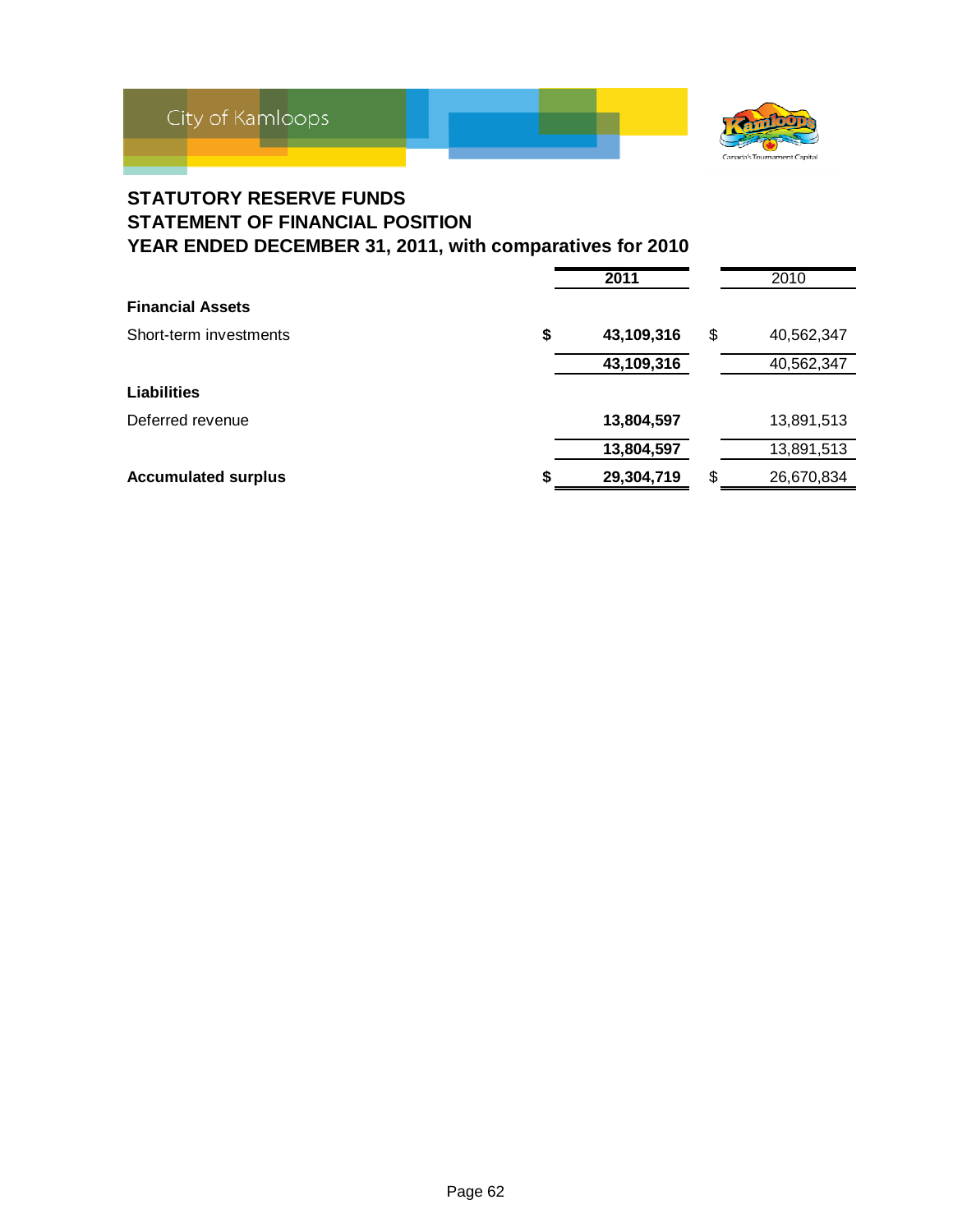



### **STATUTORY RESERVE FUNDS STATEMENT OF OPERATIONS YEAR ENDED DECEMBER 31, 2011, with comparatives for 2010**

|                                                                                                                                     |    | 2011 Fiscal<br>Plan                                                 |     | 2011                                                               |  | 2010                                                           |
|-------------------------------------------------------------------------------------------------------------------------------------|----|---------------------------------------------------------------------|-----|--------------------------------------------------------------------|--|----------------------------------------------------------------|
| <b>Revenue</b>                                                                                                                      |    |                                                                     |     |                                                                    |  |                                                                |
| Transfer to:<br>Tax sale property<br>Local improvement<br>Debt retirement<br>Parking facility<br>Land sale<br>Equipment replacement | \$ | 3,000<br>1,000<br>190,650<br>47,000<br>4,919,308                    | -\$ | 1,495,314 \$<br>209,760<br>776<br>221,386<br>96,026<br>5,384,747   |  | 579,936<br>154,765<br>379<br>208,336<br>2,458,959<br>4,861,089 |
|                                                                                                                                     |    | 5,160,958                                                           |     | 7,408,009                                                          |  | 8,263,464                                                      |
| <b>Expenses</b>                                                                                                                     |    |                                                                     |     |                                                                    |  |                                                                |
| Transfer from:<br>Tax sale property<br>Local improvement<br>Parking facility<br>Land sale<br>Equipment replacement                  |    | 1,648,276<br>208,797<br>29,552<br>564,559<br>7,531,515<br>9,982,699 |     | 331,513<br>231,926<br>1,574<br>1,128,490<br>3,080,621<br>4,774,124 |  | 454,518<br>60,240<br>766,265<br>3,061,839<br>4,342,862         |
| Increase (decrease) in accumulated surplus                                                                                          | \$ | $(4,821,741)$ \$                                                    |     | 2,633,885 \$                                                       |  | 3,920,602                                                      |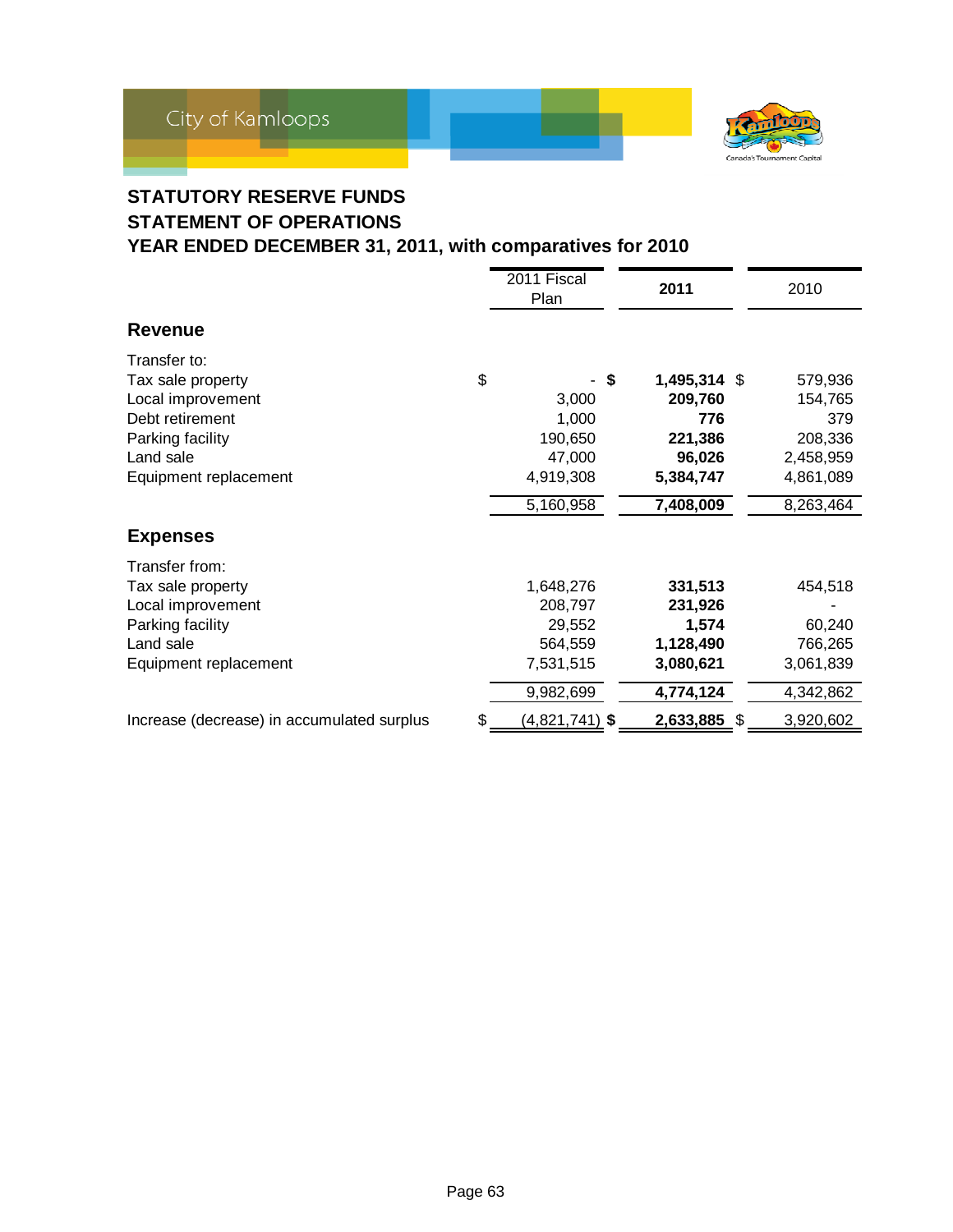



### **KAMLOOPS AIRPORT AUTHORITY SOCIETY STATEMENT OF FINANCIAL POSITION YEAR ENDED DECEMBER 31, 2011, with comparatives for 2010**

|                                  | 2011            | 2010             |
|----------------------------------|-----------------|------------------|
| <b>Financial assets</b>          |                 |                  |
| Cash                             | \$<br>3,276,278 | \$<br>2,538,882  |
| Accounts receivable              | 366,694         | 1,073,084        |
|                                  | 3,642,972       | 3,611,966        |
| <b>Liabilities</b>               |                 |                  |
| Accounts payable                 | 201,228         | 112,538          |
| Long-term debt                   | 9,215,571       | 9,700,000        |
|                                  | 9,416,799       | 9,812,538        |
| <b>Net financial liabilities</b> | (5,773,827)     | (6,200,572)      |
| <b>Non-financial assets</b>      |                 |                  |
| Tangible capital assets          | 57,286,948      | 57,696,997       |
|                                  | 57,286,948      | 57,696,997       |
| <b>Accumulated surplus</b>       | 51,513,121      | \$<br>51,496,425 |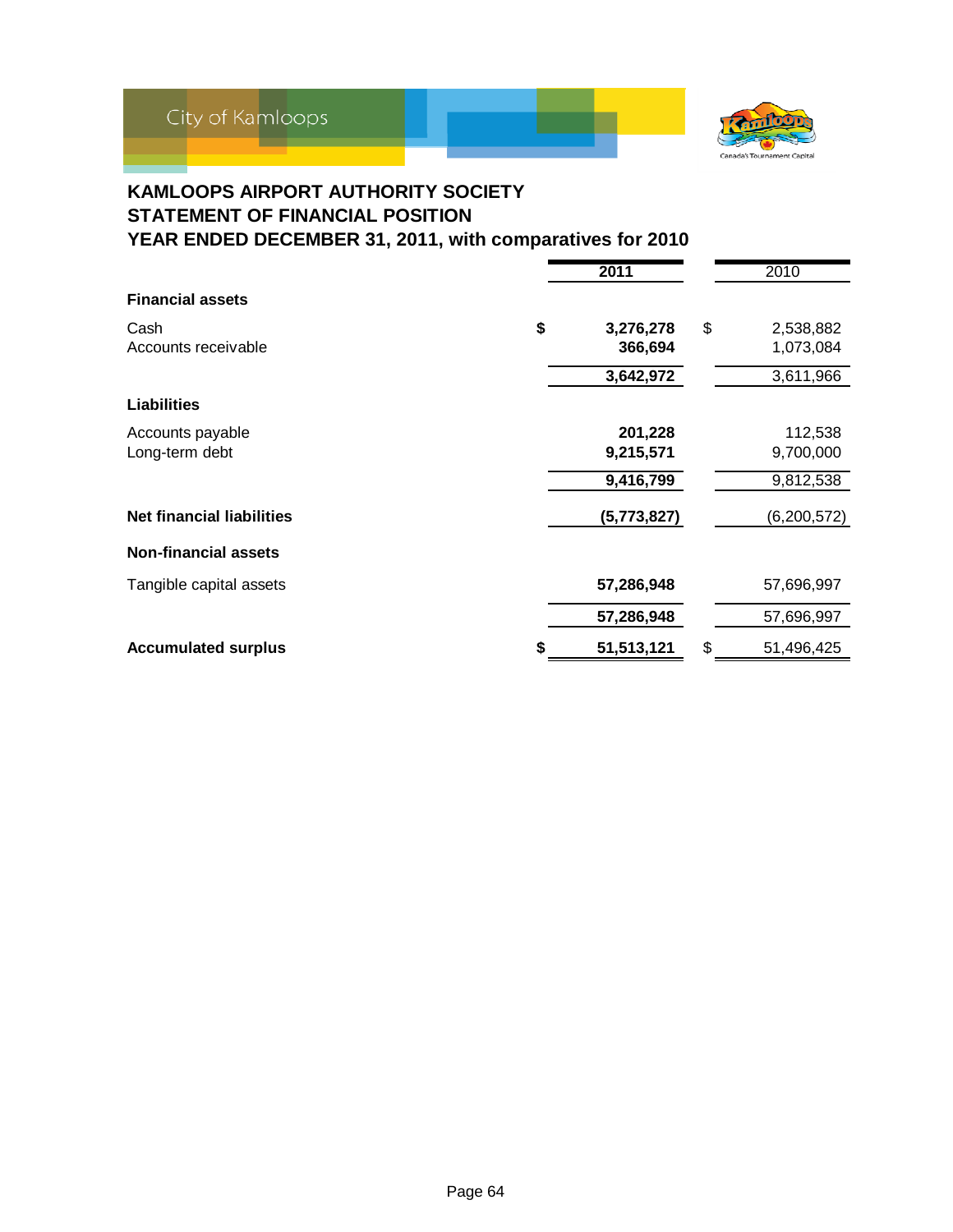



### **KAMLOOPS AIRPORT AUTHORITY SOCIETY STATEMENT OF OPERATIONS YEAR ENDED DECEMBER 31, 2011, with comparatives for 2010**

|                                            | 2011 Fiscal<br>Plan | 2011            | 2010      |
|--------------------------------------------|---------------------|-----------------|-----------|
| <b>Revenue</b>                             |                     |                 |           |
| Fees, rates and sales of service           | \$                  | \$<br>1,728,025 | 1,706,291 |
| Government transfers                       |                     | 275,475         | 111,731   |
| Investment income                          |                     | 36,637          | 28,280    |
|                                            |                     | 2,040,137       | 1,846,302 |
| <b>Expenses</b>                            |                     |                 |           |
| <b>Kamloops Airport Authority Society</b>  |                     | 2,008,294       | 1,889,535 |
| Transfers to other funds                   |                     | 15,147          | 53,000    |
|                                            |                     | 2,023,441       | 1,942,535 |
| Increase (decrease) in accumulated surplus | \$                  | 16,696 \$       | (96, 233) |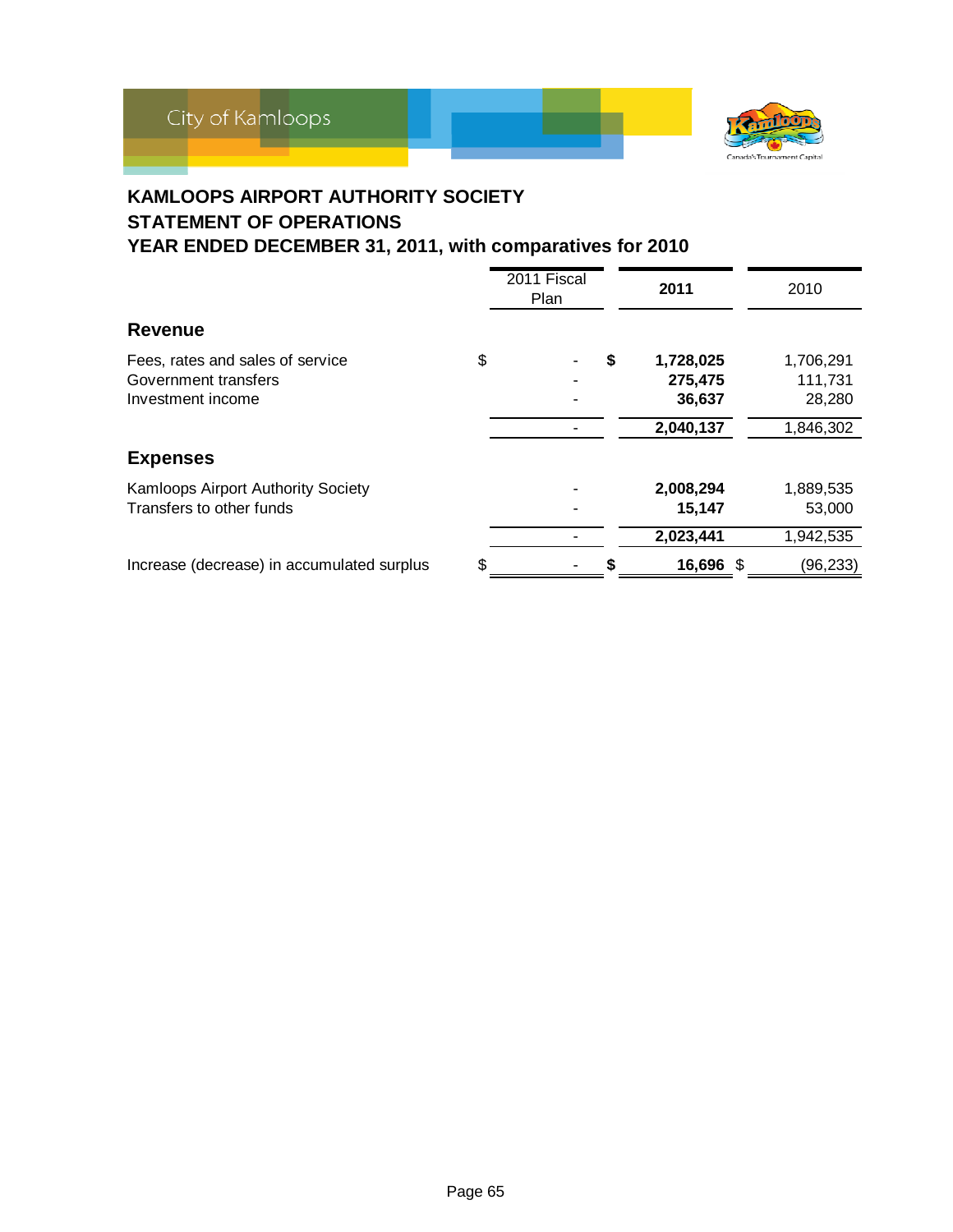

### **VENTURE KAMLOOPS BUSINESS DEVELOPMENT SOCIETY STATEMENT OF FINANCIAL POSITION YEAR ENDED DECEMBER 31, 2011, with comparatives for 2010**

|                             |    | 2011    |    | 2010    |
|-----------------------------|----|---------|----|---------|
| <b>Financial assets</b>     |    |         |    |         |
| Cash                        | \$ | 5,126   | \$ | 66,983  |
| Short-term investments      |    | 203,041 |    | 200,951 |
| Accounts receivable         |    | 14,363  |    | 5,720   |
|                             |    | 222,530 |    | 273,654 |
| <b>Liabilities</b>          |    |         |    |         |
| Accounts payable            |    | 30,490  |    | 68,696  |
| Deferred revenue            |    | 3,333   |    |         |
|                             |    | 33,823  |    | 68,696  |
| <b>Net financial assets</b> |    | 188,707 |    | 204,958 |
| <b>Non-financial assets</b> |    |         |    |         |
| Prepaid expenses            |    | 2,289   |    | 3,996   |
| Tangible capital assets     |    | 10,129  |    | 13,022  |
|                             |    | 12,418  |    | 17,018  |
| <b>Accumulated surplus</b>  | S  | 201,125 | \$ | 221,976 |